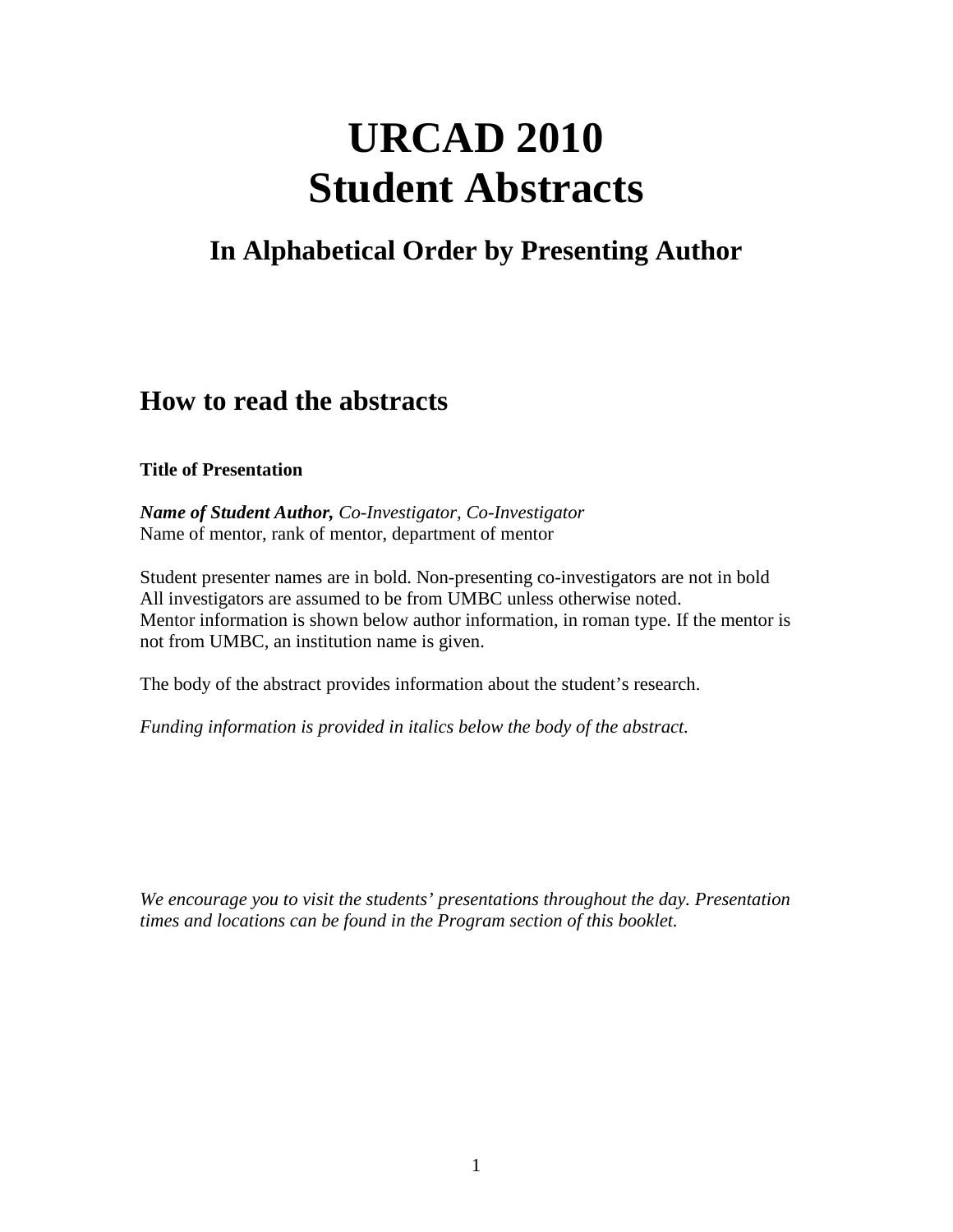#### **Bioinformatics Study of Cancer Mutations: Using Protein Domains to Link Diseases and Mutations**

#### *Asa O. Adadey*

Maricel Kann, Associate Professor, Department of Biological Sciences

Numerous breakthroughs in our ability to study the human genome have had a significant impact on the way in which cancer research is carried out. In-depth studies of cancer genetics have been essential in predicting an individual's susceptibility towards developing a certain cancer. Similarly, research into conserved protein domains has provided a greater understanding of the structural and functional effects of mutations. Using these domains, we examine connections between the genetic bases of cancers and those of other serious illnesses. We hypothesize that cancer and another disease could be related at the molecular level when they are caused by functionally related mutations. Using human protein sequences obtained from publicly available databases, we applied an amino acid sequence alignment based on known domain sequences in order to derive the positions of every domain located on every human protein. After obtaining mutation data from public databases, we mapped these mutations to their respective domains based on their positional and functional information. We compared breast and prostate cancer mutations to other mutations found to be deleterious in other diseases and found connections between cancer and over 200 other non-cancer diseases. These matches, which are based on function and position in the domains, suggest that the cancerous mutations have similar molecular pathways and interactions as other diseases that are also highly researched.

*This work was funded, in part, by NIH/NIGMS MARC U\*STAR T34 08663 National Research Service Award to UMBC and by the National Institutes of Health (NIH) [1K22CA143148 to M.G.K. (PI); R01LM009722 to M.G.K.(collaborator)].*

# **Slug**

*Eve L. Addison, Robert J. Donahue, Mary I. Lewis, Stephen A. Steinbach, Nathaniel Wise* Neal McDonald, Assistant Professor, Department of Visual Arts

Many video games depend on violence or competition as their primary motivation. We created a game based pm a different philosophy. The player controls a cute, cartoon-like slug as she attempts to cross dangerous terrain. Slug does not actually hurt any of the adversaries she meets. She simply tries to dodge and jump from one end of the two-dimensional level to the other while avoiding obstacles and unfriendly animals. We wrote the game code in ActionScript 3.0. We created the art and animation assets using Adobe Flash CS4. We implemented basic physics and used various mathematical formulas to simulate an attractively cartoon-like yet surprisingly realistic environment. The combination of cute, high-quality graphics and realistic behaviors completes the feel of the game. Many different kinds of people will enjoy *Slug*, and it offers an enjoyable alternative to more aggressive games.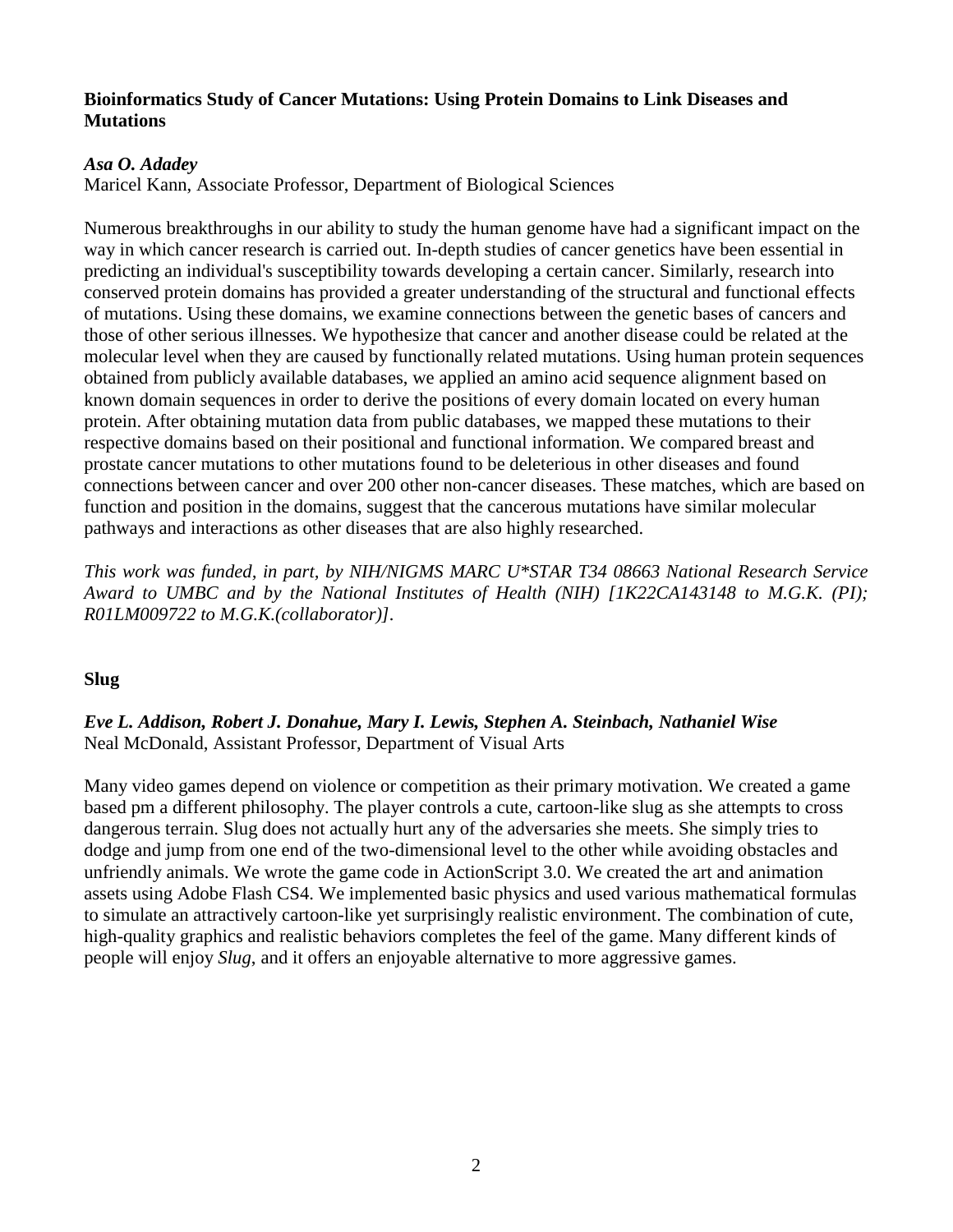#### **Parental Sense of Competence at Two Years of Age and Child Internalizing and Externalizing Behavior Problems at Age Four**

# *Angelica R. Alexander, Laura A. Scaletti 1 , Maureen M. Black1*

<sup>1</sup>University of Maryland School of Medicine, Department of Pediatrics: Growth and Nutrition Division Laura A. Scaletti, Lecturer, Department of Psychology

Past research has linked a parent's sense of competence to child behavior problems in toddlerhood. The present study hypothesized that parental sense of competence at 24 months of age was negatively associated with child internalizing and externalizing behavior problems at 48 months of age. Participants were selected, based on available data, from a longitudinal study that examined the effects of prenatal drug exposure on child development  $(N=173)$ . Preliminary analyses revealed a negative association between total parental competence and 48 month behavior problems (internalizing, *r*(107)=-0.26, *p*<.01, and externalizing,  $r(107)=0.39$ ,  $p<0.001$ ). Specifically, the more competent a parent felt when his/her child was 24 months of age, the less likely they were to report that their child displayed externalizing and internalizing behavior problems at 48 months of age. In addition, a parent's satisfaction in his/her parental role (another factor associated with parental sense of competence) was negatively associated with internalizing,  $r(107)=0.29$ ,  $p<0.01$ , and externalizing,  $r(107)=0.41$ ,  $p<0.01$ , behavior problems at 48 months of age. Multiple regression analyses will be conducted to further examine these relations and any possible covariates.

*This work was funded by a grant to the third author (NIDA RO1 DA021059).*

# **Microsatellite Analysis to Improve the Measurement of Efficacy of Sulfadoxine-Pyrimethamine for the Treatment of Malaria**

# Anissa N. Alexander, Malathi Vadla<sup>1</sup>, Fraction K. Dzinjalamala<sup>2</sup>, Miriam K. Laufer<sup>1</sup>, Christopher V. *Plowe1*

<sup>1</sup>Howard Hughes Medical Institute, University of Maryland School of Medicine <sup>2</sup>Blantyre Malaria Project, University of Malawi College of Medicine Christopher V. Plowe, Professor, Howard Hughes Medical Institute and Center for Vaccine Development, University of Maryland School of Medicine

Sulfadoxine-pyrimethamine (SP) is used to treat malaria, a mosquito-borne parasite that plagues residents of tropical areas. In 1993, the Central African nation of Malawi introduced SP for the treatment of malaria. We hypothesized that SP resistance would spread after SP use started on a large scale. Filter paper specimens were collected from children with uncomplicated malaria who were treated with SP and followed for 28 days. In participants whose malaria parasites disappeared from the blood initially but re-appeared in 14 to 28 days, we wished to determine if the recurrent infection was due to recrudescence of the initial infection or to a new malaria infection. We used hemi-nested polymerase chain reaction to amplify six highly polymorphic microsatellites and used capillary electrophoresis to compare their sizes in pre- and post-treatment infections. The presence of the same genotype was interpreted as indicating that SP drug failure caused a recrudescence, while the presence of new alleles indicated a new infection. Only true recrudescences will be considered treatment failures, improving the accuracy of the efficacy estimate. SP efficacy results adjusted to exclude new infections will be presented.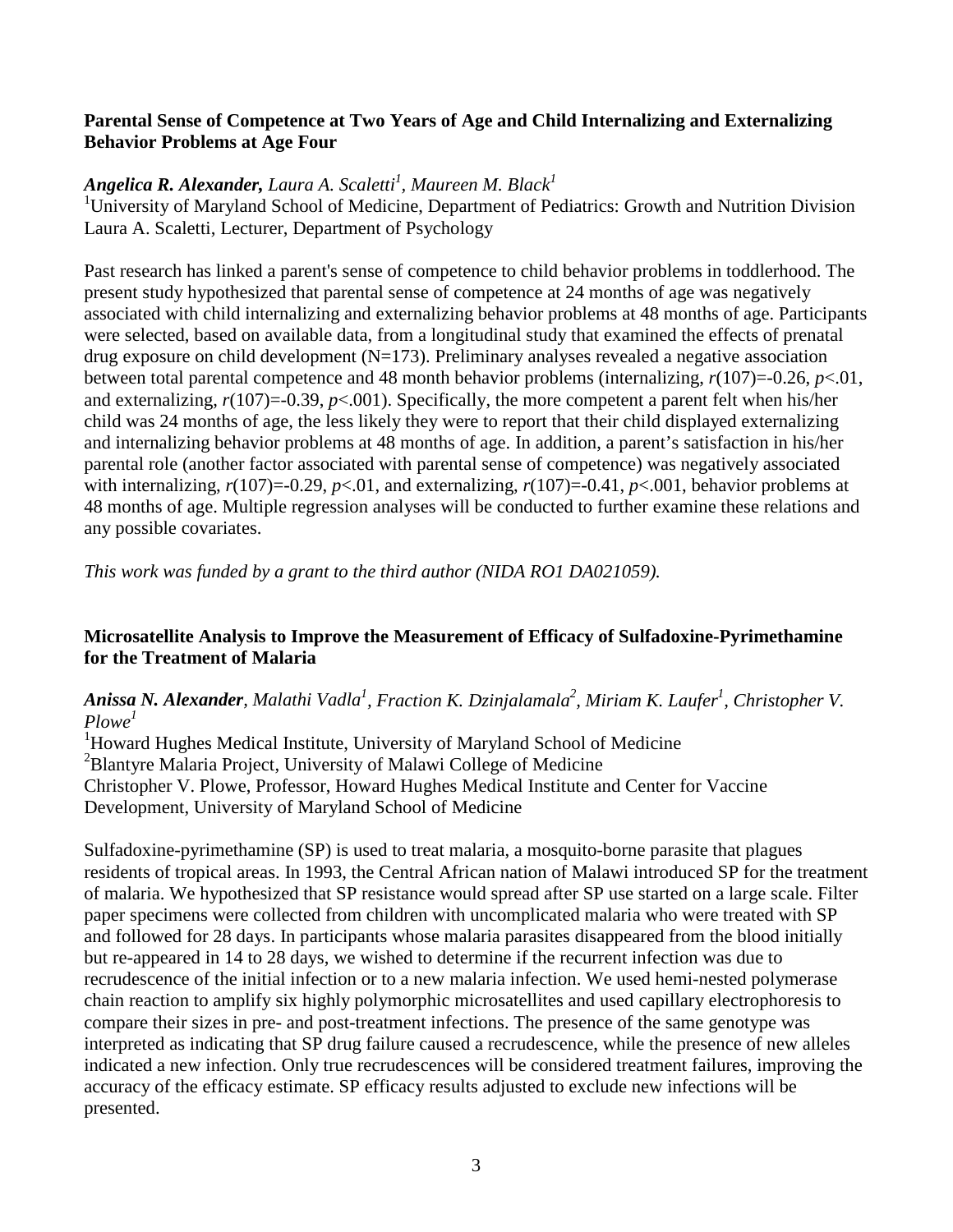*This work was funded, in part, by NIH/NIGMS MARC U\*STAR T34 08663 National Research Award to UMBC, the HHMI Undergraduate Scholars Program at UMBC, grants from the National Institute of Allergy and Infectious Diseases, and the Howard Hughes Medical Institute.*

# **The Art of Biology**

*Sara E. Allen, Margaret Kott, Chris Ng*

Preminda Jacob, Associate Professor, Department of Visual Arts May Chang, Head of IT Services, Albin O. Kuhn Library

The goal of this project was to curate a virtual art museum. I worked with two of my peers in the class to identify and define a theme for our exhibition and to formulate a thesis for the display. By using the Active Worlds program we were able to create a virtual prototype of our concept for the museum. Our exhibit portrays how science can be incorporated into the field of art. We create a visual display of photographs to show that biology can be beautiful. This goal of our exhibit was to demonstrate that art and science are interchangeable. The organic structure of the museum parallels the essence of the subject matter contained within the gallery. The museum takes on a spiral form so that the viewer seems to be proceeding in a snail shell. The first works portray more complex biological forms such as animal and plant organisms. As the viewer travels down the coiled path, the forms simplify to bacteria and viruses. Many do not see that art and biology are interrelated; the purpose of this exhibit is to illustrate their relationship and the beauty of science.

#### **Investigation of Evolutionary Relationships of the RRP2 Gene**

#### *Yohance M. Allette, Lasse Lindahl*

Lasse Lindahl, Professor, Department of Biological Sciences

With each biochemical molecule in the living world, one basic tenet is observed: structure determines function, and the composition of the molecule controls structure. Theory suggests that the evolution of these biochemical molecules can be determined by comparing the individual structure or composition. RNase P and RNase MRP are two enzymes that are integral to biosynthesis of necessary cellular machinery responsible for protein synthesis. These enzymes both share the presence of a sub-structure, the P4 helix, located in close proximity to the enzymes' catalytic center. When the P4 helix is transplanted from RNase P to RNase MRP, the enzyme inhibits growth of the organism, unless it occurs in the presence of a specific base pair change, which acts as a suppressor for the negative effects. We are interested in identifying other suppressors of the inhibiting effects in regards to the original genetic sequence. We are testing the growth and development of the model organism *[Saccharomyces cerevisiae](http://en.wikipedia.org/wiki/Saccharomyces_cerevisiae)*, yeast, after it has been subcloned with several different plasmids containing various mutations in comparison to the wild type sequence in order to identify other suppressors and better elucidate the evolutionary process.

# *This work was funded, in part, by NIH/NIGMS MARC U\*STAR T34 08663 National Research Service Award to UMBC.*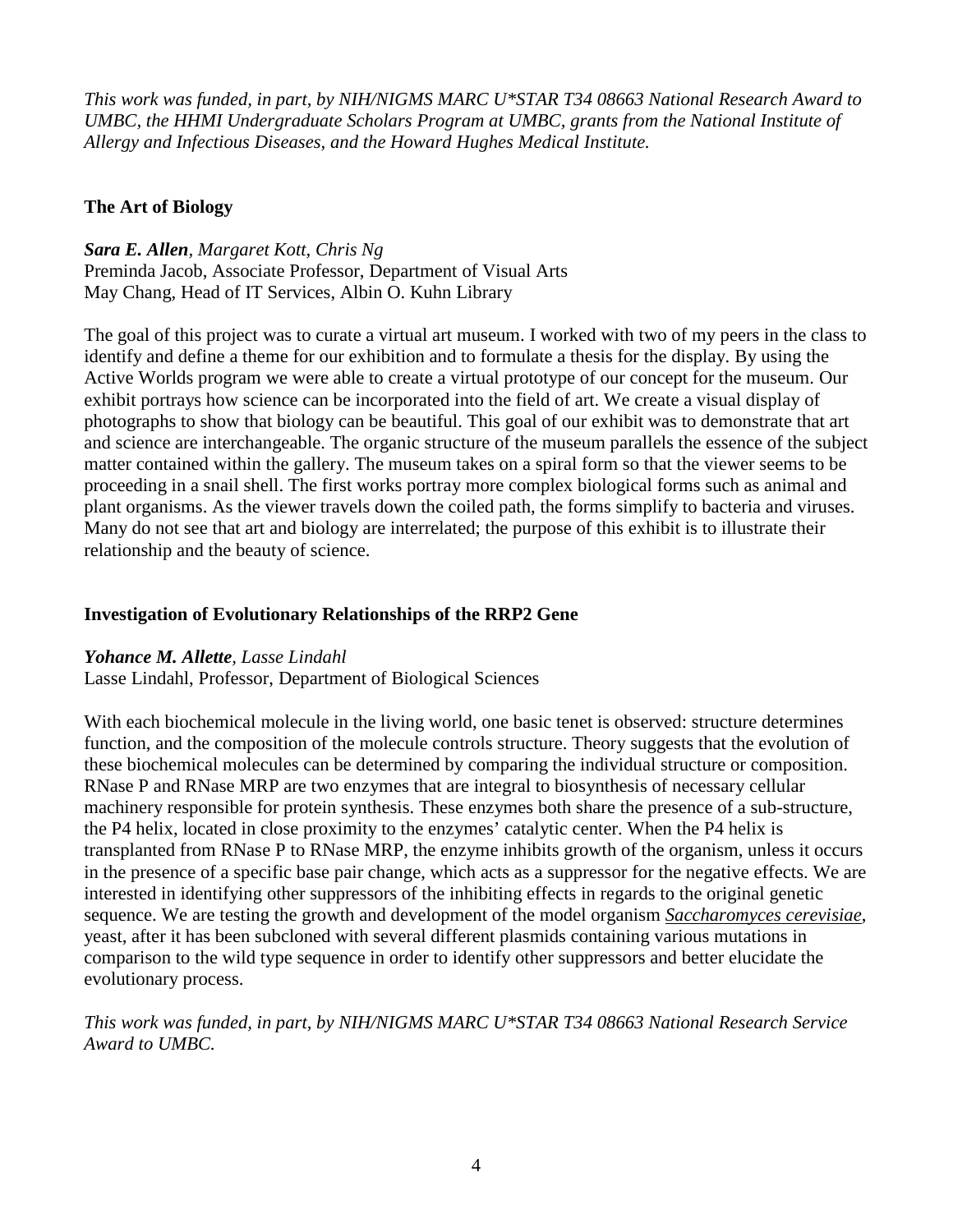#### **The Relation of the Response Distribution to Self-Report Questionnaires and Cognitive Ability among Children**

#### *Anu J. Aluvathingal*

Laura Stapleton, Associate Professor, Department of Psychology

Because educational program evaluations and field trials often use child self-report as outcome measures and sometimes determine implementation fidelity using those outcomes, evaluation of the validity of the use of such measures with school-aged children is important. Given that Rebok et al. (2001) found that younger children tended to use extreme values on scales using questions about health, this research was conducted to examine if the same behavior could be yielded from self-report questionnaires about school experiences. The relation between the cognitive age of the respondent and the likelihood of selecting certain response options was studied using a correlational research design. Extant data from two sources were used in the study: one from a national probability sample, PIRLS and one collected within a health management data collection system, COMC. The reading ability and response choice were the variables of interest from PIRLS data, while age and response choice of the children were studied from COMC data. Results from PIRLS showed a significant relation between reading ability and Likert scale items. But for COMC data, no significant relation was found between age and frequency scale items.

#### **Nuns and Sex**

#### *Jessica Baker*

Alan Kreizenbeck, Associate Professor, Department of Theatre

Religion and theatre have always had a complex relationship. Catholicism in particular has been both a strong opponent of theatre and an implementer of performance. Catholicism has appeared in various guises on the stage. Two plays from the last fifty years, *Agnes of God* and *Doubt*, deal with a very controversial issue within the church – sex. In *Agnes of God,* a dead baby is discovered in a young nun's trashcan. An ex-Catholic psychiatrist is called in to investigate, but she finds many more questions than answers. In *Doubt*, a nun suspects that the head priest of a school is having an inappropriate relationship with a male student. Using a scene from each play, I examined the theatrical condemnation of Catholicism for its rigid policy towards sexual behavior, and how the Church's doctrine does not allow an open discussion of sexual behavior, even at the cost of the health and well-being of its followers.

# **Edwin and His Associates**

#### *Jessica Baker, Omar Said*

Alan Kreizenbeck, Associate Professor, Department of Theatre

When *Edwin and His Associates* was first written, it was an extended monologue by a down-and-out detective who was reminiscing on his life and his work. As the piece evolved, it grew into a multi-scene one-man show, still focusing on the main character, Edwin, but creating a storyline for him to follow. It also developed a film-noir feeling, leading us to coin the term "stage-noir." As *Edwin* developed in plot and story, the character of Edwin also grew into a fully-realized character, with facets of Omar, the playwright, but also composed of different people around him. The play itself is ultimately an examination of society and its members through the lens of entertainment options and moral choices and dilemmas.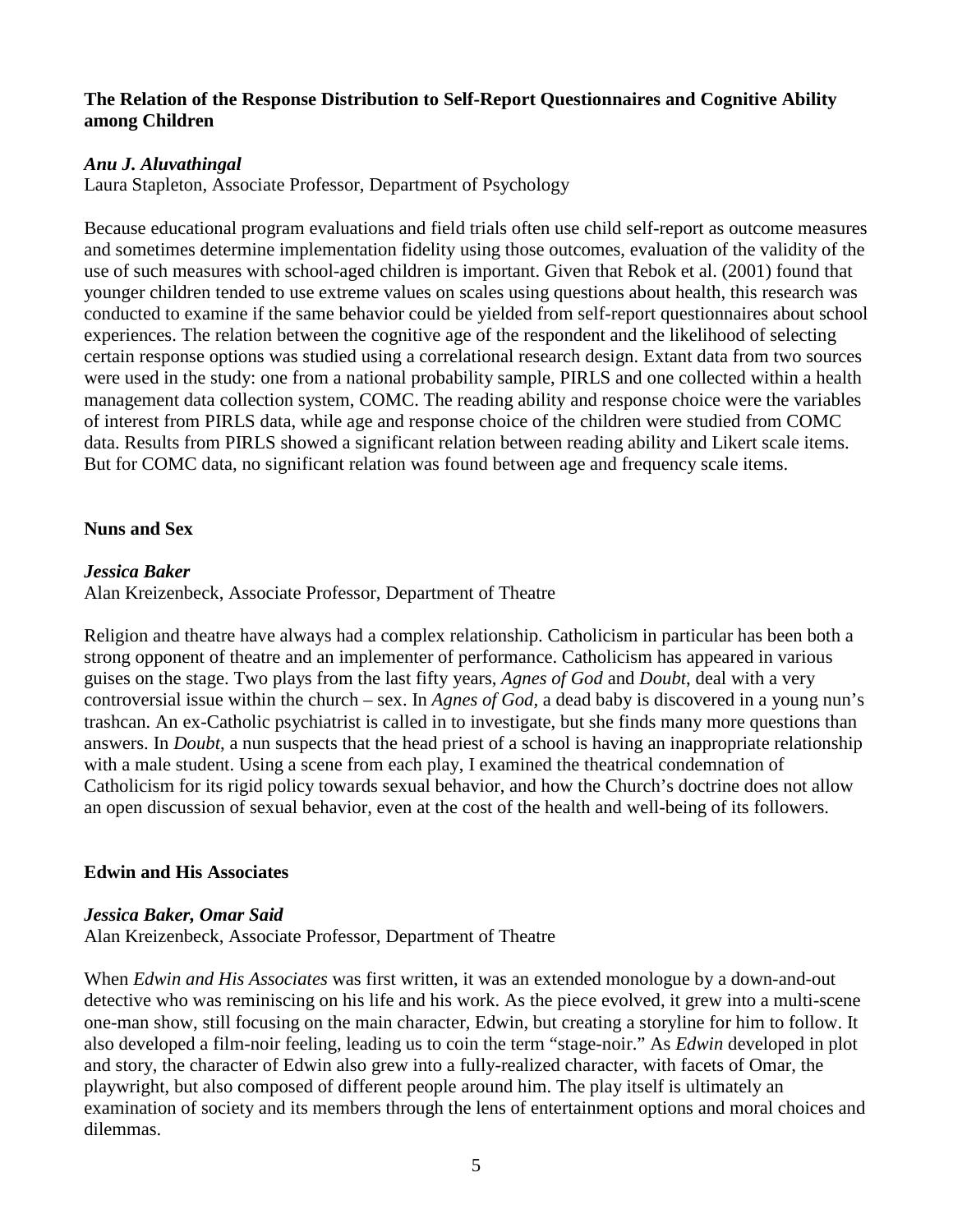#### **Confirmation of a Long-Range Interaction in the HIV-1 5'-UTR and its Effect on Dimerization**

*Shawn M. Barton, Bilguujin Dorjsuren, Gowry Kulandaivel, Kun Lu*

Michael F. Summers, Professor, Department of Chemistry and Biochemistry and Investigator, Howard Hughes Medical Institute

The Human Immunodeficiency Virus type-1 (HIV-1) RNA genome contains the highly conserved 5′ untranslated region (5′-UTR), which is a vital component responsible for essential processes that lead to genomic packaging and eventual budding of the viral particle. Within the 5′-UTR, critical elements are contained which include the trans-acting responsive element (TAR), the Poly-Adenylation signal, primer binding site (PBS), the dimer initiation site (DIS), splice donor site, SL3 and the initiation site of the GAG polyprotein translation. Previous studies to determine the critical genome packaging signal in this region have produced conflicting results. Understanding the intact 5′-UTR conformation under physiological conditions is critical for understanding the HIV-1 viral replication mechanism. In contrast to previous chemical/enzyme mapping and free-energy based secondary structure prediction approaches, we employed the segmental labeling technique to directly investigate the intact, unmodified HIV-1 5'-UTR structures. Data obtained from various Nuclear Magnetic Resonance (NMR) experiments allowed us to produce a working model of the interactions that exist within the 5′-UTR. We are in the process of producing three-dimensional structures of both conformations of the 5'-UTR found in HIV-1that may lead to discovery of possible drug binding sites that may inhibit dimerization and the development of a mature viral particle.

*This research was funded, in part, by the NIAID Grant #R37AI30917 and the Howard Hughes Medical Institute at the University of Maryland, Baltimore County.*

#### **Structure-function Analysis of the Novel Defense Protein SUP3 in** *Arabidopsis thaliana*

#### *Stephanie L. Battle, Guoying Wang, Hua Lu* Dr. Hua Lu, Assistant Professor, Department of Biological Sciences

Pathogen infection activates expression reprogramming of thousands of genes in plants. However, it remains challenging to identify which genes regulate plant disease resistance and how they function. Taking advantage of the unique defense-dependent dwarfism conferred by the Arabidopsis mutant *acd6- 1*, we developed a genetic screen to identify *acd6-1 suppressor* (*sup*) mutants, which potentially harbor mutations in novel defense genes. Among the genes identified was *SUP3,* encoding a phosphate transporter widely conserved in plants. The *sup3-1* mutant harbors a T-DNA insertion in the fifth exon of the *SUP3* gene, leading to the accumulation of a partial transcript. Interestingly, when introduced into *acd6-1sid2-1* background, one copy of *sup3-1* allele dominantly suppresses *acd6-1sid2-1* morphology. Thus *acd6-1sid2-1* can be conveniently used to dissect the functional region of the SUP3 protein. We made a series of deletions of the *SUP3* gene and transferred each fragment into *acd6-1sid2-1* plants. We expect that a functional SUP3 fragment would cause visible morphological changes in *acd6-1sid2-1* transgenic plants. Functional SUP3 fragments resulting from this work will be further tested in wild type for disease resistance. This study will reveal the functional domain of SUP3 that regulates plant defense and help us to further understand the mechanism of SUP3 action.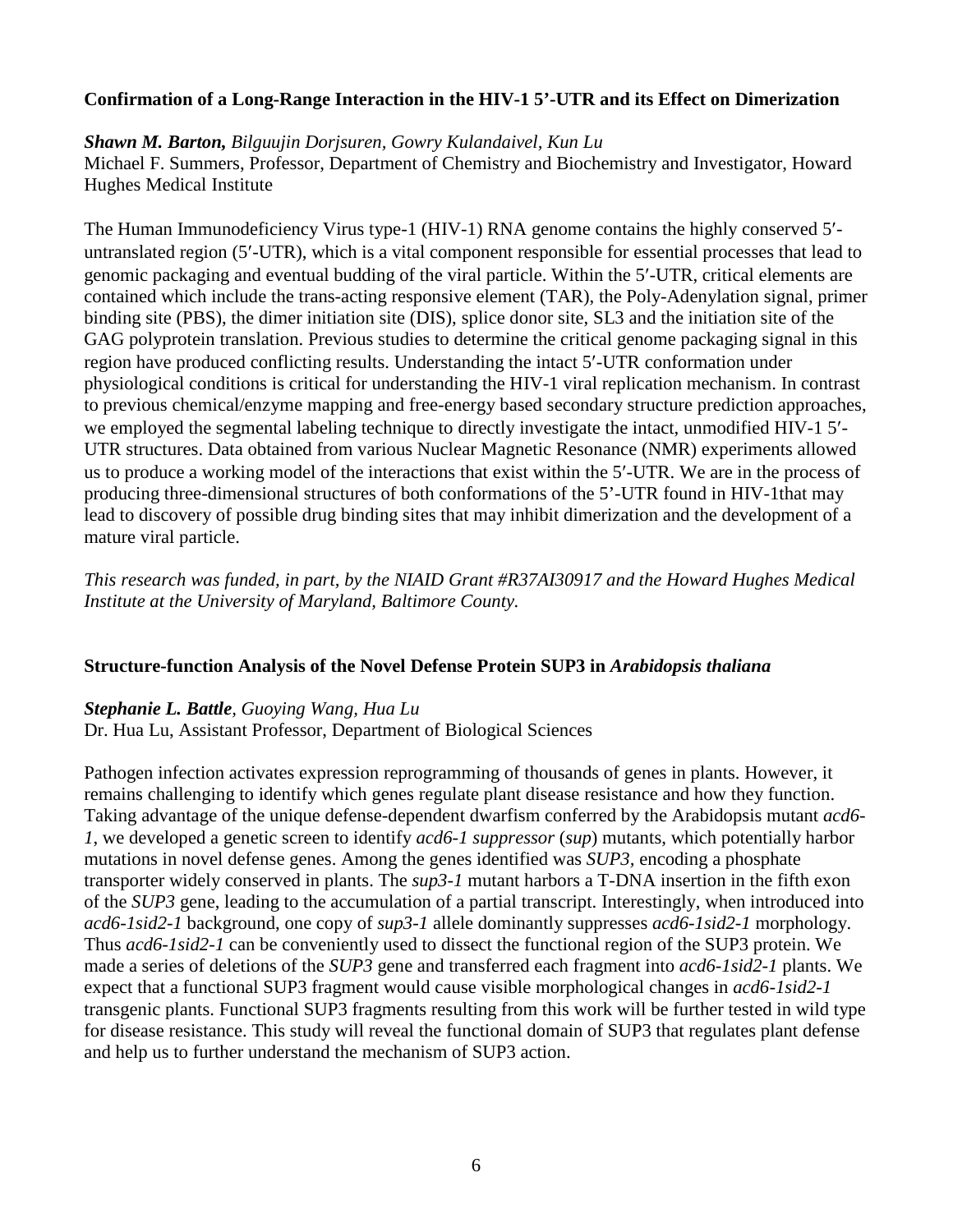*This work was funded, in part, by NIH/NIGMS MARC U\*STAR T34 08663 National Research Service Award to UMBC, an NSF RIG award and UMBC start-up funds to H. L. and an Undergraduate Research Award from the UMBC Office of Undergraduate Education.*

# **Low-Income Women's Perceptions of the Quality of Their Infant Care: Supports and Barriers**

# *Maria N. Beckford*

Ilsa Lottes, Associate Professor, Department of Sociology and Anthropology

As women continue to enter corporate America and other working environments, it is crucial for companies to accommodate the female employees in regards to maternity leave guidelines. Although the U.S Department of Labor requires some employers to grant their employees 12 weeks unpaid leave to care for newborns, it remains undetermined if three months is enough time. Neurophysiological evidence supports the need of touch for proper brain development in early infants. Due to the infant brain's high plasticity, neuron differentiation occurs via the five senses. Most research focuses on face and voice communication, but touch is also important. Touch and play are just two of the important requirements of a healthy upbringing for the very young. In this study, low-socioeconomic mothers were interviewed in order to better understand the stresses and problems, as well as positive experiences they had during their child's first two years of life. Findings are discussed with respect to how to increase support and alleviate barriers for quality care.

*This work was funded, in part, by NIH/NIGMS MARC U\*STAR T34 08663 National Research Service Award to UMBC.*

# **Optimization of Drug Nanocarriers via the Construction of a Stealth Dendron**

# *Maria Bednarek*

Marie-Christine Daniel, Assistant Professor, Department of Chemistry and Biochemistry

Several challenges need to be overcome in chemotherapy to markedly increase its efficiency against cancer. Although intense research is being conducted on combined therapy and tumor targeting, the simultaneous targeting of different therapeutic entities to the cancer cells is still an area of research to be developed. One possibility has been to generate a potent multifunctional drug nanocarrier for the chemotherapy of specific cancers by attaching dendron units with distinct functionalities (chemotherapeutic drugs, targeting ligands, and imaging enhancers) around a central anchoring gold nanoparticle. My project consisted of the synthesis of a "stealth dendron" that will contribute to such a nanovector through its combination with dendrons displaying the aforementioned functionalities around a central gold nanoparticle. This "stealth dendron" will help further elongate the blood circulation time of the nanovectors, and most importantly avoid non-specific entry of the nanovectors into healthy cells in order to maximize the targeting. Each of the specific goals of my project was completed, including the synthesis of the backbone dendron, its modification with the "stealth" function, and its attachment to a spacer that will allow its anchoring onto the gold nanoparticles. *In vitro* testing of the obtained gold nanoparticles will later assess their stealth properties.

*This work was funded through an Undergraduate Research Award from the UMBC Office of Undergraduate Education.*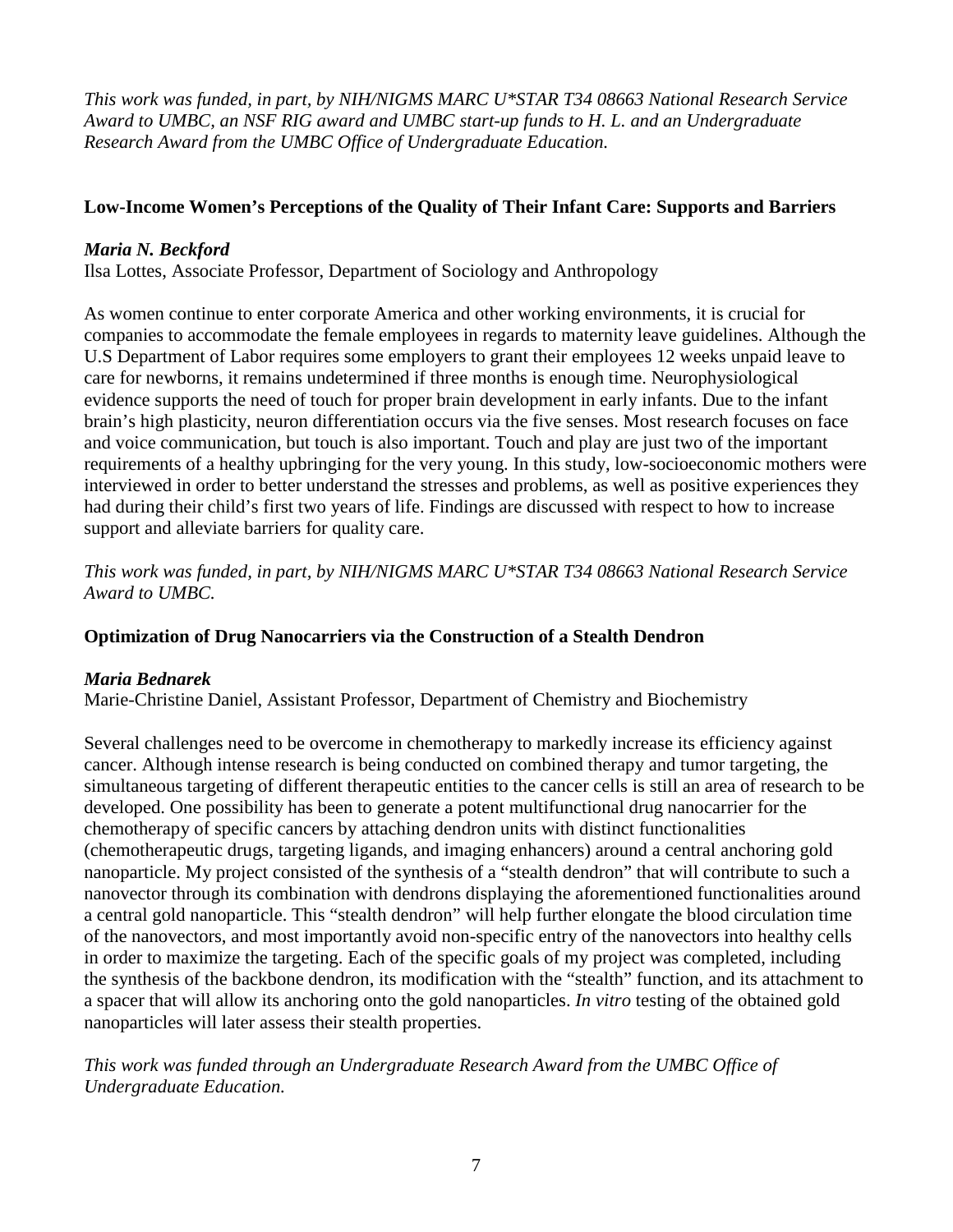#### **Developmental Occurrence of Solitary Chemosensory Cells in the Airway of Mice**

#### *Mikhael Bekkerman*

Weihong Lin, Assistant Professor, Department of Biological Sciences

Solitary Chemosensory Cells (SCCs) have been speculated to play a role in signaling environmental stimuli and evoking protective reflexes, such as coughing and sneezing to flush foreign particles from the body. Recent studies from our lab demonstrated that solitary chemosensory cells, specifically those expressing the transient receptor potential channel M5(TRPM5), are involved in sensing chemical irritants. Our current study aims to reveal the developmental occurrence of TRPM5 expressing cells in nasal epithelium. Using transgenic mice, in which the TRPM5 promoter drives the expression of a green fluorescent protein (GFP) to visualize the TRPM5-expressing solitary chemosensory cells, we monitor the number and density of the GFP positive cells in epithelial tissue sections of newborn, adolescent and adult mice. Preliminarily, we found that tissue gathered from newborn mice already contained fair numbers of SCCs in the olfactory and respiratory epithelium. In completion of the experiment, we will understand the points in time when mice begin reacting to noxious odorants.

*This work was funded through an Undergraduate Research Award from the UMBC Office of Undergraduate Education and an NIH/NIDCD grant to Weihong Lin.*

#### **The Business of Marketing Preimplantation Genetic Screening**

#### *Richard S.L. Blissett*

Andrea Kalfoglou, Assistant Professor, Department of Sociology and Anthropology

Preimplantation Genetic Screening (PGS) is a reproductive technology that is often marketed to infertile couples to improve chances of pregnancy by transferring only viable embryos to the womb, but there is evidence showing that it may not be effective. In some clinics, PGS is offered to older women, those with repeated IVF failure, and those with recurrent pregnancy loss, but many clinics believe that PGS should be used to screen all IVF embryos. In 2007, the Practice Committee of the American Society for Reproductive Medicine (ASRM) published a review of PGS studies and concluded that available evidence from studies of pregnancy outcomes does not support the use of PGS for any of the conditions discussed above. Other studies found that it may hurt chances of pregnancy. This could be due to any number of factors. Based on a comprehensive literature review and comparison to the basic principles of bioethics, I will argue that, until PGS is proven effective, it should only be offered in clinical trials where patients are not expected to pay for the experimental screening. Until then, there should be greater efforts to inform both patients and clinicians about the experimental nature and lack of efficacy of PGS.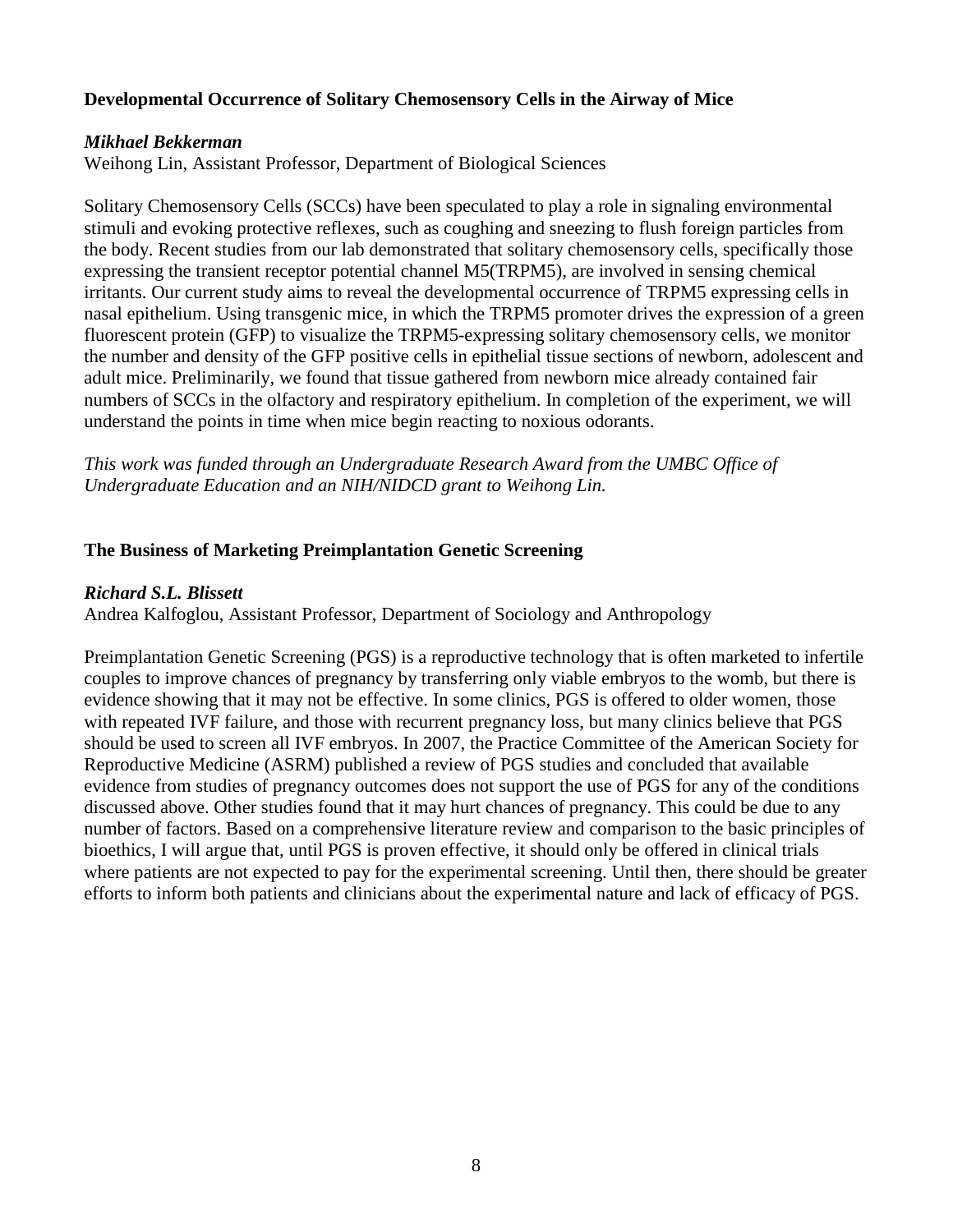#### **Implication of Ribosomal Protein on Tubulin Formation**

#### *Ashleigh C. Bouchelion, Mamata Thapa*

Lasse Lindahl, Professor, Department of Biological Sciences

The 80S ribosome is composed of one-third r-proteins and two-thirds rRNA, respectively by mass. Eukaryotic ribosome biogenesis is a complex pathway that requires approximately two hundred transacting accessory factors to form the mature ribosome. Depletion of ribosomal proteins has shown to cause defects in rRNA processing. Recent studies have shown that repression of r-proteins also has an effect on cell cycle, suggesting that the ribosome biogenesis and cell cycle are coordinated processes. The lab has shown that in Saccharomyces cerevisiae, depletion of the 60S subunit proteins, Rpl17 and Rpl4, lead to defects in cell morphology. We also want to study is there are defects in other cellular processes, such as tubulin formation. Tubulin is required for proper segregation of chromosomal DNA into daughter cells. With an integrative plasmid containing GFP tagged tubulin, I am able to study tubulin formation in cells when depleted of large or small subunit r-proteins. I want to investigate what other roles r-proteins have in the cell, aside from their importance in ribosome biogenesis.

*This work was funded, in part, by NIH/NIGMS MARC U\*STAR T34 08663 National Research Service Award to UMBC, the HHMI Undergraduate Scholars Program at UMBC and the Howard Hughes Medical Institute.*

#### **Reclaiming Maryland: Confederate Nationalism in Popular Print Culture**

#### *Abigail Bratcher*

Anne S. Rubin, Associate Professor, Department of History

During the Civil War, Maryland occupied a unique position as a divided state in a divided nation. President Lincoln needed to keep Maryland in the Union because otherwise Washington, D.C. would have been surrounded, and the industrial powerhouse of Baltimore would have fallen to the South. At the same time, Confederates claimed Maryland as their own, using Maryland's plight as a powerful symbol of national aspiration. For my research, I focused particularly on the southern reaction to Maryland's position as seen in broadsides printed in southern newspapers and pamphlets. Rather than conducting a literary analysis of these artifacts on the micro-level, I researched how these broadsides reflected Confederate nationalist propaganda on the macro-level. Wake Forest University has the Confederate Broadside Collection of 250 poems published on the internet—I focused on the 58 that pertain specifically to Maryland. An analysis of these broadsides contributes to an understanding of the civil culture of nationalism in the Confederacy, and how confederate ideals permeated beyond military or political actions. Understanding how these broadsides functioned in Confederate states reveals how nineteenth century Americans consciously viewed their powers of persuasion.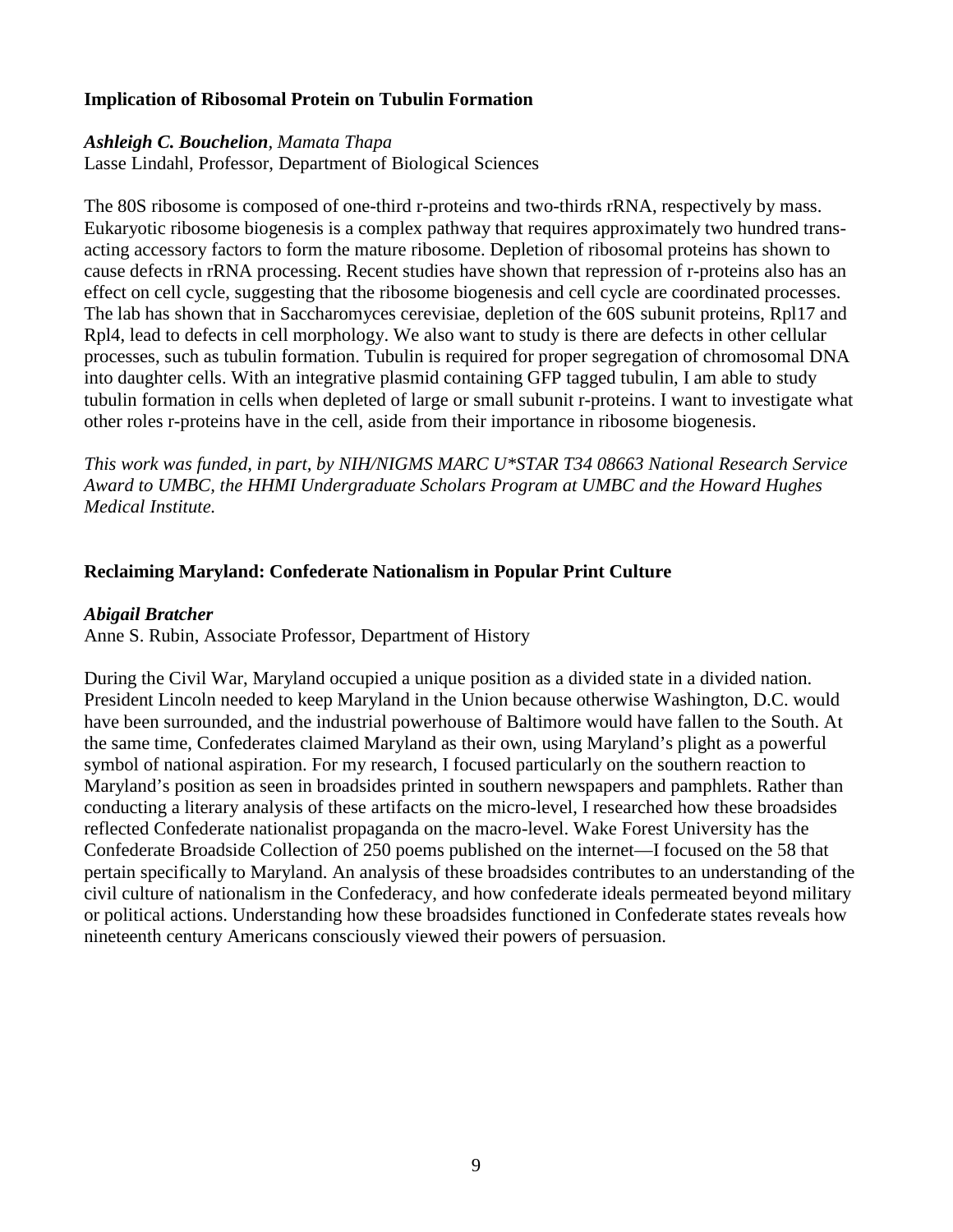# **An Investigation of Domestic Violence in Gay Male Couples**

#### *Avery L. R. Brow*

Ilsa Lottes, Associate Professor, Department of Sociology and Anthropology

There is a lack of research about gay male domestic violence, and previous research is both out of date and insufficient in the breadth of its coverage. The study examined rates of domestic violence in a convenience sample of more than 80 gay men. The men responded from cities around the world, including those in France, Canada, Germany, Switzerland and several major US cities. In-depth interviews were conducted, and will be continuing, with a subset of the survey respondents who identified themselves as either perpetrators or victims of domestic violence. Topics to be examined in the interviews include: length of abuse, perception of factors related to abuse, extent of existing support systems, methods of coping with the abuse, negative and positive impacts of the abuse for both perpetrator and victim and specific concerns about an HIV diagnosis on domestic violence within a relationship. The findings are discussed in terms of an analysis of prevalence rates and proposed risk factors as well as with respect to future avenues of research.

*This work was funded, in part, by a Distinguished Undergraduate Education Research award provided by the Department of Sociology and Anthropology and through a travel award from the UMBC Office of Undergraduate Education.*

#### **Polymers for Long-Range Photo-induced Proton Transfer**

#### *Richard P. Brown*

Paul Smith, Associate Professor, Department of Chemistry and Biochemistry

Photonics and the development of molecular electronic devices are two exciting fields at the interface of modern chemistry and material science. Our objective is the creation of a polymer that, upon absorption of light, will propagate proton transfer over long distances. The resulting photo-induced proton transfer would ultimately be used to transfer protons across membranes, thereby establishing a proton gradient and an electrochemical potential. The specific aim of this work was to synthesize the monomer **1**  (methyl 4-amino-2,3-dihydroxybenzoate), to use this to synthesize oligomeric benzoxazoles **2** and **3**, and to examine their proton transfer properties indirectly by evaluating their photochemical behaviour. In particular, we hoped to find that elongation of the oligomeric chain will cause nonlinear variation of absorbance or fluorescence, indicating that the individual chromophores/proton transfer units are acting in a coordinated fashion. The next step would be to implant these oligomers into a membrane and examine proton transfer behaviour. Progress towards these aims will be reported.



*This work was funded through an Undergraduate Research Award from the UMBC Office of Undergraduate Education.*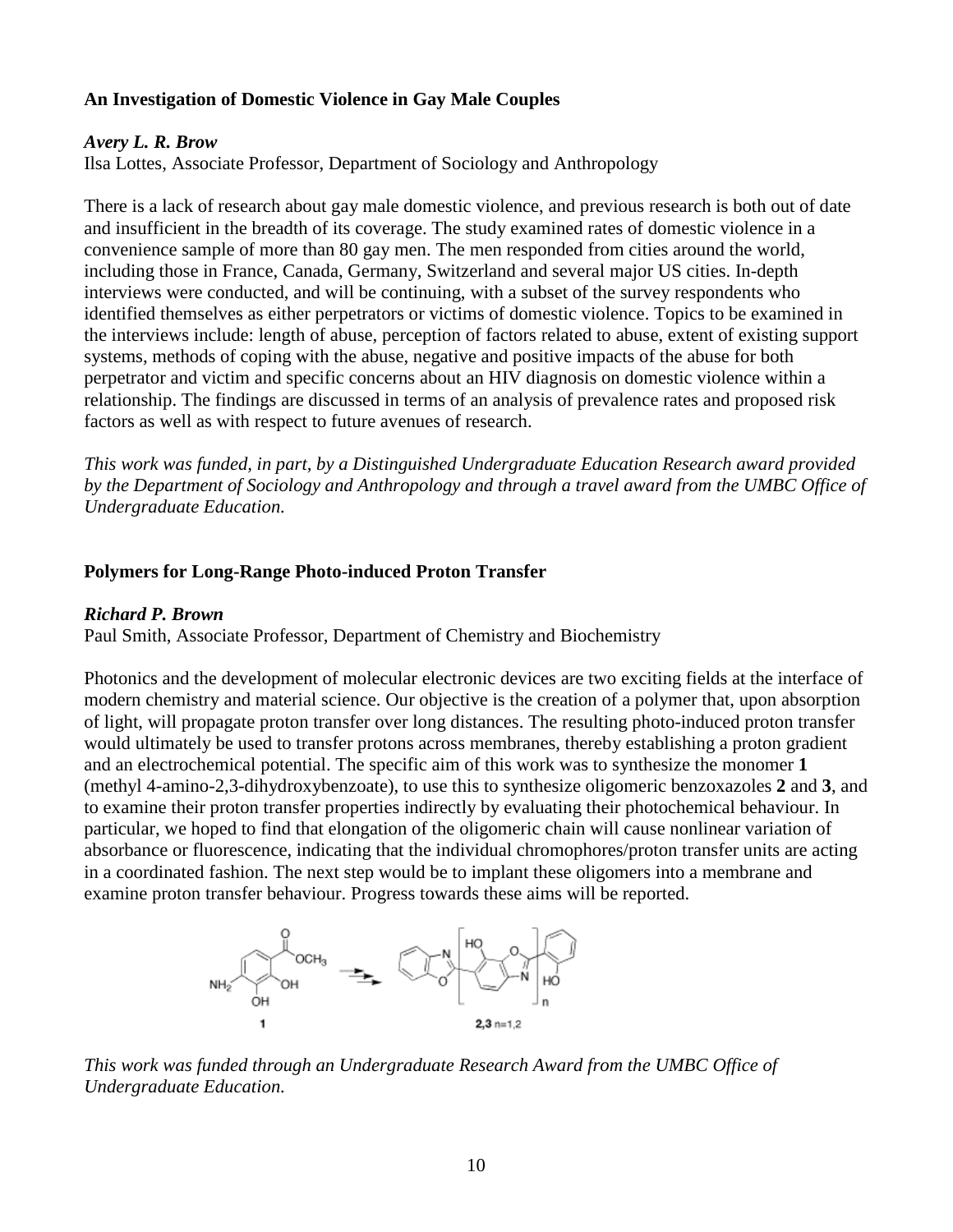#### **IRC Fellows iPhone Strategy Game**

*Timothy Bubb, Bradley Tinney, Rachel Kreutzinger, Maxwell Hathaway, Jenna Ullrich, Shane Logue, Daniel Frick, Elena Debold, Alex Ehrensberger, Abbey Salvo* Neal McDonald, Assistant Professor, Department of Visual Arts

Relatively inexpensive, one-click downloadable mobile games are taking the video game industry by storm. Add to that our culture's current infatuation with touch screen gaming, and a new field of research has opened itself up to curious visual arts students. The UMBC Imaging Research Center's Fellowship program provides exceptional visual arts students with an opportunity to push boundaries and experiment with new technologies. This semester, the Fellows have delved into the contemporary world of mobile gaming by designing and producing a strategy game for Apple's iPhone and iPod Touch. The game's experimentation and subsequent capitalization on the device's state-of-the-art GPS navigational system allow for a fusion of the virtual and physical realities, whilst experiencing the fun of a strategy war game. Players will be required to travel around campus to gather resources, set up defenses and order troop movements—effectively turning the world into a virtual battle zone. The Fellows also spent countless hours producing valuable marketing material for the web to generate interest in their pioneering video game experience.

*This work was funded by the UMBC Imaging Research Center.*

#### **Identification of Brown Adipose Tissue in the Adult Mammary Gland of Brca1-mutant Mice**

#### *Destiney D. Buelto, Laundette P. Jones<sup>1</sup>*

<sup>1</sup>Department of Pharmacology and Experimental Therapeutics, University of Maryland, Baltimore Laundette P. Jones, Associate Professor, Department of Pharmacology and Experimental Therapeutics, University of Maryland, Baltimore

Insulin-like Growth Factor I (IGF1) can increase mammary epithelial cell proliferation. Brown adipose tissue (BAT) is an IGF1 target tissue which may also secrete this factor. We hypothesize that BAT can secrete IGF1 into the MG and cause mammary epithelial cell proliferation. We examined whether BAT played a role in mammary tumorigenesis in a mouse model of Brca1-associated breast cancer. Mammary gland (MG) whole mounts and hematoxylin- & eosin-stained (H&E) slides were prepared to qualitatively examine BAT. Uncoupling Protein 1 (UCP1), a widely-used marker for BAT, and IGF1 protein and mRNA were quantitatively examined using immunohistochemistry (IHC) and real-time PCR, respectively. We found a 46-fold increase in mRNA levels of UCP1 in the MG of Brca1 mutant adult mice compared to wildtype mice. Future research will be conducted to examine IGF1 levels in the MG by IHC and to isolate and incubate BAT to determine other secreted factors which may contribute to MG tumorigenesis.

*This work was funded, in part, by NIH/NIGMS MARC U\*STAR T34 08663 National Research Service Award to UMBC and NIH K12HD043489-06 to UMB.*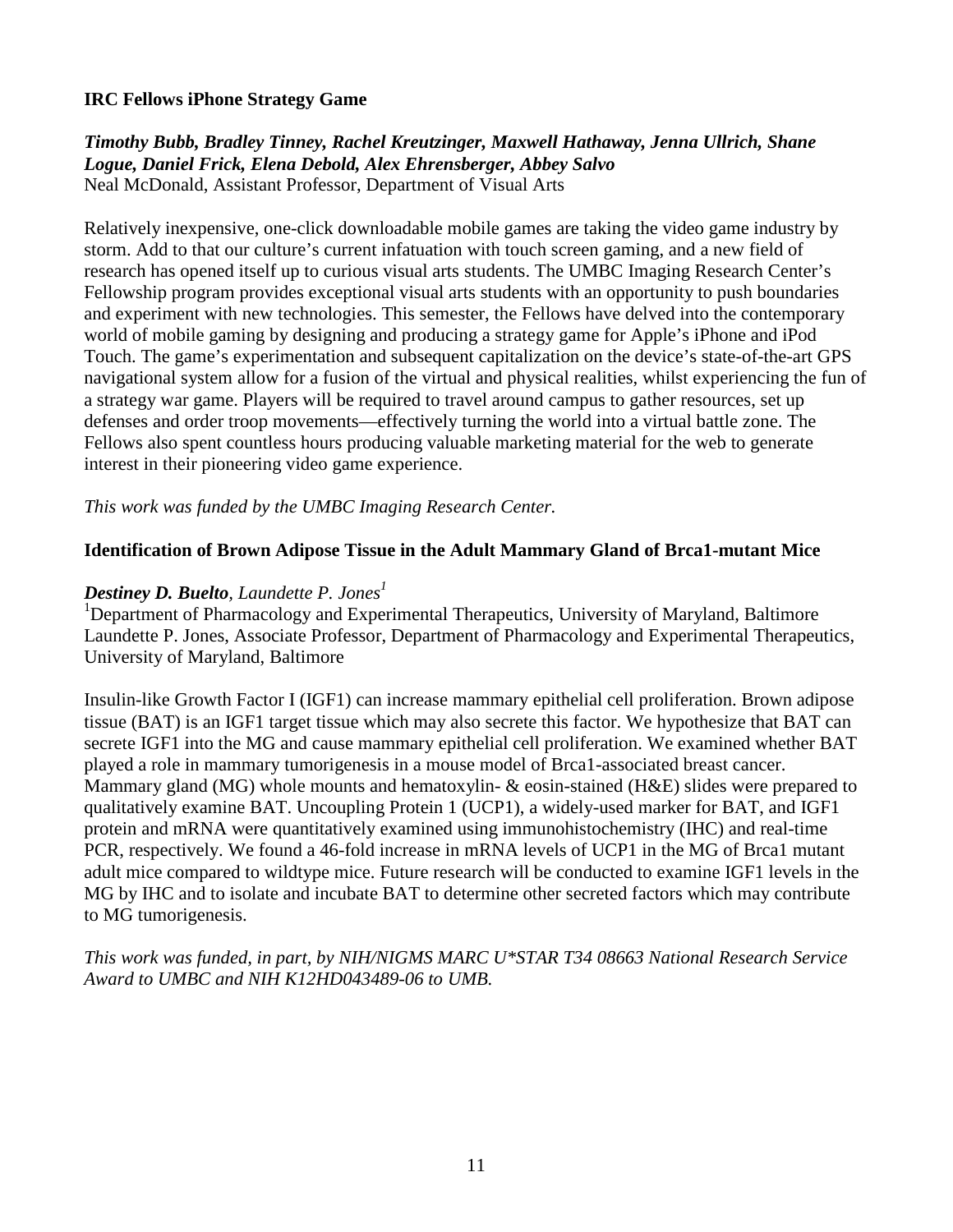#### **Small Molecule Inhibitor of Anti-Apoptotic Proteins, ABT-737, in Glioblastoma Multiforme Stem Cells**

#### *Priyanka Bushana*

Gary Gallia, Assistant Professor, Department of Neurosurgery, Johns Hopkins University; Avadhut Joshi, Post-Doctoral Fellow, Department of Neurosurgery, Johns Hopkins University

Glioblastoma Multiforme (GBM) is the most common and aggressive form of intracranial malignancies. Median patient survival remains at less than 15 months despite aggressive surgical, chemotherapeutic, and radiotherapeutic treatments. In this study, we hypothesized that part of GBMs' resistance to chemotherapeutics can be attributed to their high expression of anti-apoptotic proteins of the Bcl-2 family; therefore, targeting Bcl-2 would increase sensitivity of GBM cells to chemotherapy. To follow up on this hypothesis, we assessed the levels of Bcl-2 family proteins in GBM cell lines. We were able to conclude that Bcl-2 family proteins were significantly increased in GBMs grown as oncospheres as opposed to adherent serum-grown cell lines. Based on these results, we measured the efficacy of ABT-737, a small molecule inhibitor of these proteins. In addition, we tested the effects of ABT-737 in combination with receptor tyrosine kinase (RTK) inhibitors. The results were in accordance with our observations, as the ABT-737 treatment inhibited the GBM stem cells, but had little effect on the adherent cell lines. Furthermore, combination therapy demonstrated that sunitinib and ABT-737 synergistically inhibited GBM stem cells. These observations suggest that Bcl-2 can be targeted in GBM stem cells and warrants further investigation of ABT-737 in preclinical animal models.

*This work was funded by Dr. Gregory Riggins of the Johns Hopkins University.*

# **Analyzing and Expressing the Visual Pigment Genes of the** *Astyanax mexicanus*

#### *Erwin Cabrera, Joseph Blasic, Megan Porter*

Phyllis Robinson, Professor, Department of Biological Sciences

The *Astyanax mexicanus*, commonly known as the Mexian Tetra has two forms; the surface dwelling form as well as a blind cave form. This study is concentrating on visual pigments of the blind cave form. These visual pigments, known as opsins are G-Protein Coupled Receptors (GPCR's). GPCR's comprise a family of heptahelical transmembrane proteins and are the largest family of proteins with thousands of members predicted in several genomes. One of earliest differences between the two forms of the species is the loss of functional eyes. It is important to establish evolutionarily whether or not these opsins are expressed within the organism, as well as if the proteins are fully functional. This will be achieved by measuring the absorbance spectrum of the heterologously expressed photopigment. The genes coding for the opsins were isolated by PCR from both the surface and cave isoforms and cloned into a mammalian expression vector. We will then express these genes and spectrally measure their absorbance spectrum. In this way we will be able to determine if the genes from the cave isoform are different from the surface species and how these genes are changing in the absence of selection pressure.

*This research was funded, in part, by the UMBC HHMI Undergraduate Scholars Program through the Howard Hughes Medical Institute and NIH/NIGMS MARC U\*STAR T34 08663 National Research Service Award to UMBC.*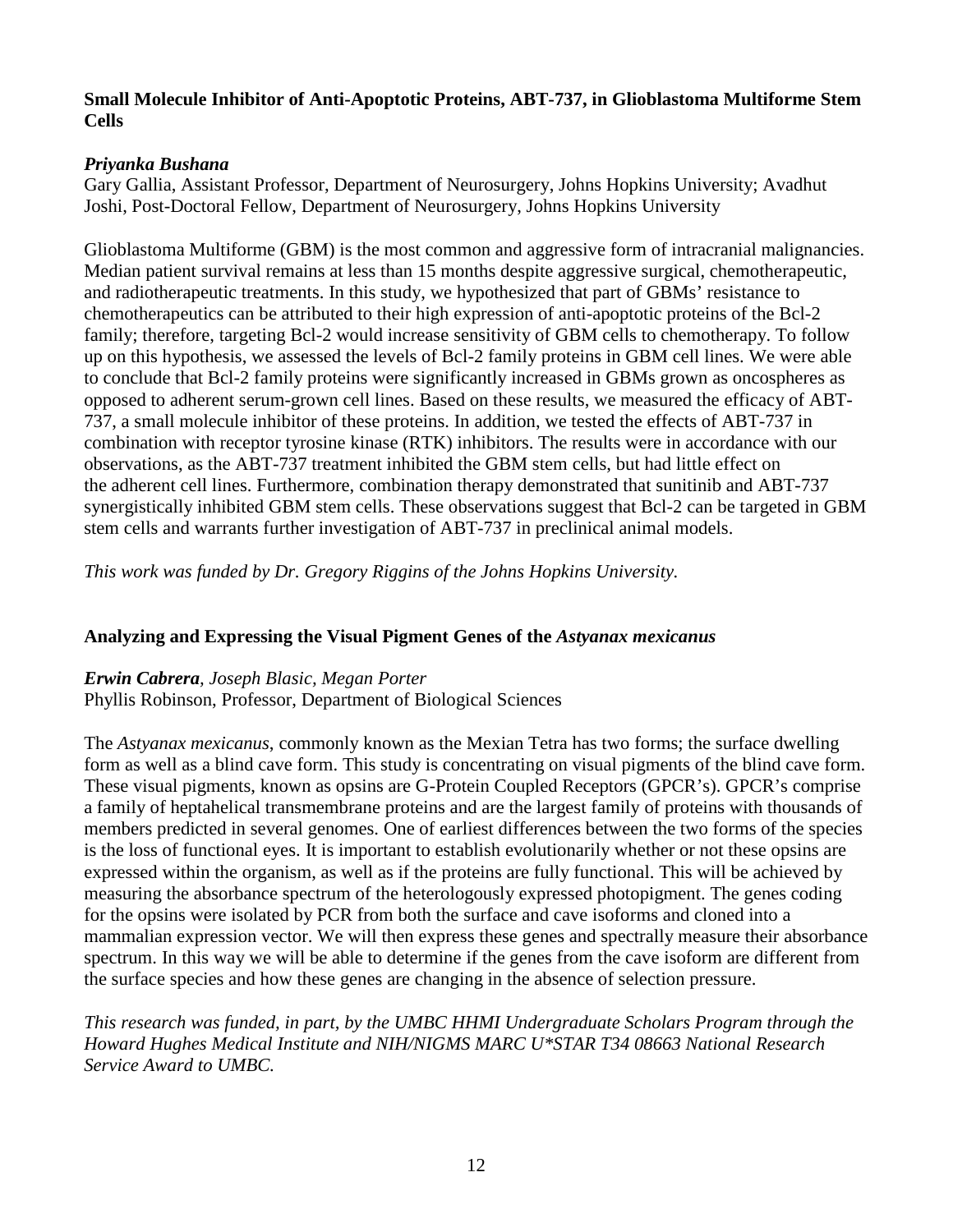# **Analysis of Polymorphonuclear Leukocyte Penetration in Staphylococcus aureus Biofilms**

#### *Keisha M. Carr, Mutsa Kambarami, Julia Ross*

Julia Ross, Professor and Chair, Department of Chemical Engineering

Each year, hundreds of thousands of people develop infections from Staphylococcus aureus (S. aureus); even with treatment, signs of a staphylococcus infection may remain in the body for the rest of the patient's life. The persistence of these infections may be due to the formation of biofilms, a complex community of bacteria adhered to a surface. Previous research shows that polymorphonuclear leukocytes (PMNs), white blood cells that are part of the immune system, are able to penetrate S. aureus biofilms but are unable to fully eradicate the biofilm. The goal of this project is to examine how PMNs adhere to S. aureus biofilms to better understand why biofilms are persistent. To investigate this phenomenon, we have grown S. aureus biofilms in conditions that mimic the human body. The biofilms were grown for 24 hours at 37°C under flow conditions similar to blood's movement in a vessel. The next step is to quantify PMN adhesion to the biofilm. By staining the PMNs and the biofilm cells, viewing under a confocal microscope and noting the location and number of the PMNs relative to the biofilm, we hope to better understand how PMNs interact with S. aureus biofilms.

*This work was funded, in part, by NIH/NIAID R01AI059369, the HHMI Undergraduate Scholars Program at UMBC and the Howard Hughes Medical Institute.*

#### **Infant Nutrition and Risk of Celiac Disease**

 $\bm{P}$ atricia C. Castillo, Maria Sellitto<sup>1</sup>, Alessio Fasano $^1$ <sup>1</sup>University of Maryland, School of Medicine Alessio Fasano, Professor, Departments of Pediatrics, Medicine, and Physiology, University of Maryland, School of Medicine

Unlike other autoimmune diseases, there is a known environmental factor that can trigger the onset of Celiac Disease (CD)—gluten. In addition to this environmental pressure, we postulated that the enteric bacteria ecosystem (defined as microbiome) also plays a role in CD development as it is vital in the general upkeep of the immune system. To explore this hypothesis, we conducted a translational study that investigated the efficiency of primary prevention of early-onset CD in at-risk infants. Two test groups were given two different patterns of gluten introduction into their diet (early vs. late). The groups were monitored over time for antibody and disease development. Analysis of the composition of the intestinal microbiota allowed us to observe the microbial colonization process in at-risk newborns, identifying differences from healthy infants and alterations over time that may act as biomarkers for loss of gluten tolerance. Preliminary results have shown that early exposure to gluten is potentially connected to the onset of the disease. Also, differences in microbiota composition and stability between at-risk and healthy infants have been observed. Overall, manipulation of gluten introduction partnered with a deeper understanding of the microbiome composition can lead to preventative measures against CD development in at-risk infants.

*These studies have been partially supported by the National Institutes of Health, grant R21DK078699.*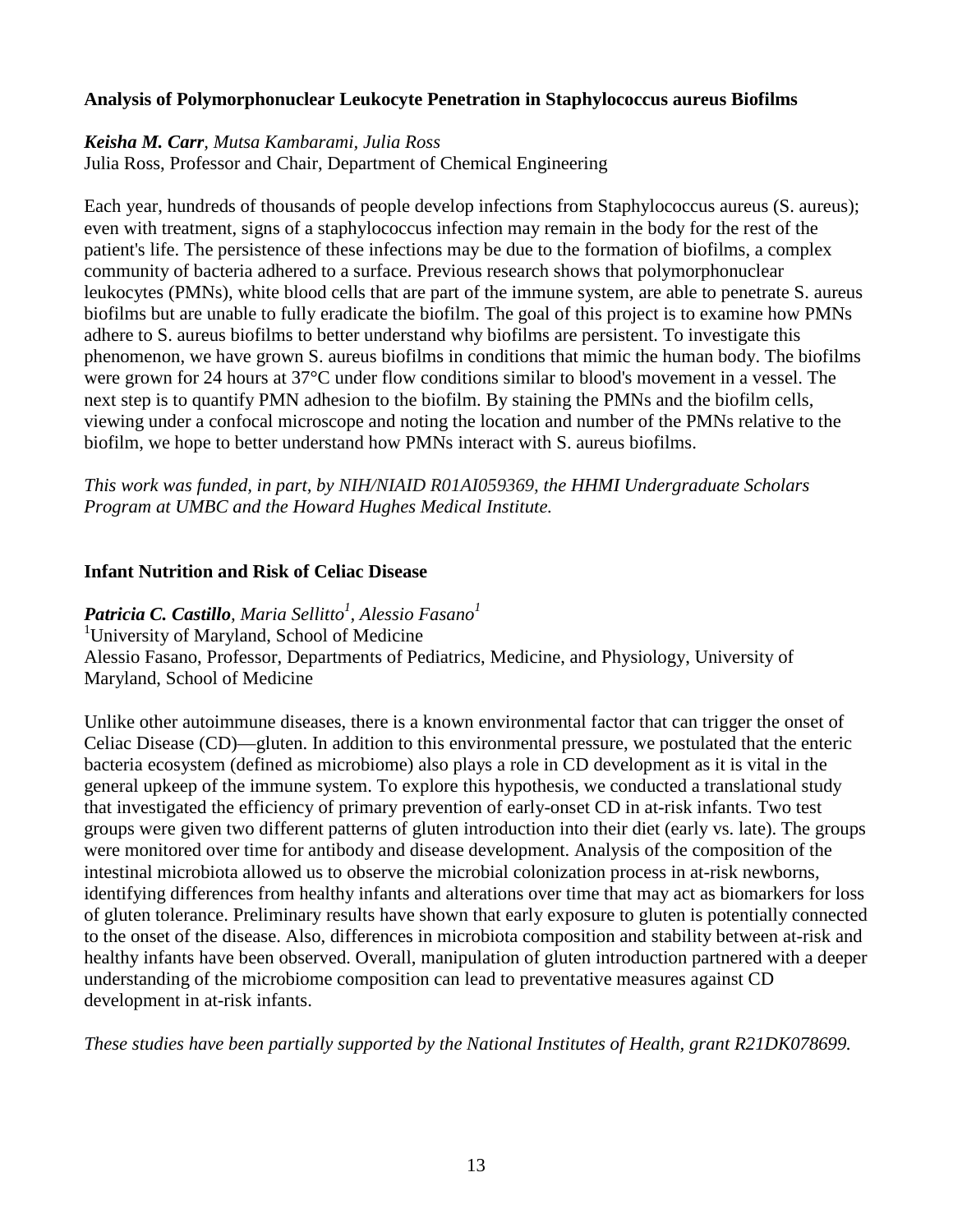#### **Effects of Zinc Sulfate Intranasal Irrigation on Semiochemical Detection in Mice**

*Stephanie C. Chan, Asante I. Hatcher, Lana Zhang, Kurt Krosnowski, Wangmei Luo* Weihong Lin, Assistant Professor, Department of Biological Sciences

The mammalian olfactory epithelium has the ability to sense a large number of odor stimuli and instigate neural processes in the olfactory bulb that affect an organism's perception and behavior. Previous studies have shown that both the main olfactory epithelium (MOE) and the vomeronasal organ, an olfactory sensory organ, take in complex natural stimuli, causing neural impulses to be sent to the olfactory bulb for signal processing. These natural stimuli contain both semiochemicals and volatile odorants. We sought to determine whether intranasal zinc sulfate injections, which destroy the olfactory sensory neurons of the MOE, would alter semiochemical sensing. Successful intranasal zinc sulfate irrigation would destroy all the olfactory sensory neurons, resulting in anosmic mice with an inability to smell. After injecting zinc sulfate into the nasal cavity of wild type mice, we conducted behavioral tests to observe whether the zinc sulfate treatment was effective. The preliminary results show that most zinc sulfate treated mice showed altered behavioral actions to semiochemicals and odorants.

*This work was funded by NIH grants to Dr. Weihong Lin.* 

# **Ashkenazi Young Adults' Knowledge, Attitudes, and Beliefs about Carrier Testing**

#### *Melissa Chapman*

Andrea Kalfoglou, Assistant Professor, Department of Sociology and Anthropology

There are two models for Jewish carrier testing. Dor Yeshorim tests young adults and keeps the results in a private database. When a couple starts dating, they contact Dor Yeshorim and provide unique identifiers. If both are carriers for the same genetic disease, they are advised not to pursue the relationship. Test results are not provided. Alternatively, individuals can be tested by a laboratory and receive their results. Diseases on the panel vary in terms of frequency in the population, severity of disease, penetrance of genetic mutation, and age of onset. There is controversy about what diseases ought to be on the panel. Little is known about how young adults feel about testing, whether they are receiving adequate informed consent, why they choose to test, or how they decide between the two models. We conducted eight focus groups with young adults in the Baltimore area. Groups were divided by sex, religiosity, and testing status. None of the groups that had received testing gave much thought to the specific diseases on the panel. Reasons for testing, choice of testing approach, attitudes about informed consent, and thoughts on which diseases ought to be on the panel will be discussed highlighting differences between the sexes, religiosity, and testing status.

*This work was funded through an Undergraduate Research Award and a travel award from the UMBC Office of Undergraduate Education.*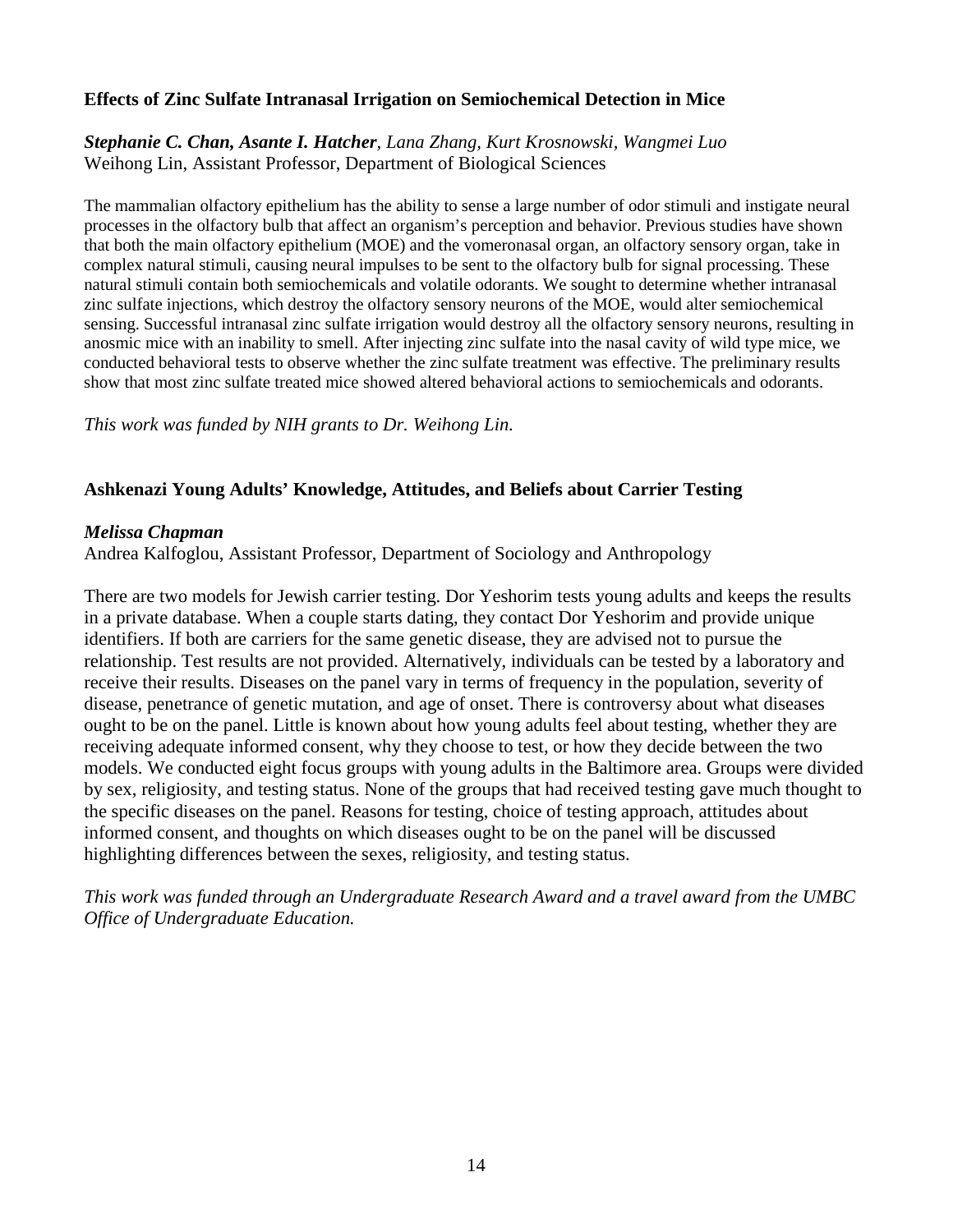#### **Ring-Expanded Nucleotides/Nucleotides as Potential Anti-Viral and Anti-Cancer Agents**

#### *Mohsan M. Chaudhry*

Ramachandra Hosmane, Professor, Department of Chemistry and Biochemistry

Cancer and viral infection are the predominant factors for high mortality rates around the globe. A number of ring-expanded nucleosides (RENs) and nucleotides (RENTs) have been reported to be highly active against a wide variety of tumor and viral cell lines. RENs/RENTs are a rich source of inhibitors of the enzymes in purine metabolism, and of those utilizing ATP/GTP either as energy cofactors or as nucleic acid building blocks. Most RENs/RENTs synthesized and screened thus far are planar, aromatic compounds. We hypothesize that the non-planar inhibitors will better mimic the transition states of the relevant enzyme catalyzed reactions and therefore, would act as better inhibitors. My project is aimed at synthesizing the appropriate heterocyclic precursors to the ultimate target RENs/RENTs. The synthesis was started by converting commercially available 4-nitroimidazole to an acetal, which was hydrolyzed to an aldehyde. The aldehyde will then be converted to an imine, followed by reduction of the imine double bond and the removal of the carbonyl group will afford the target product.



*This work was funded, in part, by the National Institute of General Medical Sciences of the National Institutes of Health and the Undergraduate Research Award (URA) from the Office of Undergraduate Education.*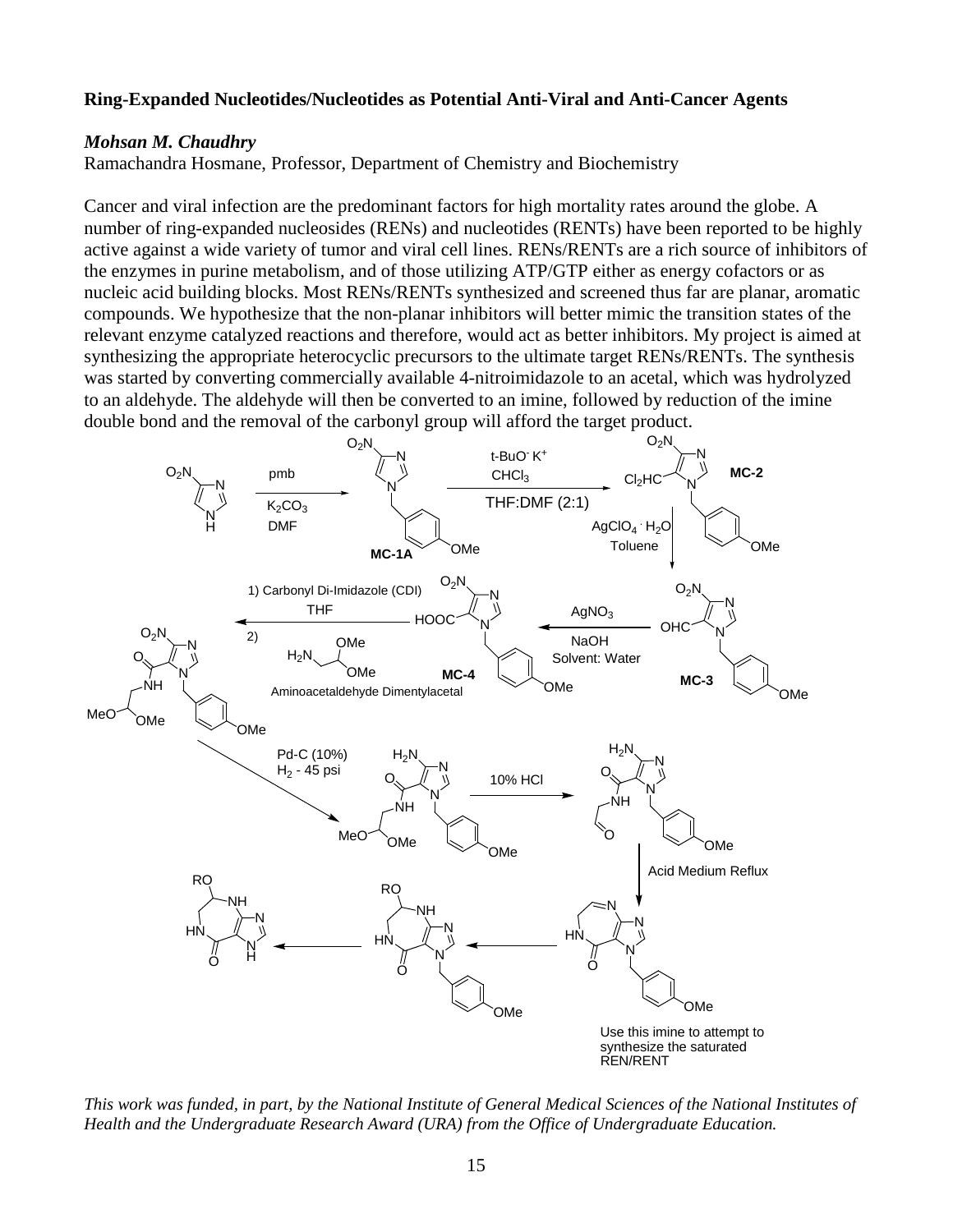#### **Beyond the Sophistication of Advanced Statistical Procedures in Psychology**

#### *David F. Chen*

Anne E. Brodsky, Associate Professor, Department of Psychology

In recent decades, psychology has grown in its ability to address status quo problems. Yet there remains a demand in today's society for faster, statistically reliable, quantifiable results, which has led to ever more advanced statistical software. This presents a paradox as ethical questions regarding the generalizability of psychology cross-culturally sometimes clash with psychology's attempt to advance as a "pure science." Paul Rozin (University of Pennsylvania), in *Social Psychology and Science: Some Lessons From Solomon Asch (2001)*, an article assigned in History and Systems of Psychology at UMBC, discusses this paradox and issues a "plea for balance." Community psychology is one subfield that answers this plea by blending attention to contemporary social problems and cultural diversity, with qualitative and quantitative data collection techniques, driven by research questions, not technology. This poster aims to highlight this under-recognized subfield of psychology as a prime example of the blending of sophisticated software, when appropriate, with utilization of basic, time-tested data collection methods, like observations and interviews. The first author draws together his experience in class and in research team to explore this balance, utilizing examples from a qualitative data set collected by the second author, focusing on Afghan women's resilience and community.

#### **Impact of Images in Advertisements on Older Adults**

#### *Danielle Chestang*

Judah Ronch, Professor, Erickson School

The effects of the media on adults aged sixty-five and older has been primarily discussed in the context of the devaluing of older women, gender disparities, and images of disability and dependency found in advertisements geared to the needs of the older population. To better understand the age specific media's impact on the older adult population, a questionnaire was distributed to determine if variables such as health status, gender, and ethnic group have a bearing on how mature adults perceive advertisements. A total of sixty residents from a low-income independent living community were surveyed using Kogen's Attitude Assessment that measures self-esteem and self rated health status. In comparison of the preliminary questionnaire and the final questionnaire, we found that most of the female participants' self-esteem and reported self-rated health status increased while the men's self-esteem and reported selfrated health status dropped after viewing advertisements. Due to these results, we conclude that factors such as gender and mobility are paramount in determining how advertisements influence older adults.

*This work was funded, in part, by the Summer Research Institute from UMBC's Ronald E. McNair Scholars Program.*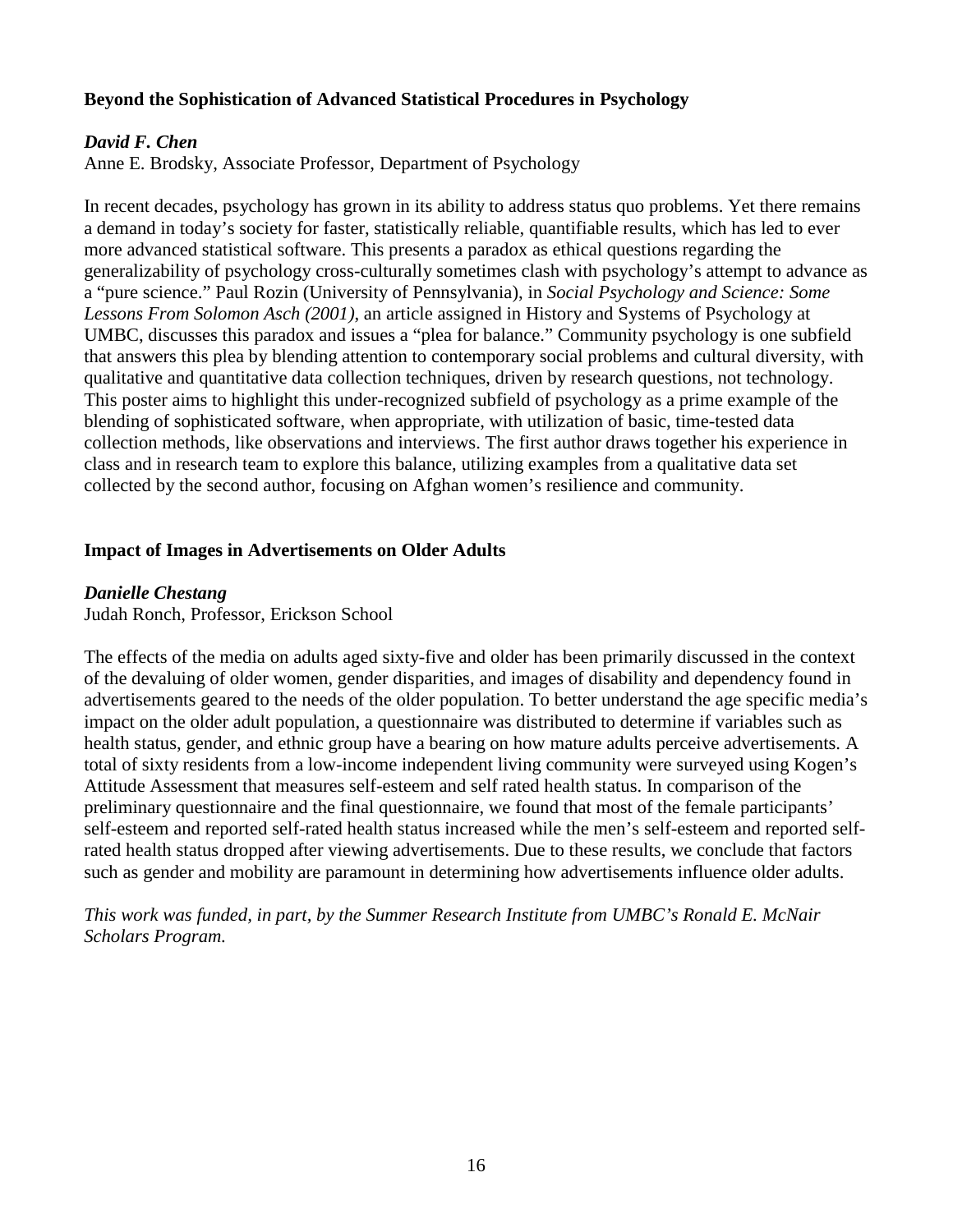# **Modeling Sensory Input to the Lamprey Spinal Cord**

# *Geoffrey D. Clapp*

Kathleen A. Hoffman, Associate Professor, Department of Mathematics and Statistics

Sensory input is known to have a profound effect on vertebrate locomotion yet is not well understood. The lamprey is a model system for studying vertebrate locomotion because its spinal cord contains the same types of neurons as its human counterpart, except in smaller quantities. Biological experiments have revealed that the lamprey's swimming motion is modulated by input to the spinal cord from edge cells, sensory organs that measure the body's curvature. The primary goal of our research is to develop and evaluate a mathematical model of the lamprey's central pattern generator of locomotion, implemented as a chain of coupled oscillators, in order to better understand the role of edge cells. We simulated this sensory input by forcing the chain at various positions, one at a time. Using numerical computation techniques, we determined the range of forcing frequencies for which the electrical activity along the spinal cord oscillates with the same uniform and constant frequency as the forcer. Our results have helped us to better understand the effect of chain length, forcing position, and forcing connection strength on entrainment.

*This work was initially supported by NSF DMS-0840009 and NSF DMS-0802971 and currently supported by an Undergraduate Research Award from the UMBC Office of Undergraduate Education.*

#### **Effect of Protein Kinase CK2 Blockade on Prostate Cancer Progression in a Mouse Model**

# *Elisia M. Clark, Gretchen K. Hubbard, Laura N. Mutton*

Charles J. Bieberich, Professor, Department of Biological Sciences

Prostate cancer is a disease of the male reproductive system and typically affects men over the age of fifty. It is the second leading cause of cancer death in men leading to approximately thirty thousand deaths per year in the United States alone. CK2 is a protein kinase that is up regulated in many forms of cancer including prostate cancer, and has been implicated in malignant transformation and aggressive tumor behavior. Protein kinases such as CK2 have been recognized as therapeutic targets for cancer. The goal of this project is to determine the effects of a small molecule CK2 inhibitor on the progression of prostate cancer in the HiMYC mouse model. In a kinase inhibitor trial, cohorts of ten experimental and control mice were treated on a five day on, two day off schedule with a one hundred mg per kg, twice daily regimen for eight weeks. Phenotypic analysis is being done to determine the extent of prostate cancer present in treated and controlled cohorts to determine if CK2 is a viable drug target in prostate cancer. Currently in-gel kinase assays are being performed to determine the level CK2 activity in HiMYC prostate adenocarcinoma.

*This research was supported, in part, by a grant from the HHMI Foundation, the HHMI Undergraduate Scholars Program at UMBC.*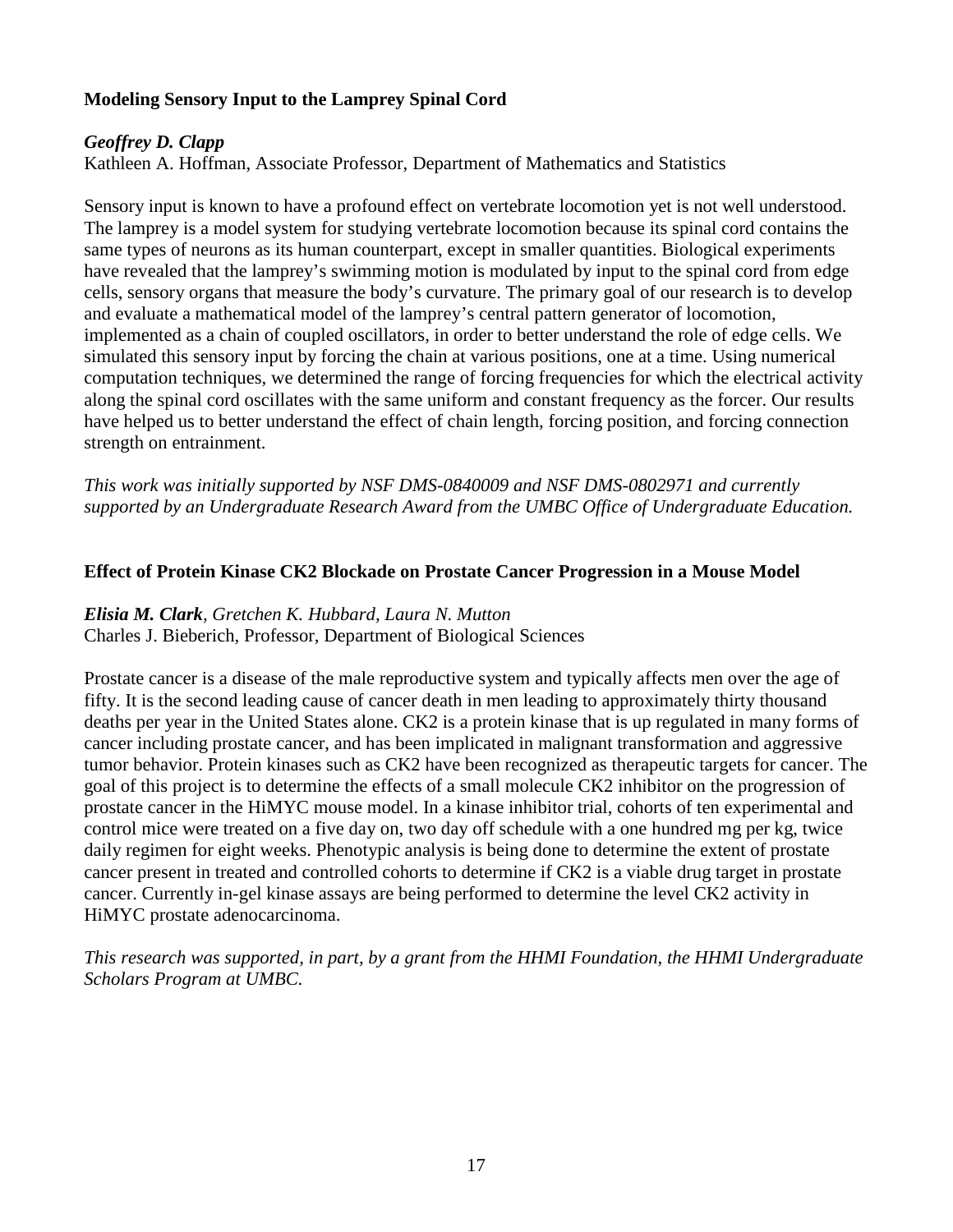# **Determination of Planetary Boundary Layer for Air Quality Forecasting**

# *Jaime C. Compton, Ruben Delgado, Raymond M. Hoff*

Ruben Delgado, Faculty Research Assistant, Joint Center for Earth Systems Technology

Air quality forecasts rely upon semi-empirical parameterizations within numerical models for the description of dispersion, formation and fate of pollutants influenced by the spatial and temporal distribution of emissions in cities, topography, and weather. The particulate matter (PM) mass measured at the ground level is a common way to quantify the amount of aerosol particles in the atmosphere and is the standard used to evaluate air quality. Remote sensing of atmospheric aerosols in the lower troposphere that affect air quality is done at UMBC, by the Atmospheric Lidar Group. Lidar measurements provide insight into the planetary boundary layer (PBL) temporal structure, height and variability. Regarding air quality, the PBL height determines the volume available for pollutant dispersion and the resulting concentrations and is therefore one of the fundamental parameters in dispersion models. The covariance wavelet technique (CWT) was used to objectively determine the PBL height from the lidar measurements. The results of the CWT were compared to meteorological data from radiosondes to demonstrate the versatility of lidar aerosol profiles to monitor the real-time variation of the PBL. Accurate determination of the PBL using the CWT will allow improved air quality forecasting and understanding of regional pollution dynamics into PM forecasting.

*This work was funded, in part, by the Maryland Department of the Environment (Contract Number U00P7201032) and the Joint Center for Earth Systems Technology (NASA Grant NNH04ZY0010C and the 2009 Summer Interns Program).*

# **Modeling the Impact of CNS-derived HIV-1 in the Emergence of Anti-retroviral Drug Resistance**

# *Ryan P. Connor*

Mariajose Castellanos, Assistant Professor, Department of Chemical and Biochemical Engineering

The Acquired Immunodeficiency Syndrome, responsible for approximately 2 million deaths each year and caused by the Human Immunodeficiency Virus (HIV), infects an estimated 33 million people with as many as 2.7 million new infections occurring per year. Although there has been much progress in the management HIV, the emergence of drug resistance still poses a major challenge to treatment. To better understand the source of the viral mutants, studies to investigate the emergence drug resistant strains of virus derived from the Central Nervous System (CNS) have been carried out. To this end, we are carrying out computer modeling of HIV infection using a two-compartment model consisting of CNS located virus and systemic virus. We have found that, in a single compartment, the use of three therapeutics is highly effective at reducing the likelihood of drug resistance emerging and that the effect adding a second therapeutic is more significant than that of a third, as is seen in a clinical setting. However, if not all drugs are present at their optimal concentrations triple-resistance becomes highly likely. Ongoing work is expected to show a strong relationship between the degree of drug heterogeneity between compartments and the likelihood of drug resistance emerging.

*This work was funded through an Undergraduate Research Award from the UMBC Office of Undergraduate Education*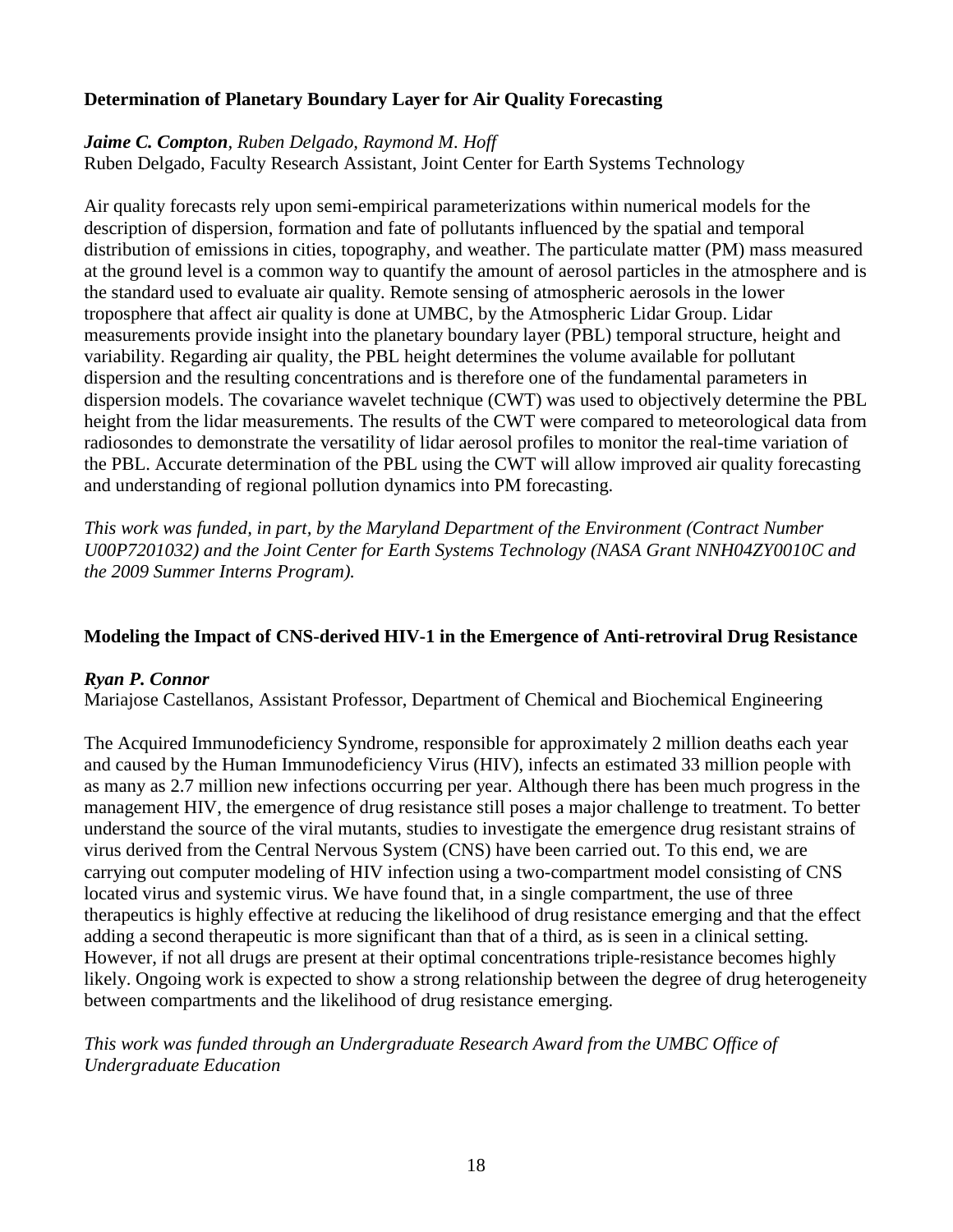#### **Computational Methods for the Masking of Transcription Factor Binding Sites in Genomic Sequences**

# *Joseph P. Cornish*

Ivan Erill, Assistant Professor, Department of Biological Sciences

The ability to identify transcription factors in genomic sequence data is an important step in the improvement of our understanding of transcriptional regulation. Artificial neural networks are strongly suited to this task due to their advantages over more traditional approaches. Neural nets make few initial assumptions about the nature of the data, such as positional independence, and are also able to sample from non-uniform backgrounds, as well as the use of abstract data types derived from sequence data. Neural nets must first be trained by the presentation of positive i.e., "is" and negative i.e., "is not" training sets. In this case, the negative training set contains all genomic data except any known binding sites present in that sequence. The challenge lies in developing methods to remove these sites without disrupting or biasing local attributes of the genomic sequence in the process. To do this, three methods were designed here: a random swap method, a stochastic-information based swapping method, and a greedy information content based algorithm. The efficiency among these three methods and their underlying caveats are discussed here.

# **Driving Forces behind Himalayan Glacial Melt**

#### *Brandon G. Cottom*

Ali Tokay, Department of Geography and Environmental Systems

In this study we take a look at the driving forces behind glacial melt in the Himalayas, through the use of a simple model that is driven by atmospheric remote sensing data. There are many uncertainties associated with the measurements including low spatial resolution and possible backscatter of the highly mountainous region. We have shown that a 10 percent change in albedo has a large impact on glacial melt. Also interannual precipitation changes have little effect on the magnitude of glacial melt. Although there is still much work to be done accounting for refreezing factors and latent heat transfer, gathering improved data of direct mass balance measurements as well as surface albedo. This is important to the billions of people living in river catchments sourced in the Himalayas, as well people living in the mountains who could be affected by glacial melt.

*This work was funded in part, by the Goddard Earth Sciences and Technology Center.*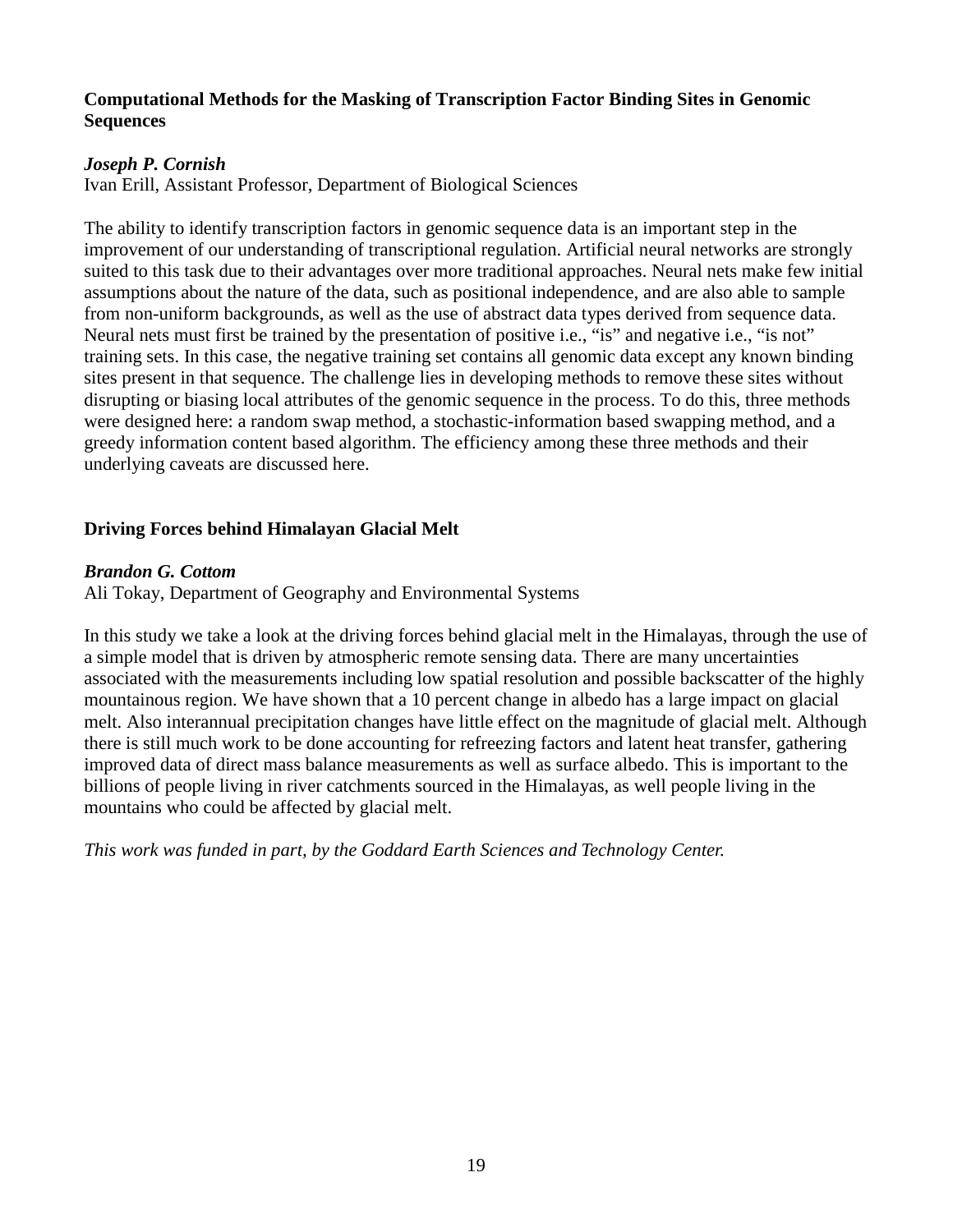#### **Development and Optimization of an Iso-octene Production Scheme**

*Jonathan A. Bollinger, Brian P. Cottrell, Benjamin D. D'Alessio, Akanksha W. Raja, Amy Tsai*  Mariajosé Castellanos, Associate Professor, Department of Chemical and Biochemical Engineering

Iso-octene is a high-octane gasoline blending product that is an appealing product for oil refineries to produce, since iso-octene is produced by using excess Methyl tert-Butyl Ether (MTBE), which would otherwise be viewed as a waste product in the refinery process. We conducted an economic feasibility study for expanding an existing MTBE-production facility with an output of 3500 Bbl/day of MTBE to generate 3000 Bbl/day of iso-octene, a more value-added product than MTBE. The process design involved six unit operations (two reactive and four separation units) and was modeled using ASPEN Plus. Of particular interest was the accurate determination of two reactive unit efficiencies, which were modeled in two dimensions, accounting for concentration and temperature gradients. Also studied was the use of water, as opposed to more expensive traditional additives, as a selectivity enhancer in the dimerization of isobutene to iso-octene (isobutene is a product of MTBE decomposition). Based on the ASPEN model results, the optimized system produces highly pure 98.5 percent by weight iso-octene and methanol products for a capital investment of less than \$12M and a payback period of less than six years.

# **Titan Climber**

#### *Chris Cromwell, Michael Marcellino, Dale Case, Kevin Kohri, Alex Pol* Neal McDonald, Assistant Professor, Department of Visual Arts

Titan Climber is a game created in Adobe Flash CS4. In it, a Spartan-like character tries to climb a mythical Titan and kill it. The character will avoid and destroy obstacles, kill attacking creatures, and hurt the monster at certain critical points before reaching the top, where he can then attempt to finally slay the beast. Titan Climber imagery is drawn from Greek Mythology; monster design incorporates themes from alchemy and other ancient natural philosophies. In its animations, the game mixes welldrawn realistic movement and environments that interact with the player and cartoonish creatures. We wanted to design a short game that could be played at any time. While a storyline may be implemented, the base theme for game play will remain the same. Overall, Titan Climber is made to be a memorable adventure that any person can embrace and enjoy!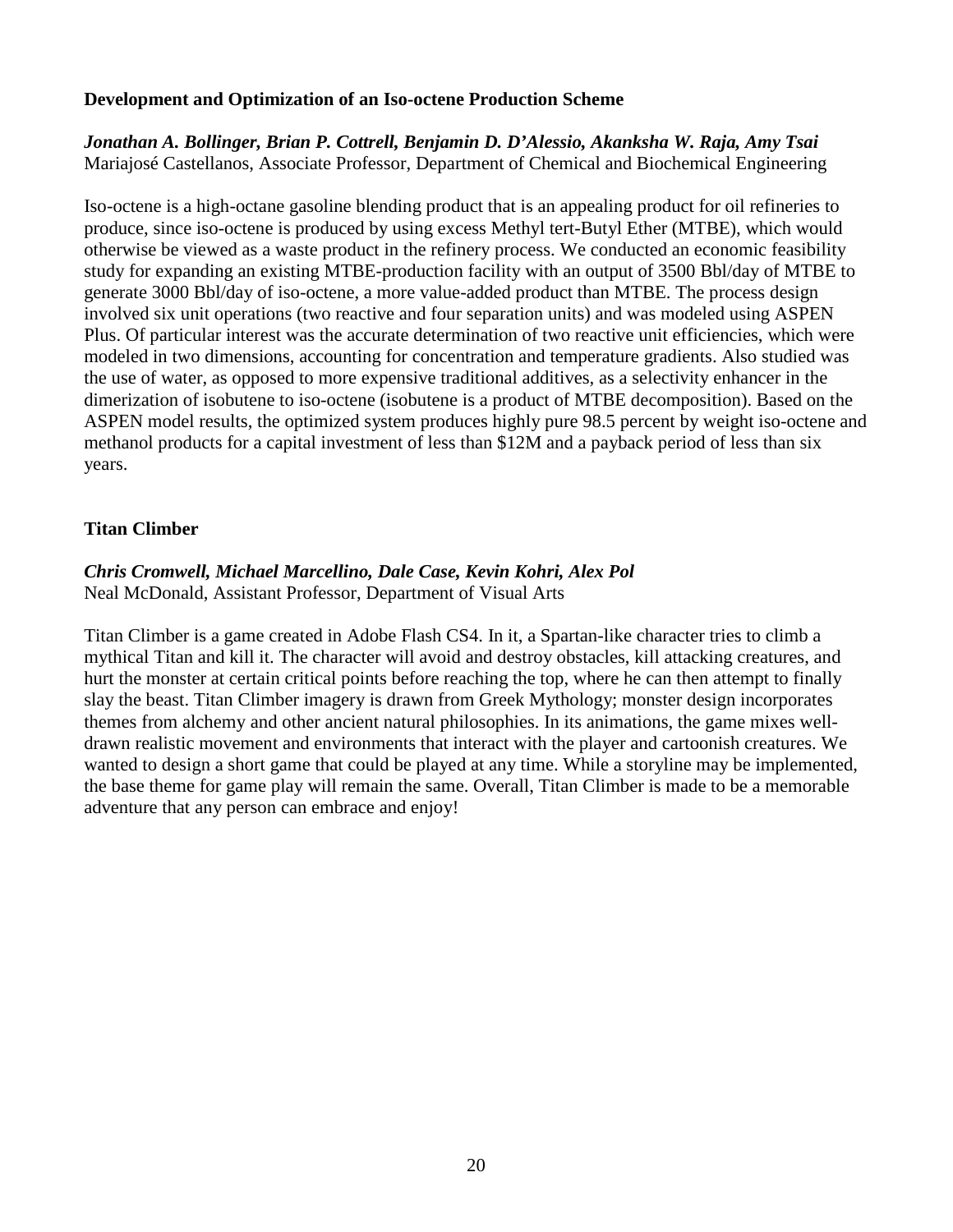#### **Copper Amyloid-beta Complex in Alzheimer's Disease**

#### *George E. Cutsail III, Veronika Szalai*

Veronika A. Szalai, Associate Professor, Department of Chemistry and Biochemistry

Alzheimer's disease (AD) is the seventh leading cause of death in the United States. Extracellular proteinacous plaques of the amyloid-beta (Aβ) peptide are linked to dementia in patients. Metal ions like copper (Cu) are in Aβ plaques isolated from AD patients, but the relationship of this finding to disease etiology is not clear. We hypothesize that interaction of Cu with Aβ modulates the structure and neurotoxicity of the Aβ peptide. Aβ oligomerizes and changes its structure over time with or without bound Cu. Structural changes of Aβ and Cu:Aβ are detected using site-directed spin labeling, which requires attachment of a spin label to a cysteine engineered into the peptide. Atomic force microscopy, electron paramagnetic resonance spectroscopy, and a fibril-sensitive dye-binding assay have been used to monitor the structural evolution of the Cu:Aβ species. Our data indicate slow beta-sheet formation kinetics in copper containing samples in addition to a difference in morphology between Cu-containing and metal-free Aβ. The effect of these structural changes on neurotoxicity is not known. We will determine neurotoxicity of these Cu:Aβ complexes. Correlation of neurotoxicity with Cu:Aβ structure will aid drug intervention strategies for AD.

*This work was funded, in part, by the Alzheimer's Association (IIRG-07-58211 to V.A.S.), an Undergraduate Research Award from the UMBC Office of Undergraduate Education and NIH/NIGMS MARC U\*STAR T34 08663 National Research Service Award to UMBC.*

# **Development of an Assay to Determine the Affinity of the Snake Venom Protein Crotamine for Heparin**

*Thomas Dakermanji, Maria Vitery, Richard Karpel* Richard Karpel, Professor, Department of Chemistry

The protein crotamine is a toxin from the venom of the South American rattlesnake (*Crotalus durissus terrificus*). It is a nucleic acid binding protein with a number of functions, including promoting necrosis of muscle cells. It has the ability to deliver DNA into cells, as well as a unique cell-penetrating property that causes it to localize in the nucleus, giving it the potential to be utilized as a drug delivery device. Cell penetration is believed to follow interaction of crotamine with cell surface heparan sulfate proteoglycans. Our experiments focus on the binding of crotamine with heparin, a highly-sulfated carbohydrate chain. In order to determine the affinity of crotamine for heparin, a substance which has minimal spectroscopic properties, we have utilized the dye azure A, a probe for free heparin concentration. Upon binding to heparin, the visible absorbance spectrum of azure A changes. In the presence of crotamine however, heparin will preferentially bind to crotamine and thus become unavailable for binding with azure A. Our assay utilizes the difference in absorbance of azure A when crotamine is present and absent to determine the concentration of free heparin in solution, and subsequently calculate affinities.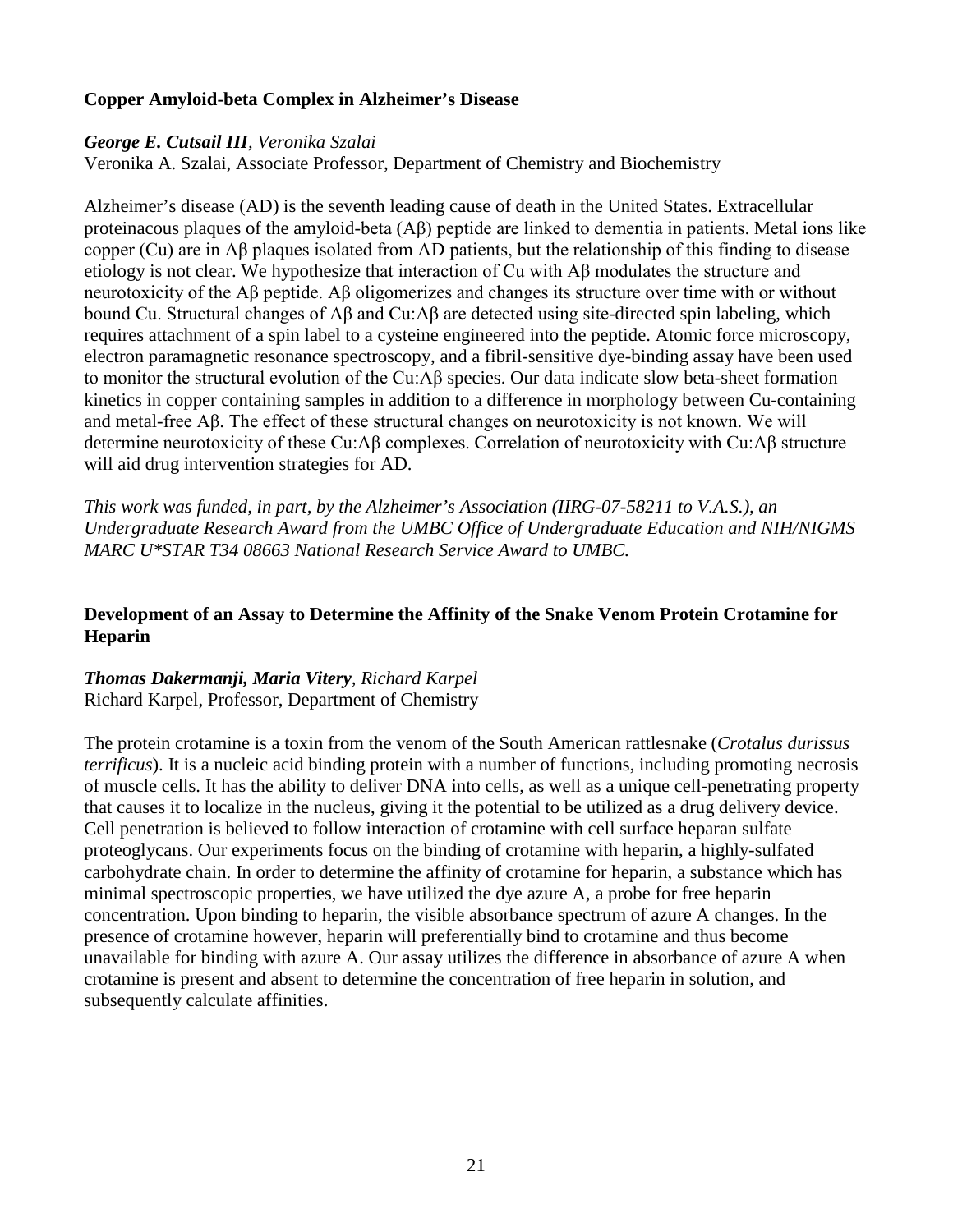#### **The Role of Interferon Gamma on the Induction and Suppressive Activity of Myeloid-Derived Suppressor Cells**

# *Kimberly M. Daniels, Chinonyerem Okoro, Pratima Sinha, Suzanne Ostrand-Rosenberg* Suzanne Ostrand-Rosenberg, Professor, Department of Biological Sciences

Myeloid-derived suppressor cells (MDSC) are in most patients and mice with cancer and suppress their immune system by producing nitric oxide (NO) and arginase. It has been proposed that IFNG is required for activation of these molecules. To determine if IFNG is essential, IFNGR $^{1/2}$ , IFNG $^{1/2}$ , and wild type BALB/c mice were inoculated with 4T1 cells. Tumor progression, MDSC accumulation, T cell suppression, and MDSC-macrophage cross-talk were measured. Tumors grew more rapidly in IFNGR<sup>-/-</sup> and IFNG<sup>-/-</sup> mice vs. wild type BALB/c mice. MDSC from IFNGR<sup>-/-</sup> mice, IFNG<sup>-/-</sup> mice, and from wild type mice equally suppressed T cell activation. MDSC suppress innate immunity through their production of IL-10 which is up-regulated by cross-talk with macrophages, and through their downregulation of IL-12 production by macrophages. IL-10 and IL-12 production by MDSC and macrophages, respectively, was similar regardless of the presence of IFNG, demonstrating that cross talk between MDSC and macrophages is not dependent on IFNG. These findings demonstrate that IFNG is not required for the generation or suppressive activity of MDSC and suggest that IFNG limits tumor growth by activating immune effector cells including  $CD8<sup>+</sup>$  T cells and macrophages.

*This work was funded in part by NIH RO1CA115880 and RO1CA84232.*

# **Developing an Intelligent Tutoring System for CS1 Students**

# *Robert T. Deloatch, Amy Ciavolino, Eliana Feasley, Iris Kwok, Mary Lewis, Christopher Mai, David Walser*

Marie desJardins, Associate Professor, Department of Computer Science and Electrical Engineering

Intelligent tutoring systems (ITSs) are automated pedagogical programs that provide students with a one-on-one tutor, allowing them to spend more time on their weaker areas of the subject matter. We are developing an ITS that uses RUR-PLE, a computer programming virtual environment, to teach CS1 students the concept of iteration in Python and be presented with a visualization of that same code. Current ITSs provide insufficient feedback for an incorrect answer by only explaining the proper solution for a given problem. Our system diagnoses why the student made a mistake, identifies the gap in the student's knowledge, and presents them with a detailed explanation of why the submitted solution does not solve the given problem. We are developiing a student model that adjusts itself to provide each student with unique problems to stress particular areas of weakness. Our ITS aids the learning of introductory level computer science students through the RUR-PLE interface and machine learning algorithms and contributes to the improvement of computer science education.

*This work was funded, in part, by NSF CAREER #0545726.*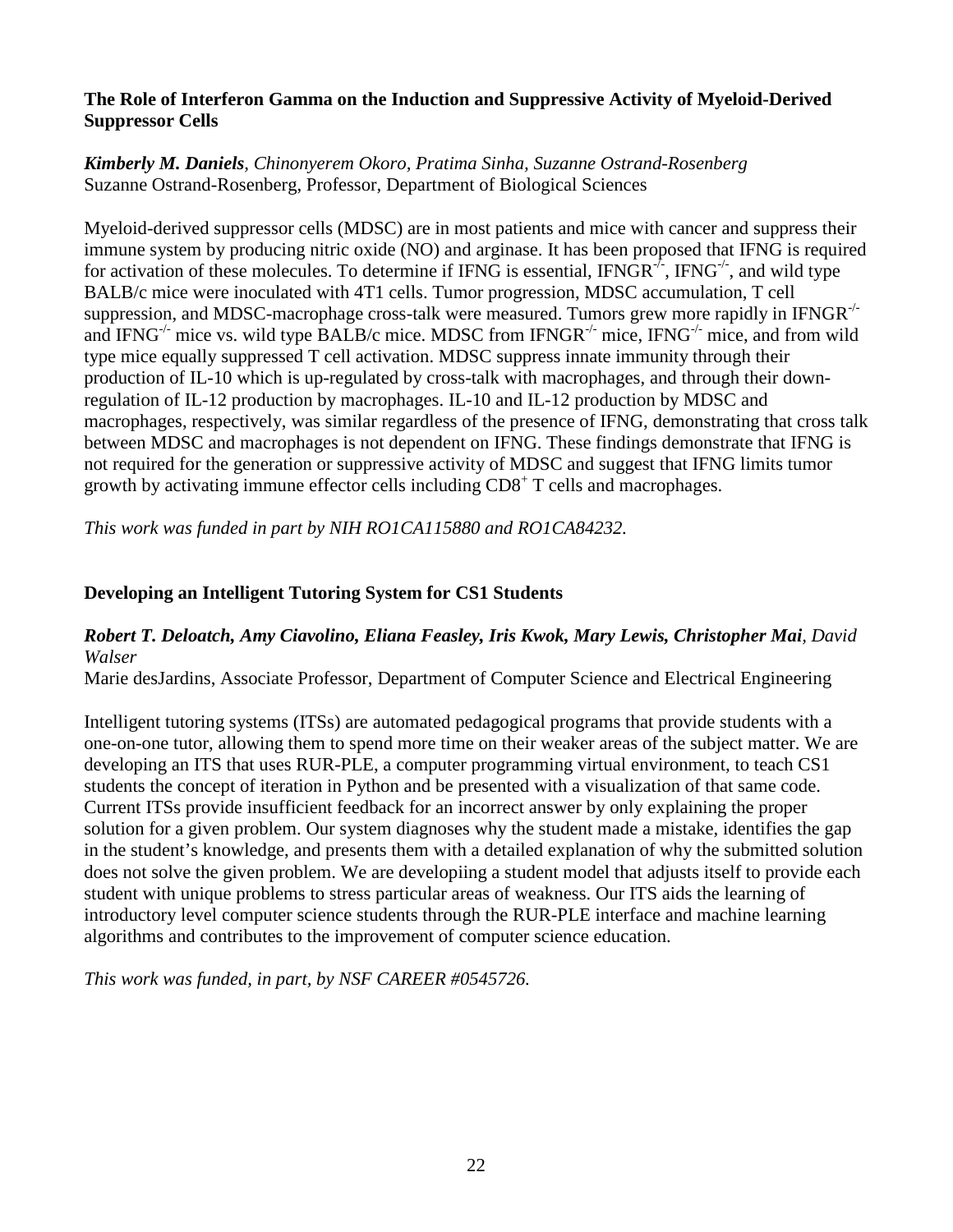# **Identifying Components of the AMPK Pathway in** *C. elegans*

# *Anupama Divakaruni*, University of Maryland Baltimore County

Dr. Katherine Cunningham, Post Doctoral Fellow, Department of Physiology, University of California San Francisco; Dr. Kaveh Ashrafi, Associate Professor, Department of Physiology, University of California San Francisco

AMP-activated protein kinase (AMPK) is a key sensor and regulator of energy balance, shutting down energy consuming processes and turning on energy generating processes when ATP levels are low. Indirect activation of this kinase complex is thought to mediate the beneficial effects of metformin, a commonly prescribed drug for type 2 diabetes. The molecular mechanisms through which metformin activates AMPK and AMPK targets are not fully understood. Here, we take advantage of the genetic amenability of *C. elegans* and the observation that it is responsive to phenformin, a metformin derivative, to analyze these mechanisms. We noted that AMPK deficient *C. elegans* are hypersensitive to the effects of phenformin in that they go into growth arrest while wild type animals manage to continue growth, albeit slowly. We speculate that the growth arrest is because AMPK deficient animals cannot bypass the energy deficit that is caused by disruption of mitochondrial membrane potential by phenformin. Using RNAi to inactivate genes, we are systematically searching for other genes, which when inactivated, similarly sensitize animals to the effects of phenformin and may thus define molecular components that link phenformin to AMPK and its targets.

# **HIV-1 Packaging is Regulated by Long-Range Interaction between the U5 and AUG Regions and its Effect on NC Binding Sites**

# *Sai Sachin Divakaruni*, *Atheeth Hiremath, Xiao Heng*

Michael F. Summers, Professor, Department of Chemistry and Biochemistry and Investigator, Howard Hughes Medical Institute

The Human Immunodeficiency Virus (HIV) is a retrovirus that can develop into Acquired Immunodeficiency Syndrome (AIDS), a rapidly spreading epidemic. Our lab's overall interest is to understand how the virus selectively assembles and packages its unspliced RNA genome against the host cellular RNA pool. and biological studies suggest that the 5' untranslated region (5'UTR) serves as a *cis* acting packaging signal by interacting with the nucleocapsid protein (NC) domain of the*gag* to mediate genome recognition and encapsidation. The specific structure of the 5'UTR is believed to play a key role during genome packaging. Our lab has direct Nuclear Magnetic Resonance (NMR) spectroscopy evidence showing that the AUG region sits in equilibrium between forming a stemloop (SL4) and forming a long-range interaction with the upstream U5 region. To study these two conformations of the 5'UTR, we did mutagenesis work in the AUG region to either stabilize the stemloop structure thus inhibiting long-range interaction or to stabilize the U5-AUG long-range interaction. We then performed various assays to characterize these conformers. Our results indicate that the U5-AUG long-range interaction promotes dimerization of the 5'UTR and thereby acts as a control of HIV-1 genome control and dimeric packaging.

# *This research is supported, in part, by NIH grant No. 3R37AI30917-19 and the Howard Hughes Medical Institute.*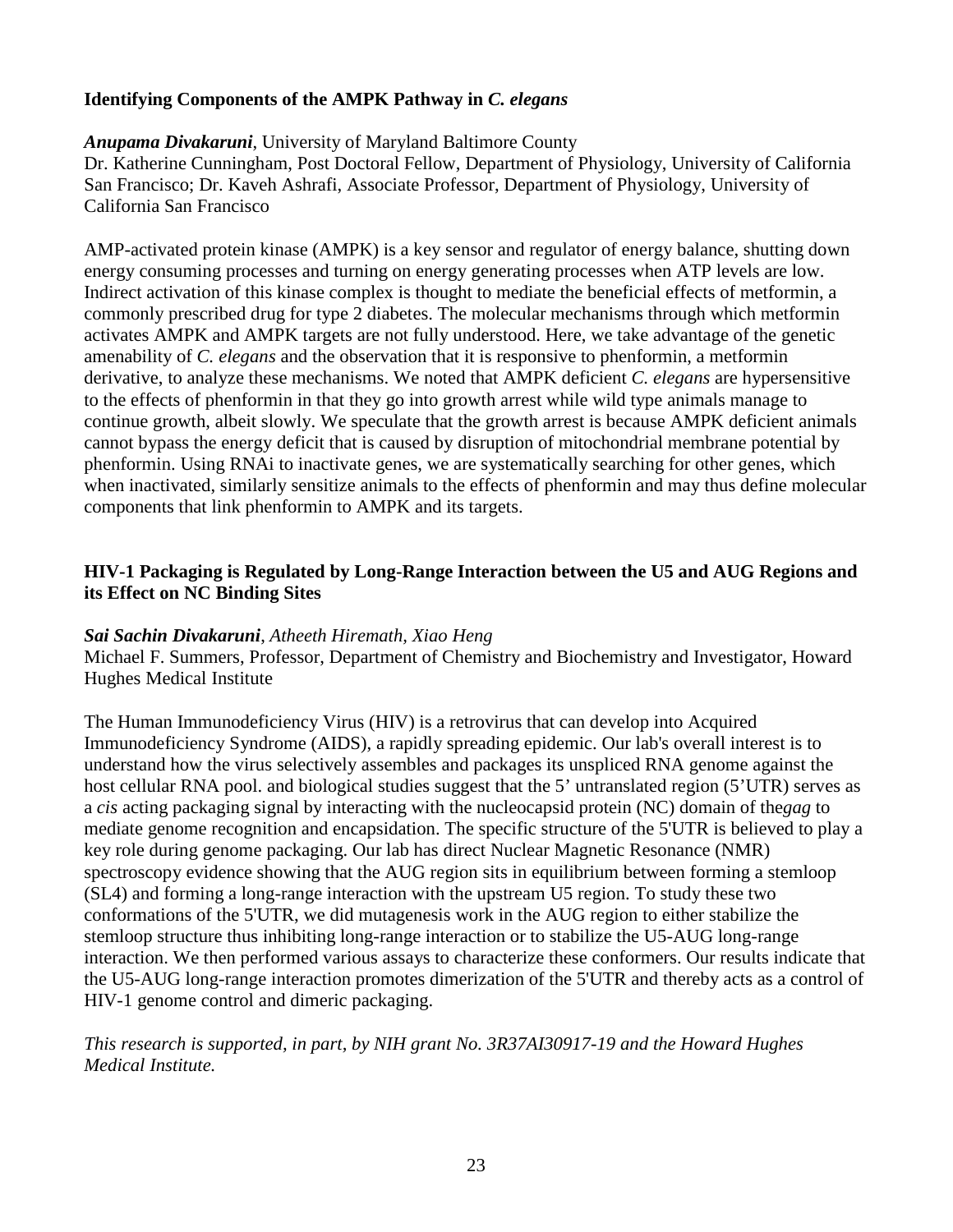# **"***The Humane Metropolis***:" Using Environmental Initiatives to Benefit Urban Neighborhoods**

#### *Katie L. Dix*

Nicole King, Assistant Professor, Department of American Studies Edward Orser, Professor, Department of American Studies

Environmental and sustainability issues have recently generated more interest from the mass public, even in urban areas where there are many social and economic challenges. Some city neighborhoods are making a conscious effort to "go green" by implementing environmental programs and initiatives within their communities, thus creating what William H. Whyte referred to as a "humane metropolis." Whyte's concept of the humane metropolis extends beyond solving the environmental issues of a society, utilizing such solutions as ways to improve other aspects of community life. The Reservoir Hill Improvement Council and the Druid Hill Community Development Corporation are among many Baltimore organizations that have designed and implemented programs in an attempt to cure some of the social ills associated with obesity, poverty, and violence that may be linked to poor air quality, pollution, noise and lack of recreational space in their neighborhoods. This study evaluates the strategies, resources, and goals of these groups and analyzes how greening projects are implemented in order to produce both environmental and social solutions. Through environmental programs and greening initiatives, urban communities can address both social and environmental justice issues, including health, recreation, employment and education.

#### **Computer Visualization of Optical Network Behavior**

#### *Han Dong*

Yung-Jui (Ray) Chen, Professor, Department of Computer Science and Electrical Engineering

Today's optical communication networks are based on wavelength-division multiplexing (WDM), in which multiple wavelengths of signals are transported in each fiber. The network topology is mesh, in which multiple fibers intersect at a node and WDM signals are switched at each node to the proper destination. The methods to intelligently optimize network resource allocation are an important research topic in optical network management. My research involves the designing and coding of a visualization application that will be utilized to study optical network behavior under the Generalized Multi-protocol Label Switching (GMPLS) management model. The GMPLS management model uses a set of control parameters to optimize the processes to yield the most efficient operation of the network. The network research is to study and identify the proper management model and control parameters. The intention of the visualization program is to show how traffic is distributed and travelling through the network. It will provide much insight on how the control parameters perform and can suggest how to adjust the parameters to achieve improved traffic engineering.

*This work was funded through an Undergraduate Research Award from the UMBC Office of Undergraduate Education.*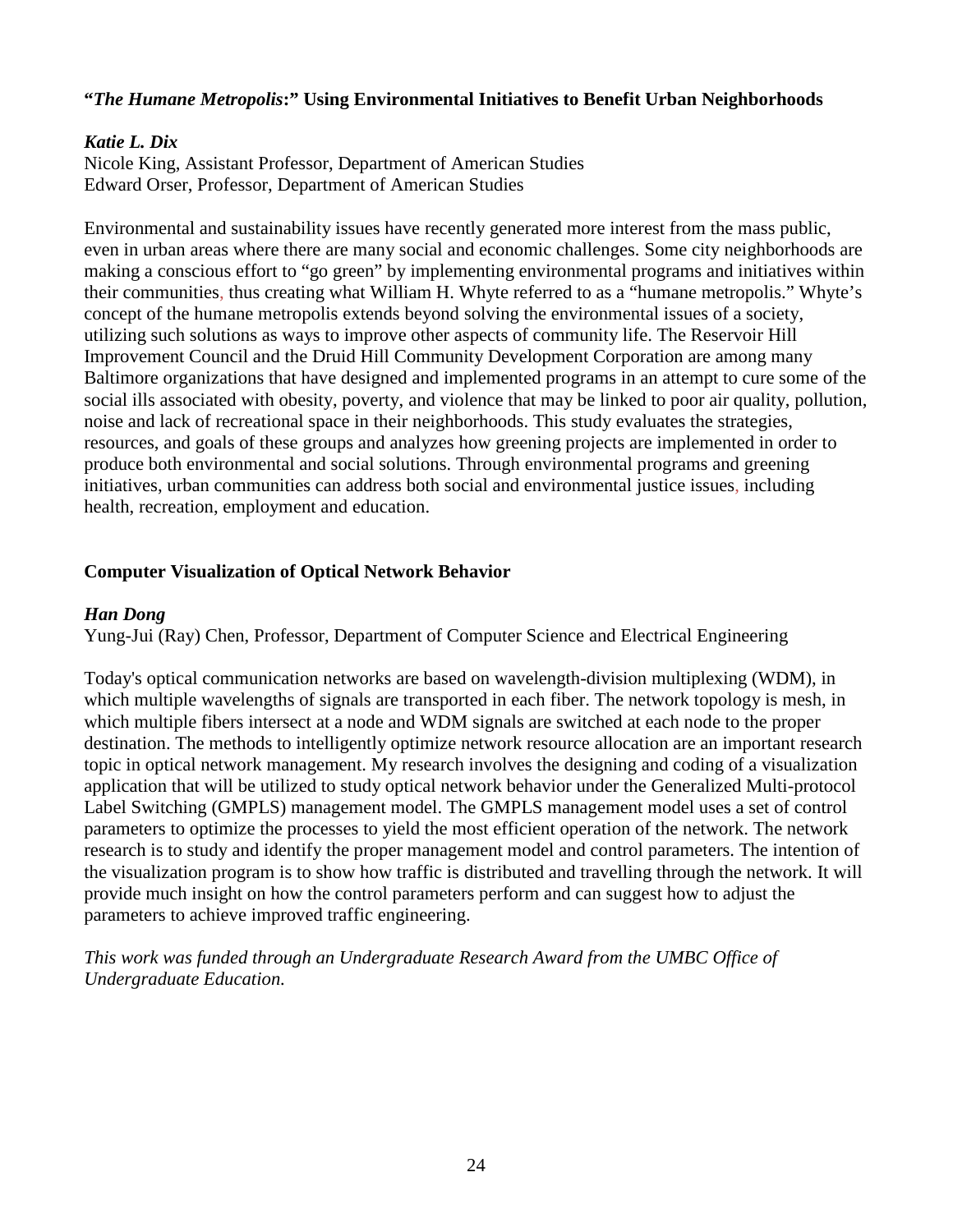#### **Production of Styrene from the Dehydrogenation of Ethylbenzene**

#### *Jenny R. Donoghue, Michael K. Boone-Felder, Jerry A. Flynn, Kirbi M. Hawkins, Robert M. Henderson*

Mariajose Castellanos, Assistant Professor, Department of Chemical and Biochemical Engineering

We have conducted a feasibility study for the production of 600 million pounds of Styrene monomer per year. It is proposed that Styrene monomer will be produced by the dehydrogenation of Ethylbenzene using the Smart Process created by UOP Lummus. This process dehydrogenates Ethylbenzene in the presence of steam and uses the addition of oxygen to help drive the reaction towards the products to reach maximum conversion. The Smart process was chosen for its efficacy, high selectivity of Styrene monomer, and high yield with a conversion between 95 and 99 percent. The feasibility study was accomplished through computer-aided modeling, process development, and analysis of both process equipment and operation costs. In order to combat the decline for Polystyrene in the United States, other markets and production locations were considered. It is expected that two reactors, one boiler, two heat exchangers, one gas compression chamber, and three distillation columns will be used to meet the target production. The final design shows optimizations that will minimize operating and capital cost while producing high quality Styrene monomer.

#### **Semi-Automatic Method for Mutation Extraction of Cancer Mutations from the Literature**

*Emily K. Doughty*, *Attila Kertesz-Farkas*, *Olivier Bodenreider*<sup>1</sup> , *Gary Thompson*, *Asa Adadey*, *Maricel G. Kann* <sup>1</sup>National Library of Medicine Maricel G. Kann, Assistant Professor, Department of Biological Sciences

Associating mutations with disease phenotypes is fundamental for developing novel tools for diagnosis and prognosis of cancer. Most of the mutation-phenotype relationships are buried in large biomedical literature databases such as PubMed and their access is complicated by the exponential growth of these databases. Several easy to retrieve and classified mutational databases (such as OMIM and SWISS-PROT) are currently obtained manually, a slow process resulting in a limited number of cancer mutations in such databases. Here, we propose to develop fast computational methods to effectively extract these mutations from biomedical literature. We introduce "Extractor of MUtations" tool, EMU, an automatic text-mining tool to extract disease mutations from PubMed abstracts and applied to find all breast cancer mutations. After manual curation we confirmed that EMU correctly identified 157 unique mutations related to breast cancer with 63 percent of precision. Eighty-three of these mutations were not in the current manually constructed disease mutations databases and we are now making them publicly available from our website (bioinf.umbc.edu/dmdm). To improve precision, we propose a semiautomated method combining EMU with manual curation that increases the speed of curation in orders of magnitude with perfect precision.

*This work was supported by the National Institutes of Health (NIH) [1K22CA143148 to M.G.K (PI); R01LM009722 to M.G.K(collaborator)]; by an appointment to the Research Fellowship Program for the Centre for Devices and Radiological Health administrated by the Oak Ridge Associated Universities through a contact with the U.S. Food and Drug Administration; and in part by the Intramural Research Program of the NIH, National Library of Medicine.*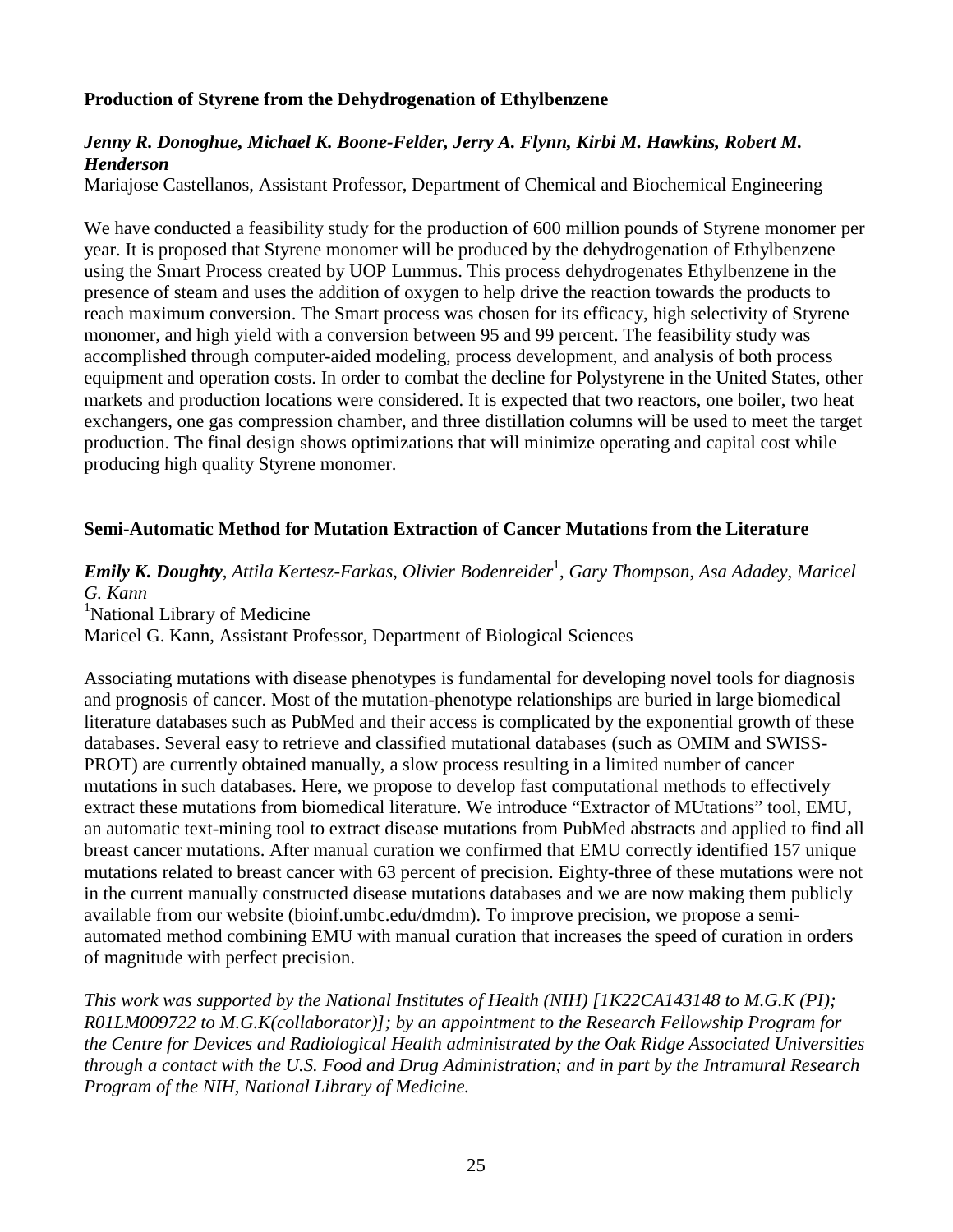#### **Influence of Adhesive Ligand on Mechanical Properties of Polyethylene glycol Hydrogels**

#### *Rohan G. Durbal, Silviya P. Zustiak*

Jennie B. Leach, Assistant Professor, Department of Chemical and Biochemical Engineering

Polyethylene glycol (PEG) hydrogels are an excellent choice for tissue scaffold applications because they are inert to non-specific protein adsorption, biocompatible, and hydrophilic. However, since the hydrogels are inert, compounds such as adhesive ligands in the form of short peptide sequences or whole proteins must be added to the hydrogels to allow for cell attachment, growth, and proliferation. To date, it has been broadly assumed that the addition of a small amount of ligands does not interfere with the bulk physical properties of the scaffold. However, in this work, we showed for the first time that the covalent incorporation of certain adhesive ligands can alter the mechanical and transport properties of the PEG hydrogels and that the extent of the alteration would depend on the ligand type and concentration. The mechanical properties of the hydrogel studied were swelling ratio, mesh size, and storage modulus, the transport property was diffusion. The investigation involved the most widely used ligands in tissue engineering applications, namely RGDS, YIGSR, and IKVAV. Overall, hydrogels with covalently incorporated adhesive ligands had lower swelling ratios and mesh sizes, a higher storage modulus and a lower diffusion coefficient than hydrogels without adhesive ligands.

*This work was funded, in part, by the Henry Luce Foundation, UMBC and NIH-NINDS (R01NS065205) grant.*

#### **Analysis of the Formation, Stability and Toxicity of Myoglobin Amyloid Fibrils**

#### *Brittany J. Earnest*

Theresa Good, Professor, Biochemical and Chemical Engineering Department

In over twenty diseases, human proteins are found to fold abnormally into amyloid fibrils. These structures tend to be accompanied by toxicity *in vivo*. We hypothesized that structure and stability of these proteins correlates with their toxicity. By examining this relationship we hoped to uncover strategies to prevent amyloid protein toxicity and eventually treat disease. This project focuses on one model amyloid protein, apomyoglobin. Congo red binding, TEM and circular dichroism measurements were used to determine the amount of amyloid fibril structures formed under varying conditions. Optimum fibril formation conditions were determined. Fibrils were unfolded completely at approximately 1.5M guanidine hydrochloride at 65⁰C. MTT stain was used to assess the toxicity of apomyoglobin (AMb) fibril species. SY5Y cells treated with 4mg/mL AMb fibrils were approximately 40% less viable than cells treated with PBS and medium alone. While this relatively unstable species has demonstrated to be toxic, further experiments are required to determine if correlation exists between toxicity, instability, and fibril formation of both myoglobin and other amyloid proteins. These results could contribute to drug discovery efforts for Alzheimer's, Parkinson's, Transmissible Spongiform Encephalopathies and other amyloid diseases.

*This work was funded by NSF CBET O828009.*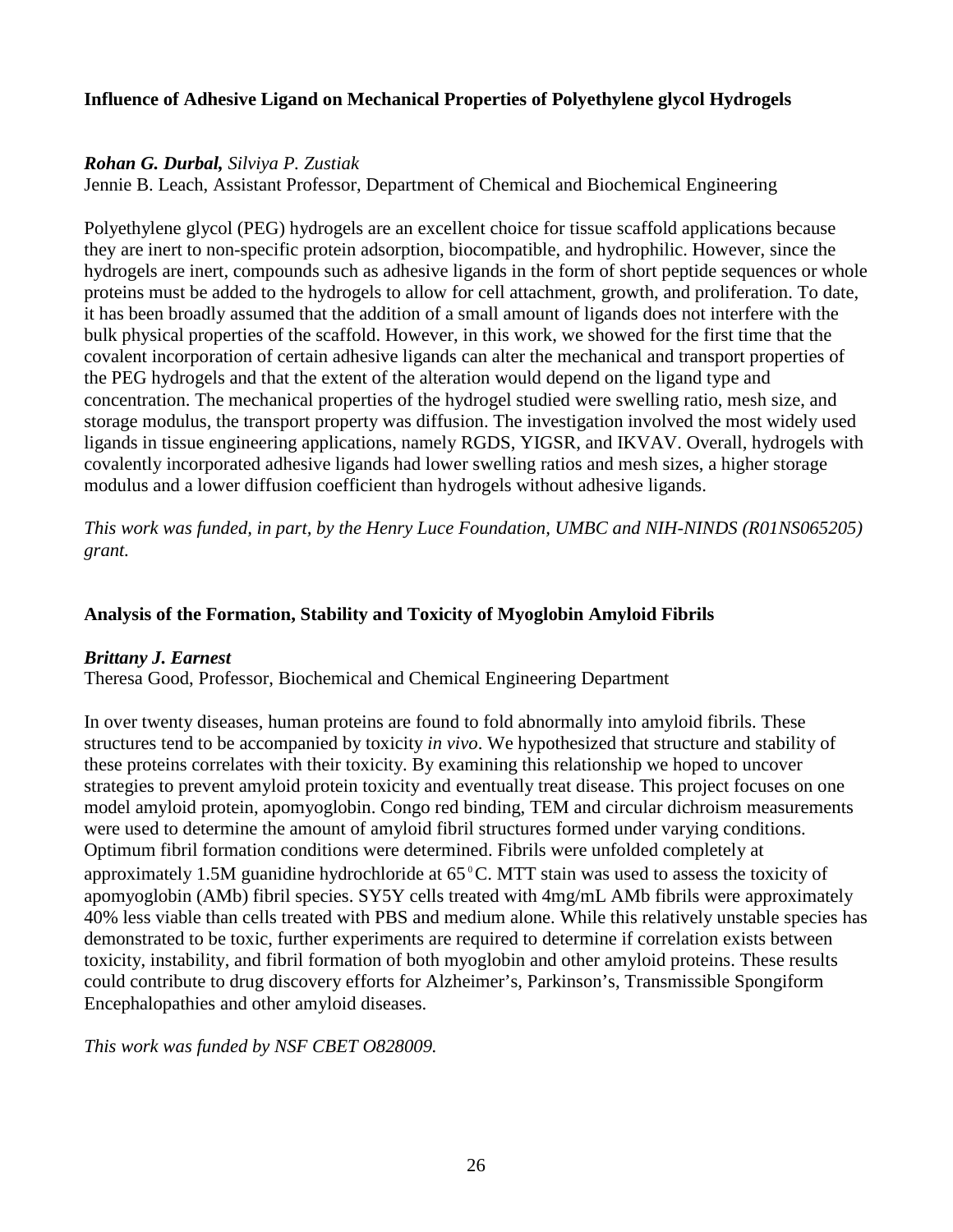# **NMR Structure of the Core Packaging Signal of HIV-1**

#### *Kedy Edme, Xiao Heng*

Michael F. Summers, Professor, Department of Chemistry and Biochemistry and Investigator, Howard Hughes Medical Institute

When the Human Immunodeficiency Virus (HIV-1) assembles in a host cell, two copies of its genome are packaged by the Nucleocapsid (NC) domains of the Gag polyproteins. More specifically, the packaging process is mediated by the interaction of NC protein with a highly conserved 5'untranslated region (5'-UTR). Research has shown that the dimerization of the viral genome is required for effective packaging for exposure of the NC biding sites. Current efforts are guided towards using Nuclear Magnetic Resonance (NMR) to solve the structure of the packaging signal in order to gain more insight into the packaging mechanism. However, the size of the 5'-UTR makes it difficult to interpret its NMR spectra. Based on our knowledge of the 5'-UTR, we have decided to dissect it into two smaller constructs, core 1 and core 2. We believe that core 1 is a possible structured three-way junction that promotes long-range interactions within the RNA. Using deuterium-labeling strategy, we have synthesized  $H^1$ -Adenine, deuterium-labeled Cytosine, Uracil, Guanine and fully protonated Core1 RNA samples. High quality NMR data have been obtained. Analysis of these data will allow us to better understand the packaging mechanism of HIV-1.

*This work was funded, in part, by NIH/NIGMS MARC U\* STAR T34 08663 National Research Service Award to UMBC and the Howard Hughes Medical Institute.*

#### **Afro-Porteño Identity Today**

# *Vivian O. Ekey*

Sara Poggio, Professor, Department of Modern Languages and Linguistics

What is Afro-Argentine Identity? To address this question, one must first consider the mysterious history of people of African descent in Argentina. The city of Buenos Aires offers important historical statistics. In 1806 the Afro-Argentinean population seems to have been at its peak, at 30.1 percent. By 1887, this population had dwindled to only 1.8 percent. Today, Argentina's census has no category to account for people of African descent. Existing research has brought to light two key facts. First, there are living Afro-Argentines descendants of the original slaves brought to the Rio de la Plata Region (Argentina, Paraguay and Uruguay). Secondly, these descendants are actively seeking social and political recognition. Apart from the colonial-descendant group of Afro-Argentines, there also exist populations of Afro-descendant immigrants in Buenos Aires. My research has an exploratory design which includes participant and non participant observation of Afro-Argentine cultural events as well as personal interviews with Afro-Argentine leaders. Taking into account the population of colonialdescendant Afro-Argentines, as well as immigrant groups of African descendants, my research identifies factors which unite and divide these groups – making a collective identity difficult to define. My conclusions bring light difficulties that Afro-Argentine leaders may face when speaking on behalf of a diverse population.

*This work was funded through an Undergraduate Research Award from the UMBC Office of Undergraduate Education.*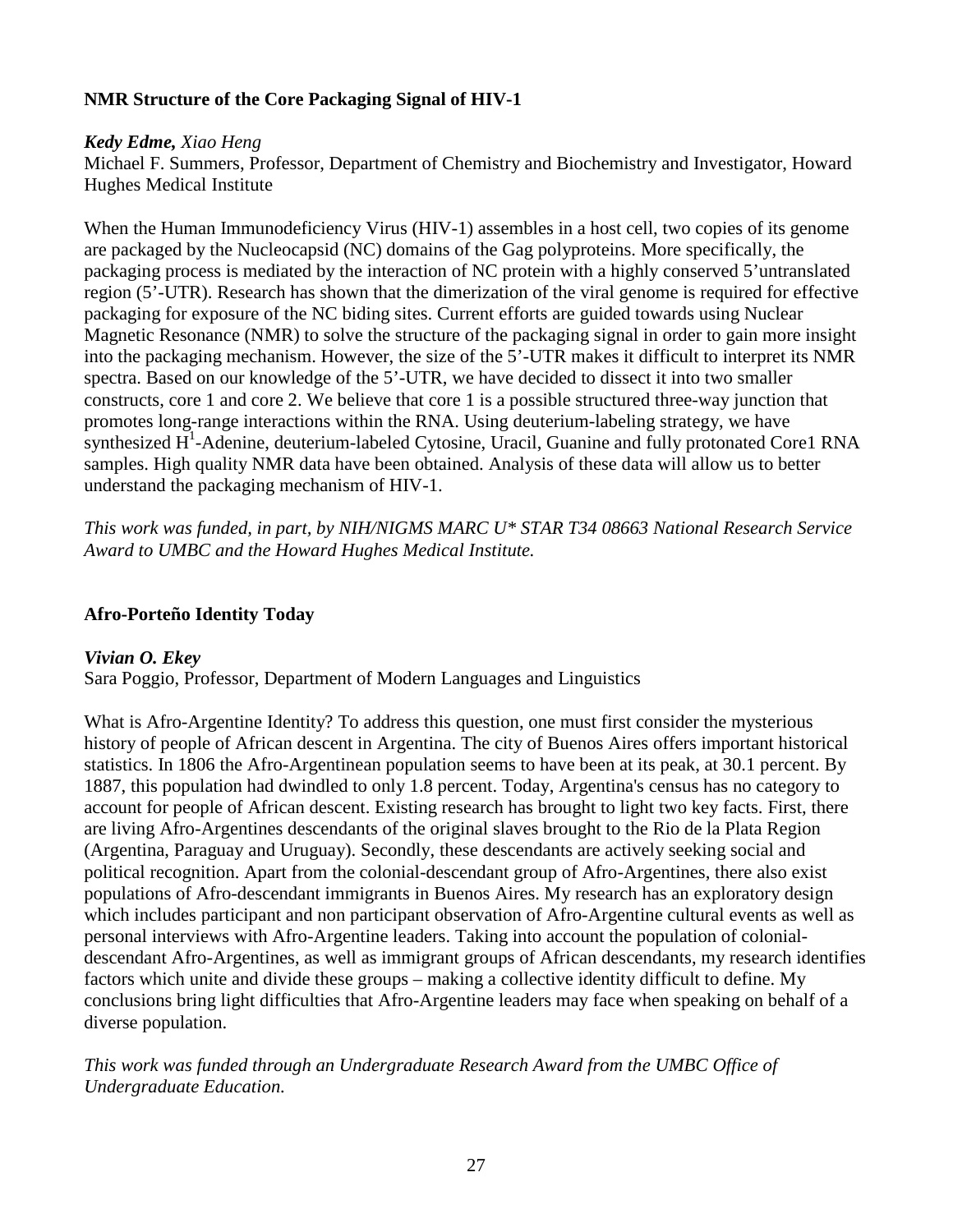#### **Characterizing Fracture Force of Hyoid Bone: Investigation of Suicides and Homicides**

#### *Oluwatimilehin O. Fadiran, Ozell Sanders, L.D. Timmie Topoleski* L.D. Timmie Topoleski, Associate Professor, Department of Mechanical Engineering

The fracture of the human hyoid bone may occur due to excessive forces to the neck region. This may be why fracture of the hyoid bone is seen more often in strangulation cases than in suicides from hanging. In a previous study conducted at UMBC, dissected hyoid and thyroid bones were tested in bending, and effects of specimen age and loading rate on fracture were determined. This study showed the slower loading rates resulted in larger stress to failure and older specimens required greater fracture force due to calcification. Further testing is required and hyoid and thyroid bone specimen from cadavers will be obtained from The Office of the Chief Medical Examiner for the State of Maryland. Once the hyoid/thyroid bone specimens are obtained, they will be fractured initially by hand. These fractured bones will be imaged with a Micro-Computed Tomography (MircoCT) scanner, before and after fracture to determine the likely location of failure in these specimens. With this determined, a protocol will be created to perform bending tests on these specimen to quantify the fracture force.

*This work was funded, in part, by NIH/NIGMS MARC U\*STAR P34 08663 National Research Service Award to UMBC.*

#### **The Megaron at Pylos: A New Interpretation**

#### *Jarrett L. Farmer*

Michael F. Lane, Adjunct Assistant Professor, Department of Ancient Studies

The Late Bronze Age (1500-1100 BCE) Greek Palace of Nestor at Pylos contains a room at its core with a central hearth, a vestibule, and a porch, to which archaeologists give the Homeric label "megaron," that is consistently described as a "throne room." Closer attention opens this label and implicit interpretation to question. During field school last summer, I visited the Palace of Nestor and related museum, and I noticed the close attention that archaeologists had paid to the palace's other rooms. In contrast, the "throne room" idiom implies an uncritically assumed vision of kingship that does not explain the functioning of social power on the basis of archaeological evidence. In order to correct this fundamental error in method I conducted a detailed study of the Pylos megaron, paying close attention to its features and associated finds, and to other areas in the palace, and compared them with contemporary megara at Tiryns and Mycenae. In the process, I demonstrated how the archaeological record warrants quite different interpretations of the megaron, and by extension, certain models of power in Mycenaean society. In doing so, I hope to have shown that Mycenaean society was more complex than has so far been assumed.

*This work was funded, in part, by the Christopher Sherwin Award from the UMBC Department of Ancient Studies, and through an Undergraduate Research Award from the UMBC Office of Undergraduate Education.*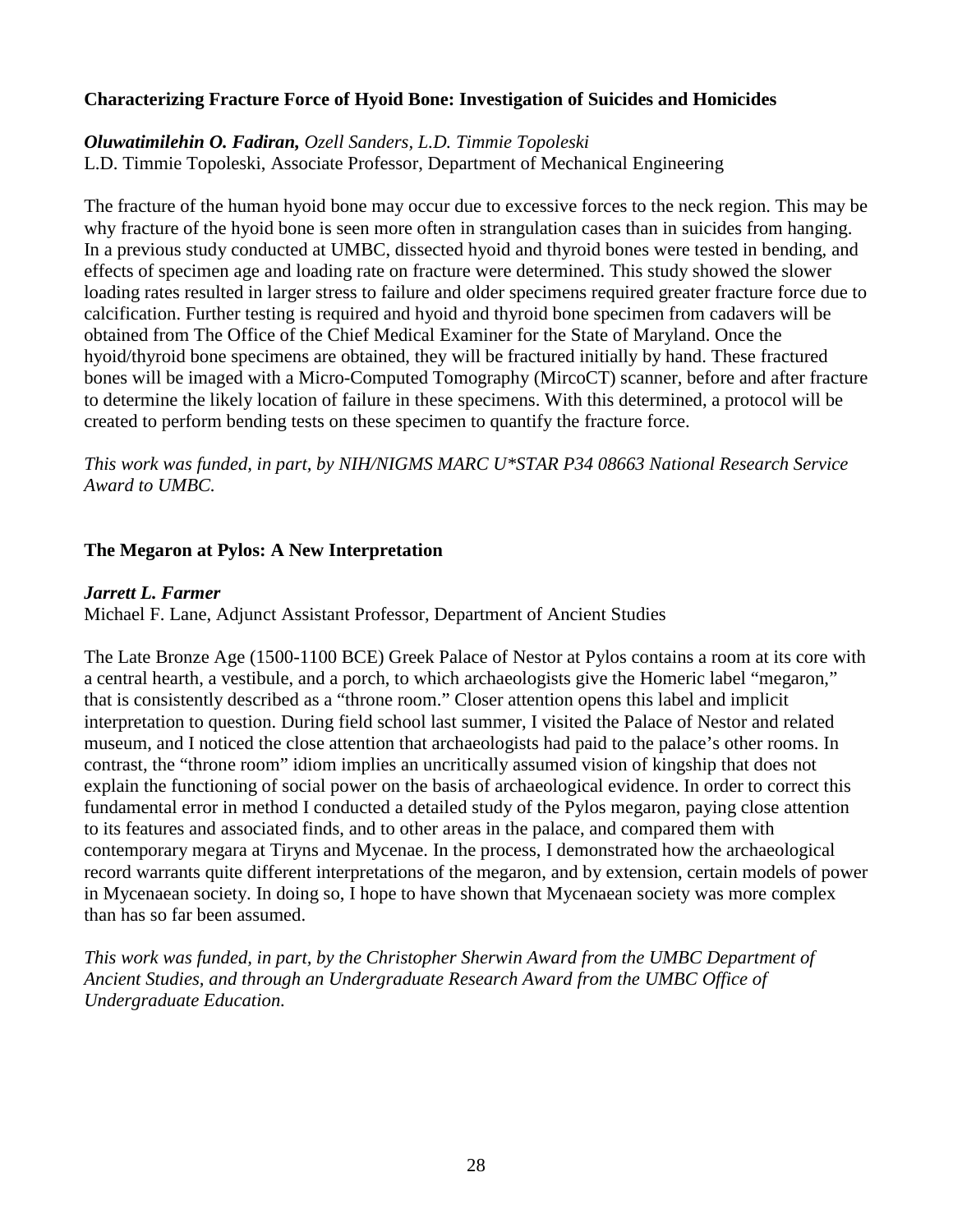#### **Investigation of Structure-function Relationship of HIV-1 Reverse Transcriptions by Mass Spectrometry**

#### *Laurette Femnou, Joshua Wilhide*

Daniele Fabris, Professor, Department of Chemistry and Biochemistry

Reverse Transcriptase (RT) is an important enzyme in the HIV-1 life cycle, which converts the virus' RNA genome into DNA. DNA then enters the nucleus and integrates itself into the genome. Understanding the mechanism of this enzyme is crucial to support the design of inhibitors capable of blocking reverse transcription and consequently viral replication. In this direction, my group is developing mass spectrometry (MS)-based approaches to investigate the structure-function relationship of HIV-1 RT. One of the requirements for MS analysis is that samples must be devoid of any nonvolatile salts, such as those containing sodium and potassium. For this reason, my project consists of desalting any reagent necessary for the study, including commercially available RT. Samples were cleaned up either by ultra centrifugation or by high performance liquid chromatography (HPLC). The next step of the experiment will consist of performing a reverse transcription reaction in NH<sub>4</sub>AcO buffer. Direct MS analysis of the reaction mixture will be expected to enable the observation of the RT complex with the substrate. This assay will constitute a new tool for screening the activity of candidate RT inhibitors and will provide us with new insights into the mechanism of action of this critical viral enzyme.

*This work was funded through the National Institute of Health (2R01GM064328) and the National Science Foundation (CHE-0439067).*

# **Genome Wide Association Tests for Age-Specific Immunocompetence in** *Drosophila*

#### *Christopher H. Ferguson, Arunkumar Junuthula, Sameen Raza, Michael Topper, Won Woo, Nebyat Yonas*

Jeff W. Leips, Associate Professor, Department of Biological Sciences

While both genetic and environmental influences are known to affect this decline, the genetic basis of natural variation in age-specific immunosenescence, the age related decline in immune system function, is unknown. In this project we report the results of genome wide association tests to identify natural polymorphisms influencing the age-specific ability to clear infection, using 40 lines of the Drosophila Genetic Reference Panel. We tested the ability of virgin males and females from each of the 40 inbred lines to clear infection at one and four weeks of age. Individual flies were microinjected with a standard concentration of streptomycin resistant strain of *Escherichia coli* at each age. Flies were given 24 hours to mount an immune response to the infection. The surviving flies were homogenized and plated on streptomycin plates and the colonies were counted after 24 hours of incubation. The colony count enables us to assess the ability of the *Drosophila* to clear the infection. So far, the analysis of one week genome wide association tests has provided fifteen significant SNPs. We compare these results with those from four week old flies to test the hypothesis that the genetic basis of variation in immunocompetence changes with age. Due to the high conservation in genes known to regulate innate immunity in flies and humans, our results have potential medical applications.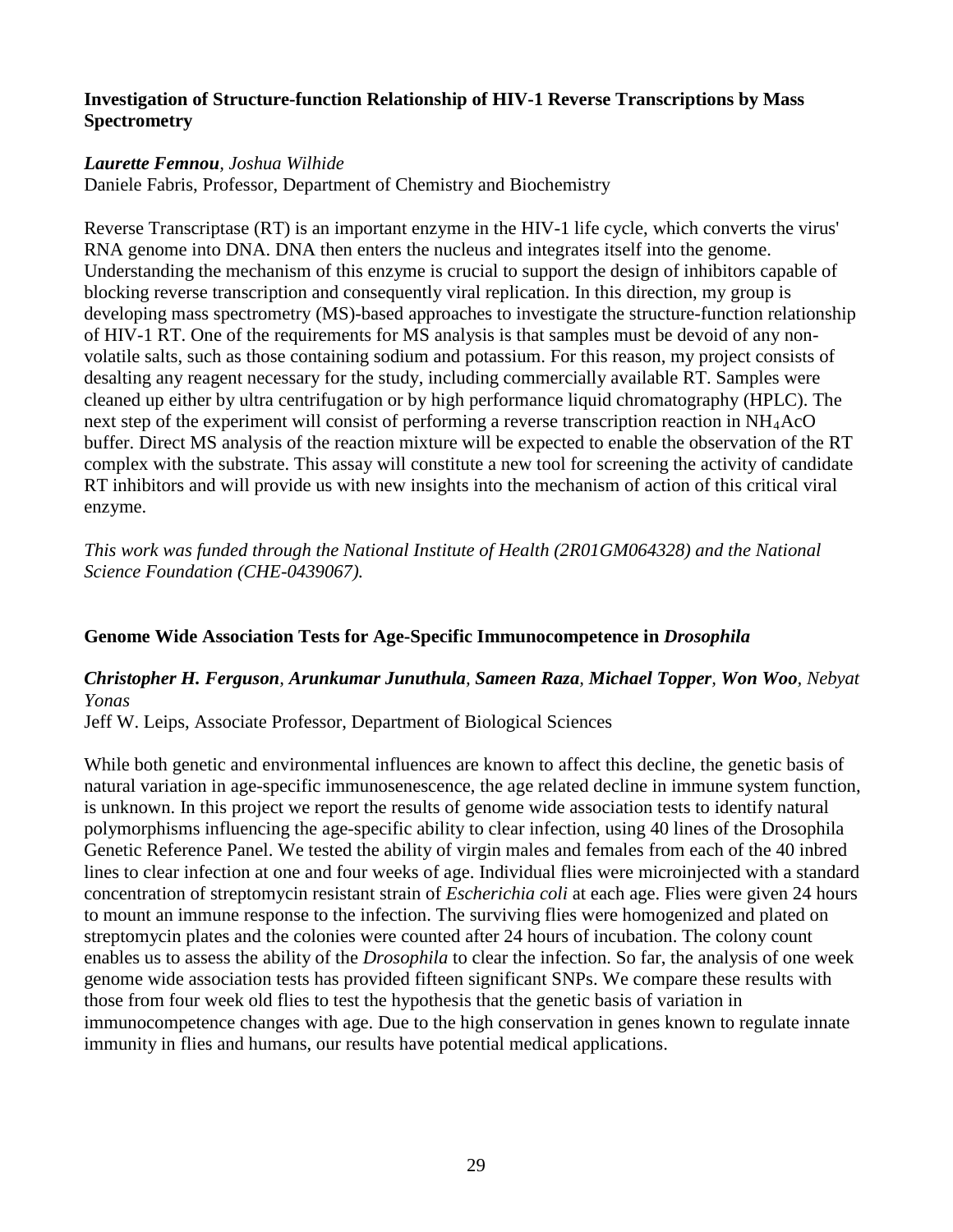#### **Inflammation Induces Myeloid-Derived Suppressor Cells in the C57BL/6 Mouse Model**

*Phillip J. Fitzgerald, Daniel W. Beury, Suzanne Ostrand-Rosenberg* Suzanne Ostrand-Rosenberg, Professor, Department of Biological Sciences

Inflammation contributes to tumorigenesis and promotes tumor progression through various mechanisms. One of these mechanisms involves preventing the host's immune system from recognizing and eliminating transformed and malignant cells. Myeloid-derived suppressor cells (MDSC) constitute a major cell type that blocks anti-tumor immunity. MDSC are a heterogeneous population of immature myeloid cells that are induced by tumor-secreted factors. MDSC contribute to tumor progression by suppressing both innate and adaptive immunity through various mechanisms. Inflammatory conditions have been shown to increase MDSC in BALB/c mice with mammary carcinoma. Because different MDSC populations are induced in different strains of mice, we are determining if inflammation has the same inducing effect in tumor-bearing C57BL/6 mice. Here, C57BL/6-derived melanoma cells (B78H1) and mammary carcinoma cells (AT3) were transfected with a plasmid containing the gene for the proinflammatory cytokine interleukin-1β (IL-1β). In the future, these cells will be assayed by enzymelinked immunosorbent assay (ELISA) for IL-1β expression. Additionally, C57BL/6 mice will be challenged with either IL-1β-tranfected tumor cells or corresponding non-transfected tumor cells, and tumor progression and MDSC accumulation will be analyzed. If inflammation does promote tumor progression, then mice bearing IL-1β-expressing tumors will exhibit increased tumor progression and MDSC accumulation relative to mice bearing control tumors.

*This work was funded, in part, by NIH/NIGMS MARC U\*STAR T34 08663 National Research Service Award to UMBC, NIH R01 CA 115880, and NIH R01 CA84232.* 

#### **"Water and Ruins"**

#### *Glen R. Fortner*

Fred Worden, Assistant Professor, Department of Visual Arts

"Water and Ruins" is a nature film that lets nature speak for itself. Unlike traditional documentaries, no human subjects are filmed and no narrator is used. The film offers an escape from a man-made world that has become largely inescapable. In "Water and Ruins," only traces of human civilization remain. Two dilapidated structures are seen as they disintegrate into the woods around them. This is paired with shots of waterfalls, streams, and lakes. To avoid monotony, filmmaking techniques are used to stimulate the viewer's senses. In one sequence, the camera tilts to follow a river as it cascades down Swallow Falls. In a slow motion shot, water swirls through rapids and spatters against a jagged boulder. At the onset, I wanted to portray the impermanence of human civilizations. I sought to film a visual representation of my ideas. In several sequences, the images of ruins are slowly replaced by images of flowing water. The land is being cleansed of man-made dwellings. The world is returning to its original pristine state. My hope is that viewers will see "Water and Ruins" as the re-birth of the natural world.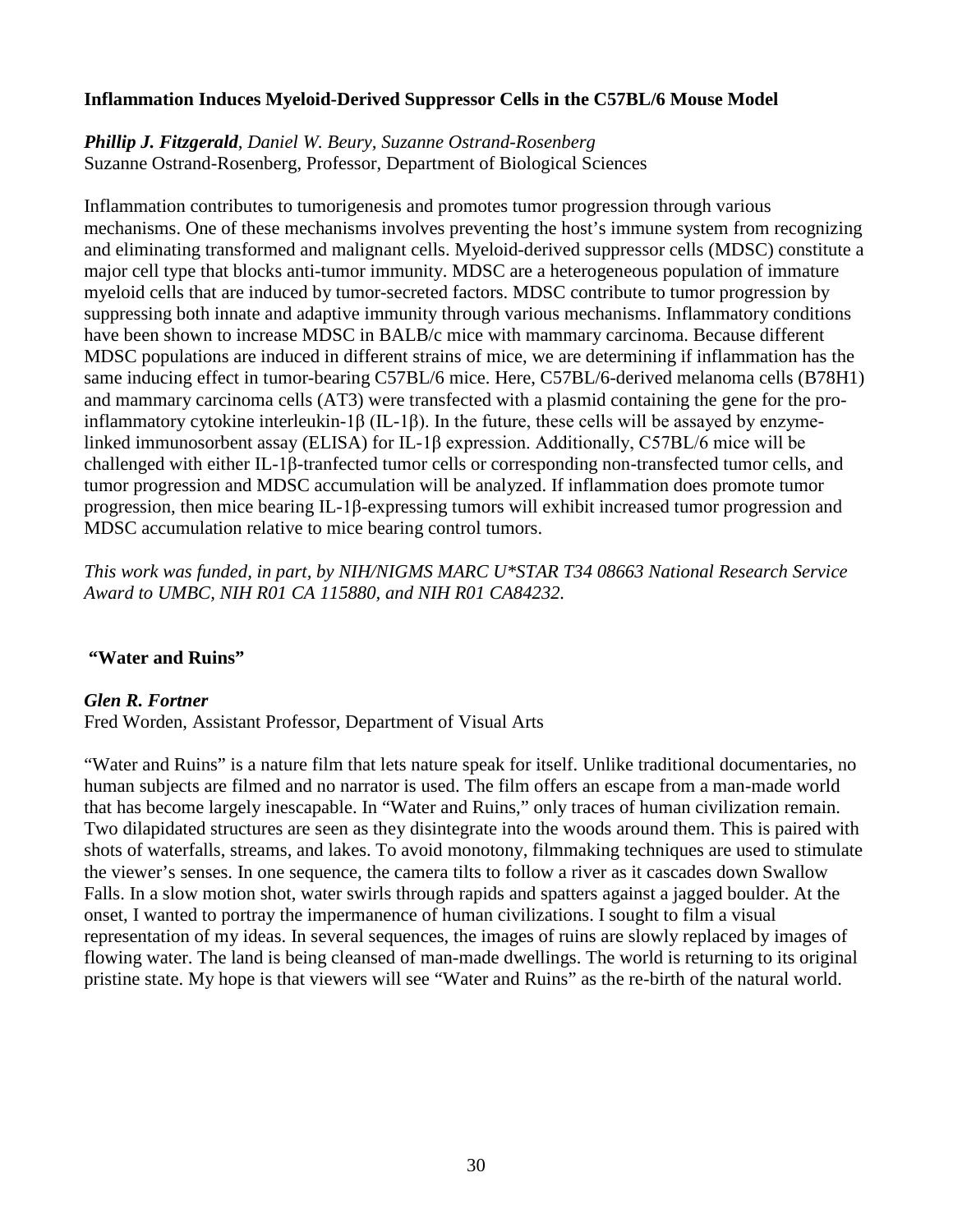#### **Computational Modeling of Atomic Force Microscopy Tip Loading and Unloading of a Biological Cell**

#### *Joshua J. François, Ihab Sraj*

Charles Eggleton, Professor, Department of Mechanical Engineering

Atomic Force Microscopy (AFM) is a research instrument used to study the mechanical properties of biological cells. The tool consists of a cantilever beam with a specified tip. A laser beam detection system measures the deflection of the cantilever beam after AFM tip indentation and unloading. The load experienced by the AFM tip, and hence the cell, is plotted as a function of AFM tip position. This indentation curve provides insight on the mechanical properties of the cell. This data can then be used to identify diseased cells. A model is used to analyze the effects of cellular adhesion to a substrate on the AFM tip indentation curve. Adhesion of a cell to a substrate has been modeled. A steady state shape for the cell is being determined. Current results suggest that a steady state shape can be found with the existing model. After this determination, an AFM tip will be included in the model as an applied force over a specific region of the cell. Simulations will then be performed with an AFM tip and various cell parameters and conditions. This work offers the potential to significantly improve the accuracy of cellular property measurements for medical diagnoses.

*This work was funded, in part, by NIH/NIGMS MARC U\*STAR T34 08663 National Research Service Award to UMBC.*

#### **Game Development Club's Games**

# *UMBC Game Developer's Club*

Neal McDonald, Professor, Department of Animation & Interactive Media

The UMBC Game Developer's Club has created two video games this year. One of the video games is in three dimensions and the other is in two dimensions. Every year since the club formed, members have created video games for the purpose of educating themselves in the game development process. The students employ a variety of coding methods and engines. This year the 3-D team used an engine worked on by Elizabeth Baumel and coded in XNA. Elizabeth is the 3-D project lead for this year. The game she and her team created is called World Weaver. The game involves collecting particles and creating worlds and stars with the particles. Jonathan Moriarity is the 2-D project lead for this year; his game is One Hit Wonder. One Hit Wonder is coded using a game engine, GWAIN. This engine was worked on by past members of the Game Developer's Club. In One Hit the main character, Wonder, has a fist that can take out bad guys with one hit.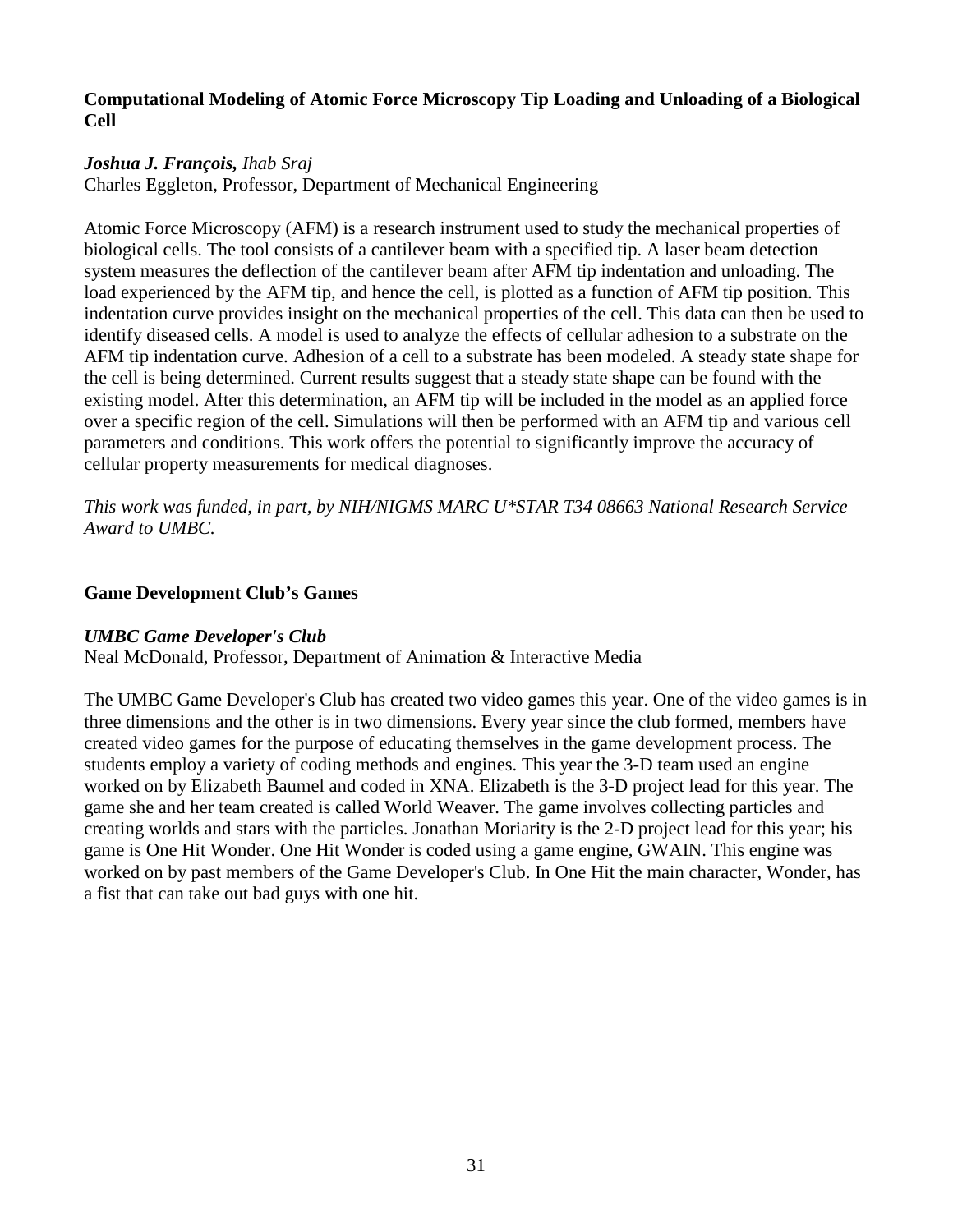#### **A Review of Educational Materials for Parents of Food Allergic Children**

#### *Wendy M. Gaultney, Amy Hahn, Linda Jones Herbert* Lynnda M. Dahlquist, Professor, Department of Psychology

The purpose of this project was to identify the information that physicians recommend that parents of children with food allergy should know. Food allergies affect approximately six to eight percent of children in the United States (Sampson, 2005). Parents of food allergic children often are responsible for avoiding allergens in an effort to prevent potentially life-threatening allergic reactions such as anaphylaxis. Consequently, it is crucial that parents understand the illness and its treatment. However, there are no comprehensive tests of food allergy knowledge. This study is the first step in constructing such a measure. Existing food allergy educational materials designed for parents, including books, informational websites, and pamphlets, were reviewed in order to identify the most commonly addressed topics. The resulting comprehensive list of information was organized into the following domains: Diagnosis, Diet, Cross-Contamination, Reading Labels, Treatment, Anaphylaxis, Epinephrine (e.g., Epipen), Away from Home and Course of Illness. Four pediatric allergists will rate each informational item in terms of how important it is for parents to understand, using a four-point Likert scale. The information determined to be of the greatest clinical importance will serve as the content for the future construction of a food allergy knowledge test for parents.

#### **Cultural Effects on the Gay Male Lexicon**

#### *G. Scott Gautney*

Thomas T. Field, Professor, Department of Modern Languages and Linguistics

There is only a rudimentary understanding of the ways in which sexuality and culture interact in structuring spoken discourse. This study is an exploration in qualitative sociolinguistics which focuses on homosexual men in France and America. An interview was designed to elicit lexical (or word-based) responses, specifically the lexicon of these men as relates to sexuality itself. As such, certain questions were designed to evoke the words that homosexual men in these two cultures use to talk about male sexuality. In addition, each participant discussed his attitudes towards these words. The results are compared cross-culturally so as to determine whether there is a difference between French and American speakers as regards the type of words used and their attached significance and whether or not any differences could be correlated to culture. The linguistic problems addressed in this study reflect continuing and evolving sociopolitical issues in these two countries.

*This work was funded through an Undergraduate Research Award from the UMBC Office of Undergraduate Education.*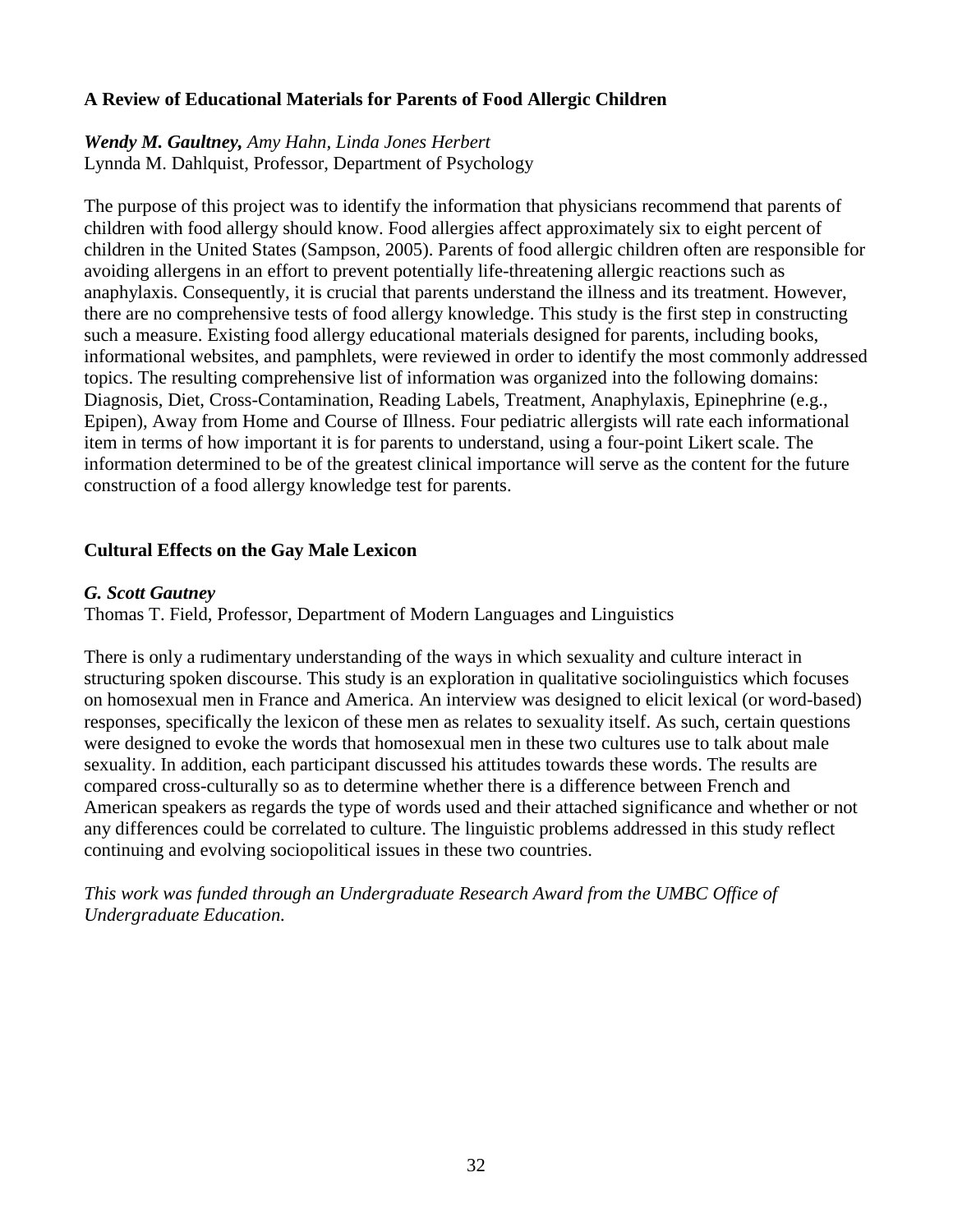# **Gender and Sexual Identity in the Pursuit of Asylum**

#### *JoAnna M. Gavigan*

Carole McCann, Associate Professor, Department of Gender and Women's Studies

The *Matter of Toboso-Alfonso*, made precedent by Attorney General Janet Reno in 1994, allowed homosexuals to apply for asylum as members of a particular social group. As a result of this decision, thousands of LGBT immigrants have applied for asylum in the United States to avoid facing persecution in their home countries. In order to be granted asylum on the basis of sexual orientation, however, applicants are required to establish proof of their sexuality. This process is problematic as decisions in these cases often rely on stereotypical understandings of both sexual and gender identity. This research analyzes both asylum judges' decisions and the literature that informed these decisions, paying particular attention to the ways in which sexuality and gender are constructed. Appeals of asylum decisions brought by lawyers and advocacy groups are examined to contrast the courts' understandings of homosexuality with those of advocacy groups. By contrasting the two frameworks from which these groups are working, this research examines how the asylum process can misconstrue the gender and sexual identity of applicants.

# **Variations in Perceptions of Sexual Misconduct by Gender**

#### *Erick S. Geil*

Dr. Ilsa Lottes, Associate Professor, Department of Sociology and Anthropology

A sample of 1,400 students were given surveys and asked to rate eight different vignettes depicting possible sexual misconduct between two individuals. Four versions of the survey controlled for all possible gender pairings in the scenarios. Only one vignette failed to show a significant difference between male and female responses, and only one other failed to show a significant difference between the interaction types (based on gender of the actor and subject of the vignette). All but three vignettes demonstrated significance in the interaction between gender of the respondents and gender of the actor/subject at the p<.05 level. Findings are discussed with respect to implications for double standards relating to both gender and sexual orientation, limitations of the study, and the need for future research investigating questions raised.

*This work was funded through an Undergraduate Research Award and a travel award from the UMBC Office of Undergraduate Education.*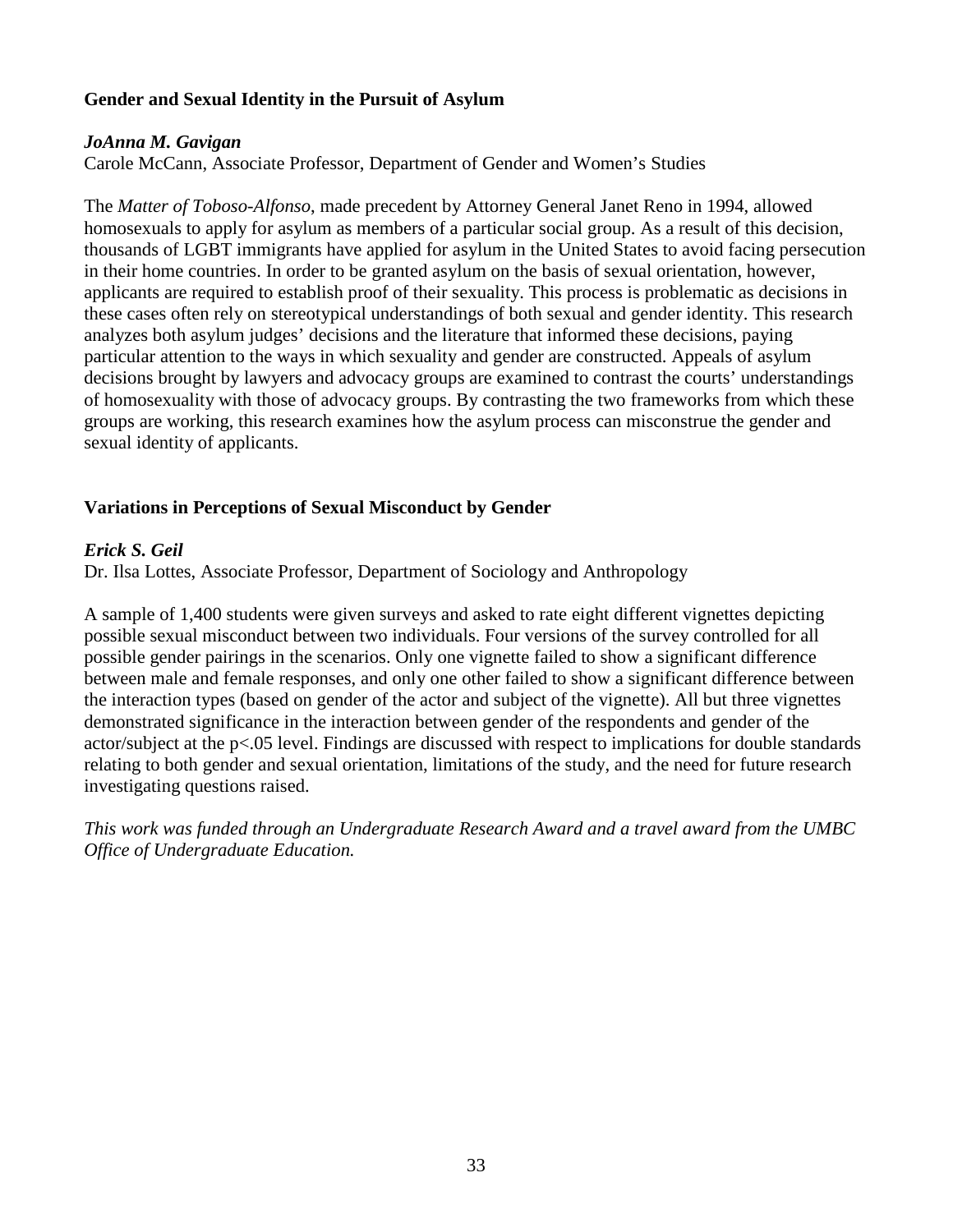#### **Promoting Healthy Eating Among Children**

# *Shellon George, Stephanie Gituku, Phillip-Alexander Downie*

Andrea L. Kalfoglou, Assistant Professor, Department of Sociology/Anthropology

Childhood obesity is a growing concern in the United States. Obesity in childhood contributes to adulthood chronic diseases such as heart disease and diabetes. New methods must be developed to change children's eating and exercise habits. We developed an interactive health exhibit where children and their parents were introduced to the food pyramid and healthy foods. Children were asked to place pictures of various foods in the correct category and were also asked to create a healthy lunch by choosing from a variety of foods. Parents were provided with a pamphlet on the problem of child obesity and proper diet and exercise information for children. This exhibit was presented in March 2010 at Port Discovery Children's Museum during its monthly Healthy First Saturday health fair. The intervention was evaluated by the children, their parents, museum staff, and a public health faculty member from UMBC. Constructive criticism and suggestions for improvement were integrated into the intervention before it was presented again in April 2010. Information learned from this intervention may be used to improve school-based and museum-based obesity prevention programs.

#### **Cloud-CubeSat: Designing a Picosatellite**

#### *James Gerity, Tyler Schmitz*

J. Vanderlei Martins, Associate Professor, Department of Physics

At this time, 3D measurements of cloud structure and thermodynamic properties (vertical distribution of droplet sizes, thermodynamic phase, etc.) are difficult to obtain. Generally, these data are collected during *in situ* aircraft experiments, which typically last several hours. The picture they provide is therefore inaccurate; the structure of the cloud has changed by the time the measurements are completed. However, these data can be indirectly obtained by measuring optical properties of the cloud; taking a 'picture' of the cloud from a satellite in space allows for a complete view of the cloud at an instant, from which the desired properties can be retrieved and studied using conventional methods. The cost of designing, launching and operating a full-scale satellite is extremely high. With this work we show that these measurements can be performed from a much smaller satellite with the proper sensors. We have created the specifications for a 10x10x30cm 'CubeSat', conforming to guidelines for picosatellites set forth by California Polytechnic with the intent of minimizing the cost of a satellite mission. The UMBC Laboratory for Aerosols, Clouds, and Optics (LACO) has purchased many of the necessary components for this satellite, and performed several tests confirming the feasibility of such a mission.

*This work was funded through an Undergraduate Research Award from the UMBC Office of Undergraduate Education, as well as funds from NASA Goddard.*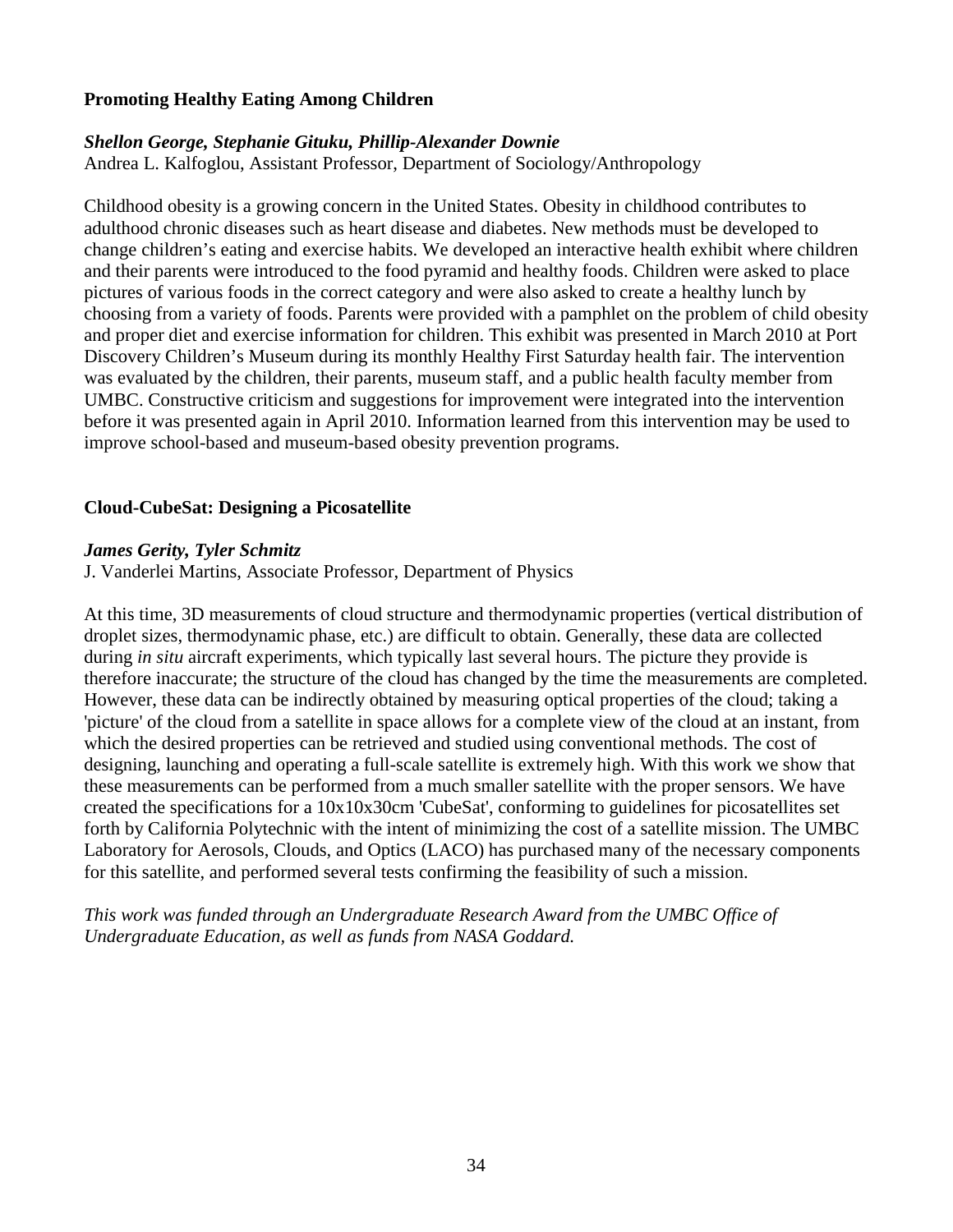# **Structure Elucidation of the HIV-1 5'-UTR using MS3D**

#### *Phillip A. Geter, Sonnet Davis*

Daniele Fabris, Professor, Department of Chemistry and Biochemistry

In this lab we specifically investigate the structure of the 5'-untranslated region of the HIV-1 genome, which contains critical signals mediating different steps of the virus lifecycle. Using a combination of chemical cross-linking and mass spectrometric analysis, which has been termed MS3D, we plan to elucidate the spatial organization of the different domains that make up the 5'-UTR structure. This will help us gain an understanding of the RNA molecule's interactions with the nucleocapsid (NC) domain of the Gag polyprotein and provide information about genome encapsidation. Currently, we are developing a new method of synthesizing the RNA substrates of interest, which will save time and use fewer materials. With this new method, we should be able to synthesize, cross-link, and analyze our RNA samples in half the amount of time that it currently takes. Preliminary results suggest that this new method can fully replace older methods and be used in both small and large-scale RNA isolations and purifications. We anticipate that the information obtained from these experiments will provide the key for developing novel inhibitors aimed at disrupting the functions mediated by 5'-UTR.

*This work was funded, in part, by the HHMI Undergraduate Scholars Program at UMBC and the Howard Hughes Medical Institute.*

#### **Development of an Isolation Protocol for** *in vivo* **Transcription and Recovery of RNA**

#### *Kimeya F. Ghaderi, Sonnet Davis, Joshua A. Wilhide*

Daniele Fabris, Professor, Department of Chemistry and Biochemistry

The process of obtaining nucleic acid samples from cells and viruses has been a constant challenge in molecular biology. However, with current developments of magnetic particles, researchers have been able to isolate nucleic acids in a quick and adaptable protocol. We are exploring the utilization of magnetized beads to isolate chemically-modified RNA obtained by *in vivo* application of structural probes. The mass spectrometry community has developed powerful ionization techniques that allow for the analysis of large biomolecules. Our laboratory has been developing approaches that combine such techniques with structural probing to investigate the structure of the 5'-untranslated region (5'-UTR) of the HIV-1 genome, which mediates critical functions of the virus. Once the structure of the 5'-UTR has been elucidated, specific targets will then be identified to develop strategies for inhibiting the virus. We are currently developing an isolation procedure designed to allow for *in vivo* transcription and crosslinking of the RNA. This procedure involves a magnetic bead and a labeled DNA tag designed to "pull down" the RNA. Once isolated, the sample will be digested and analyzed by electrospray ionization Fourier Transform Ion Cyclotron Resonance (ESI-FTICR) mass spectrometry. The results will provide spatial constraints, which will allow for molecular modeling.

*This work was funded, in part, by the National Institutes of Health (2R01GM064328) and the National Science Foundation (CHE-0439067).*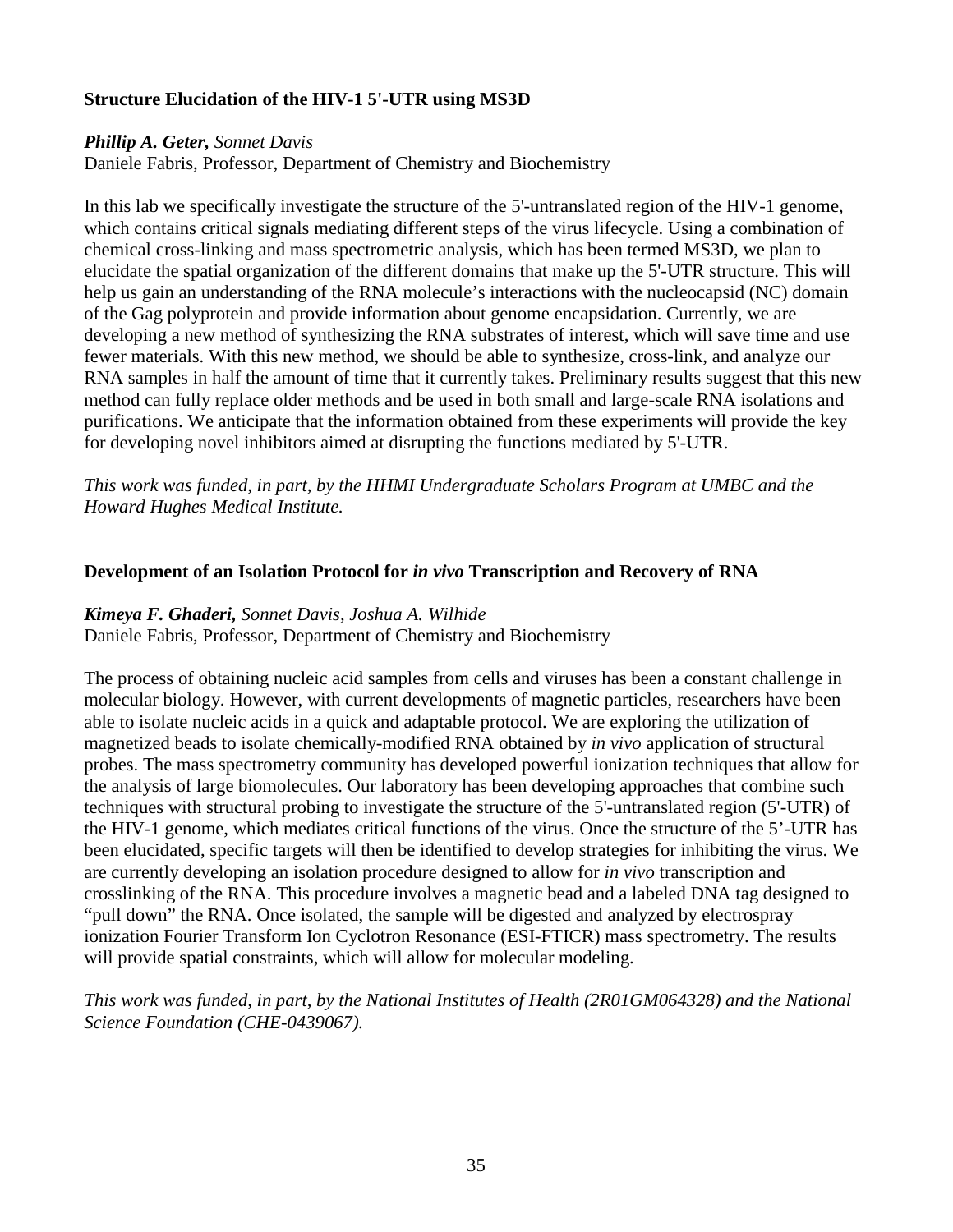#### **Exploring Students' Knowledge and Perceptions of Sexual Assault Resources On-Campus**

#### *Sabah Q. Ghulamali*

Sarah E. Chard, Assistant Professor, Department of Sociology and Anthropology

American universities commonly provide counseling and other resources to students who are victims of sexual assault, but limited research has been conducted on students' knowledge and opinions of these resources; such information is critical for ensuring the effectiveness of programs. To help address the gap in understanding of students' perspectives on college sexual assault policies and services, I conducted a quantitative and qualitative study on UMBC students' views of the university's sexual assault resources. The first step was to analyze UMBC's sexual assault policy to determine the university's services. Then, a survey was developed that explores students' knowledge of and attitudes towards UMBC's policies and services. Students in a range of general education classes completed the questionnaire. Finally, to explore students' perceptions of programs and services in more detail, small focus groups were conducted with undergraduates on issues of campus safety, UMBC policies and sexual assault resources, campus stereotypes regarding resources, and the strengths and weaknesses of current programs. Through discussion on perceptions of policies and programs, students offered suggestions for enhancing services. The findings of the survey and focus groups provide insight into students' perspectives of UMBC's sexual assault policies and programs and suggestions for improving services.

*This work was funded through an Undergraduate Research Award from the UMBC Office of Undergraduate Education.*

#### **Diet Coke: America on a Diet**

#### *Cara E. Gibson*

Warren Belasco, Professor, Department of American Studies

This research analyzes the marketing strategies used by Diet Coke that have determined its major success as a product within the U.S. and the implications of this success on both its consumer base and the wider American audience. Focusing my analysis on Diet Coke advertisements, I examined the persuasive advertising strategies used to target the female consumer through the manipulation of common gender stereotypes and social ideals of feminine beauty, which are closely linked to weight and self control. In addition, I focused on Diet Coke's more recent shift to promoting the product as a "health" beverage through their launch of Diet Coke *Plus* and through their recent partnership with the National Heart, Lung and Blood Institute. Here too, I reflected on how these marketing strategies are centered on the female consumer. Ironically, Diet Coke and the larger diet industry remain a booming market despite its failure to produce thin and "healthy" consumers. I determined Diet Coke's success to be attributed to both its strong female following, and its ultimate failure as a weight loss product thereby keeping the consumer ever returning for more.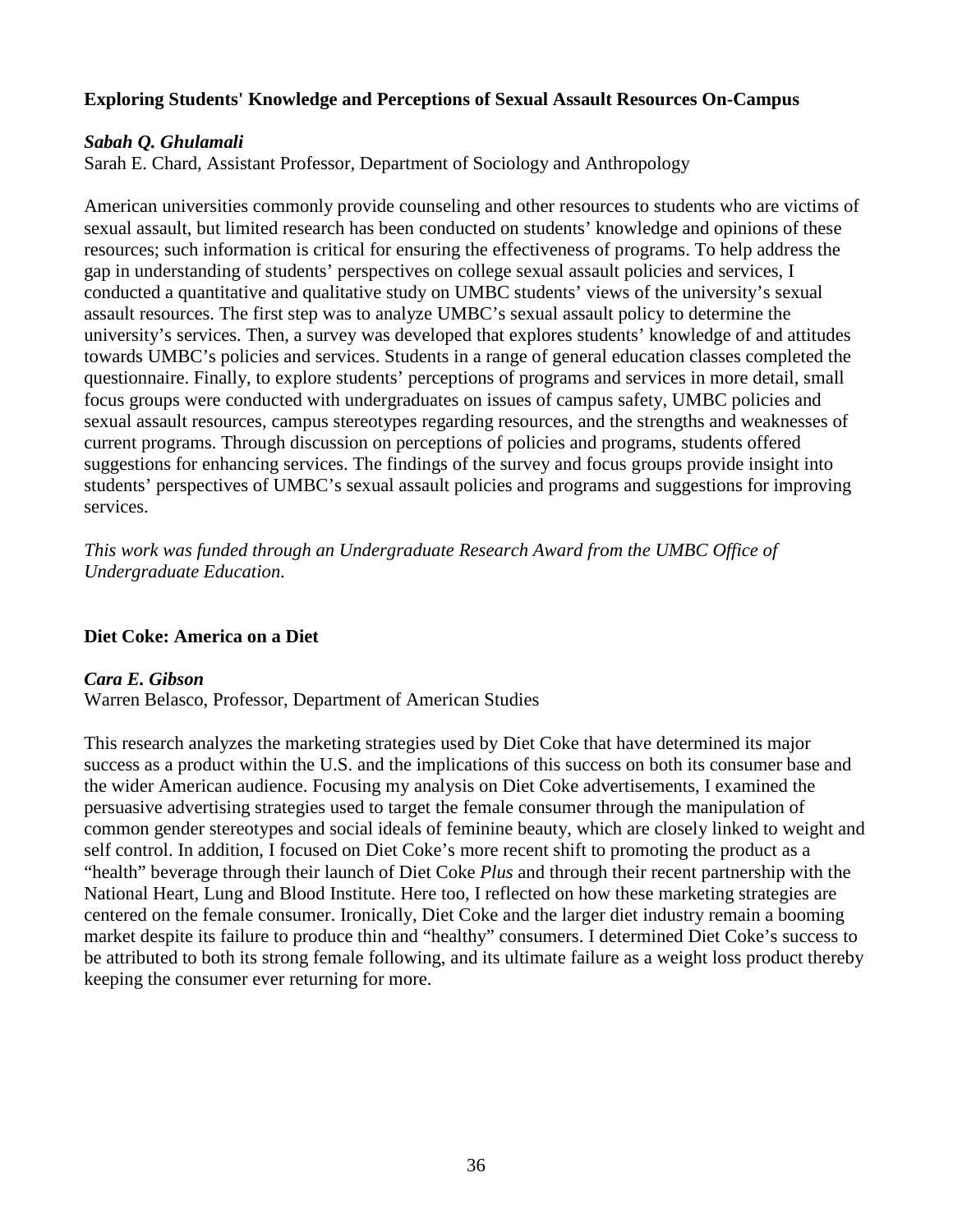# **The Global Women's Health Action: Putting Intersectionality into Practice**

### *Abigail Granger, Jennifer Keeter*

Jodi Kelber-Kaye, Lecturer, Gender and Women's Studies Program

This presentation will describe a week-long campus Global Women's Health Action, organized by members of Women Involved in Learning and Leadership (WILL) in the Spring of 2009. Through highly interactive table displays and games, WILL engaged people in conversations that empowered them to critically examine and take action on global women's health care issues. In keeping with WILL's feminist-based mission to create learning communities that interrogate gender issues through feminist grassroots activism, WILL used the Action as an opportunity to apply aspects of feminist organizing that were researched by WILL members as part of the academic requirements for a course required for Gender and Women's Studies students. This presentation will replicate WILL's panel presentation at the National Women's Studies Association's annual conference. The co-presenters will describe the organizing process and the Action itself, with particular attention paid to the application of gender and women's studies scholarship which focuses on feminist organizing principles, how to build partnerships and coalitions, and best practices for leading participants from awareness to political action. They will also evaluate how the Action demonstrated the value of an intersectional analysis to women's health by addressing differentiations based on race, class, sexual orientation, physical ability, and nation.

*This work was funded through a travel award from the UMBC Office of Undergraduate Education and a grant from Americans for Informed Democracy.*

# **Effect of Inflammation on Apoptosis in Myeloid-Derived Suppressor Cells (MDSC) in Breast Cancer**

### *Lydia Grmai, Olesya Chornoguz*

Suzanne Ostrand-Rosenberg, Professor, Department of Biological Sciences

Myeloid-derived suppressor cells (MDSC) are a major cause of immune suppression in cancer patients by inhibition of T-lymphocyte activation. Transfection of 4T1 mammary carcinoma cells with interleukin-1β (an inflammatory cytokine) leads to induction of more aggressive and higher levels of MDSC. Pathway analyses of the proteins expressed by MDSC induced by these two tumors highlighted numerous pathways that differ between 4T1 and 4T1/IL-1β-induced MDSC, including the extrinsic apoptotic pathway activated through Fas. To determine if this pathway contributed to the enhanced survival of 4T1/IL-1β-induced MDSC, we treated MDSC with Jo2, an agonist antibody for Fas. Apoptosis of the treated cells was measured by flow cytometry using antibodies to activated caspase-3, a molecule that is upregulated in apoptotic cells. 4T1/IL-1β-induced MDSC contained more activated caspase-3 than 4T1-induced MDSC, although the two MDSC populations expressed similar levels of Fas. Results are being confirmed by presence of FAF-1, a Fas-associated protein that can enhance Fasmediated apoptosis. These results suggest that 4T1/IL-1β-induced tumors may attribute their aggressiveness to the resistance of MDSC to Fas-mediated apoptosis. Upregulating apoptosis in MDSC may reduce their accumulation and promote immunotherapy in cancer patients.

# *This work was funded in part by NIH/HIGMS MARC U\*STAR T34 08663 National Research Service Award to UMBC and NIH, National Cancer Institute RO1CA84232.*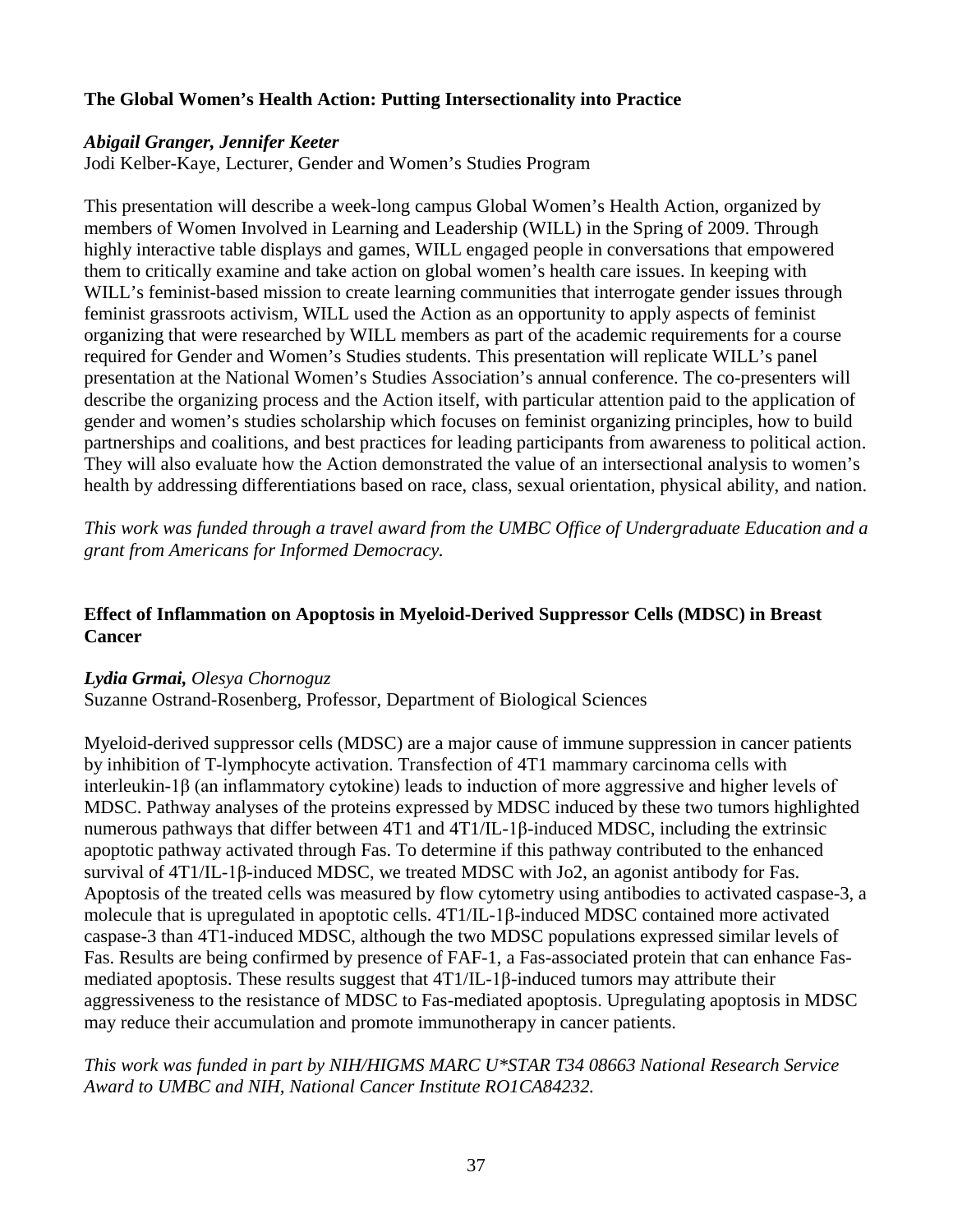# **Identifying the Role of Microglia in Sexual Differentiation of the Brain**

# *Rachana Haliyur, Bridget Nugent<sup>1</sup> , Margaret M. McCarthy1,2*

<sup>1</sup>Program in Neuroscience, University of Maryland School of Medicine <sup>2</sup>Departments of Physiology and Psychiatry, University of Maryland School of Medicine Margaret M. McCarthy, Professor, Departments of Physiology and Psychiatry

Permanent sex differences in the brain are established neonatally. These traits are necessary for sexspecific behavior in adulthood and underlie gender differences in the morbidity of many psychological and neurological disorders. In the laboratory rodent, the inflammatory molecule prostaglandin  $E_2$  $(PGE<sub>2</sub>)$  mediates steroid-induced masculinization of the preoptic area (POA), a brain region with neuronal morphology critical for male sex behavior. Microglia are the immune cells of the brain and are both activated by and release  $PGE<sub>2</sub>$ , suggesting an unexpected role for microglia in sexual differentiation of the brain. To explore this possibility, we examined sex differences in microglia activation in the developing POA. Using immunocytochemistry, we counted both the total (resting  $+$ activated) and activated microglia in neonatal males and females treated with either vehicle or PGE2. Preliminary results indicate an increased number of total microglia in the developing male POA compared to females. Additionally, treating neonatal females with  $PGE<sub>2</sub>$  significantly increased the total number of POA microglia. Future studies will determine if activation of microglia is necessary for neuronal and behavioral masculinization. Identifying a role for microglia in sexual differentiation of the brain would expand our understanding of this essential developmental process to include a previously unidentified role for the immune system.

*This work was funded by R01 MH52716-010.*

# **Peer Interactions and Social Competence of Young Food-Allergic Children**

# *Lauren A. Hall, Linda Jones Herbert*

Lynnda M. Dahlquist, Professor, Department of Psychology

Food allergy, an adverse immunological response to a food protein, has been argued by some to be the epidemic of the current century. Prevalence estimates of food allergy for young children range from two to eight percent. Children with a food allergy may have social restrictions placed on them by their parents because of their condition and the possibility of life-threatening reactions. Social restrictions, such as limited peer interactions, may affect the development of social competence in children. The current study examined the peer interactions, peer network, and social competence of healthy children  $(N=18)$  and children diagnosed with one or multiple food allergies  $(N=29)$  between the ages of three and six. Participants' mothers completed the Social Competence and Behavior Evaluation Scale (SCBE) and also provided information in an interview format for the Peer Interaction Record (PIR). The pattern of findings was in the predicted direction. Children with a food allergy had a lower mean for all variables when compared to healthy children. Correlational analyses and independent sample t-tests however, were not significant. These results may be a product of small sample size and indicate the need for further data collection. With further data collection, results may begin to approach significance.

*This study was supported by Grant No 1R03HD057313-01A1 from NIH.*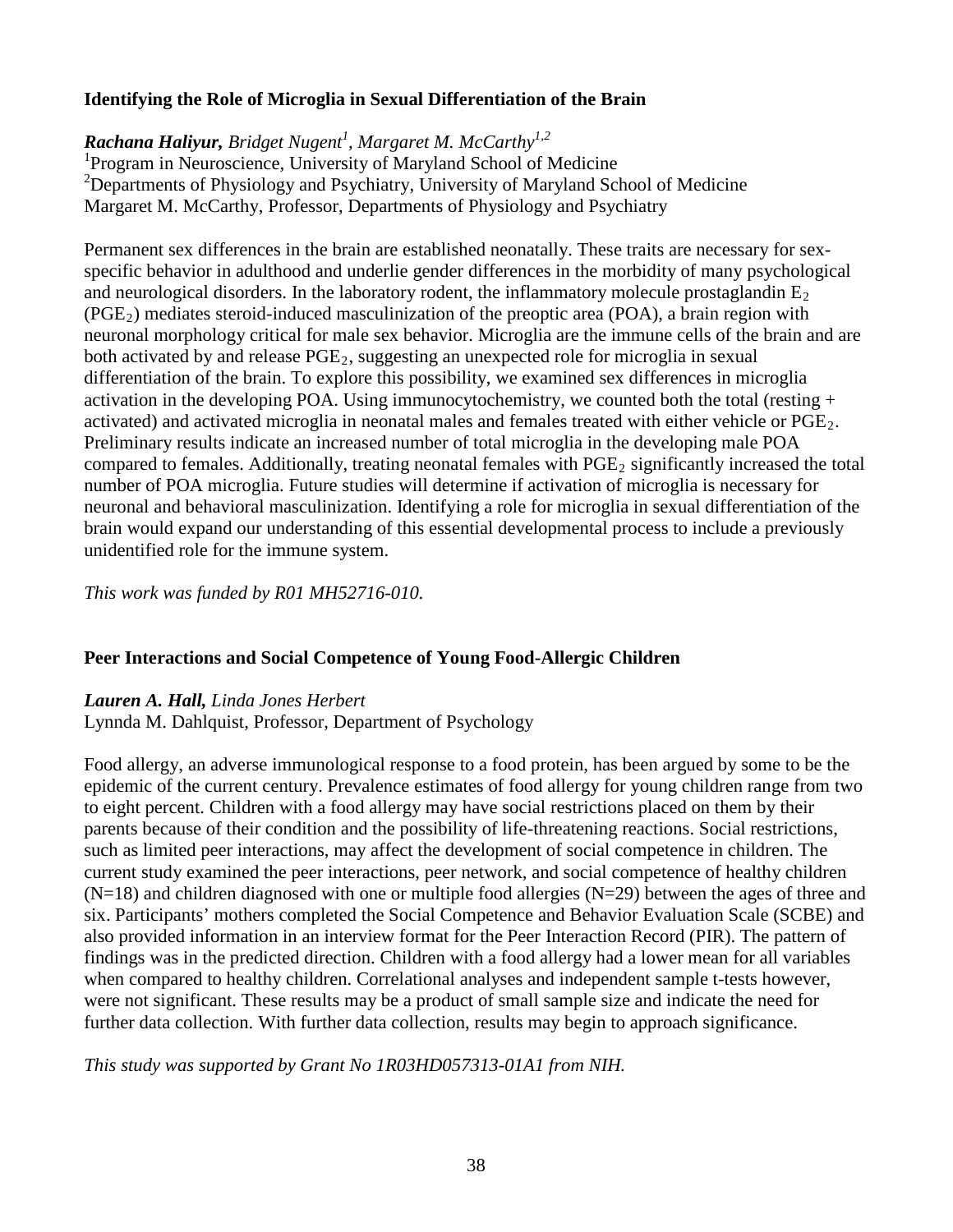# **Extending the IP3 Receptor Model to Include Competition with Partial Agonists**

### *Gregory A. Handy*

Bradford Peercy, Assistant Professor, Department of Mathematics

The Inositol Trisphosphate (IP<sub>3</sub>) receptor is a  $Ca^{2+}$  channel located in the endoplasmic reticulum and is regulated by IP<sub>3</sub> and  $Ca^{2+}$ . In 1992, DeYoung and Keizer created an eight-state, nine-variable model of this system. In their model, they accounted for three binding sites, a site for IP<sub>3</sub>, activating  $Ca^{2+}$  and deactivating  $Ca^{2+}$ . The receptor is only open if IP<sub>3</sub> and activating  $Ca^{2+}$  is bound. Li and Rinzel followed up this paper in 1994 by introducing a reduction that made it into a two variable system. A recent publication by Rossi in 2009 studied the effect of introducing  $IP_3$ - like molecules, referred to as partial agonists, into the cell. Initial results suggest a competitive model, where  $IP_3$  and partial agonists fight for the same binding site. I extended the original eight-state model into a twelve-state model in order to illustrate this competition, and perform a similar reduction to that of Li and Rinzel. Using this reduction I solved for the equilibrium open probability of the model. I then replicated graphs provided by the Rossi paper, and find that while the model misses some of the quantitative measures it captures key qualitative characteristics.

# **"Harlem at its Best": Popular Culture, Nightlife Venues and Emergence of a Queer Subculture during the Harlem Renaissance**

### *Megan M. Hardy*

Michelle R. Scott, Associate Professor, Department of History

Few people know that in addition to becoming one of the most populous black communities in the United States, 1920's Harlem also fostered the growth of a queer subculture during the period known as the Harlem Renaissance. This growth was fueled by a combination of factors: twentieth century freedom of sexual expression, popular entertainment, community monetary interests and white pleasure seekers, all of which spawned the emergence of sexualized nightlife venues with a laissez-faire attitude. In Harlem, the upsurge of rent parties, cabarets and Blues music provided a space for the emerging queer community to openly discourse and publically socialize that may not have existed without the heightened sexualized environment. The formation of this distinctive queer community is most evident in the transition of queer socialization patterns; from mingling alongside heterosexuals at mainstream nightlife entertainment venues, to the usurpation and transformation of dominate culture practices into their own organized functions. While conducting this research, I examined numerous primary sources including: invitations, short stories, period novels, personal essays, four period newspapers and magazines, blues lyrics, and popular art. I also supplemented primary source findings with research from ten historical monographs and five academic journal articles.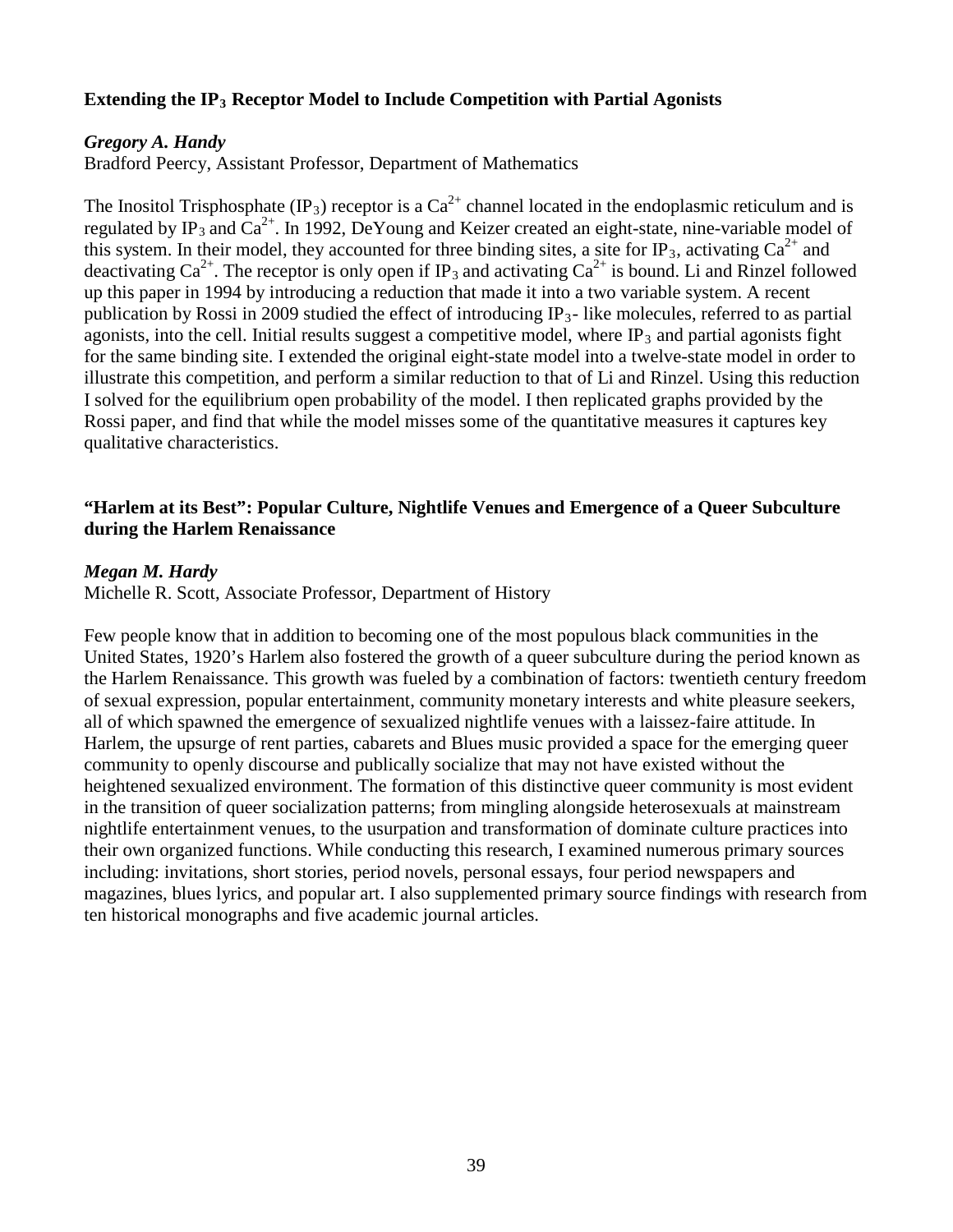### **Iso-octene Production through MTBE Decomposition and Isobutene Dimerization**

### *Neil Agarwal, J. Colin Haser, Colin Kelly, Kevin Poff, Zach Vonder Haar*

Mariajose Castellanos, Assistant Professor, Department of Chemical and Biochemical Engineering

In recent years, the use of methyl-*tert*-butyl-ether (MTBE) as a gasoline additive has ended. Companies that produce MTBE have been changing their production lines to produce different chemicals. We have developed a feasibility study that evaluates the engineering design, operation and costs/finances associated with the additional unit operations needed to produce iso-octene, an alternative gasoline additive. The market for iso-octene was at 138,000 barrels per day in 2003 and has been expanding. We have designed a process that will convert 5100 barrels of MTBE to 2600 barrels of iso-octene and 1600 barrels of methanol. We have designed a fixed-bed reactor to decompose MTBE over a solid acid catalyst into methanol and isobutene. These components will then be separated, with the methanol sold as a by-product, having a positive effect on the company's revenues. The isobutene stream will be purified and sent to another packed-bed reactor where it will be dimerized over an ion exchange catalyst to produce iso-octene. Sensitivity analyses have been performed using ASPEN software on both the decomposition and dimerization reactors, as well as the separation processes to determine the most efficient and economical design.

# **Role of Ribosomal Protein rps9B in Translational Accuracy**

### *Irma N. Hashmi*

Philip J. Farabaugh, Professor, Department of Biological Sciences

Ribosomes are organelles that synthesize proteins for an organism by translating messenger RNA (mRNA). Ribosomes are composed of ribosomal RNA and ribosomal proteins. How a mutation in a structural protein influences how the ribosome reads mRNA remains largely a mystery. It is important to study this to understand how certain bacteria such as *Escherichia coli* can develop resistance to antibiotic treatment. The organism studied for this project is *Saccharomyces cerevisiae* (*S. cerevisiae*), a eukaryotic organism and a species of budding yeast. The goal of this project is to analyze how the ribosome reads mRNA when a mutated rps9B gene (which codes for a ribosomal protein) is incorporated into the ribosome. To create novel mutant forms of the rps9B gene, we first cloned a copy of the gene into the yeast shuttle vector pYES2. The mutated gene was introduced into a strain lacking both rps9A and rps9B genes; this double mutation is normally lethal but the presence of the rps9B on the plasmid will maintain viability. Quick-change mutagenesis, or the insertion of mutations at specific bases of rsp9B, will allow us to study the effect of a mutated ribosomal protein on translational misreading.

*This work was funded, in part, by Research Project Grant 1R01GM029480-25 from the National Institute for General Medical Sciences of the National Institutes of Health, and Special Research Assistantship/Initiative Support at UMBC.*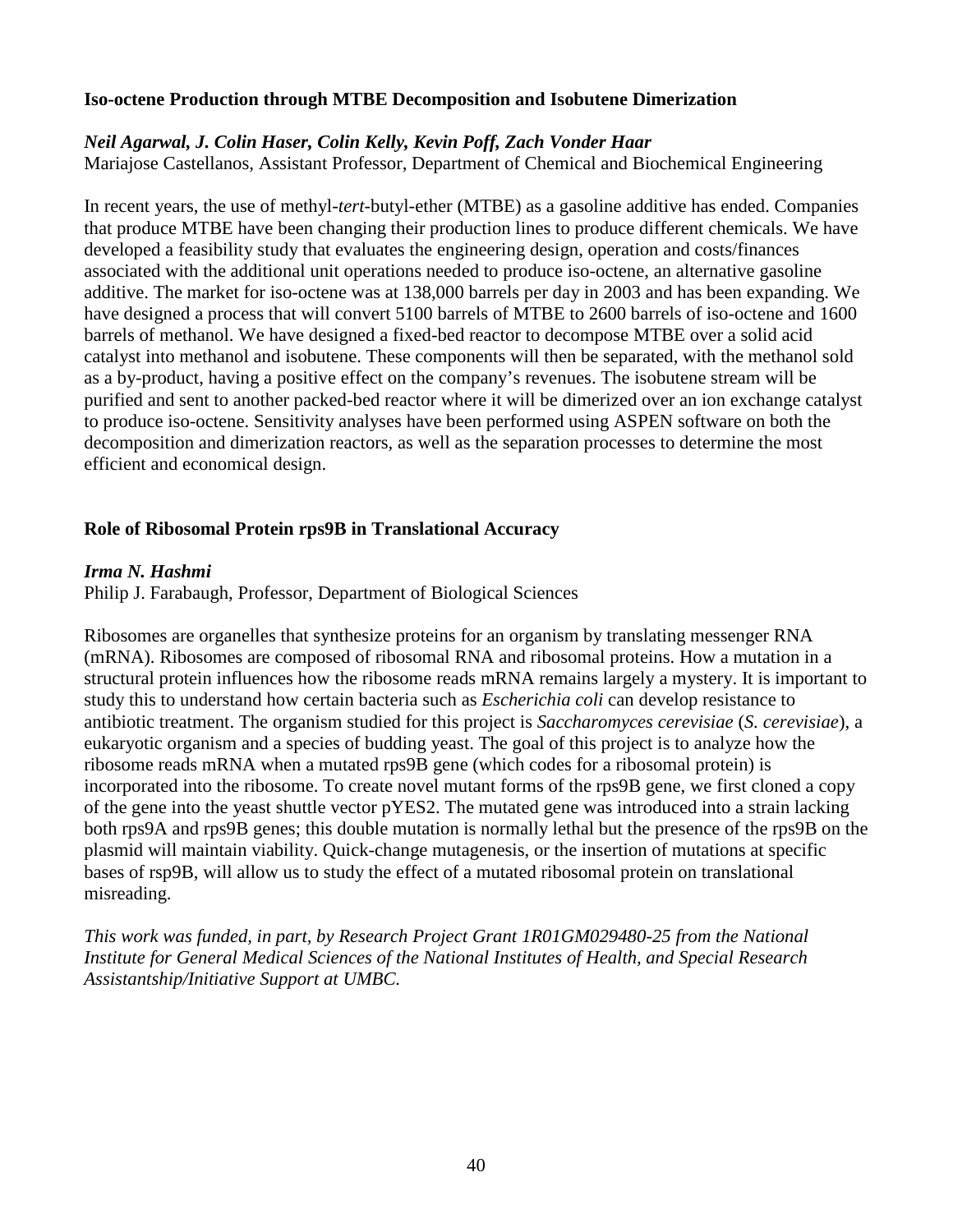# **Consensus and Legitimacy in Supreme Court Opinions**

# *Wayne Heavener*

Jeffrey Davis, Associate Professor, Department of Political Science

This paper investigates whether consensus in a Supreme Court opinion results in a more legitimate legal rule and more durable precedent. Throughout the history of the United States, many Chief Justices have sought unanimous Court majorities. The reasons for doing so have been based on the assumption that unanimity in an opinion makes the rule of law contained within it more legitimate. Using the Lexis Nexus *Shepard's Citations* service in conjunction with the Supreme Court Database, I have used quantitative analysis to examine the relationship between unanimity and legitimacy. Legitimacy, for the purposes of this research, is determined based on the frequency that subsequent court opinions uphold or distinguish a case's legal precedent. These subsequent citations extend to not only the Supreme Court, but the rest of the judiciary as well. By cross-referencing the two databases, synthesizing and analyzing the information gathered, I have found little correlation exists between unanimity and legitimacy. The data suggests that unanimity yields less legitimacy in the rule of law than has been previously assumed.

*This work was funded through an Undergraduate Research Award from the UMBC Office of Undergraduate Education.*

### **Virtual Museum: Glass: The Transparent Connection between Art and Science**

*Benjamin D. Hong*, *Sarah Carney, Elizabeth Plum* Preminda S. Jacob, Associate Professor, Department of Visual Arts May Chang, Head of IT Services, Albin O. Kuhn Library

The purpose of this project was to design and curate a virtual art museum. We worked as a team to utilize *Active Worlds* to realize our art exhibition. Designing and executing even a single exhibit in *Active Worlds* is a complicated, time-intensive process. Many details, including lighting, color, exhibit flow, and information placement must be given careful attention and further complicate the process of exhibition design. With *Active Worlds,* we were able to test various designs to achieve our desired results. Our hypothetical museum is focused on how the medium of glass is used to create magnificent art. The museum aims to facilitate learning about the characteristics of glass, and how science influences artistic creations. The architecture consists of a circular structure. The first floor utilizes a color wheel design, where visitors move from section to section seeing and learning about varying colored glass pieces. The second floor of the museum is more interactive, with an actual glass-blowing studio as well as other activities that engage and inform visitors about glass and the scientific process of its pigmentation. Overall, the use of *Active Worlds* is a magnificent tool that allows students to fully express themselves without any material or monetary restriction.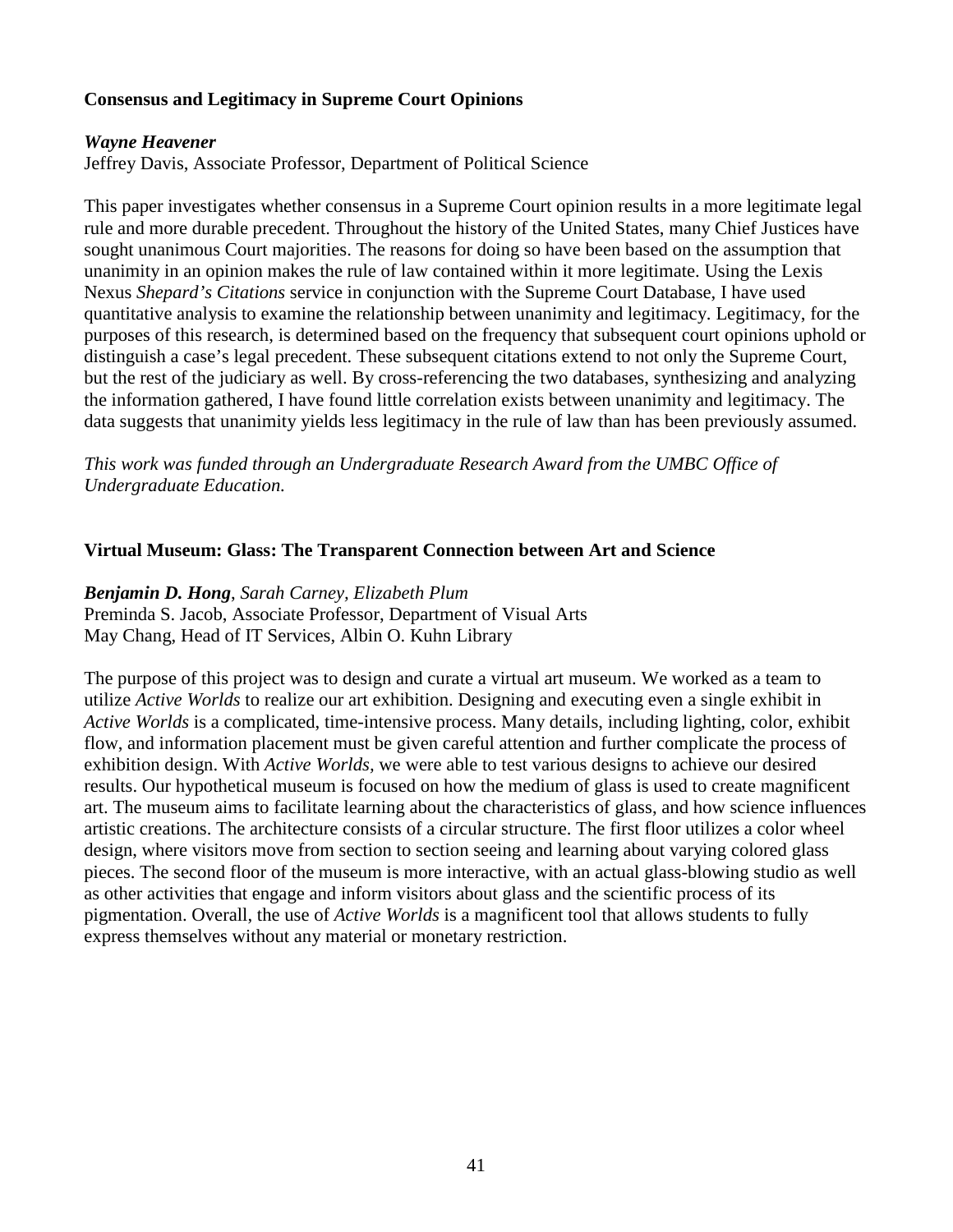# **Genetic Controls of Age-Related Phagocytic Ability in** *Drosophila melanogaster*

# *Lucas A. Horn*

Jeff Leips, Associate Professor, Department of Biological Sciences Michelle Starz-Gaiano, Assistant Professor, Department of Biological Sciences

Most multicellular organisms exhibit immunosenescence, a decline in the ability of the immune system to fight infections with age; however, the rate of decline varies among individuals in natural populations. Very little is known about the genetic basis of these changes. I tested the hypothesis that genetically based differences in immunosenescence result from differences among genotypes in the ability of blood cells to phagocytose (engulf) bacteria. The immune response of *Drosophila* has two main components, clearance of bacteria by phagocytic blood cells and production of antimicrobial proteins. Age-related changes in either or both of these components could contribute to immunosenescence. We developed a method to quantify the phagocytic ability of individual blood cells in adult *Drosophila* to test if this ability declined with age. We injected fluorescently labelled bacteria into four different genotypes of adult flies at one and five weeks of age, and 90 minutes after infection, stained the blood cells to count the number of phagocytic events per cell. Our results revealed genetically based differences in phagocytic ability and demonstrate that this declines with age. This project contributes to our understanding of the mechanism and genetic basis of immunosenescence in *Drosophila* and potentially other organisms, including humans.

*This work was funded through an Undergraduate Research Award from the UMBC Office of Undergraduate Education.*

# **Temperature Elevations in Extracted Teeth Induced by a System B Heating Catheter**

# *Jessandra F Hough*

Liang Zhu, Associate Professor, Department of Mechanical Engineering

Heating has been proposed to clean and eliminate bacteria for root canal procedures. In this study, six root-canal prepared teeth are placed in a temperature-controlled tissue-equivalent agarose gel that simulates the thermal environment of a mouth. We use a System B heating catheter to elevate temperatures in the root dentin via heat conduction from the root canal surface. Root dentin heating is induced from the heated catheter maintaining a pre-set temperature between 100°C and 200°C. Thermocouples are used to measure temperatures at several locations at the outer surface of the teeth and one additional thermocouple is inserted inside the root canal to monitor temperature elevation at various heating durations and intensities. At an applied catheter temperature of 200°C, the internal thermocouple experienced a temperature elevation of  $54.0 \pm 15.1$ °C. A non-uniform temperature field on the outer surface with the apical location recording the maximal elevations was also observed. The measured temperature elevations at the outer root surface for the heating duration were all lower than 9.5°C, which is below the threshold temperature rise of 10°C to induce significant thermal damage to the supporting structures. This study is considered the first step to designing optimized heating protocols for endodontic treatments.

*This work was funded, in part, by NIH/NIGMS MARC U\*STAR T34 08663 National Research Service Award to UMBC.*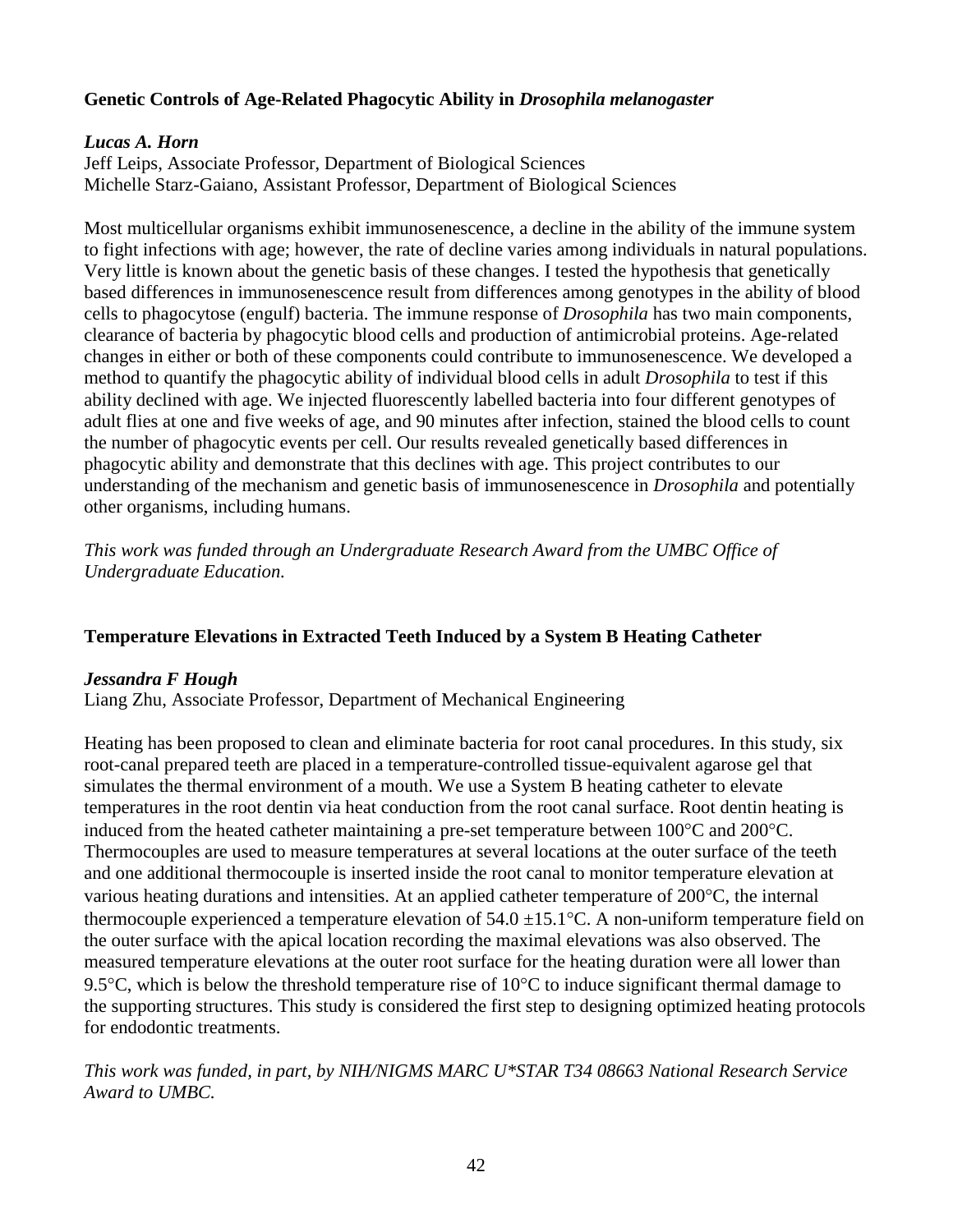# **Butt-Slapping and Towel-Snapping: Gender, Homophobia and Homoerotic Touching in U.S. Team Sports**

### *Jessica P. Hyman*

Kris Weller, Instructor, Department of Gender and Women's Studies April Householder, Instructor, Department of Gender and Women's Studies

Using textual analyses of college and professional athletes' personal narratives, advertisements, and film, this study explored sport as a symbol of hegemonic masculinity, and its relationship to homoerotic touching among athletes in high status, team sports in the United States. It was proposed that the policing of heterosexist and racialized notions of masculinity and femininity dictate divergent same-sex touching norms for male and female athletes. Findings produced knowledge regarding the ways in which sexism and homophobia inform practices within sport. Such knowledge is important, considering the international cultural significance of U.S. team sports, widespread veneration of professional athletes, and the high revenue production of sports.

### **Evolutionary Patterns of Ultraviolet Reflectance in the genus Etheostoma**

### *Chioma E. Ihekweazu, Jennifer Gumm, Tamra Mendelson* Tamra Mendelson, Assistant Professor, Department of Biological Sciences

Ultraviolet (UV) reflectance is prevalent among animals and is used for mating communication and signaling within species of fish. Darters (genus Etheostoma) are colorful freshwater fishes and coloration is thought to play a role in speciation in this group. However, the role of UV reflectance is unknown. Spectral reflectance has been quantified in seventeen species of darters, and all species exhibited colors with UV components. We hypothesize that different species of darters exhibit different UV coloration. I will analyze the UV portions of the spectral reflectance in a monophyletic subgenus of darters (Ulocentra). The peak position of UV reflectance in each species will be averaged and compared among species. The peak UV reflectance of each species will be mapped onto the phylogeny to infer evolutionary patterns of UV coloration. Our results will help us make a prediction about how UV coloration affects the mating patterns of fishes and if UV coloration plays a role in speciation in this group.

*This work was funded, in part, by NIH/NIGMS MARC U\* STAR T34 08663 National Research Service Award to UMBC.*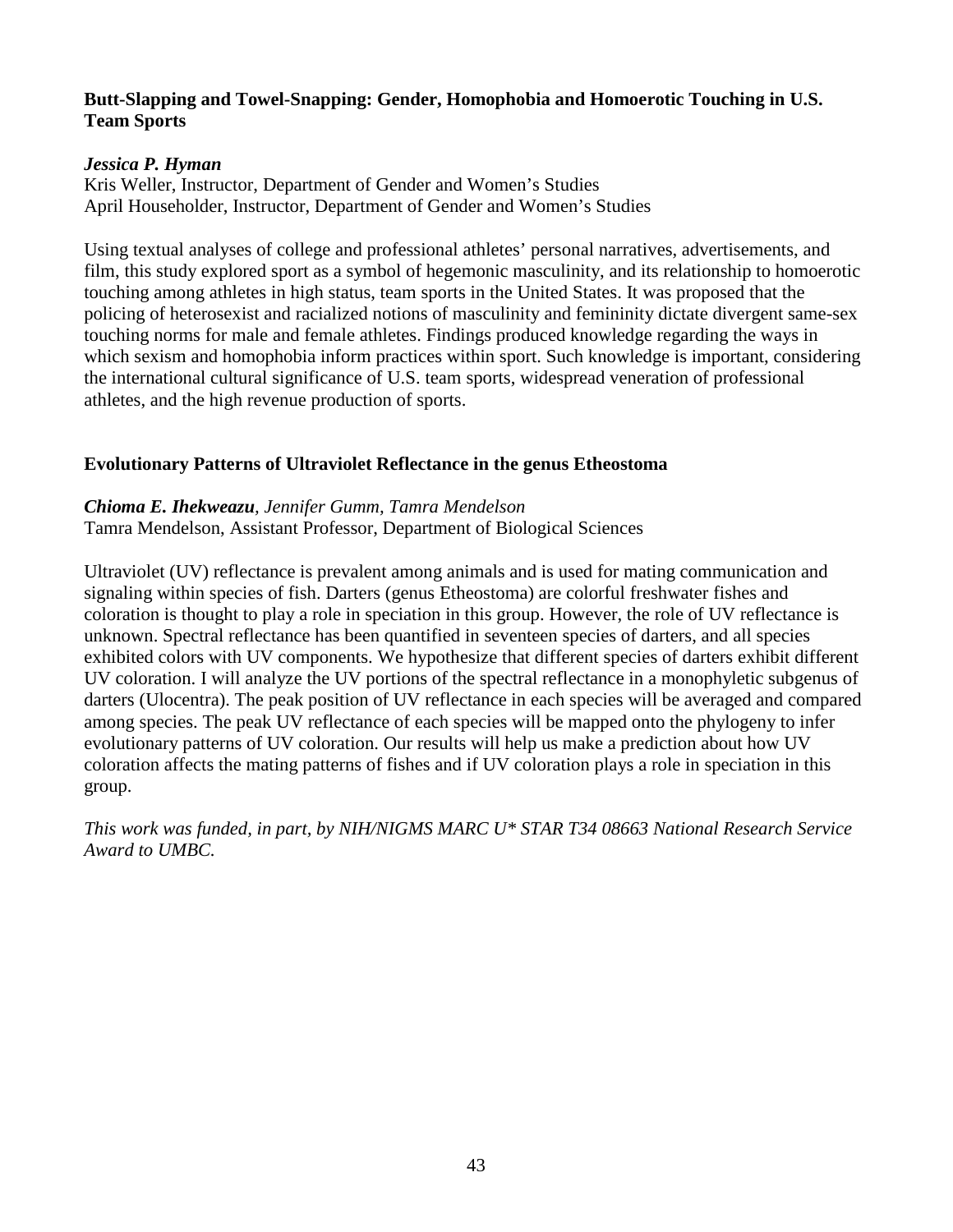# **An Analysis of Ethnic Identity in the 2007 Kenyan General Election**

# *Betty W. Irungu*

Tyson King-Meadows, Assistant Professor, Department of Political Science

The purpose of this project was to analyze opinions on democracy and civil society in Nairobi, Kenya as well as to analyze the December 2007 Kenyan general election and the subsequent spurts of electionrelated violence. The study evaluated support for democracy and the role of regional identity politics in Kenyan society and the support for multiethnic political parties by employing an analysis of original focus group data and a secondary analysis of survey data and election results. Specifically, it investigated whether and how Kenyan political culture may favor regional and tribal stratification and how ethnic and regional identities influence political behavior and attitudes. This study was a casespecific application of theories found in treatments of democratic theory and in ethnic identity politics in Africa. The project was divided into three components: focus group discussions of targeted citizen stake-holders to analyze support for democracy; content analysis of Kenyan newspapers; and analysis of public opinion survey data from the 2005 Kenyan Afrobarometer. The data indicated support for accountability and transparency in government and stratification of a stronger national identity. This project contributes to literature addressing the current role of political and social institutions on democratic politics on the African continent.

*This work was funded through an Undergraduate Research Award from the UMBC Office of Undergraduate Education and through a 2009 Summer Research Scholarship from the Honors College at UMBC.*

# **Translating a Medieval Will for Modern Readers**

# *Allison D. Isberg*

Gail Orgelfinger, Senior Lecturer, Department of English

This study was designed to explore the process of translating a medieval document for a modern audience. Medieval wills are particularly suited to introducing an audience to the medieval world, since they reveal details of people's families and positions in society. This past summer, I explored different methodologies involved in handling and translating medieval texts, as well as different theories on translation. This included learning not only to translate late Medieval Latin but also how to read the distinctive script used by late medieval English secretaries. In the fall, I traveled to the Borthwick Institute for Archives in York, England, where I researched a will held in the collection and produced a transcription and translation as part of a Study Abroad experience. My presentation will be oriented towards demonstrating the identification, transcription and translation of the document to an audience that is not familiar with these processes.

*This work was funded through an Undergraduate Research Award from the UMBC Office of Undergraduate Education.*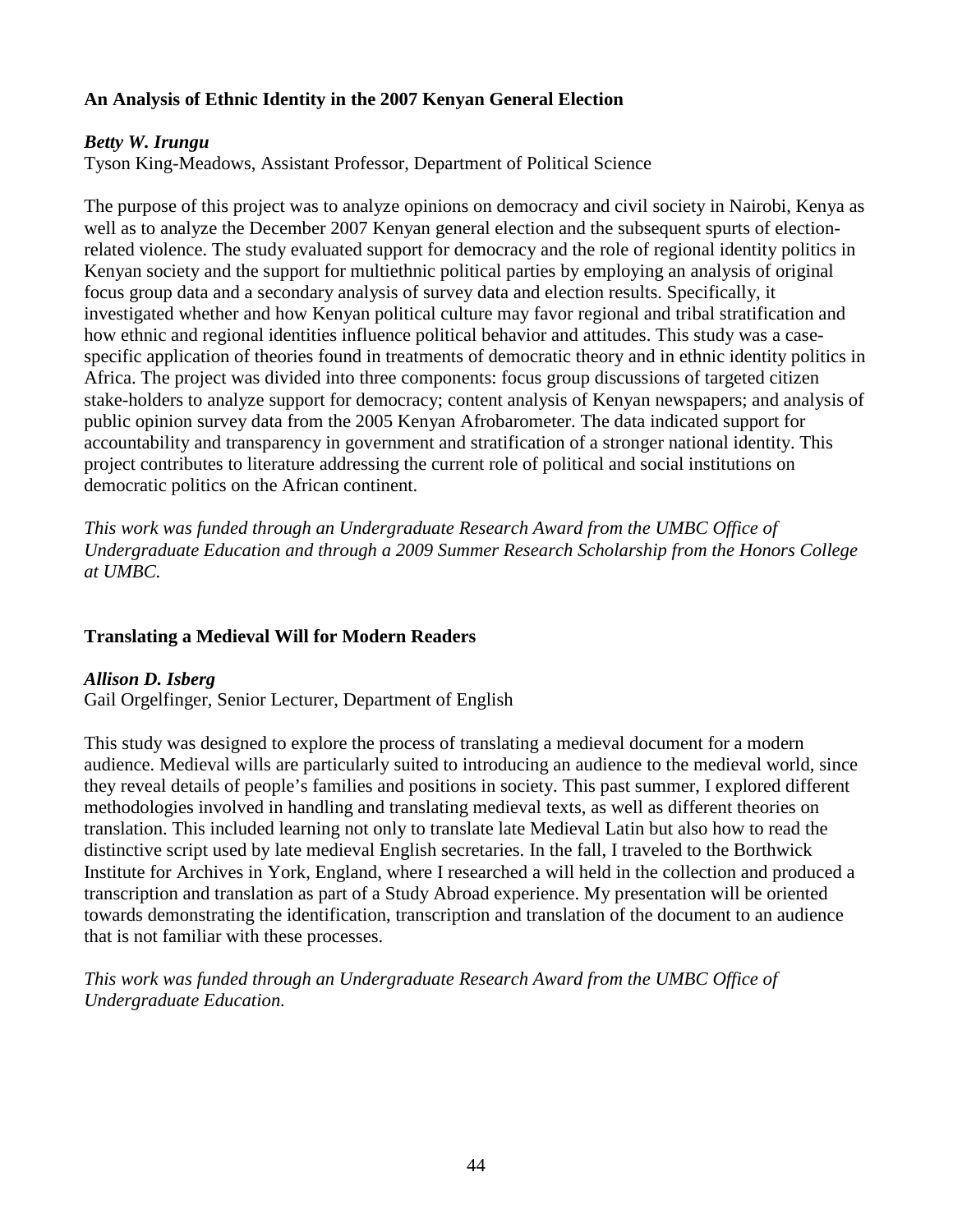# **Umami and Bitter Taste Perception in Acetylcholine Receptor M3 Knockout Mice**

# *Ammar M. Jaber, Weihong Lin, Tatsuya Ogura*

Tatsuya Ogura, Research Assistant Professor, Department of Biological Sciences

Acetylcholine (ACh) plays an important role in modulating physiological responses of the sensory and nervous systems. Previous studies have shown that ACh receptors (AChRs) are present in taste buds. In URCAD2008, we showed that sour, salty, and sweet taste perception in AChR knockout (KO) mice is similar to the wild type (WT). In this study, we further examined if AChRs play a role in bitter and umami taste perception. To examine if dysfunction of the M3 subtype of AChR perturbs the taste perception, we compared taste preference in AChR M3 subtype KO (M3AChRKO), WT, and heterozygous mice using a two-bottle taste test. During the test, mice were allowed to choose between two drinking bottles, one containing control solution (water) and the other containing the test solution. The amount of liquid consumed was measured every twenty-four hours and preference was calculated using a ratio of volume of test solution consumed vs. total volume consumed. Various tastants including: denatonium, quinine, monosodium gulamate, and inosine monophosphate were tested. We found that heterozygous and KO mice had a lower preference ratio than WT mice which indicates that M3AChR might modulate umami and bitter perception. Results will facilitate the understanding of modulation of taste perception.

*This research is supported, in part, by UMBC SRIS grant (TO), NIH grants DC 006828, 009269 and UMBC start up fund (WL).*

# **The Effect of Prior Experience on Host Foraging Behaviors of a Drosophila Parasitoid**

# *Ruby I. Jackson-Atogi, Theresa Delaney, Gina Hilton, Kate Laskowski, Jeff Leips* Jeff Leips, Associate Professor, Department of Biological Sciences

Parasitoids are insects that use the immature stages of other insects as hosts to complete their life cycle. Foraging is the series of behaviors performed by the female that lead her to parasitize a host. Because foraging determines how successfully a female produces offspring, foraging is an important fitness trait. For parasitoids to maximize their fitness, they must adapt their foraging strategies to the conditions specific to their environment. Our question is if changes in foraging can be learned, where an individual parasitoid changes her strategies based on previous host experiences. We observed the effect of prior host experience on two foraging behaviors (host search/handling efficiency and host selection) using the Drosophila parasitoid, *Leptopilina clavipes* and three Drosophila host species: *D. melanogaster*, *D. simulans* and *D. affinis*. Both foraging behaviors were observed and compared among inexperienced females, females experienced on *D. melanogaster*, and females experienced on *D. affinis*. The results show that prior experience with a host improves search/handling efficiency of that host. However prior experience with a host did not affect overall host selection. Thus, foraging in parasitoids combines both learned and innate elements. This study provides insight into the role of learning in the evolution of host choice.

*This work was funded, in part, by NIH/NIGMS MARC U\*STAR T34 08663 National Research Service Award to UMBC*.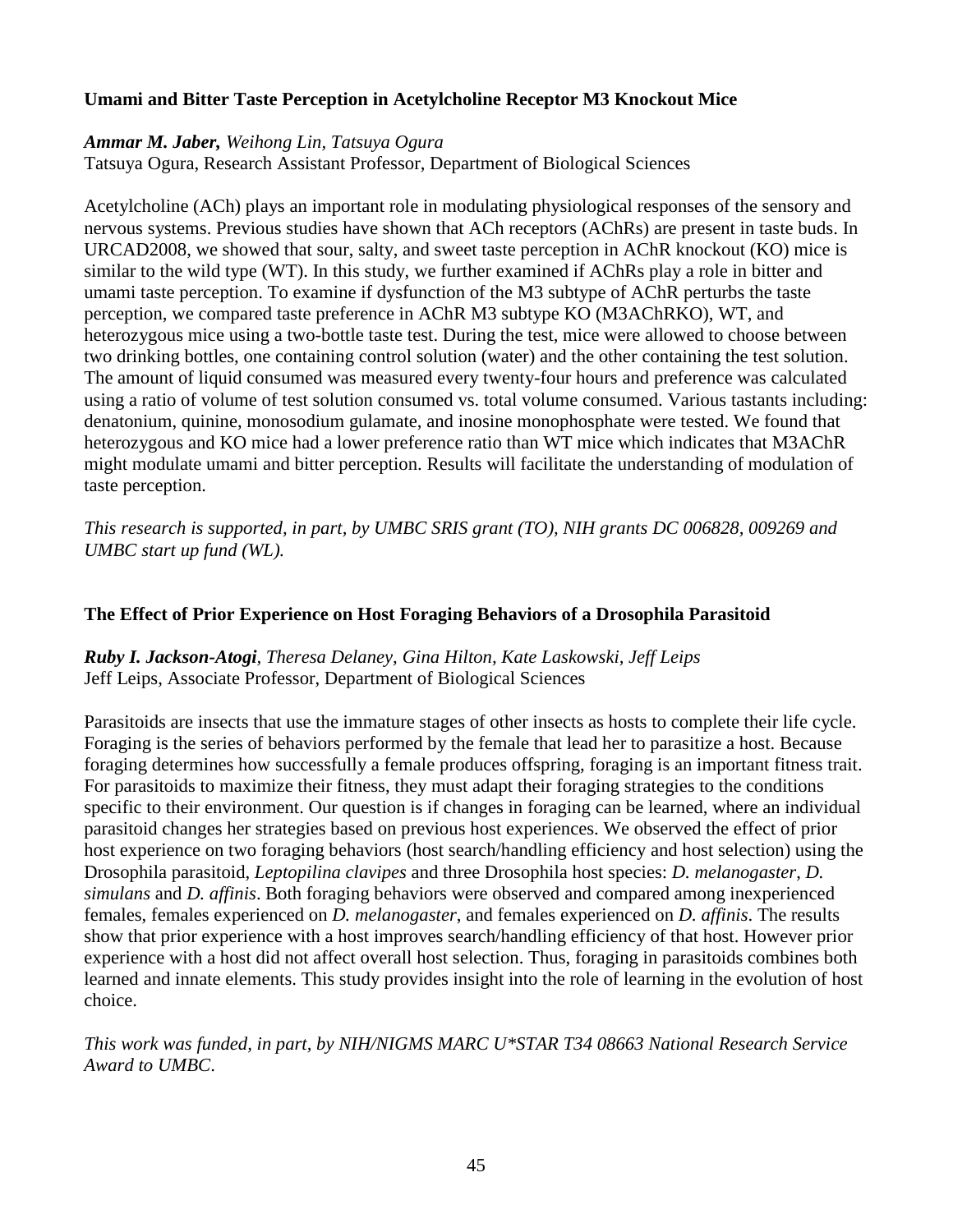# **Knowledge-guided Crossover in Portfolio Optimization**

# *Matt Jancasz*

Roy Rada, Professor, Department of Information Systems

The research problem is how domain knowledge can be added to evolutionary computation. The method for exploring this problem was to take the problem of financial portfolio optimization and to pursue solving this problem with a modified evolutionary computation approach. An organism was viewed as a string of stock ticker symbols each with an associated fraction that would indicate what fraction of the capital of that organism would be invested in that stock. For the control case, the ticker symbols were sorted in alphabetical order. For the test case, the ticker symbols were sorted by the industry category into which each stock belonged. The hypothesis was that by sorting them by industry that the symbols would form into more useful building blocks than when sorted alphabetically. A program was implemented in Microsoft Excel VBA to perform this experiment. The results support the hypothesis that domain knowledge could improve evolutionary performance. Further work in this direction will help indicate how domain knowledge can be incorporated in evolutionary computation so as to form a more powerful, hybrid problem solver. This approach could be applied to problems across many domains.

*This work was funded, in part, through a grant from the Undergraduate Research Assistantship program.*

# **Racial Disparities in Hypertension Awareness and Management**

**Michael L. Jenkins, Jr.**, Roland J. Thorpe, Jr., John Jackson<sup>1</sup>, Thomas A. LaVeist <sup>1</sup>Department of Epidemiology, Harvard University School of Public Health Roland J. Thorpe, Jr., Assistant Scientist, Department of Health Policy and Management, Johns Hopkins Bloomberg School of Public Health Thomas A. LaVeist, Professor, Department of Health Policy and Management, Johns Hopkins Bloomberg School of Public Health Andrea Kalfoglou, Assistant Professor, Department of Sociology and Anthropology

Little is known about race differences in hypertension management in adults residing in similar social and environmental conditions with access to the same healthcare market. We examined the nature of disparities in hypertension management within a sample of 975 hypertensive Blacks and Whites aged 18 and older using data from the Exploring Health Disparities in Integrated Communities-Southwest Baltimore (EHDIC-SWB) Study. Hypertension awareness was defined as being told by a doctor that they have hypertension or that they are taking anti-hypertensive medications. Among hypertensives aware of their condition, those taking anti-hypertensive medications were considered as treated. Among the treated, those with a systolic BP  $\leq$ 140 mmHg and diastolic BP  $\leq$ 90 mmHg were considered to be controlled. Multivariate logistic regression models were conducted to estimate the association between race and hypertension management. After accounting for the similar social and environmental conditions, and access to a similar health care market, Blacks relative to Whites had a greater awareness of their hypertension, were similar with regard to the treatment of their hypertension, and had poorer control of their hypertension independent of potential confounders. Among those living in an integrated low income urban community, residential segregation accounts for racial disparities in the treatment of hypertension.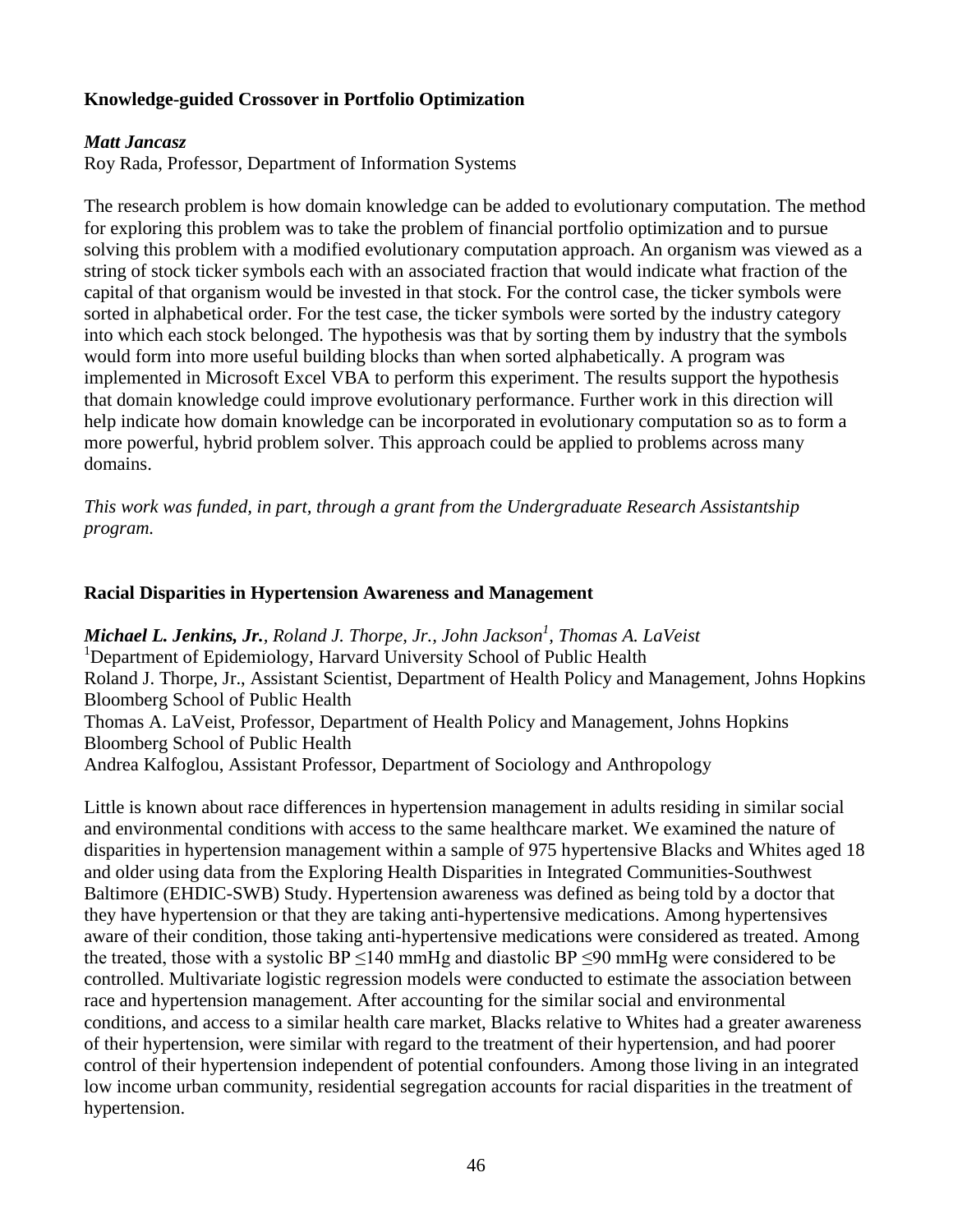*This work was funded, in part, by grant# P60MD000214-01 from the National Center on Minority Health and Health Disparities (NCMHD) of the NIH and a grant from Pfizer Incorporated.*

# **Hand Washing for Children**

*Desiree Johnson, Janiki Gondalia, Cristina Happel, Sarah Haynie, Anthony Hynes, Shiketa Jenkins* Andrea Kalfoglou, Assistant Professor, Department of Sociology and Anthropology

Teaching children how to properly wash their hands is an essential disease prevention strategy. A group of students from HAPP 354 Community and Public Health prepared an age-appropriate interactive intervention to encourage children to properly wash their hands. This included giving the children the opportunity to play in sand with glitter and then having them sing a song while they washed to ensure they spent enough time washing. We tested this intervention during Port Discovery Children's Museum *Healthy First Saturdays* on March 6th. We assessed the intervention by observing the children, asking their parents about the effectiveness of the intervention, and feedback provided by the Port Discovery staff. The intervention was repeated on April 3<sup>rd</sup>, 2010 incorporating suggested changes. We conclude that our intervention is an effective strategy for reinforcing what children are taught in school and at home about handwashing.

# **Design and Synthesis of Unnatural DNA Containing Expanded Purine Analogues**

# *Cameron D. Johnson, Orrette Wauchope, Katherine Seley-Radtke*

Katherine Seley-Radtke, Associate Professor, Department of Chemistry and Biochemistry

As an extension of Nelson Leonard's work on benzene-expanded purine nucleosides, one focus for our research has been aimed at utilizing a series of heteroaromatic expanded purine nucleosides to investigate nucleic acid structure and function. Strategically altering the structure of the natural nucleobases allows for greater diversity in their biological interactions. Insertion of a five membered heterocyclic spacer ring into the purine scaffold results in an expanded nucleoside that has greater base stacking capabilities as well as an additional hydrogen bonding functionality. These analogues will allow us to examine the role of electrostatics, base stacking and stability within the DNA helix as well as enzyme recognition. The structure and purity of the target nucleoside analogues will be confirmed by NMR, HRMS and elemental analysis. Preliminary results of this study are described herein.

*This work was funded, in part, by NIH/NIGMS MARC U\*STAR T34 08663 National Research Service Award to UMBC.*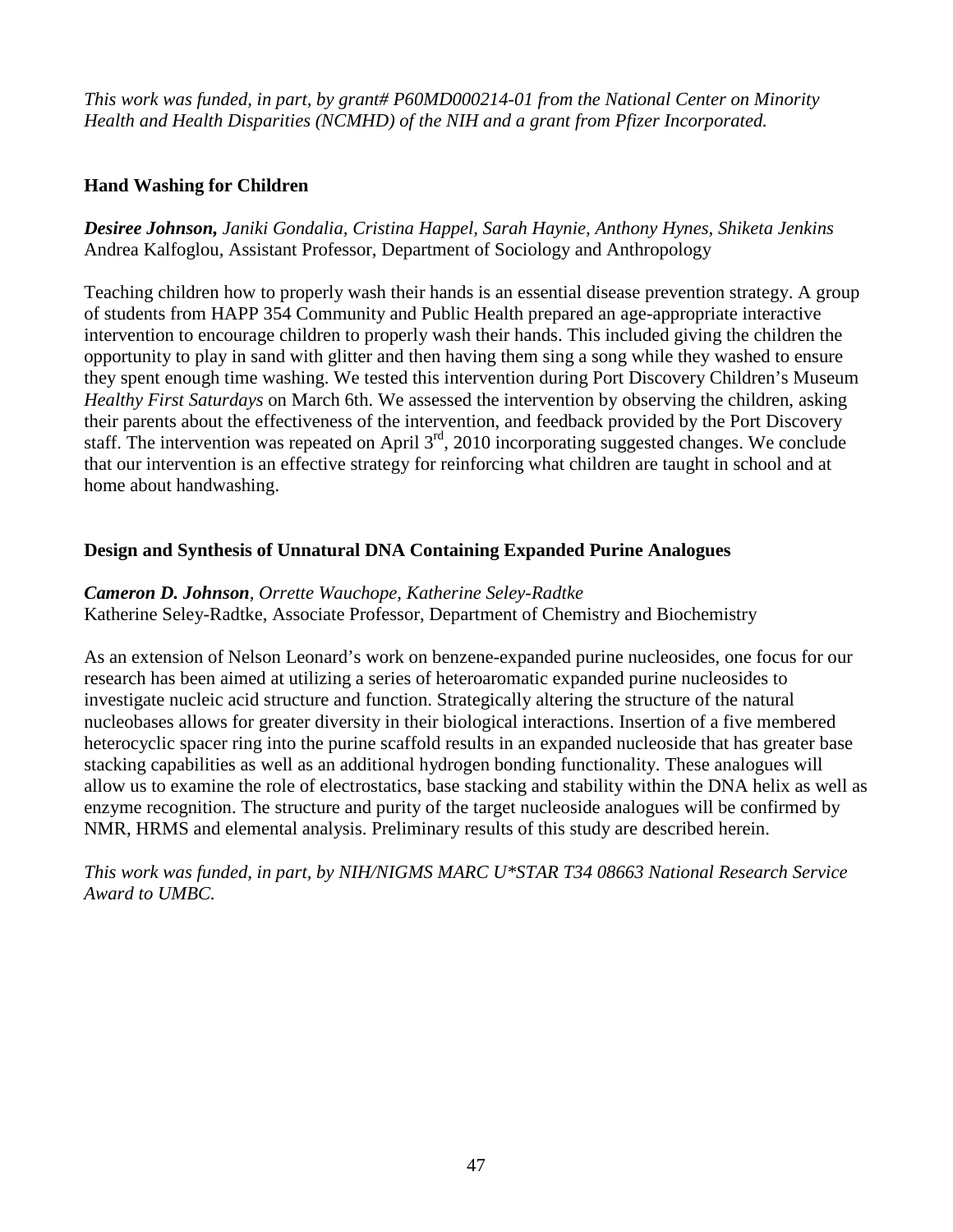# **The Development of a Biological Antioxidant Capacity Assay Using Green Fluorescent** *E. coli*

### *Phillip H. Kang, Leah Tolosa*

Leah Tolosa, Research Associate Professor, Department of Chemical and Biochemical Engineering

Oxidative stress in biological systems can lead to numerous disorders, including Alzheimer's disease, cancer, and heart disease. Antioxidants in food, such as Vitamin C, minimize and prevent the effects of oxidizers. Therefore, it is important to determine antioxidant amounts in supplements and food through antioxidant capacity assays. Current methodologies utilize chemical assays that may not reflect bodily responses. Many organisms battle oxidants through inducible responses, such as the SoxRS regulon in *E. coli*. In this study, cell-based assays were designed by fusing genes within the SoxRS regulon (*sodA*, *soxS*) with the green fluorescent protein (GFP) gene in order to quantify antioxidant capacity through fluorescence inhibition at different oxidant and antioxidant concentrations. It was hypothesized that as antioxidant concentration increased, fluorescence would decrease but different genes would not respond identically. The results showed that, at higher antioxidant concentrations and a fixed oxidant concentration, fluorescence inhibition increased for both *sodA::gfp* and *soxS::gfp*. Also, the *sodA::gfp*  system supported previous research that it is the most responsive in the SoxRS regulon, and suggests that different genes respond differently to specific antioxidants. Through future research, it may be possible to categorize antioxidants and allow diseases to be treated in a more specific and effective manner.

*This work was funded, in part, by the US Army (Award #W81XWH-04-10781) and the National Institute of Health (Award #DK062990 and #DK072465).*

# **Gliadin is a Chemo-Attractant Factor for Neutrophils**

*Sunaina Khandelwal, Marcelo Chieppa<sup>1</sup> , Mirkka Janka-Junttila<sup>2</sup> , Karen Lammers<sup>3</sup> , Vincenzo Casolaro3,4, Alessio Fasano3*

<sup>1</sup>Labaratory of Immunulogy, Lymphocyte Biology Section, National Institute of Allergy and Infectious Diseases, National Institutes of Health

 $2$ Labaratory of Cellular and Molecular Biology, National Cancer Institute

<sup>3</sup>University of Maryland School of Medicine, Mucosal Biology Research Center

4 Johns Hopkins University School of Medicine, Asthma and Allergy Center

Alessio Fasano, Professor, Department of Pediatrics, University of Maryland School of Medicine, Mucosal Biology Research Center

Celiac Disease of (CD) is triggered by the ingestion of gliadin, an immunogenic component of glutencontaining grains. We have shown that gliadin increases intestinal permeability through zonulin, allowing gliadin to enter the lamina propria and initiate the host immune process. The aim of the here presented study was to determine whether gliadin in itself can be a chemo-attractant factor for neutrophils. In order to do that, Lys-GFP mice were given gliadin or PBS by gavage, and neutrophil recruitment was monitored *in vivo* by intravital microscopy technique for two hours. In parallel, neutrophils were isolated from bone marrow of C57BL/6 mice, and applied in the so-called taxi-scan assay, an *in vitro* model that allows monitoring neutrophil chemotaxis. Gliadin, and, as a positive control, N-Formyl-Methionyl-Leucyl-Phenylalanine (fMLP), were applied to this model. Gliadin exposure to murine gut induced a rapid and massive influx of neutrophils as observed by intravital technique. This observation was confirmed with the taxi-scan assay. Gliadin and fMLP had similar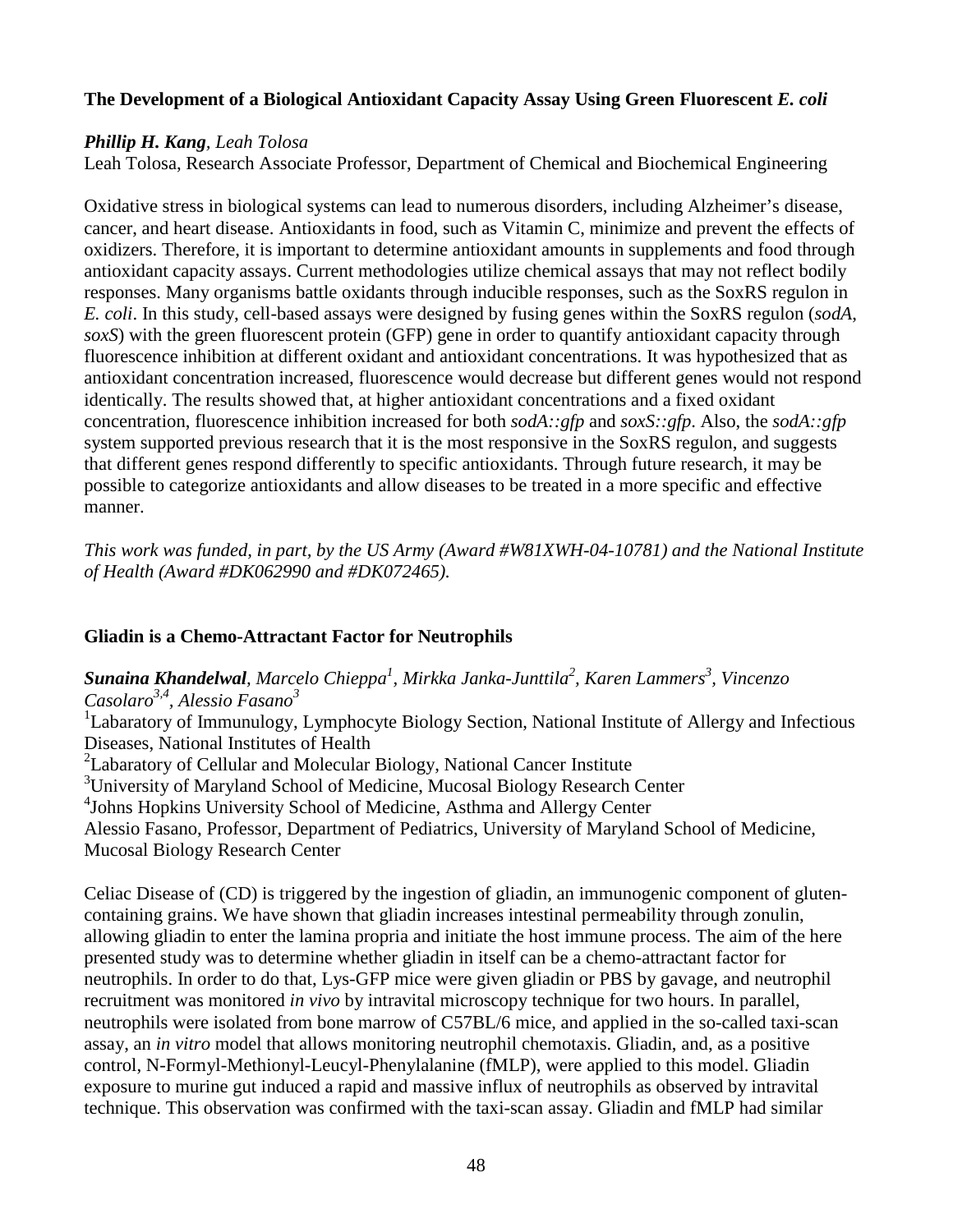chemo-attractant potential. The results show that gliadin is a chemo-attractant factor for neutrophils and the chemotactic response could be a crucial step in CD pathogenesis.

# **Ternary Complexes of Crotamine**

# *Sara G. Kibrom*

Richard Karpel, Professor, Department of Chemistry and Biochemistry

Crotamine, a small cell-penetrating peptide found in snake venom, can be used as a drug delivery vehicle. Crotamine-DNA complex interaction with actively proliferating (AP) cells might be due to crotamine's unique interaction with cell surface glycosamioglycans (GAG) such as heparin sulphate proteoglycans (HSPG). The main goal of this research is to characterize ternary complexes of crotamine with GAG and DNA. Analyzing this will help us determine how crotamine delivers DNA into AP cells, such as cancerous cells. Heparin-agarose columns were used to study the formation of the ternary complex. Free DNA and crotamine-DNA complexes were applied to the column. The retention of DNA on the column in the presence of crotamine indicated the formation of ternary complex. Fluorescence anisotropy will also be used to test the formation of ternary complexes since fluorescence anisotropy is mass dependent. The formation of ternary complexes is shown by a change in anisotropy after the addition of crotamine and oligosaccharides to a labeled oligonucleotide.

*This work was funded through an Undergraduate Research Award from the UMBC Office of Undergraduate Education.*

# **Extended Pyrimidine Nucleoside Analogues: Investigations into DNA Structure and Function**

### *Nathaniel T. Kim, Kartik Temburnikar*

Katherine Seley-Radtke, Associate Professor, Department of Chemistry and Biochemistry

Watson and Crick's model of DNA is based on shape and hydrogen bonding complementarity and thereby limits deviation from the natural genetic alphabet, however the possibility of additional "letters" could prove beneficial for a variety of reasons. In conjunction with our studies of heteroexpanded purine analogues, we have introduced a heteroaromatic ring extension to the pyrimidine base, thereby increasing the aromatic surface area and polarizability, and subsequently, increasing stacking effects. The normal hydrogen bonding motifs necessary for recognition and minor groove interactions are retained. Moreover, the heterocyclic extensions possess additional hydrogen bonding elements for exploring other helix interactions, which can provide further advantages for studying DNA structure and function. The DNA analogues were evaluated by incorporating them into oligonucleotides and monitoring their melting temperatures and florescence. More specifically, the extended pyrimidines offer enhanced characteristics for recognition by enzymes, making them interesting candidates to probe DNA and viral polymerases. In that regard, the synthesis and preliminary biological studies of these novel analogues will be presented herein.

*This work was funded through an Undergraduate Research Award and a travel award from the UMBC Office of Undergraduate Education.*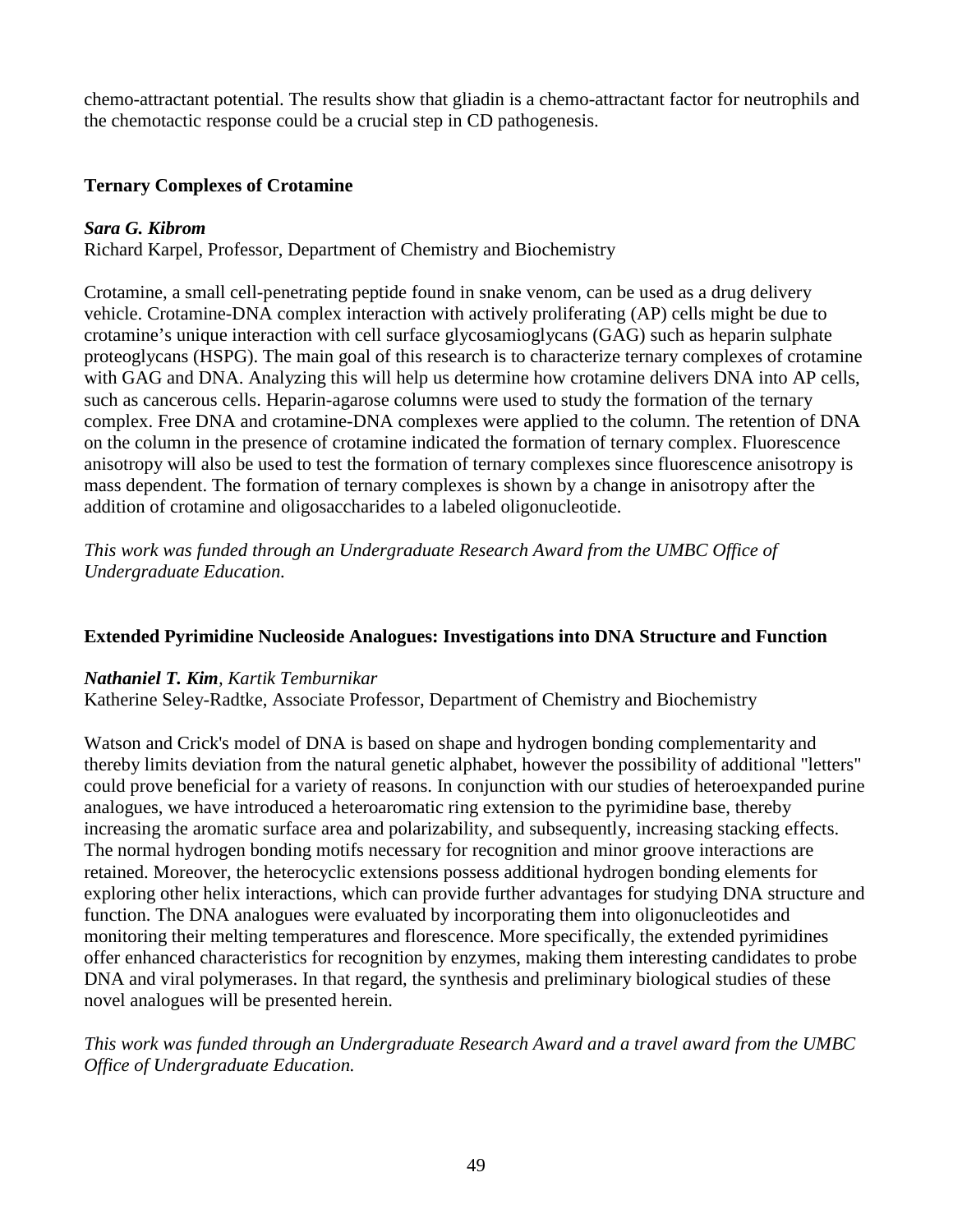# **Insights into the Molecular Mechanisms of Circadian Rhythm**

### *Benyam Z. Kinde, Jenna Montgomery1*

<sup>1</sup>Department of Physiology, University of Maryland, Baltimore Andrea L. Meredith, Assistant Professor, Department of Physiology

Circadian rhythm is maintained by the suprachiasmatic nuclei (SCN), the central pacemaker located within the hypothalamus, through frequency oscillations of spontaneous action potential firing (SAPF) in SCN neurons. Previous work has shed light onto a major player in circadian rhythms: the Ca2+ activated K+ (BK) ion channel. The rhythmically expressed BK channel regulates circadian rhythm by suppressing SAPF in SCN neurons. We utilized multi-electrode array recordings from organotypic slice cultures and analyzed SAPF over three or more days to determine whether BK is sufficient or necessary for the rhythmic oscillations in the frequency of SAPF. Organotypic slices were dissected from four-day old pups that contained: 1) endogenous BK expressed normally (where BK expression is anti-phase with SAPF), 2) a transgene encoding a hyperactive BK (R207Q) expressed under a Per1 promoter (where BK expression is predicted to be in-phase with SAPF) in the presence, or 3) the absence of endogenous BK. Preliminary data indicate that mutations in BK lead to a lower percentage of rhythmic recording channels within the SCN (notably, group 2). This suggests the Per1:R207Q transgene disrupts the generation of circadian rhythms in SCN neurons, and further supports BK as a critical regulator of circadian timing.

*This work was funded, in part, by NIH/NIGMS MARC U\*STAR T34 08663 National Research Service Award to UMBC, the HHMI Undergraduate Scholars Program at UMBC and the Howard Hughes Medical Institute.*

### **Women's Representation in sub-Saharan Africa**

### *Christa K. Kizito*

Carolyn Forestiere, Assistant Professor, Department of Political Science

Over the last two decades, parties and parliaments in sub-Saharan African countries have responded to national and international pressures to increase women's representation in politics by introducing formal political institutions such as electoral and quota systems. Electoral systems are categorized as either plurality or proportional representation systems while quota systems are categorized as legal or party quota systems. This paper analyzes the effectiveness of these institutions in bringing more women into government and argues that PR systems yield greater female representation than plurality systems. Subsequently, it evaluates the effectiveness of increased women's representation in bringing about reductions in social gender inequality and concludes that there is a distinct difference between a numerical increase in women's representation and their participation in government decision-making and influence on society. Increased women's representation does not automatically alter the attitudes of society or reprioritize the agenda of the country's legislature to reflect the needs of women and children because of preexisting entrenched cultural resistance to political and social gender equality within society.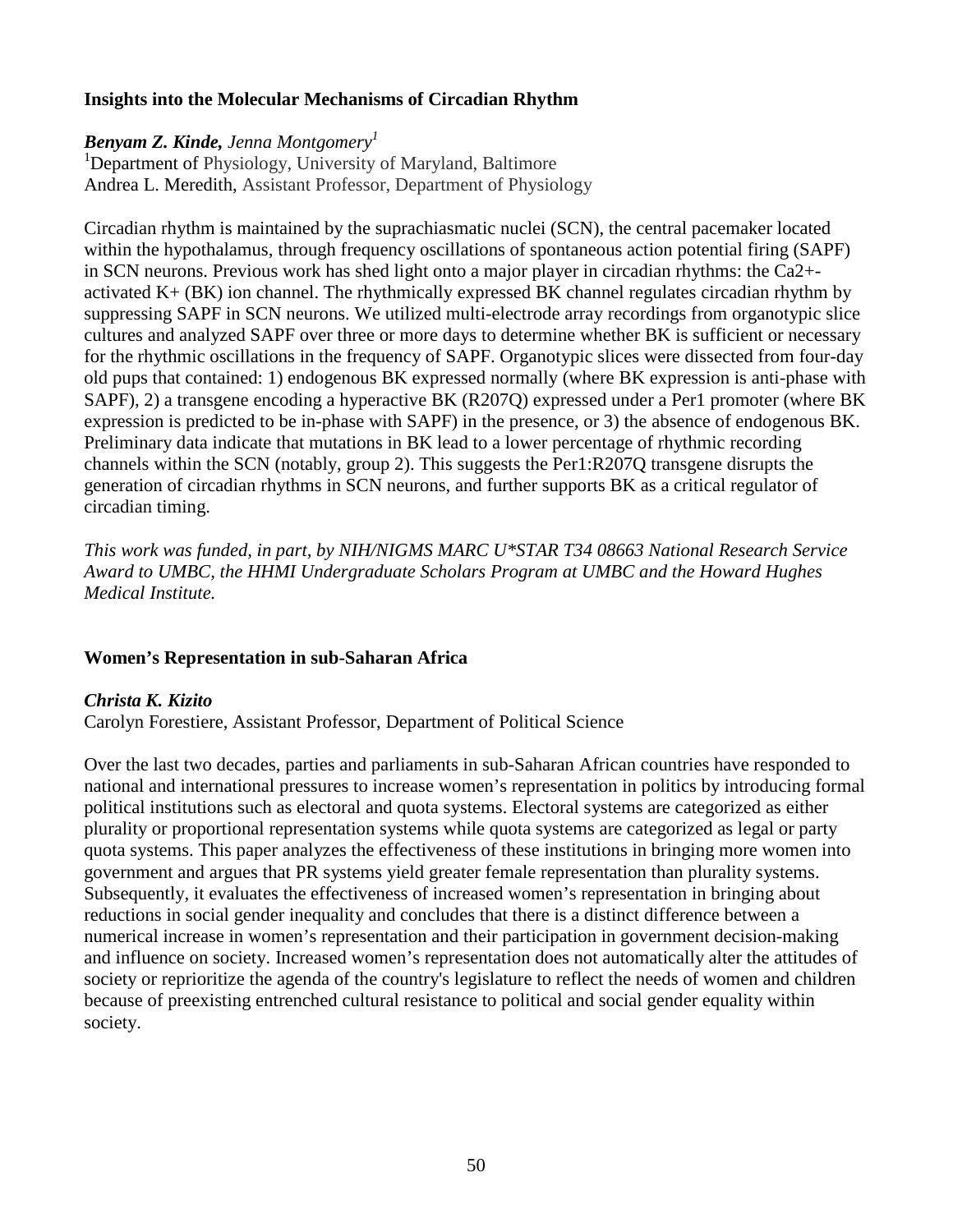# *Bartleby* **2010: Image Joins the Written Word in a Convergence of Creative Writing and Art**

### *Kant Klingenstein, Jamyla Williams*

Sally Shivnan, Senior Lecturer, Director of Writing and Rhetoric, Department of English Guenet Abraham, Associate Professor, Department of Visual Arts

This exhibition will showcase the collaboration of UMBC's student poets, fiction writers, and essayists with its most talented graphic design students, by displaying the design students' visual interpretations of the written works in the 2010 issue of *Bartleby*, UMBC's creative arts journal. Each design student will produce an image for a single poem, story, or essay, incorporating some or all of the text in the image; each image will be the artist's own interpretation, but also influenced by discussion with the author involving questions such as "what ideas or experiences led to this work?" and "what would you like the reader to take away from this work?" One or more of the visual interpretations will feature screen-based sound and motion. The text of each written work will appear beneath the visual image. This project celebrates the release of *Bartleby* 2010 and the work of its staff—an interdisciplinary effort involving students from across many majors, who bring together writing and art from students across the university community.

*This work was funded, in part, by the Undergraduate Research Initiative from the UMBC Office of Undergraduate Education, and the Student Government Association.*

# **The Development and Purification of Isotopically Enriched NTPs for Structure Elucidation via Mass Spectrometry**

# *Nyonsuatee Kollue, Joshua Wilhide, Daniel Fabris*

Daniel Fabris, Professor, Department of Chemistry and Biochemistry

Isotopically enriched triphosphonucleotides (NTPs) can be used to perform polymerase chain reactions (PCRs) on biologically relevant nucleic acids to enable the implementation of new mass spectrometric (MS) approaches to identify polymorphism between cell lines. Observed differences can ultimately shed light onto the possible roles of the target substrate in the cell lifecycle. Although enriched NTPs have been investigated for some time, their production still requires a labor intensive process that involves growing *E. coli* cells in enriched media, lysising the cells, extracting the nuclecic acids, hydrolyzing them to monophosphonucleotides (NMPs), and finally converting NMPs to NTPs through an organic synthesis involving carbonyldiimidazole. This report describes the synthesis of isotopically enriched NTPs and the utlization of strong anion exchange (SAX) chromatography to separate product mixtures into individual bases to make them usable in separate PCR experiments.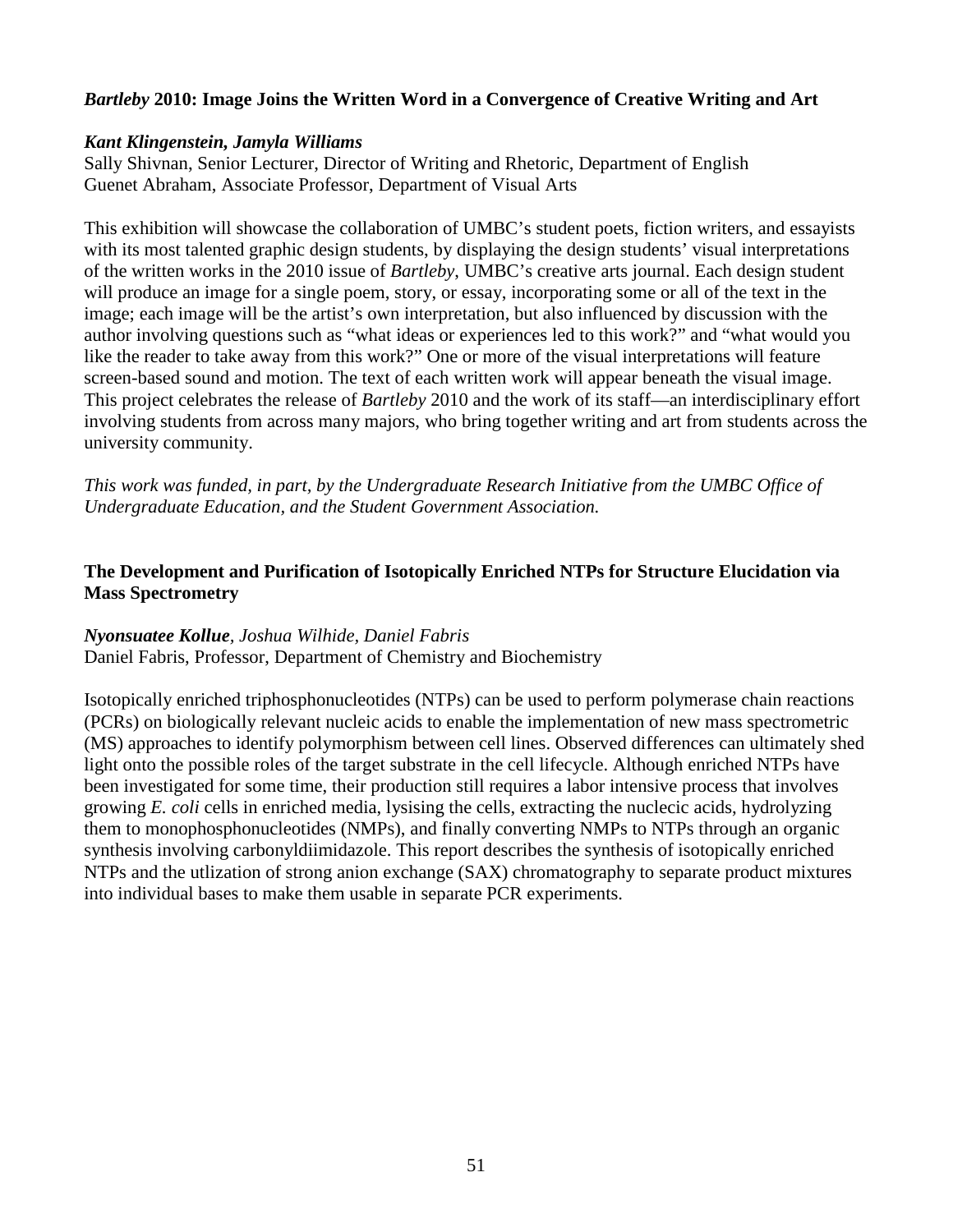# **Sequencing of** *Callinectes sapidus* **Opsins**

### *Margaret Kott, Mike Bok*

Thomas Cronin, Professor, Department of Biological Sciences

The visual system of the blue crab, *Callinectes sapidus*, a decapod crustacean of the family Portunidae, was studied using molecular methods in order to futher current understanding of arthropod and crustacean opsin protein evolution. Visual systems are based upon visual pigments, light-absorbing molecules composed of an opsin protein and a vitamin A-derived chromophore covalently bound to the opsin. Previous studies have presented evidence that crustaceans possess multiple visual pigments. Researchers have obtained full sequences of two middle-wavelength (green absorbing) opsin proteins from the brachyuran crab *Hemigrapsus sanguineus*, and physiological evidence for a third shortwavelength (violet-blue absorbing) opsin exists but the gene has not yet been sequenced. It is hypothesized that the visual system of *C. sapidus*, therefore, possesses at least two middle-wavelength visual pigments as well. In this study, the primary structure of a middle-wavelength opsin protein from the compound eye of *C. sapidus* was deduced from cDNA nucleotide sequences. The deduced sequence contains amino acid residues that are highly conserved in opsins of other arthropod species.

*This work was funded, in part, by The National Science Foundation, Grant # IOS 0721608 and The Air Force Office of Scientific Research, Grant # FA9550-09-1-0149.*

### **Investigating the HIV-1 5´-UTR Structure via Nuclear Magnetic Resonance**

*Gowry Kulandaivel, Bilguujin Dorjsuren, Kun Lu, Michael F. Summers* Michael F. Summers, Professor, Department of Chemistry and Biochemistry and Investigator, Howard Hughes Medical Institute

The 5´-UTR of the HIV-1 RNA genome is a conserved region whose structure is responsible for processes essential to HIV-1 replication. To examine the entire 5'-UTR, we used segmental labeling, a novel NMR spectroscopy approach that enables us to bypass the severe signal overlap that occurs with large molecules. The AUG region was <sup>13</sup>C labeled and then ligated to the unlabeled remainder of the 5'-UTR. The HMQC spectra revealed that the AUG region alternates between two conformations in equilibrium. By alternately stabilizing or destabilizing the AUG stem structure, we were able to control the conformation the RNA adopted in solution, yielding clearer spectra to facilitate the creation of a physical model of its tertiary structure. Supplementary gel electrophoresis studies on various mutants were performed to ascertain the function associated with the conformations' structures. Although the observed dimer and monomer formation supports the conclusion that the long-range AUG conformation leads to dimerization and packaging, more investigation is necessary to confirm that the stemloop AUG conformation promotes translation. Understanding how the structure of the HIV-1 RNA genome correlates to its translation and packaging mechanisms will be critical to the development of drugs which target the virus' replication and thus its potency.

*This investigation was sponsored, in part, by NIH/NIGMS MARC U\*STAR T34 08663 National Research Service Awards to UMBC, the NIAID Grant #R37AI30917 and HHMI at UMBC.*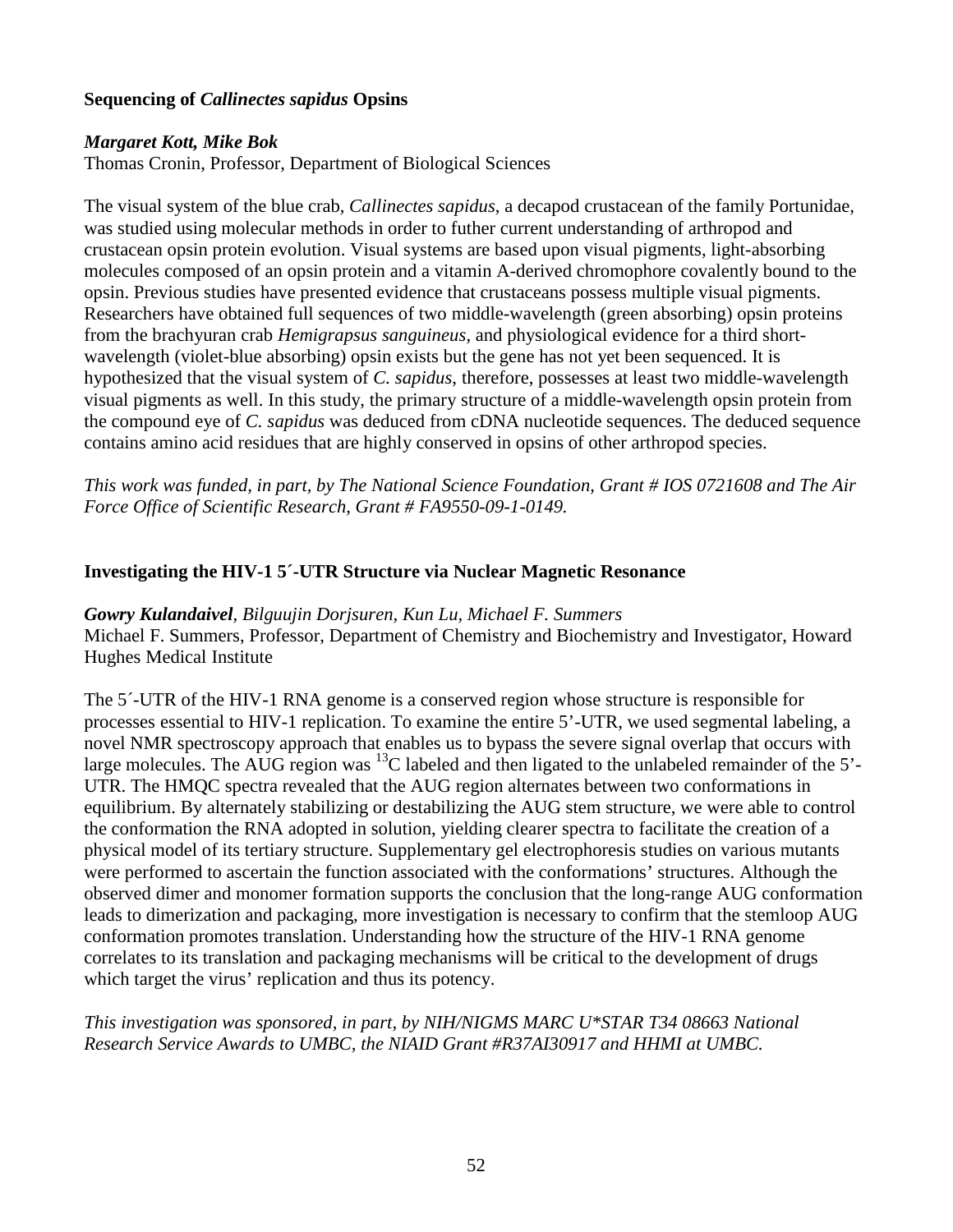# **Adolescent Father's Parenting: Effects of the Mother-Father and Mother-Grandmother Relationships**

# *Areej H. Kuraishi, Kelly Sheperd, Charissa S. L. Cheah*

Charissa S. L. Cheah, Associate Professor, Department of Psychology

There is limited research on the effects of relationships in three-generational households on adolescent father involvement and parenting. The purpose of the present research was to examine the relations between the (a) mother-grandmother (of the baby) relationship, (b) mother-father relationship, and (c) adolescent mother's perceptions of the baby's father's parenting. Participants included 69 adolescent mothers (14-20 years old) with 1-8 month old infants who completed measures of demographic information, relationship quality with the grandmother and baby's father, and positive parenting practices. Participants were predominantly African American and in continued relationships with the baby's father. Results revealed that a higher quality relationship with the father was positively related to the young mother's perceptions of his involvement and parenting. Importantly, the mother-grandmother relationship was only associated with more positive perceptions of the father's parenting when the mother and father also had a positive relationship. These findings suggest that promoting a secure relationship between adolescent parents may in turn promote positive parenting behaviors. Further, the grandmother may serve as a source of support for this relationship and in turn foster positive parenting. Examination of these variables may ultimately guide community efforts to encourage father involvement by promoting positive relationships within three-generational households.

*This work was funded, in part, through an Undergraduate Research Award and travel award from the UMBC Office of Undergraduate Education and the Department of Psychology at UMBC.*

# **Promoting Sun Safety among Today's Youth**

# *Areej Kuraishi, Mary Kearns, Philips Khuu, Thy Ma, LaJuan McAteer, Alpana Kaushiva, Mary Kearns*

Andrea L. Kalfoglou, Assistant Professor, Department of Sociology and Anthropology

Children between the ages of two and 10 years of age are frequently outdoors, especially in the spring and summer seasons. Excessive sun exposure can lead to detrimental health effects, such as melanoma, premature aging, and potential eye damage. Therefore, it is important for children to engage in safe skin protection practices in order to prevent burns and potential cancers. To encourage safe skin protection practices, we developed an interactive intervention that we pilot-tested in March and April 2010 during Port Discovery Children's Museum's *Healthy First Saturday*. Children were invited to decorate sun visors while we discussed the use of sun screen and protective clothing with them. Our intervention was evaluated by the children, their parents, museum staff, and our faculty advisor. Suggestions for improving the intervention were incorporated into the intervention when it was repeated in April. The URCAD presentation will demonstrate the intervention and include photos of the intervention in action.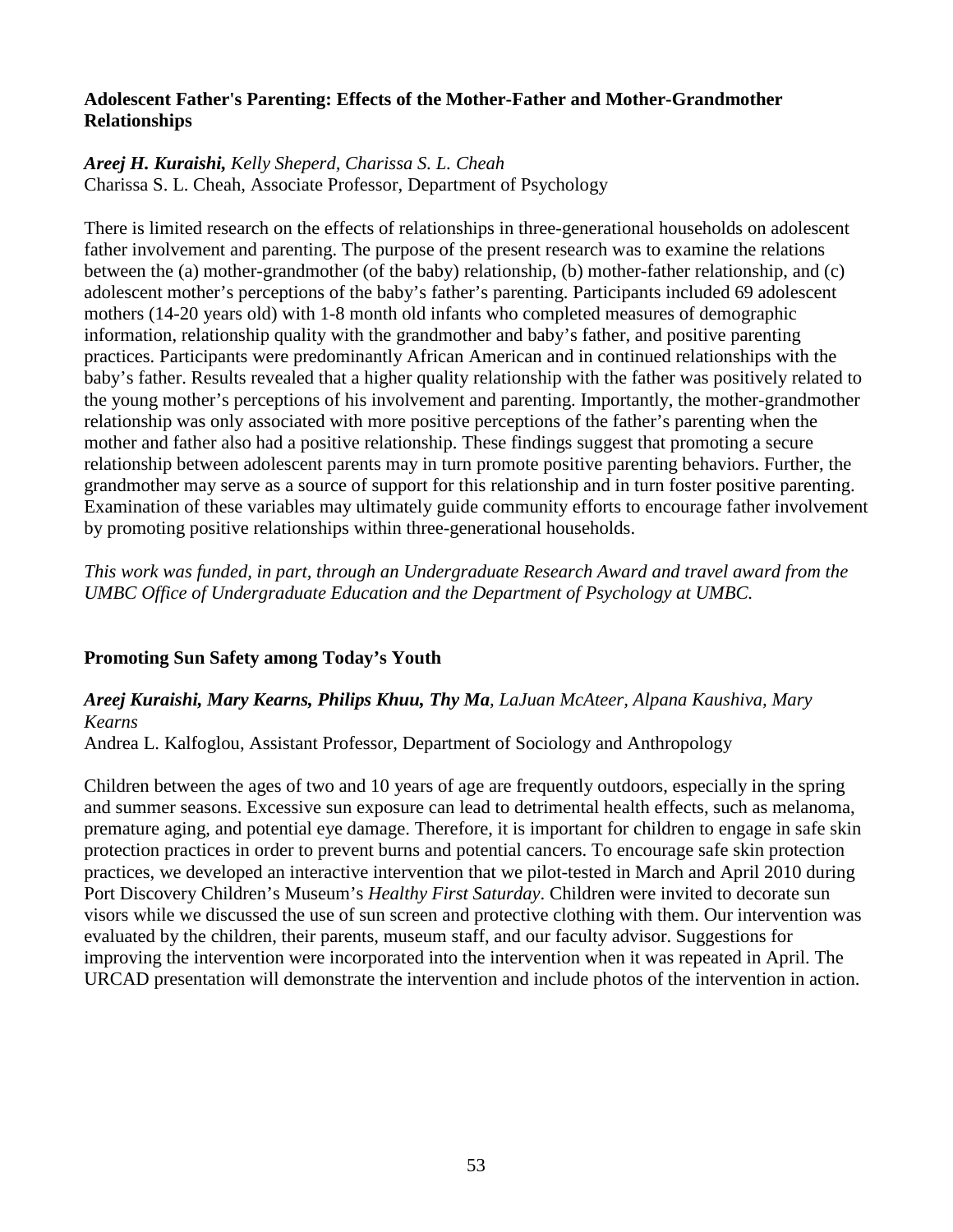# *Learning the Essence of German Lieder and introducing it to the UMBC Community*

# *Michal Levitas*

David Smith, Professor, Department of Music

*This research project focuses on* the art of nineteenth-century German art song and poetry. Specifically, I studied Franz Schubert's "Heidenroslein," and Hugo Wolfe's "Das Verlassene Magdlein." One great challenge I confronted in these pieces was the connection of the music to the poetry, in particular the way the accentuation, form, and other aspects of the poem's language is set to music by the composer. In order to explore this, I examined the sound and shape of the poetry as language through recitation and then as song. I experimented with performing these pieces in Graz, Austria, one of the places where they were first performed, during my studies there at the American Institute of Musical Studies. Specifically, I performed in two Liederabends and in other concerts in the Meerscheinschloss, a small Hapsburg palace and home to various concerts of the nineteenth century. To have the opportunity to research this connection of music and poetry in the area where they were written gave me a greater scope of knowledge and context about the works as a whole.

*This work was funded through an Undergraduate Research Award from the UMBC Office of Undergraduate Education.*

# **"Getting over Tom"**

### *Ellen J. Line*

Lynn Watson, Associate Professor, Department of Theatre

Human relationships are psychologically and emotionally complex, providing endless opportunity for artistic examination and interpretation. Theatre is well-suited for this type of examination because of the immediate and physically present nature of the work. "Getting over Tom," a monologue written and originally performed by Lenora Champagne, examines one woman's journey of self-discovery after the end of a long-term relationship. The piece explores what it means to "get over" someone: What is the process of recovery? What discoveries (of self and otherwise) are necessary to move on after a break up? The physical and psychological portrayal of the character was informed by research of French Canadian culture, especially dance and music, and the locations and events integral to the piece. The character's physical and vocal characteristics were developed to create a realistic portrayal of a person with this history. Personal imagination and introspection enlivened the character's history and emotional journey. Examination of Ms. Champagne's other work and artistic beliefs lent essential understanding to the style of the text. Analysis of the story arc and language, in order to identify the most important moments and words, was essential to an honest and immediate retelling the character's story.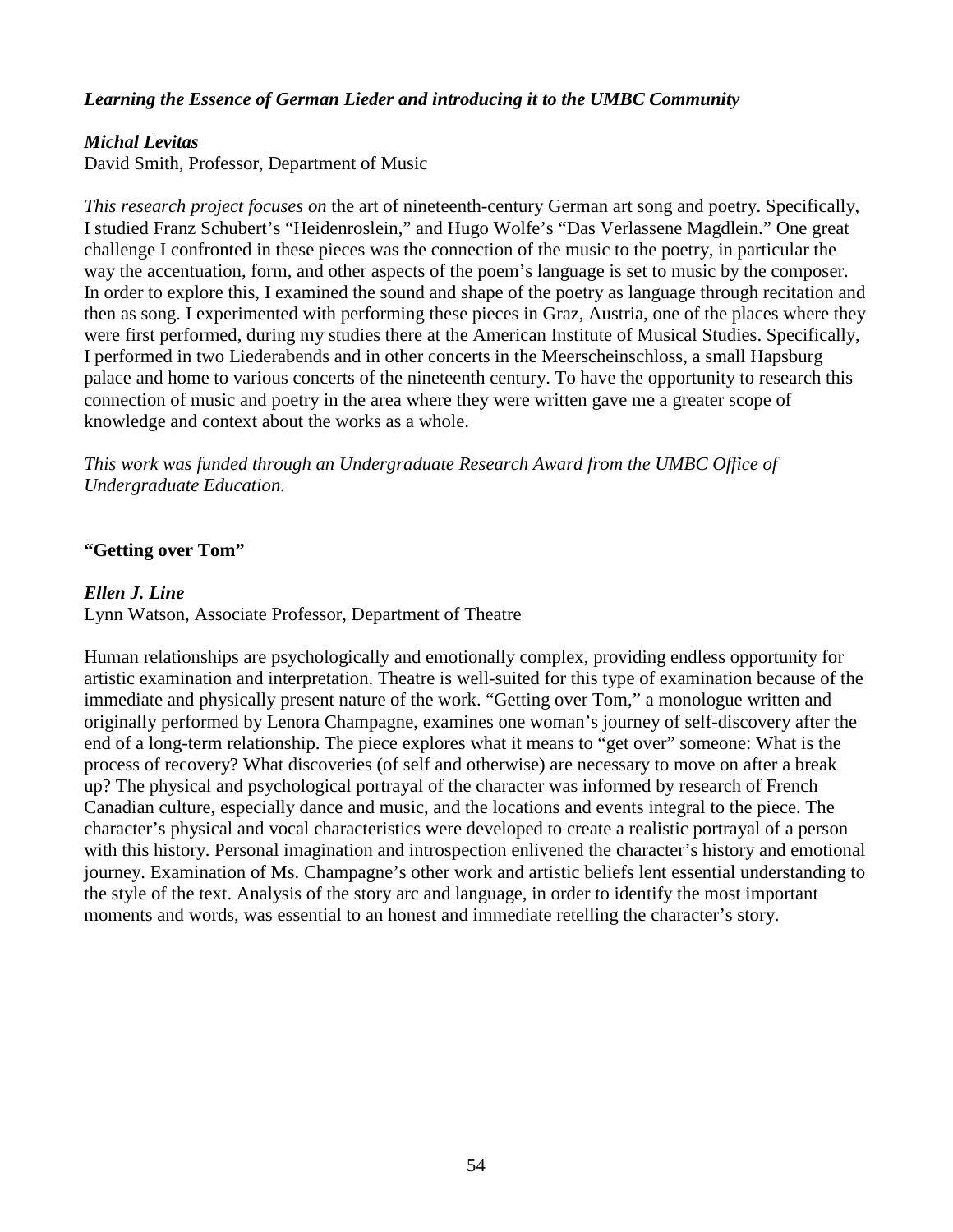# **Heinrich Schliemann: Odyssey of the Mind**

### *Steven Shane Logue*

Cathy Cook, Associate Professor, Department of Visual Arts

Heinrich Schliemann was a controversial figure in the area of archaeology around the turn of the nineteenth century. Schliemann was an advocate of the historical reality of places mentioned in the literary works of Homer, namely the Iliad. My fascination with such locations sparked this research project. The Undergraduate Research Award allowed me to travel to Greece and Turkey during the summer of 2009 and document my travels with video. I visited the National Archaeological Museum of Athens, which houses the 'Mask of Agamemnon', discovered by Schliemann and Hissarlik in Turkey, the actual site of Homer's Troy. Through my research I learned Schliemann was successful in fostering public interest in antiquity just as earlier researchers had in their discovery of Pompeii. I also discovered that archaeologist Frank Calvert was instrumental in Schliemann's discoveries at Troy. I will present my findings during URCAD in the form of a short documentary film.

*This work was funded, in part by, an Undergraduate Research Award from the UMBC Office of Undergraduate Education and a Arcadia University Scholarship.*

### **Effects of Exposing Rats to Types of Radiations Encountered in Space on Cognitive Performance**

### *Lauren V. Long, Kirsty Carrihill-Knoll*

Bernard Rabin, Professor, Department of Psychology

N.A.S.A. predicts that, during a three-year exploratory trip to Mars, astronauts will be exposed to various types of cosmic radiation, specifically high-charge and high-energy (HZE) particles. Exposure to HZE particles results in subcellular damage and is considered to be carcinogenic, as well as producing changes in central nervous system function and in cognitive behaviors. Exposure to the HZE particle iron-56 has been shown to also cause effects similar to those of aging in exposed rats. These studies produce new questions: Is there a floor effect in relation to effective dose amount, regardless of age, and is there an interaction between the age of the subject and a lower dose limit? The current study tested radiated rats in operant chambers, an elevated plus maze, and an original experiment designed to investigate recognition of novel objects. The results show differences between rats which were radiated with iron as opposed to oxygen. Despite these results, and the age of radiation acting as a confounding variable with the age of testing, there is evidence to suggest that performance is modified by a function of age. The information gained from this experiment may lead to improved methods of protection against cosmic radiation.

*Funding information is provided by NASA Grants NAG9-1529, NNJ06HD93G, and NNX08AM66G.*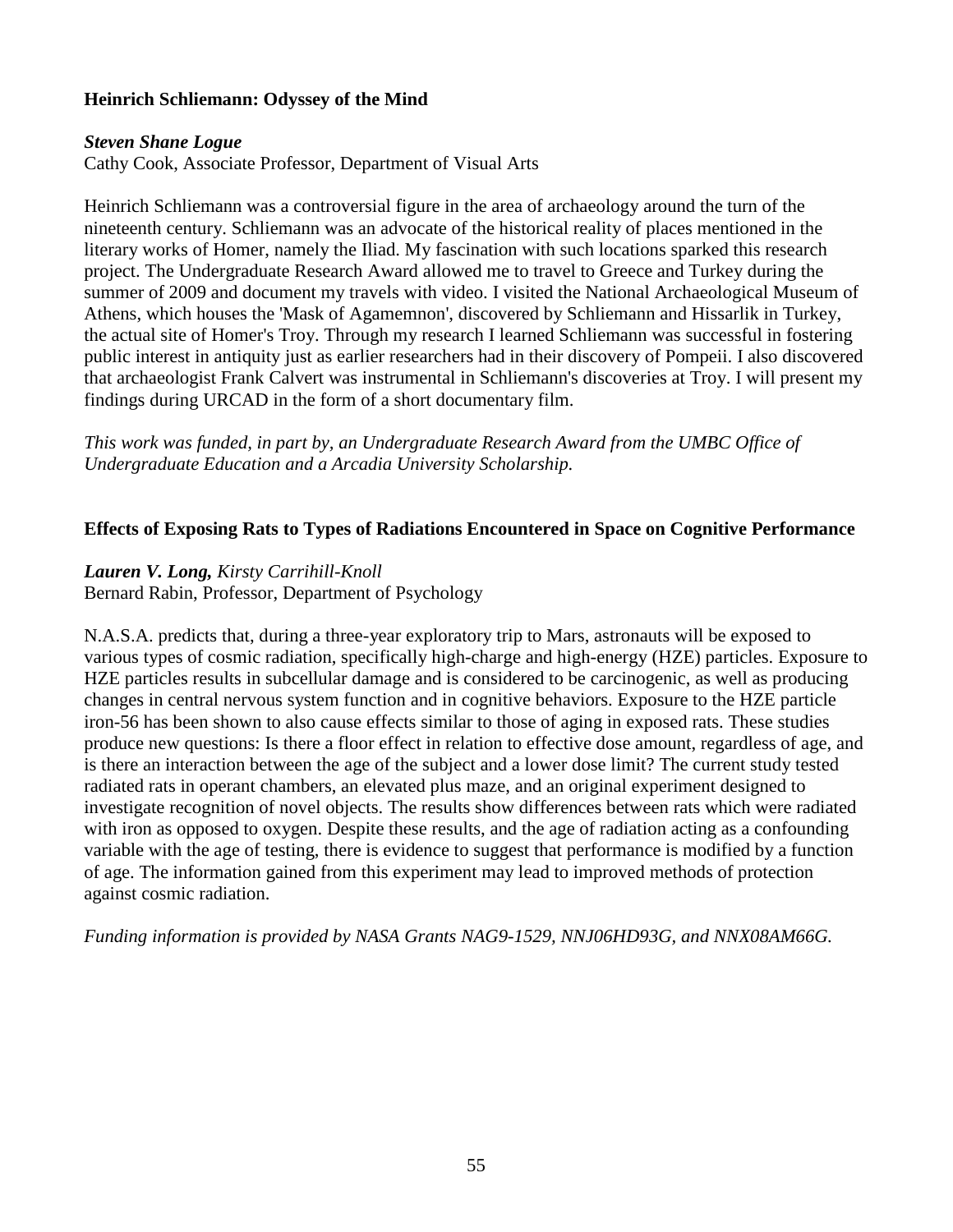### **The Challenged Identities of Speakers of World Englishes: Identity Validation as a Strategy to Encourage Bidialectalism**

# *Elizabeth A. Lynch*

Mary Hickernell, Editor/Instructor, Department of English

The spread of English as a global medium of communication has resulted in an increase of native English speakers around the world. These speakers of World Englishes claim English as their home language, but their dialects may be considered "non-standard" by United States academicians in areas such as grammar and word choice. Although linguists believe all dialects to be equally useful, this attitude is rarely observed in the classroom where deviations from the written standard are discouraged. However, language is believed to comprise a significant portion of identity. Challenging a student's ability to use his or her home language effectively can be seen as a challenge to that individual's cultural identity. When cultural identity is challenged, the often lengthy and difficult process of identity renegotiation begins. My initial review of the literature on World Englishes and intercultural communication demonstrates that this is an area in need of attention from the academic community. Additionally, I suggest that UMBC writing tutors seek to validate students' identities by demonstrating acceptance of each student as a unique individual. This strategy creates a safe place where students may explore strategies such as bidialectalism to protect their cultural identities while successfully communicating with their new communities.

# **The Affinity of Cu1+ for the Amyloid-β Peptide of Alzheimer's Disease**

### *Richard C. Maduka, Heather Feaga, Veronica Szalai*

Veronika Szalai, Associate Professor, Department of Chemistry and Biochemistry

Alzheimer's disease is a fatal neurodegenerative disorder. Extracellular plaques hypothesized to be the cause of dementia, develop in the brains of Alzheimer patients. These plaques are mainly made of the amyloid-β (Aβ) peptide. The Aβ plaques contain redox-active metal cations, including copper, which generate oxidative stress that kills neurons. In order for copper ions to participate in oxidative stress, both the low ( $Cu^{1+}$ ) and high ( $Cu^{2+}$ ) oxidation state forms must bind to A $\beta$  with high affinity. The goal of my research is to determine the affinity and coordination environment of  $Cu<sup>1+</sup>$  when it is bound to the Aβ peptide. We hypothesize that the two histidines that bind  $Cu<sup>+1</sup>$  in a linear bis-histidine coordination environment (as demonstrated by previous work in the Szalai lab) are at positions 13 and 14 in the Aβ peptide sequence. To test this idea, competitive chelation experiments of  $Cu<sup>+1</sup>$  were performed between Aβ16 (wild-type, H6A, H13A, and H14A) and disodium bathocuproine disulfonic acid. We have gathered data for the wild-type protein and my results for the mutants show that there is no significant difference between them. These data increase our knowledge of the copper-Aβ complex and could ultimately influence drug design and targeting.

*This work was funded, in part, by the HHMI Undergraduate Scholars Program at UMBC, the Howard Hughes Medical Institute, and the Alzheimer's Association (IIRG-07-5821 to V.A.S.).*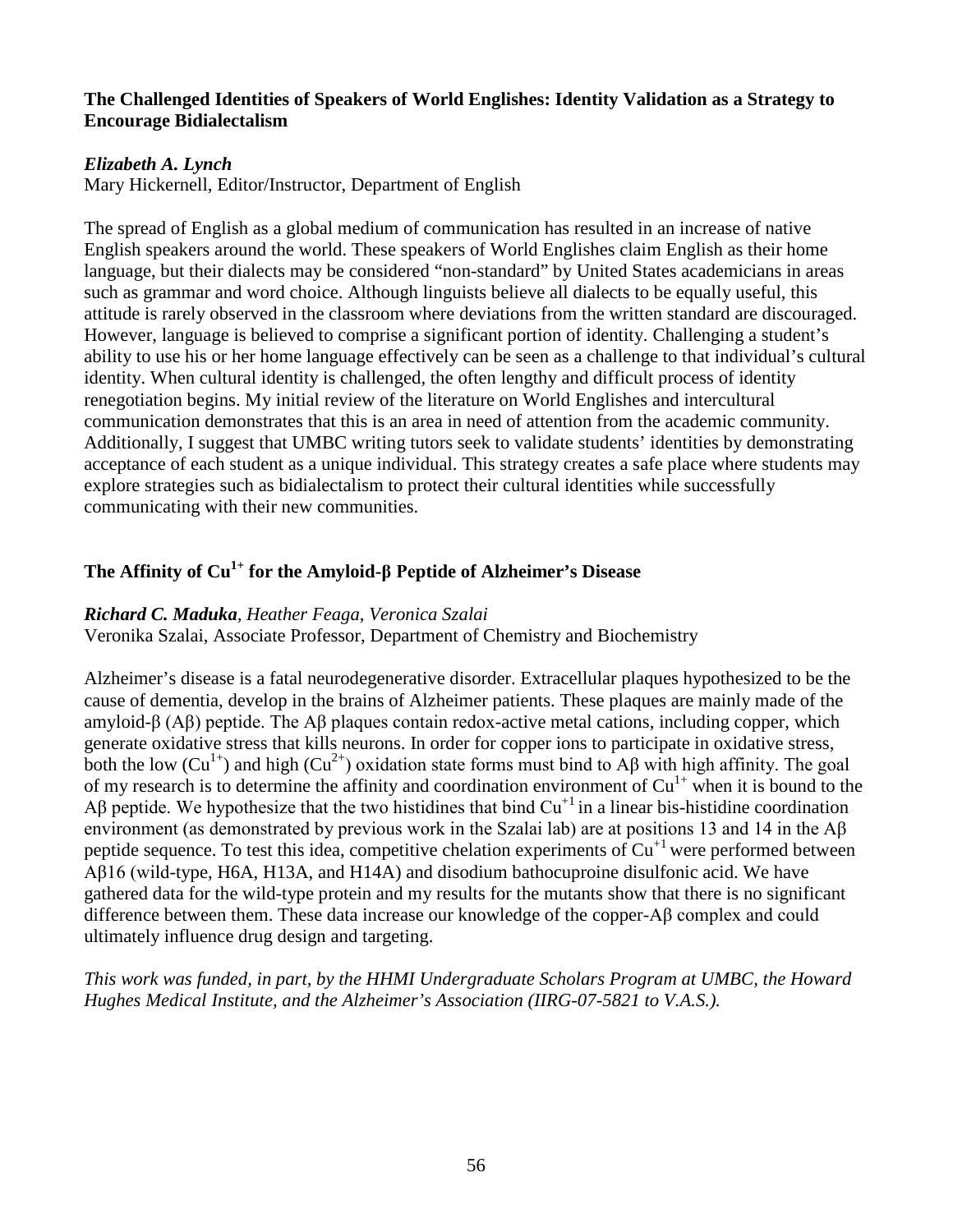# **Deconstructing the Nerd: Visual Acuity and Need for Cognition in Adults**

# *Tahira C. Mahdi*

Shawn M. Bediako, Assistant Professor, Department of Psychology

The classic definition of a "nerd" is very consistent with what psychologists suggest are characteristics of a person who is high in *need for cognition* – an enjoyment of and participation in effortful cognitive activities. For example, people who wear glasses or conspicuous corrective lenses fit the stereotype of such individuals who have been portrayed in popular media as conscientious and prone to engage in esoteric pursuits. However, there is very little research examining the relation between personality traits (e.g., "nerdiness") and physical characteristics (e.g., quality of vision). In the current study, a sample of 80 adults varying in age, educational background, and quality of vision, completed a brief demographic survey, the Need for Cognition Scale, a measure of visual acuity, and two perceptual tasks. We examined the relationship between visual acuity and need for cognition and explored whether this relationship was mediated by age or level of education. We expected that individuals who were nearsighted would possess a higher need for cognition compared to those who were not. The results of this study hold several implications for educational settings and may also yield evidence that personality traits are uniquely related to physical characteristics.

*This work was funded through an Undergraduate Research Award from the UMBC Office of Undergraduate Education.*

# **Simulation Software for the Chromatic Mineral Identification and Surface Texture (CMIST) Instrument**

# *David Mason*

Zaven Arzoumanian, Research Scientist, CRESST/NASA Goddard Space Flight Center Keith C. Gendreau, Astrophysicist, NASA Goddard Space Flight Center

The ability to perform in situ mineral analysis has been limited by the size, power, and sample preparation requirements of traditional X-ray diffraction techniques. Upon completion, CMIST will be a low-power, portable device capable of X-ray diffraction (XRD), X-ray fluorescence (XRF), and optical imaging. By using state-of-the-art X-ray CCDs and novel data analysis techniques, CMIST will open up new possibilities for field research, including possible applications in remote or manned planetary science expeditions on the Moon and Mars. As part of CMIST development, it is necessary to have an accurate simulation of instrument response for use in data analysis and normalization. This software must simulate the X-ray source spectrum, sample interactions (XRD/XRF), and detection by the CCD. As part of this ongoing development, I have written software that can generate a sample batch of photons from the source, account for their attenuation across air gaps and vacuum windows, and produce a final energy distribution of detected photons, assuming 100% diffraction from a particular set of crystal lattice planes. In its final form, the software will be able to simulate instrument response to any combination of mineral compositions or elemental traces.

*This work was funded by the CRESST/NASA Goddard Space Flight Center.*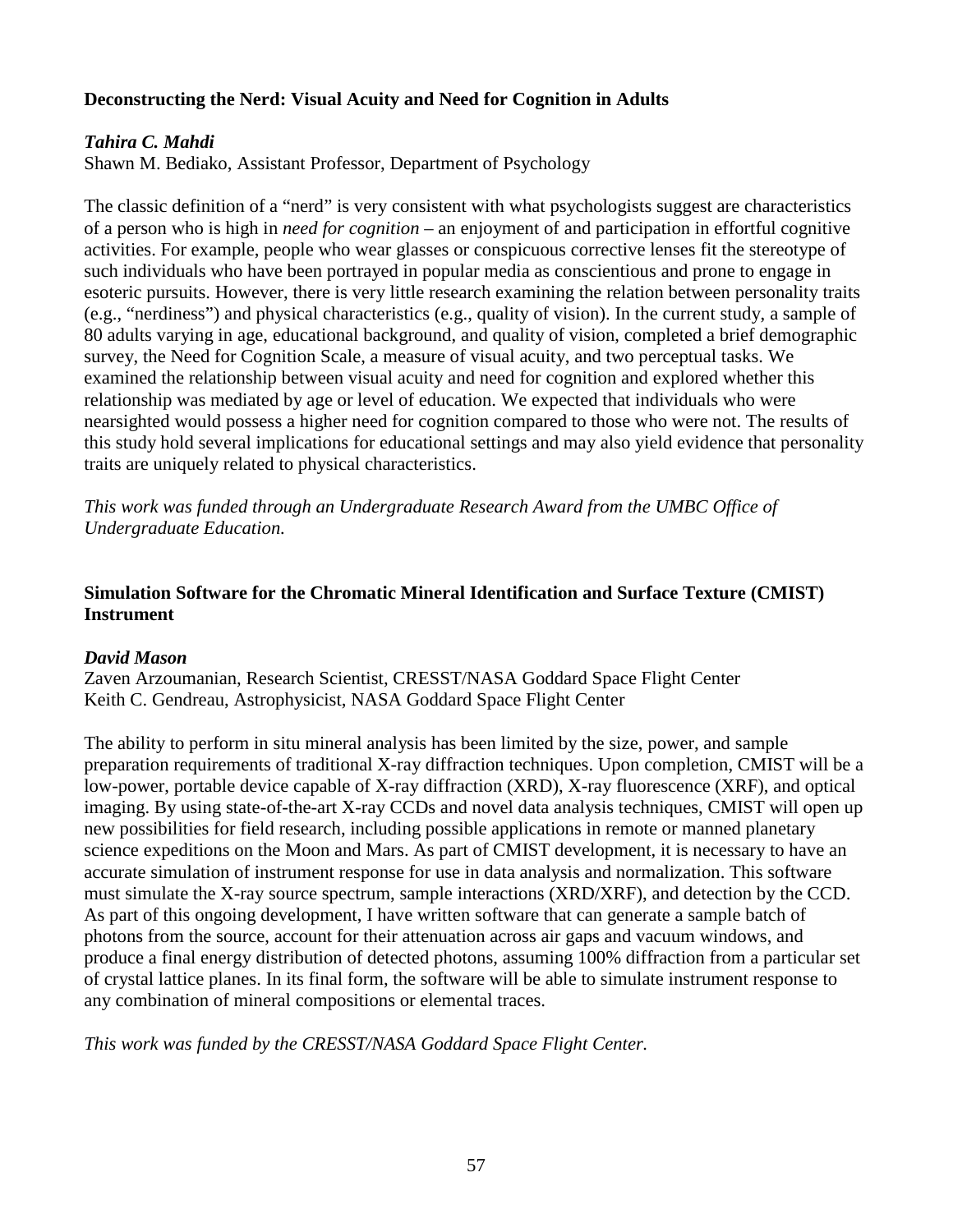# **The Correlation between S100β Protein and Cellular Damage**

# *Gabrielle J. McRae, Kira Gianni<sup>1</sup> , Paul Wilder 1*

<sup>1</sup>Department of Biochemistry and Molecular Biology, University of Maryland, Baltimore David Weber, Professor, Department of Biochemistry and Molecular Biology, University of Maryland School of Medicine, University of Maryland, Baltimore.

This study investigated the intercellular and intracellular presence of S100β protein concentrations in mammalian cells at different stages of confluency of tissue culture. S100β is a calcium-binding protein that has been shown to regulate intracellular processes, such as ubiquitination and the assembly of cytoskeletal components, and act as a secretory protein to mediate cellular interactions. It has been shown that S100β concentrations can indicate cellular damage or dysfunction. Although S100β concentrations can be used to indicate damage qualitatively, there is no current explanation as to why the protein is excreted, nor is there a quantitative system in place to assess the level of damage. Thus far, we have cultured various cell lines derived from cells with markedly high concentrations of S100β, including melanoma cells and cerebrospinal fluid. The cultured cells were harvested, lysed and analyzed using an enzyme-linked immunosorbent assay to observe intracellular and intercellular S100β levels as the cells transform from healthy, growing populations to dense, overpopulated growths. Next, we used these results to correlate S100β concentrations to different levels of cellular stress and damage. This project will serve to edify the practice of using S100β as a biomarker in order to engender precise and efficient forms of diagnosis.

*This research was funded, in part, by NIH/NIGMS MARC U\*STAR T34 08663 National Research Service Award to UMBC.*

# **Archival and Analysis of Sea Ice Thickness in the Arctic Ocean Based on On-Ice in Situ Historical Measurements**

# *Katherine A. Melocik, Benjamin Holt<sup>1</sup>*

<sup>1</sup>Bejamin Holt, Jet Propulsion Laboratory (JPL) **Eugene P. (Sandy) Parker**, Associate Professor, Department of Geography and Environmental Systems

The Arctic sea ice cover has undergone profound changes, including reductions in extent and mean thickness, related to recent shifts in climate patterns over past decades. Less well known are related changes in sea ice mass balance and thickness distribution. Observations of extent and thickness come from a variety of sources. The objective of this project is to improve the understanding of changes in Arctic sea ice thickness and related changes in ice mass balance of the entire Arctic basin, by including analysis of ice thickness records that primarily extend outside the central Arctic region to the coastlines. My portion of this project was to compile a largely unexplored sea ice data record that consisted of in situ thickness measurements derived from drill holes, cores, gauges, thermistor strings, and surface electromagnetic induction. From journal articles, reports, on-line databases, and direct contact with sea ice investigators, I have assembled measurements from many types of expeditions with the earliest data from 1928 to the most recent from 2007. I will discuss the preliminary analysis of these records, as a means to improving the understanding of thickness changes in relation to climate change.

# *This research was funded by the NASA Undergraduate Research Program (Spring 2009) and by a Summer 2009 Internship funded by a NASA Space Grant to JPL/Caltec. The work was presented at the*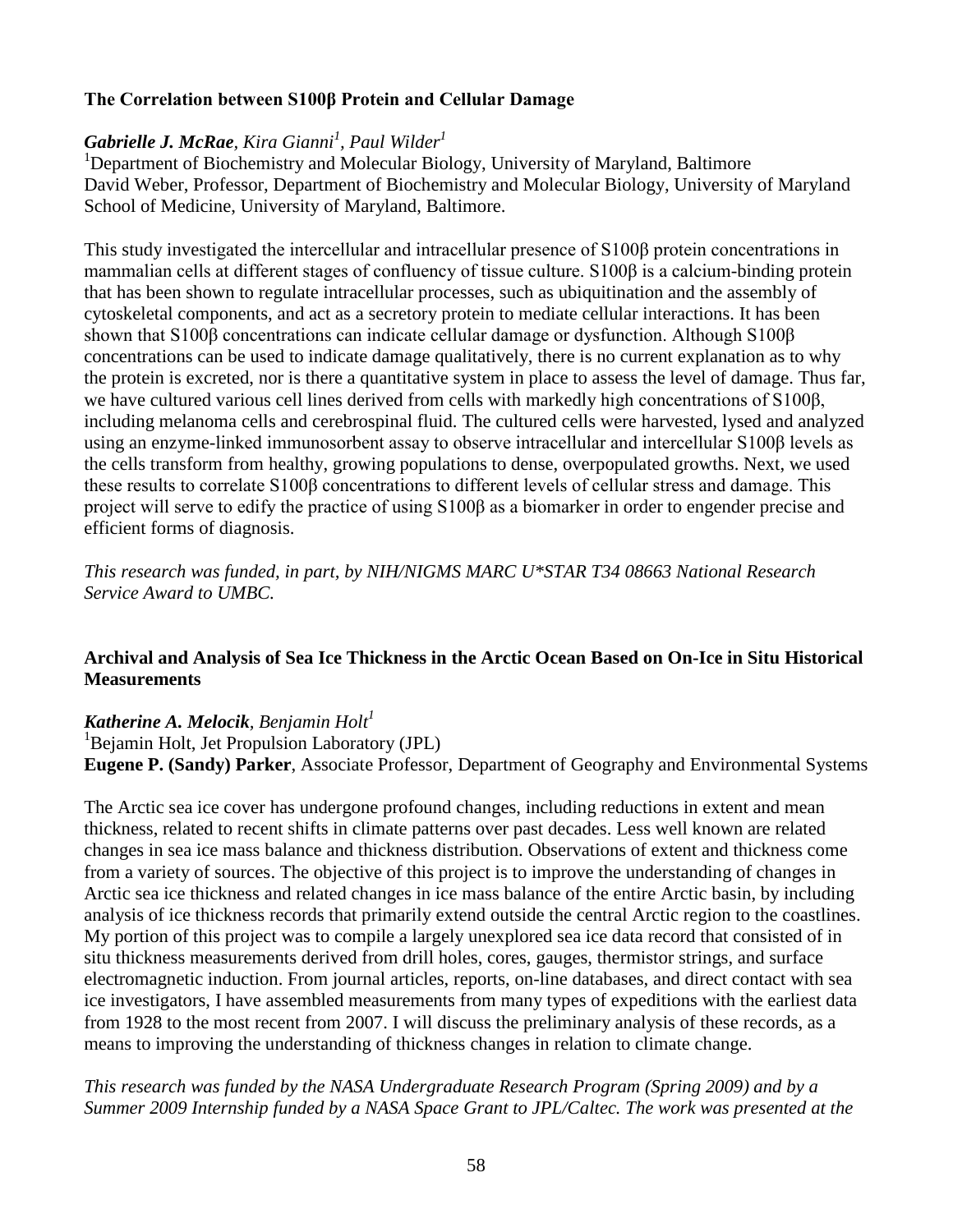*American Geophysical Union Fall Meeting in San Francisco funded through a travel award from the UMBC Office of Undergraduate Education.*

# **Brink of Reality: A Power Defense Game**

*Jonathan Merkle, Matthew Song, Kevin Kemp, Justin Wall* Neal McDonald, Assistant Professor, Department of Visual Arts

Our game, Brink of Reality, is an attempt to address concerns about two current trends in video games. The first trend is that of the skill palettes in Massively Multiplayer Online Role-Playing Games, in which players collect an arsenal of up to roughly 30 skills with varying tactical advantages. The downside of this system is that since the player can access them all at any time, it encourages "mashing", a mindless all-out assault. The other trend is the lack of innovation in the Tower Defense games. This relatively new genre involves placing different varieties of immobile AI controlled "towers" to defeat enemies that follow a set route. However, the towers essentially last forever, and the player has little input once the enemies appear on screen. Our goal is to resolve these two very different problems in a *Power Defense game*, which involves a rather small palette of short-lived abilities that must be used tactically to defeat waves of enemies. Here, the planning stage is on customizing the ability palette between rounds according to preferred play style. The available abilities are severely limited and the next enemy unknown, so the emphasis is on split-second decision making and thinking ahead.

# **The Role of Altered Omentin Expression in the Mesothelial Cell Inflammatory Response**

### *Sonia Metangmo, John McLenithan*

John McLenithan, Assistant Professor, Departments of Medicine and Physiology, University of Maryland School of Medicine

Omentin 1 and 2 are found in visceral adipose tissue and lung mesothelial cells. These cells are involved in the innate immune system and participate in the regulation of the inflammatory response. Omentin 1 is the major isoform and increases insulin-stimulated glucose transport. Omentin is decreased in obesitydependent insulin resistance. Data from the McLenithan lab indicates that omentin is regulated by inflammatory cytokines but may also be involved in the regulation of the inflammatory response. Our objective is to find the role of omentin in the inflammatory response and its effect on insulin resistance in obesity. We hypothesize that mesothelial cells' inflammatory response is amplified in obese individuals and thus resulting in a reduction of omentin. We will alter omentin expression in lung and adipose mesothelial cells by siRNA knockdown and adenoviral over expression to evaluate the omentindependent changes in the inflammatory response. This will be assessed through western blots, quantitative RT-PCR, and LPS-induced cytokine expression measured by ELISA. If omentin is shown to be anti-inflammatory, obesity-dependent decreases in omentin should contribute to even greater systemic inflammation in obesity. Therefore, altering omentin levels may represent a novel therapeutic intervention for systemic inflammation that accompanies the obese insulin-resistant state.

### *This work was funded by the Nutrition Obesity Research Center of Maryland NIH NORC P30 DK072488-04.*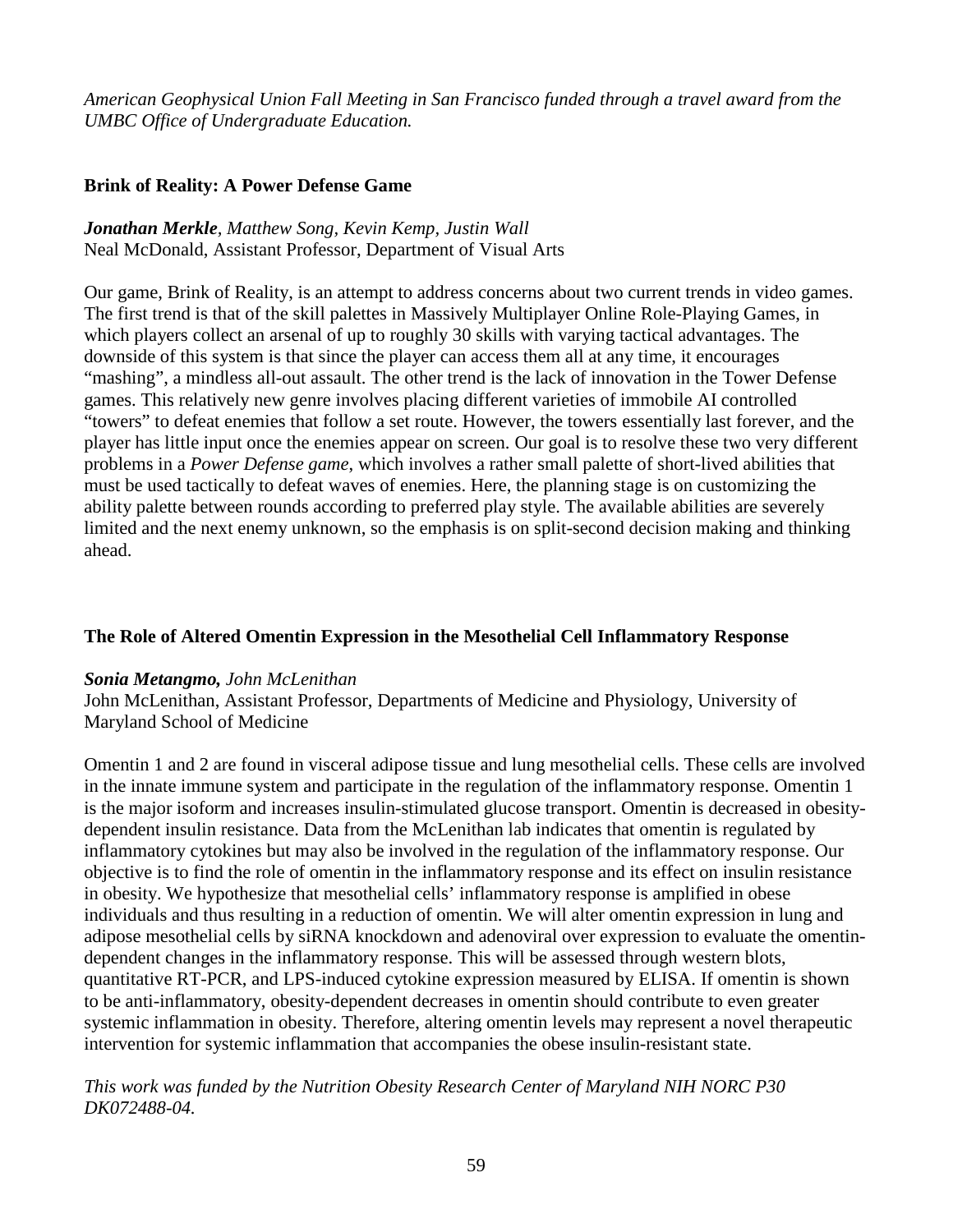# **Creative Teaching with Virtual Environments and Tools**

# *Kenneth R. Miner*

May Chang, Head of Library IT Services, Albin O. Kuhn Library and Gallery

In the art curatorship class in Fall 2009, we introduced a virtual world as a tool for modeling 3D environments. After noting that other virtual world classes were generally taught inside that world, we decided it was more appropriate to teach and use the virtual world as a tool to develop student projects instead. As this is the first time we are directly involved with teaching the lab sessions, we needed to systematically analyze and study its use and value. We created a tutorial inside the virtual world to exercise previously learned skills and to be a readily accessible reference source. The first session was taught in a standard lab format with reference worksheets and leading the class through various new concepts; the next involved teaching more complex spatial and building skills. In between sessions, we tweaked our teaching methods to be more effective for following classes, and analyzed the efficiency of our methods. Many students attributed their success to the effective teaching in class sessions as well as the ease of use and navigation in the virtual world. Our experience indicated that persistent teaching materials and ready availability of teaching staff led to enabled and motivated students.

# **Combinatorial Software Testing**

### *Menal G. Modha*

Richard D. Kuhn, Computer Scientist, Information Technology Laboratory, National Institute for Standards and Technology

Software developers frequently encounter failures that occur only as the result of an interaction between two or more components or variables. Testers often use pairwise testing – all pairs of parameter values – to detect such interactions. However, many errors are triggered by a combination of three or more parameters. If all faults in a system can be triggered by a combination of *n* or fewer parameters, then testing all *n*-way combinations of parameters can provide high confidence that nearly all faults have been discovered. My research group received error logs of spacecraft testing from a research laboratory (undisclosed because of proprietary reasons). One of my tasks was to analyze the reports and determine what combination of factors caused failures in the spacecraft software. I also worked on extending the fault isolation program. The program counts how many times a combination in a failing test also occurs in the set of passing tests. The code already existed for two way to four way combination testing. I extended the code to work for five way and six way combination.

*The funding for this work was provided by the National Institute of Standard and Technology's Summer Undergraduate Research Fellowship (SURF), grant number: 70NANB9H9108.*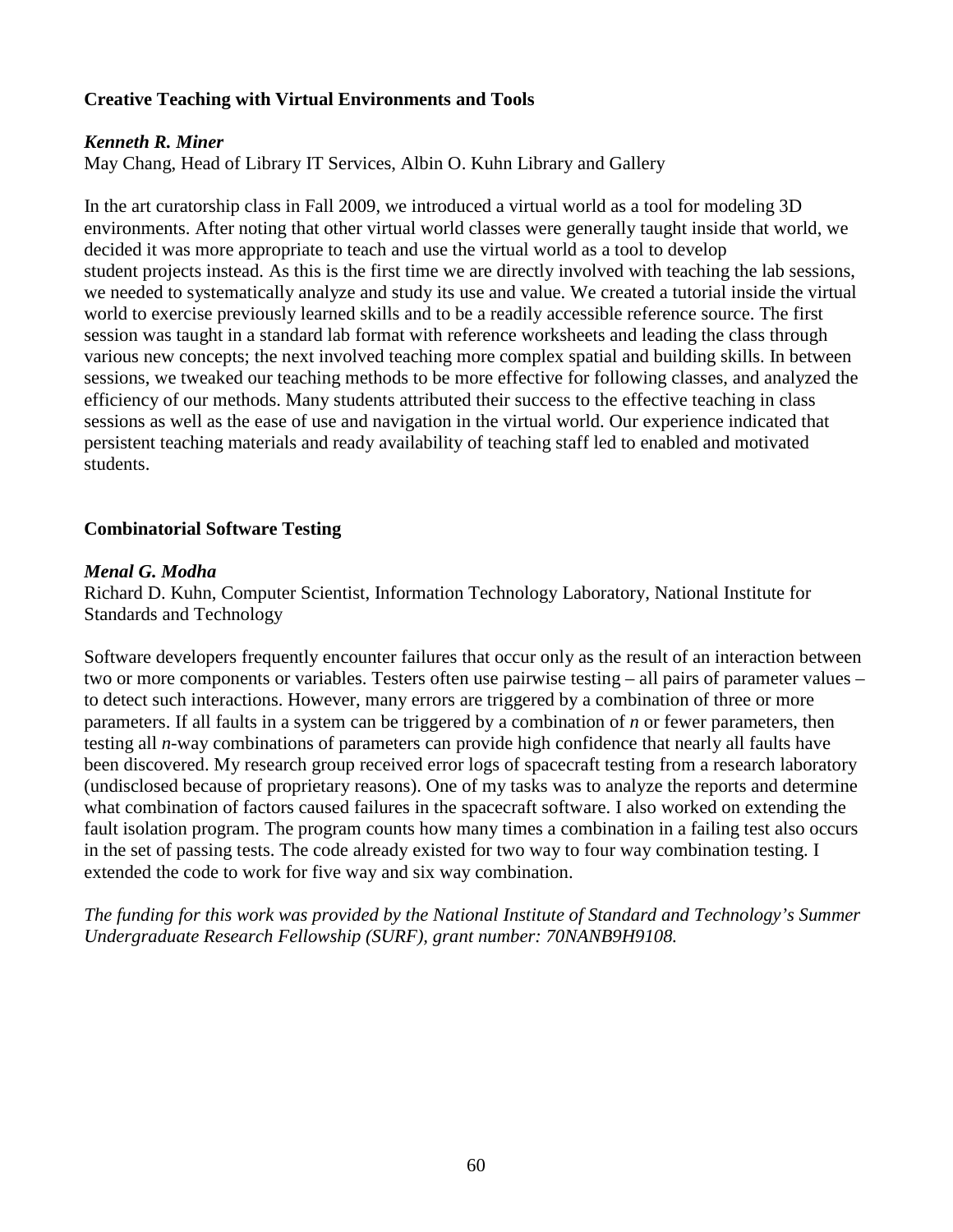### **The Rise of China and India: What do Possible New Superpowers mean for the United States?**

### *Victory D. Mohamed*

Devin Hagerty, Professor, Department of Political Science

Since the fall of the Soviet Union, our world has been shaped by an American/Western order: a liberal political and economic system led by the United States. Two decades later, however, the premier status of this system is being challenged by new, rising powers. With an extensive look at the years 1990-2010, my research (1) analyzes the instances in which rising powers, specifically China and India, have chosen to challenge the United States and (2) explores the ways they have worked to integrate themselves into the world as dominant players. To best answer whether or not they will be able to replace the United States as the world leader and to quell the fears of the American/Western order, this research finds that the American system is too engrained with the rest of world to be easily surpassed and thus rising powers will find it exceptionally difficult to defeat the preexisting system. Although their economies may surpass that of the United States by 2050, China and India would find it much more beneficial to assimilate into the current system instead of trying to create their own and risking the loss of international support.

# **Design of an Ethylbenzene Production Scheme of a Styrene Chemical Plant by Innobox Engineering, Inc.**

# *Phil A. Cutler, Rohan G. Durbal, Imhotep Jackson, Dominique T. Monteil, Hannah K. Wilson, Hanna Worku*

Mariajose Castellanos, Assistant Professor, Department of Chemical and Biochemical Engineering

Styrene is a chemical used predominantly in producing polystyrene, a material used in packaging, disposable cups, and disposable cutlery. This study evaluates the feasibility of manufacturing styrene from benzene and ethylene compared with purchasing it at market rates. The study encompasses two scenarios of 600 or 800 million pounds of styrene per year. Specifically, our team focuses on the first component of styrene production: alkylation of benzene with ethylene to produce ethylbenzene in excess of 99.8% purity by weight. The alkylation process produces several byproducts which decrease the purity of the product and reduce the yield. Chemical engineering principles are applied to determine optimal reactor conditions and separate desired products from waste and viable recycle streams. Energy conservation is also a priority and heat integration is employed throughout. The proposed design provides a safe, reliable, efficient, and environmentally responsible alternative for ethylbenzene production. The economic viability of the project is evaluated in combination with other teams' results for the latter portion of the styrene production process and in the context of projected market conditions.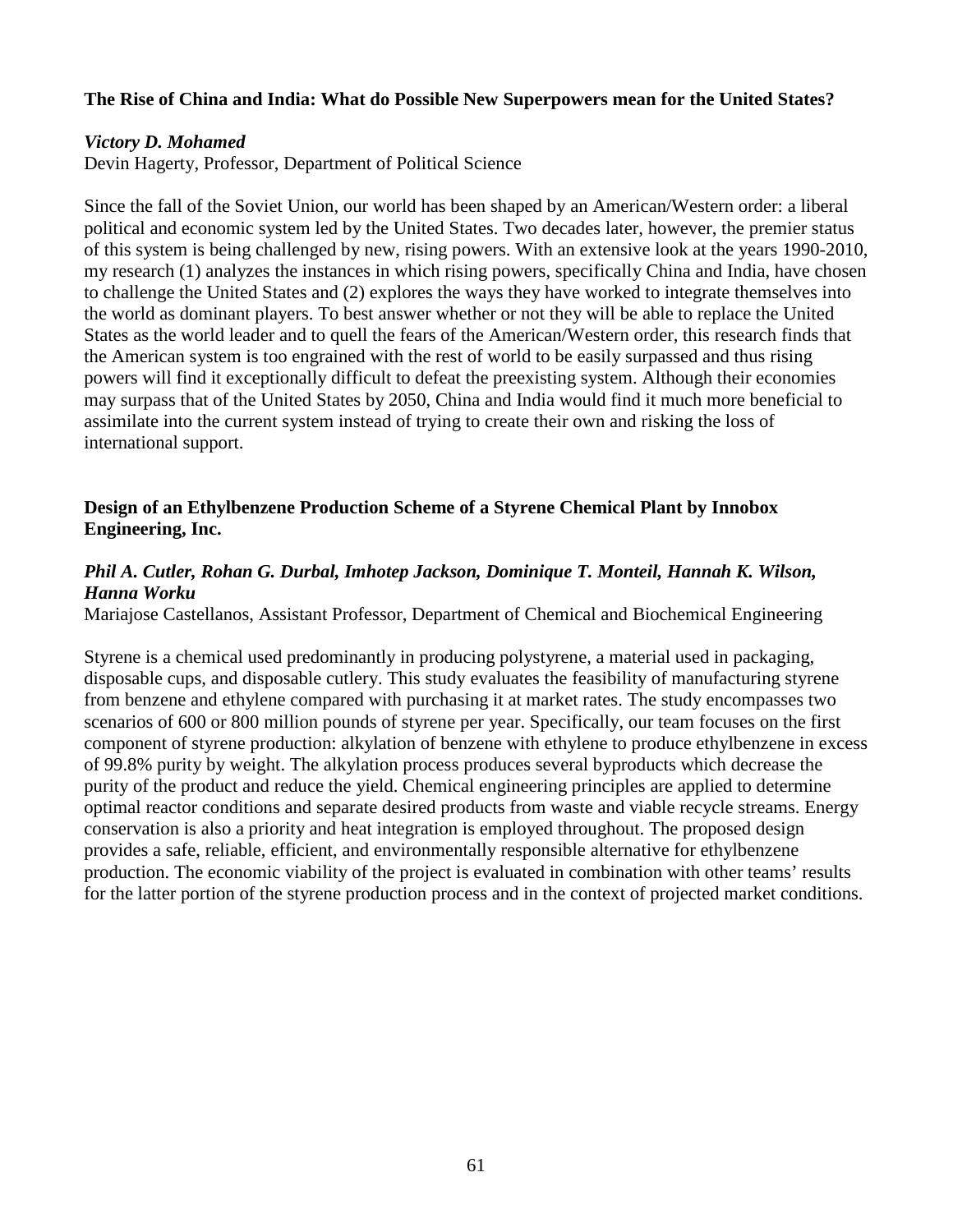### **Conquering Visual Perceptions: An Exploration in Effective Media Literacy Strategies for Pre-Adolescents**

# *Rebecca Mullan*

Diane Alonso, Program Director, Department of Psychology at USG

There is no question that children today are facing many adverse effects from exposure to sensationalized messages presented in the media. Given the extreme increase of media usage on a daily basis, these negative repercussions have a greater impact and call for further exploration*.* This study was designed to gather information on the dominance of modality (visual versus auditory) in media presentations. After presenting two forms of opposing information (two slide shows with conflicting soundtracks), and by measuring which stimulus had a greater influence, children's perceptions of the presentation were analyzed. The participants for this study included approximately sixty preadolescents, between the ages of ten and twelve from three elementary and middle school classes. The preadolescent population was chosen specifically because of its frequent targeting by the media and susceptibility to influence. The findings gathered might help to create effective methods for educating both parents and children on healthy media viewing strategies.

# **Apontic, a Novel Regulator of the JAK/STAT Pathway in** *Drosophila* **Testis**

# *Archana Murali*

Michelle Starz-Gaiano, Assistant Professor, Department of Biological Sciences

Adult stem cells maintain their undifferentiated state through signaling networks present in their niche, and understanding these complex regulatory mechanisms will provide a major advancement in the field of stem cell research. The *Drosophila* testis supports two stem cell populations, the germline stem cells (GSCs) and the cyst progenitor cells (CPCs). The GSCs undergo asymmetric divisions to produce the sperm. The GSCs and CPCs surround a cluster of somatic cells called the hub, which acts as the niche. The hub secrets a ligand, Unpaired, that activates the JAK/STAT pathway, which is responsible for maintaining both stem cell populations until they move away from the niche and begin differentiation. In previous research, we identified a novel regulator of the STAT pathway, Apontic *(*APT*),* in *Drosophila* ovaries and demonstrated that STAT turns on *apt*, which feeds back to inhibit STAT activity. In this study, we are testing whether this mechanism also occurs in testis. Consistent with our predictions, we have found that *apt* is expressed in the hub in high levels. Determination of whether *apt* is required for stem cell maintenance and if so, whether it acts independently or through one/more co-regulators such as SOCS, another negative regulator of STAT present in testis, is underway.

*This work was funded, in part, by UMBC SRAIS grant.*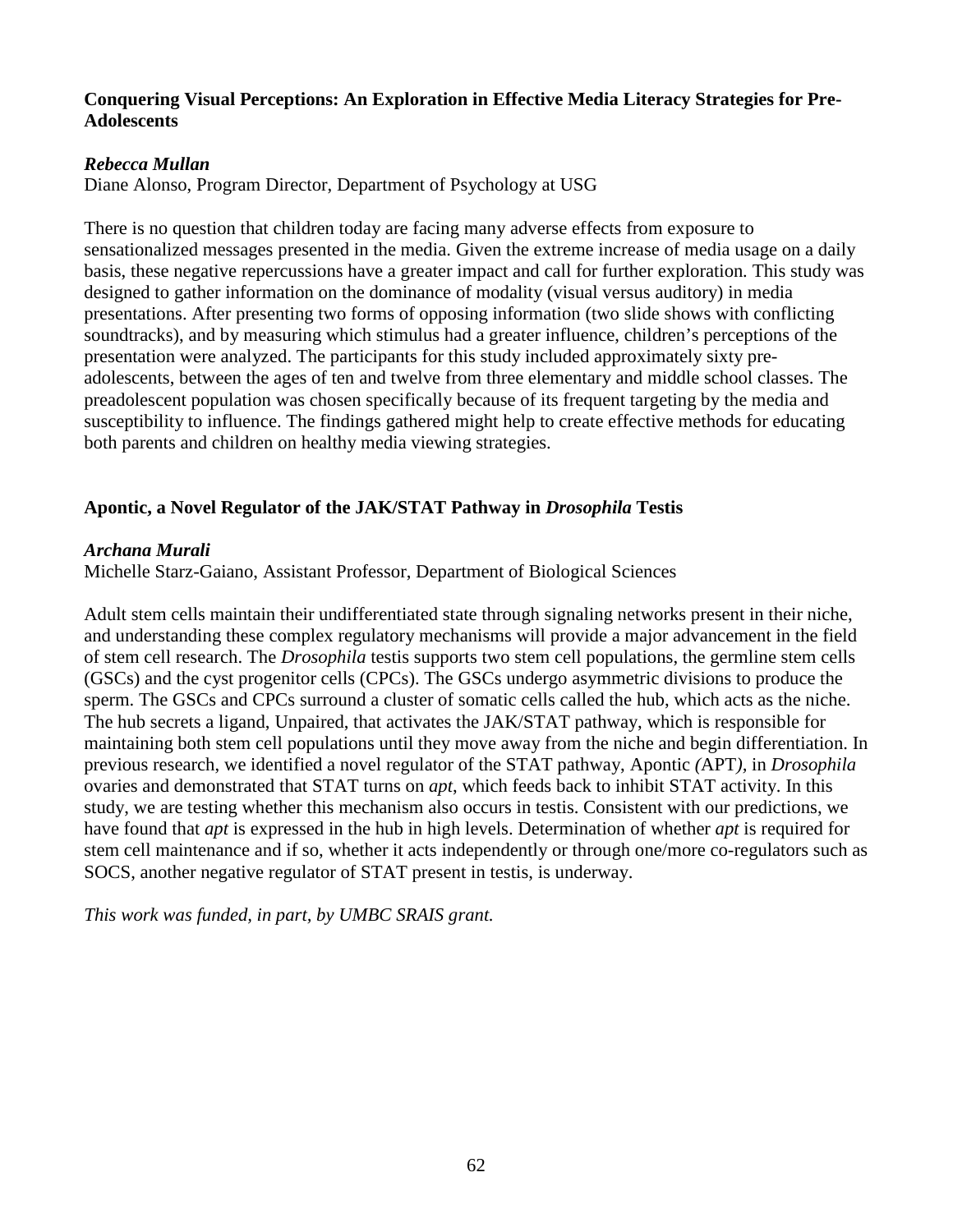# **Which Blackbirds Are Black? The Evolution of Countershading and Temperate Breeding**

# *Matthew J. Murphy*

Kevin E. Omland, Associate Professor, Department of Biological Sciences

Countershading is a form of camouflage employed in strongly directional light environments that decreases the contrast between an organism and its background. There are several species of blackbird in which females have gained countershaded plumage. Evolution of this form of sexual dichromatism is strongly correlated with migration and temperate breeding in New World orioles. The purpose of my investigation was to determine whether gains in female countershading were significantly correlated with a transition from tropical to temperate breeding in the grackles. I reconstructed the ancestral states of both countershading and breeding latitude using the computer program Mesquite. I used another program, MacClade, to perform a "Concentrated Changes Test", which tests for correlated evolution between two binary characters. Changes from solid to countershaded plumage were not significantly concentrated on branches containing temperate-breeding species. The loss of elaborate plumage in female blackbirds is not as strongly correlated with temperate breeding as it is in female orioles, despite the trend among temperate-breeding blackbirds to have countershaded plumage.

*This work was funded through an Undergraduate Research Award from the UMBC Office of Undergraduate Education.*

### **Growth Inhibitory Effect of Zoledronic Acid on Breast Cancer Cell Lines**

*Brandon E. Nemieboka, Amanda J. Graner*<sup>1</sup> *, Angela H. Brodie*<sup>1</sup> *,*

Angela H. Brodie, Professor, Department of Pharmacology and Experimental Therapeutics <sup>1</sup>University of Maryland, Baltimore

Zoledronic acid has been shown to exhibit antitumor and antimetastatic activity *in vitro* and in premenopausal women with early stage breast cancer, significantly improving clinical outcomes. Part of a class of drugs known as bisphosphonates, zoledronic acid is typically used to prevent skeletal fractures in cancer patients as well as patients with osteoporosis. Various studies have shown that women taking zoledronic acid have a much lower risk for breast cancer recurrence than those not taking the drug. Our laboratory is interested in the mechanism of action of this drug within breast cancer cells. Through growth inhibitory assays, we have shown the IC<sub>50</sub> to be 0.954  $\mu$ M. Originally, we hypothesized that zoledronic acid inhibited the enzyme aromatase because breast cancer cells treated with the drug showed a decrease in aromatase activity. Enzyme preparation studies however, show that zoledronic acid has no significant effect on the activity of aromatase indicating that the drug acts upstream of the enzyme. To further understand the mechanism of action, we plan on conducting studies to examine its effect on cell survival pathways such as the MAP kinase cascade.

*This work was funded, in part, by NIH/NIGMS MARC U\*STAR T34 08663 National Research Service Award to UMBC, the HHMI Undergraduate Scholars Program at UMBC and the Howard Hughes Medical Institute.*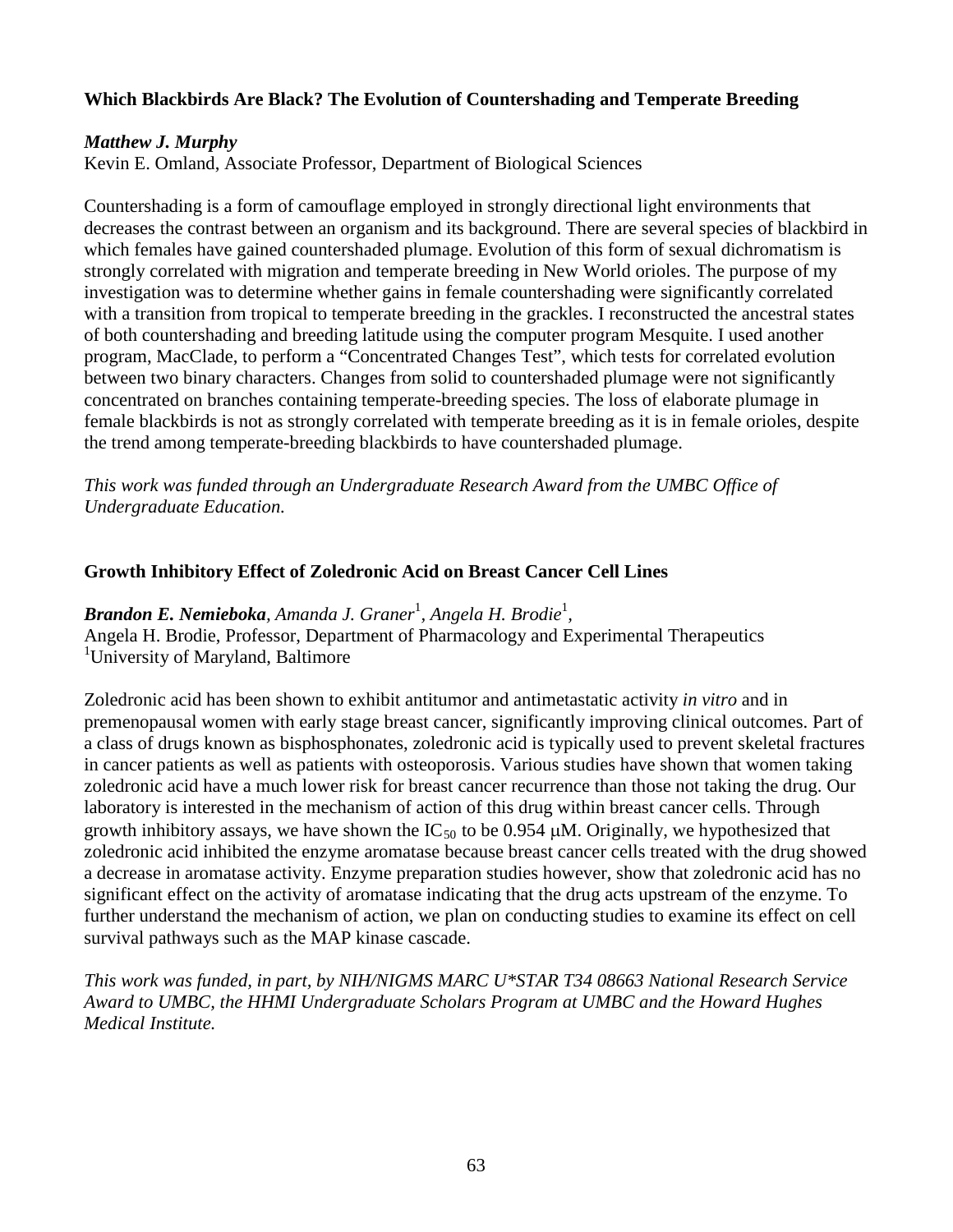# **Integration of GFP into the Chromosome of** *E. coli* **Bacteria**

#### *Olivia N. Nwankwo, Wensheng Luo*, *Michael Donnenberg*

Michael Donnenberg, Division of Infectious Diseases, University of Maryland School of Medicine

Pathogenic strains of *E. coli* bacteria are among the leading causes of diarrhea and urinary tract infections in humans. Consumer products contaminated with these bacteria have been linked to outbreaks of both serious and mild illness. This lab uses mutant and wild type strains of pathogenic *E. coli* bacteria to study the molecular and cellular basis of these infections. An innovative way to image bacteria during these studies is by using Green Fluorescent Protein (GFP). By introducing a gene expressing GFP into a defective transposon (a DNA element that can insert into foreign DNA), it is possible to integrate the *gfp* gene into the genome of the bacterial strain of interest. Thereafter, we can visualize the location of cells expressing that gene using fluorescence microscopy. We can compare the behavior of wild type bacteria to mutants unable to produce the retractable pilus that attaches to the host cell, or to mutants defective in the formation of the pore on the host cell used by the bacteria to inject proteins into the cell. Thus far, we have been able to create GFP-expressing versions of two such mutants. Along with a previously created GFP-expressing wild type strain, these mutants will be used to study the distribution of protein components of the pilus and the components of the pore.

*This work is funded, in part, by R01 AI 37606 and R01 AI 32074 from the National Institutes of Health.*

# **Synthesis of new Heterocyclic Inhibitors of the Helicase of Hepatitis C Virus**

### *Kevin W. O'Malley, Dawn Ward*

Paul J. Smith, Associate Professor, Department of Chemistry and Biochemistry

Infection by the Hepatitis C virus (HCV) leads to chronic disease that often results in liver failure. Since the only approved HCV treatment is moderately effective there is a strong need for the development of new therapeutic compounds. Novel heterocycles based on the natural product UK-1 were synthesized that show HCV helicase inhibition and action against HCV via a HCV replicon assay. Our goal was to determine what the active form of the compound is and to create more potent and bioavailable analogs. Several variations of the lead compound were synthesized, characterized, and sent for biological testing. The results will provide an understanding of the compound's mechanism of action as well as guide the synthesis of better inhibitors.

*This work was funded through an Undergraduate Research Award from the UMBC Office of Undergraduate Education.*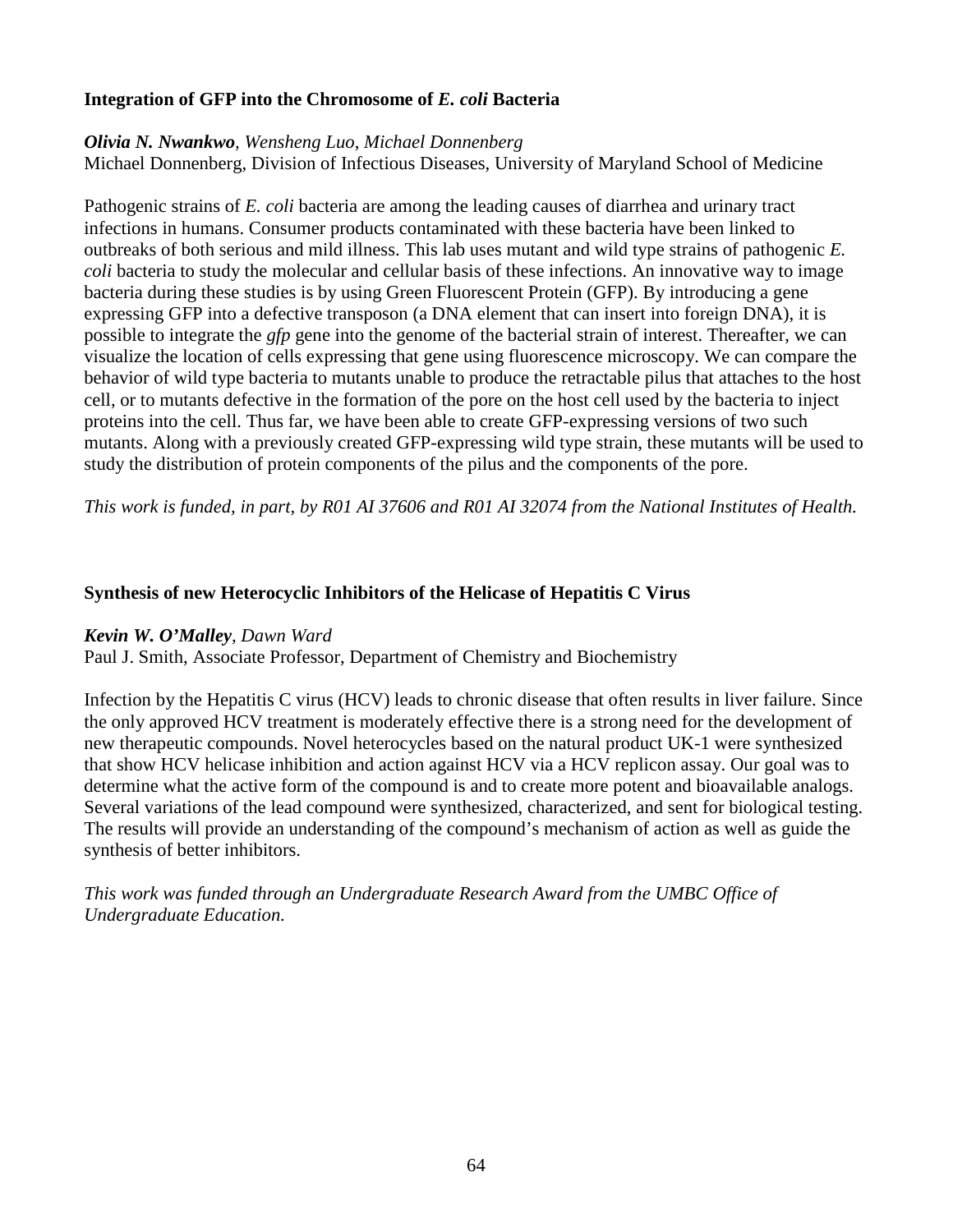# **Nightingales**

### *Christopher M. O'Reilly*

Simon Stacey, Associate Director, The Honors College

This study undertook a reexamination of the "best life" for man concluding that it is ataraxia, freedom from worry. In a world influenced by Nietzsche and Schopenhauer, who sought to dethrone the gods, transcendent sources of meaning and purpose lose potency in justifying suffering. It becomes mans responsibility to counter the intrinsic suffering of life, most profitably by eliminating it rather than ameliorating it, and this is best achieved by an infusoria of "base" pleasure so total that man is propelled to a state where the concept of being evaporates. Two examples from literature serve as points of discussion: *Brave New World* by Aldous Huxley and *Anthem* by Ayn Rand. Huxley's vision of a sterilized world of total administrative control, although presented as dystopic, closely approaches our goal of abolishing human suffering. In *Anthem* one man's search for independence, apparently valuable, only compounds the problem of suffering in an incomplete and unhappy world. As the course of society is pertinent to everyone, and the conquest of suffering is even more so, it is argued that Huxley's world is the admirable one, not Rand's.

### **Genetic Basis of Natural Variation in a Novel Phenotype in** *Drosophila melanogaster*

### *Willis O. Ochieng, Xin Ma, Mary F. Durham*

Jeff W. Leips, Associate Professor, Department of Biological Sciences

Although *Drosophila melanogaster* has been extensively studied in laboratory environments since the early 1900's, relatively little is known about its natural history. In previous studies we observed large circular spots resembling *Drosophila* eyes on the anterior corners of the thorax in a set of lines derived from nature. These lines are from the *Drosophila* Genome Reference Panel (DGRP), a community-wide resource of genetically sequenced inbred lines used to identify candidate genes for phenotypes through genome-wide association. To our knowledge, "eyespots" have never been described in *Drosophila*; however, similar markings on wings of other insects are used as either warning or camouflage patterns. In this study we examined the genetic basis of natural variation in eyespots by screening flies from a subset of the DGRP and using genome-wide association to identify candidate genes involved in this phenotype. Preliminary observations indicated that like many insect color patterns, *Drosophila* eyespots may be influenced by diet, so we characterized the plastic response to diet by rearing adults on two diets differing only in protein (yeast) content. Our results set the groundwork for future study on this novel *Drosophila* phenotype and provided insight into the genetic basis of eyespots in the insect world.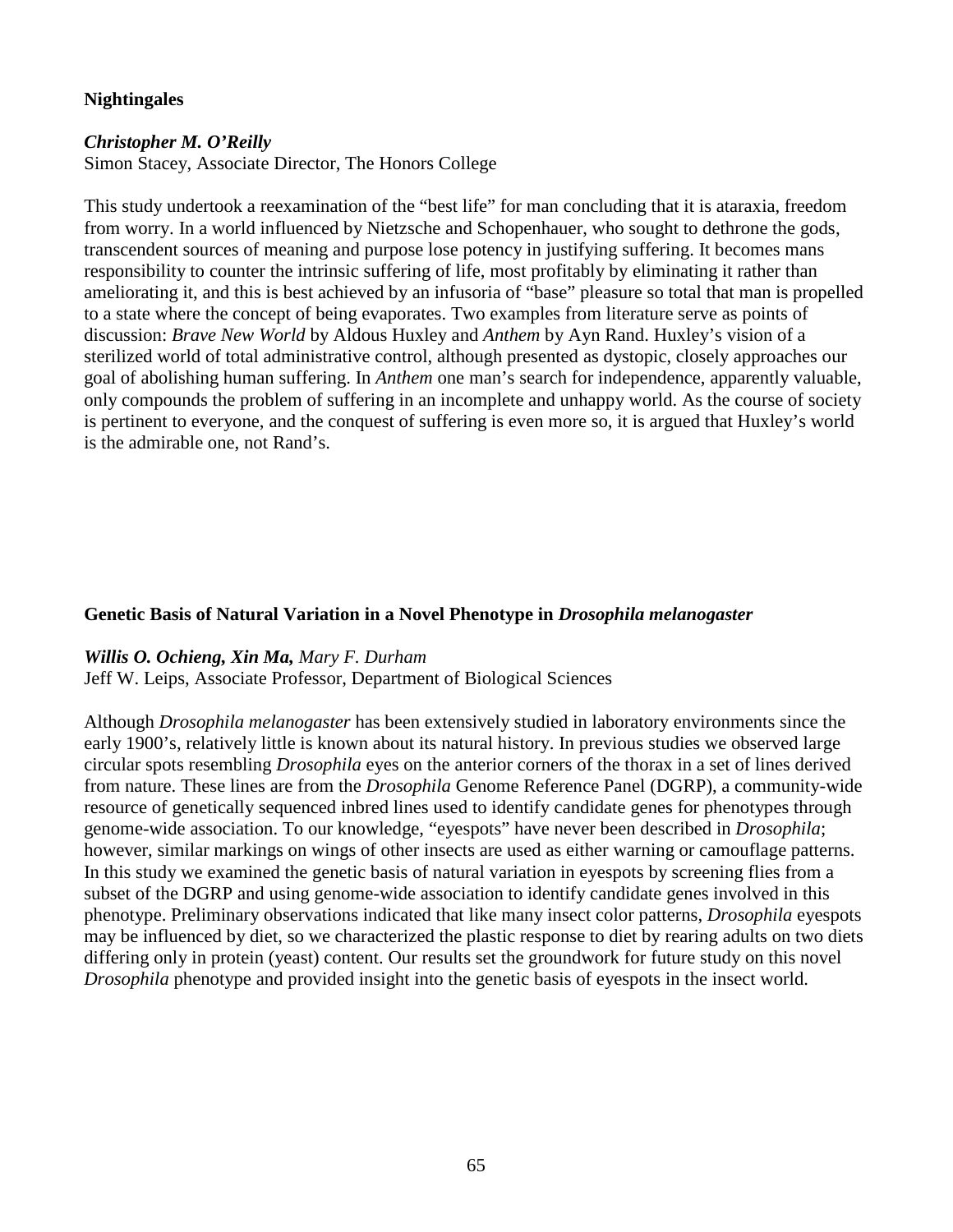# **Effect of Substrate Patterning on** *S. aureus* **Biofilm Formation**

#### *Evelyn O. Ojo, M. Acosta, M. Kambarami*

Julia M. Ross, Professor, Department of Chemical and Biochemical Engineering Jennie B. Leach, Assistant Professor, Department of Chemical and Biochemical Engineering

*Staphylococcus aureus* is a Gram-positive bacterium that causes diseases such as pneumonia and meningitis. Infections by *S. aureus* can currently be treated with antibiotics. However, resistant strains to the various antibiotics have evolved and new methods for combating this bacterium must be developed. A characteristic of *S. aureus* infection is the forming of biofilm which acts as a shield against medication. In order to gain a better understanding of biofilm formation, we are investigating the effect of size, shape, and spacing of bacteria colonies on biofilm growth. We are utilizing soft lithography to create silicone stamps to print patterns of collagen onto culture plates. The patterns are lines and circles that have dimensions on the order of the size of one cell or a small cluster of cells and will allow us to initiate specific patterns of bacteria hypothesized to affect biofilm formation. This work will provide a basic understanding of how biofilms form and will provide a new tool for investigating *S. aureus* biology, drug efficacy, and infection-resistant biomaterials.

*This research was funded by the NIH and the Henry Luce foundation.*

### **Carbocyclic Fleximers as Anti-Trypanosomal Agents**

*Chikezie O. Okoro, Sarah Zimmerman, Katherine L. Seley-Radtke* Katherine L. Seley-Radtke, Associate Professor, Department of Chemistry and Biochemistry

African trypanosomiasis, or sleeping sickness, affects many people living in sub-Saharan Africa, yet it is not a significant focus of major pharmaceutical companies. Current therapeutics are expensive and are mainly unavailable to those living in developing countries. Also, there are undesirable side effects and the developing resistance to currently used therapeutics rendering these drugs ineffective. Our flexible nucleosides, or "fleximers", have the potential to adapt to mutations in active sites of enzymes involved in parasite replication, thereby retaining effectiveness. A critical factor in parasite replication requires methylation of several nucleotides on the mRNA "cap four" structure. Inhibition of Sadenosylhomocysteine hydrolase (SAHase) has been found to prevent these methyl transfers which lead to an incomplete mRNA incapable of functioning for trypanosomal development, thus making SAHase inhibitors potential anti-trypanosomal drugs. In that regard, carbocyclic nucleosides are potent inhibitors of SAHase. Moreover, a fleximer from our laboratory has shown inhibition against SAHase. Combining these leads, carbocyclic fleximers should result in a synergistic increase in SAHase inhibition and potency against trypanosomiasis. Their inherent flexibility should prove beneficial when faced with binding site mutations in SAHase. Once synthesized and characterized, the analogues will be assayed. Synthetic progress towards realizing these novel nucleosides are reported herein.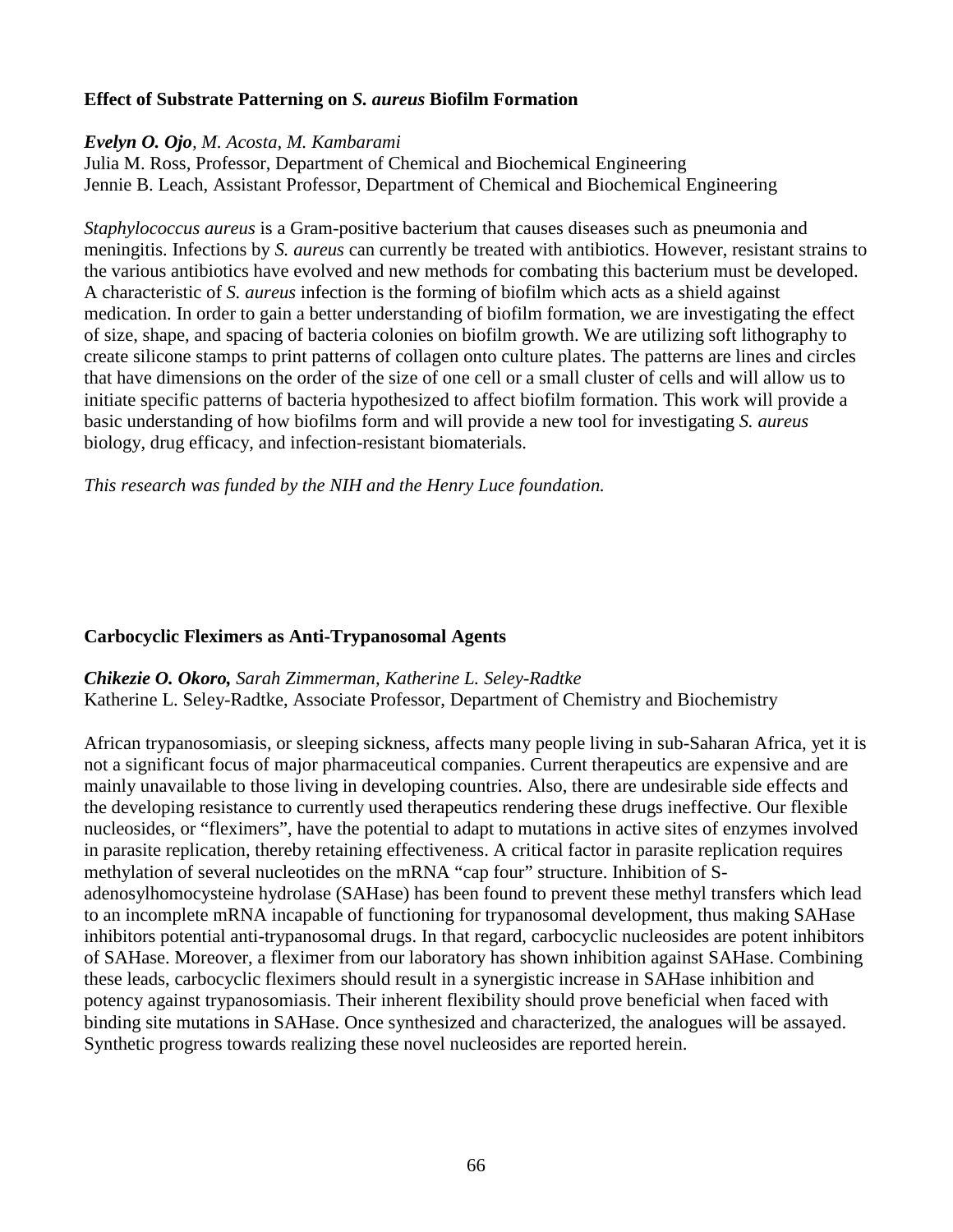# **The Effect of Molecular Characteristics on Sugar Recovery Using** *in vitro* **Microdialysis**

*Daryl O. Omire-Mayor, Sarah Wassink, Andrea Gray, William R. LaCourse* William R. LaCourse, Professor, Department of Chemistry and Biochemistry

Quantitation of biomarkers in physiological fluids is significant in clinical endocrinology. *In-vivo* microdialysis (MD) is a sampling technique that involves the diffusion of small molecules across a semi-permeable membrane by passing a perfusate liquid through a dialysis probe which is placed in the area of interest for sampling. Currently, *in-vivo* microdialysis studies on carbohydrate-based biomarkers assume that most sugars of equivalent size behave similarly. In this investigation, the sampling recovery of sugars of various size and/or charge is studied using *in-vitro* microdialysis. After *in-vitro*  microdialysis sampling, the sugars are separated by high performance anion exchange chromatography (HPAEC) using a mobile phase of 70milliMolar (mM) sodium acetate and 100mM sodium hydroxide at a flow rate of 0.25mL/min. Upon analyte(s) separation, pulsed electrochemical detection (PED) detects these polar aliphatic compounds without derivatization. HPAEC-PED allows for the detection of multiple sugars from one sample using one system. The *in-vitro* microdialysis sugars' recoveries are examined by an internal standard method, using cellobiose as the internal standard. Assessment of the sugars' recoveries following MD-HPAEC-PED show whether size and/or charge make any difference in a sugar's recovery. These studies will lead to better analytical methods for carbohydrate-based biomarkers and a deeper understanding of microdialysis separation mechanisms.

*This work was funded, in part, by the NIH/NIDDK Short-term Education Program for Underrepresented Persons (STEP-UP).*

### **The Utilization of CD20-Specific Lentiviruses for Tolerance Induction**

# *Nana K. Owusu-Boaitey, Ai-Hong Zhang*<sup>1</sup> , <sup>1</sup>

Center for Vascular and Inflammatory Diseases, University of Maryland School of Medicine David W. Scott, Professor of Surgery and of Microbiology and Immunology, Center for Vascular and Inflammatory Diseases, University of Maryland School of Medicine

Autoimmune disease often result from immune cells recognizing host peptides as foreign, leading to immunogenic responses such as the destruction of peptide-expressing host cells. Tolerance to these selfpeptides may be induced by retrovirally infecting naïve B cells *in vitro* with the peptide coupled to an immunoglobulin heavy chain (IgG), allowing the B cells to present the peptide via MHC class II molecules, and infusion of peptide-presenting B cells prior to disease onset. An alternative method involves infecting B cells *in vivo* with CD20-specific lentiviruses that express the peptide-IgG. Since CD20 is expressed predominantly on B cells, the virus will almost exclusively infect B cells when injected into the body. This study involves the use of lentiviruses for induction of tolerance by this means. The lentivirus utilized has been shown to infect CD20-expressing Raji cell line but not another CD20-deficient cell line. Lentivirus plasmids coding for two different peptide-IgG have been constructed and are currently being sequenced. Current results suggest that these plasmids may be able to infect mice that express human CD20; these peptide-IgG lentiviruses will then be used to induce tolerance in mouse models of human autoimmune conditions.

*This research was supported, in part, by the HHMI Undergraduate Scholars Program at UMBC, the Howard Hughes Medical Institute, along with grant R01 AI035622 from the NIH, the NMSS Pilot Award, NIH/NIGMS MARC U\*STAR T34 08663 National Research Service Award to UMBC.*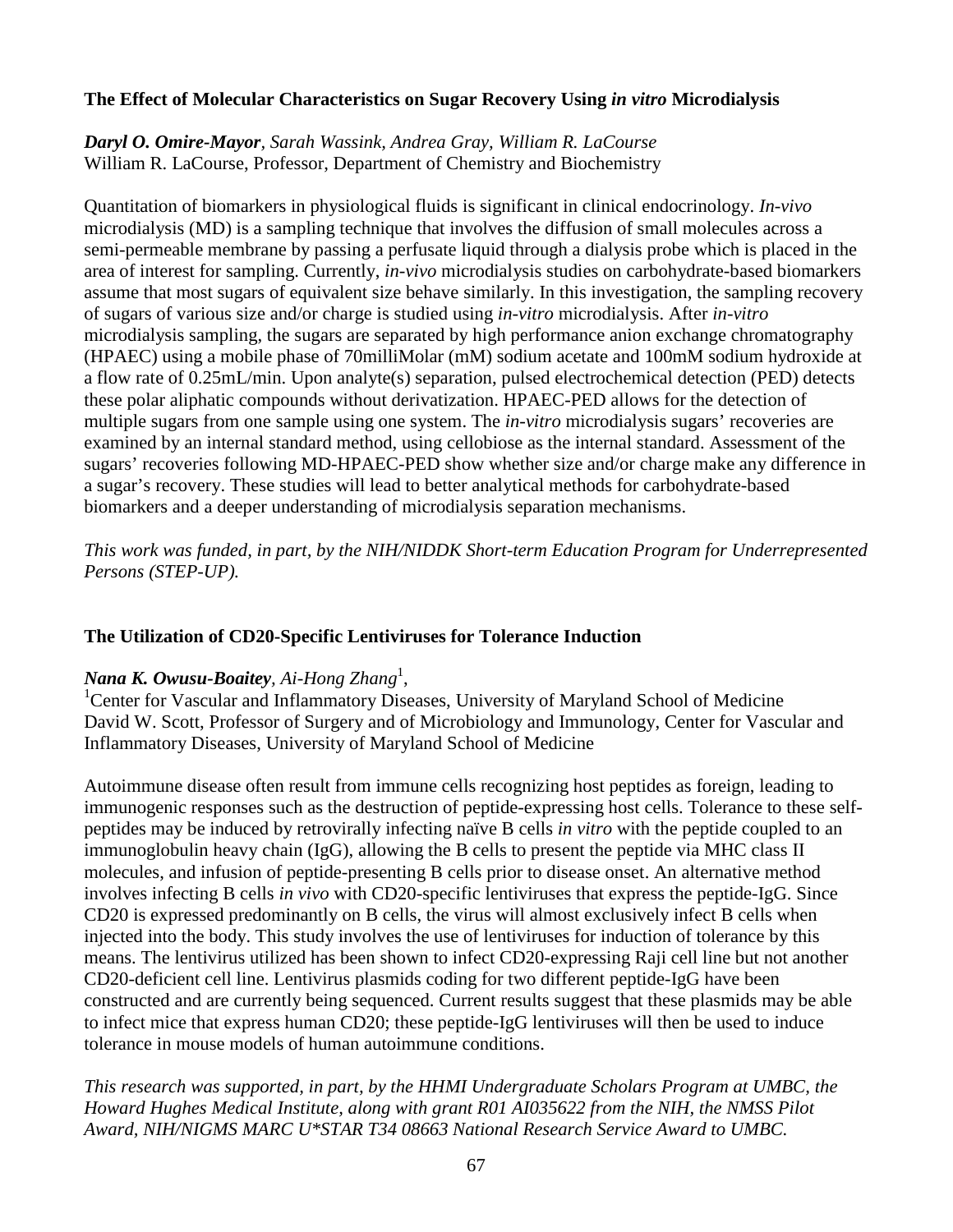### **Production of Styrene Monomer from Ethylene and Benzene**

### *Fabiola Rincon, Chijioke Irrechukwu, Brooke Leibforth, Jason Loiland, Michael Pacella* Mariajosé Castellanos, Assistant Professor, Department of Chemical & Biochemical Engineering

This feasibility study of the production of the styrene monomer from ethylbenzene, along with the dehydrogenation of styrene, will be applied to the manufacturing of polystyrene resin. This study assesses and optimizes the chemical, mechanical, and economical aspects of the styrene process. Polystyrene resin is a major component of the plastics industry. Currently, the client purchases the raw styrene from outside suppliers, but is interested in expanding to produce its own supply. Voyager Engineering has created an optimum plan design implementing technology to produce styrene. In this method, ethylene and benzene are alkylated to produce ethylbenzene, which is then dehydrogenated to produce the styrene. The design feasibility depends on the efficiency and the cost of the process. Voyager Engineering will optimize production yield by assessing the effects of various catalysts, raw material ratios, reaction conditions, recycling techniques, and energy consumption rates. Product market supply and demand trends will be analyzed to forecast the economic situation; including feedstock, operational, and production costs, as well as revenue. Voyager Engineering will balance the physical efficiency and the financial feasibility of the process to determine the ideal design scheme.

### **Influence of Sociodemographics on Voting Behavior of Maryland State Legislators on Proposed Abortion Legislation**

#### *Kathryn Papagjika*

Thomas Schaller, Associate Professor, Political Science Department

This thesis explored the many factors that influence why Maryland State legislators vote a particular way on controversial abortion legislation. There are several theories and debates surrounding the issue of why legislators vote a particular way on abortion legislation. Sociodemographic characteristics of policy makers have been key in the support or opposition of proposed abortion policy. Using three sets of roll call votes on abortion bills, I explore how the sociodemographic characteristics of Maryland State Senators and Maryland State Delegates influence their vote on these three pieces of abortion legislation. These characteristics included the age, race, sex, religion, political party identification, county district, and congressional district of each state legislator. After analyzing the characteristics and the final roll call votes of the policy, the role that sociodemographic characteristics play in the policy making process becomes clear. I found that it can be argued that all of the characteristics studied play a role in the policy making process by influencing voting behavior. They shape the ideals, opinions, and beliefs of the policy makers and thus influence their voting choices and preferences. This in turn affects their general voting behavior in creating abortion policy.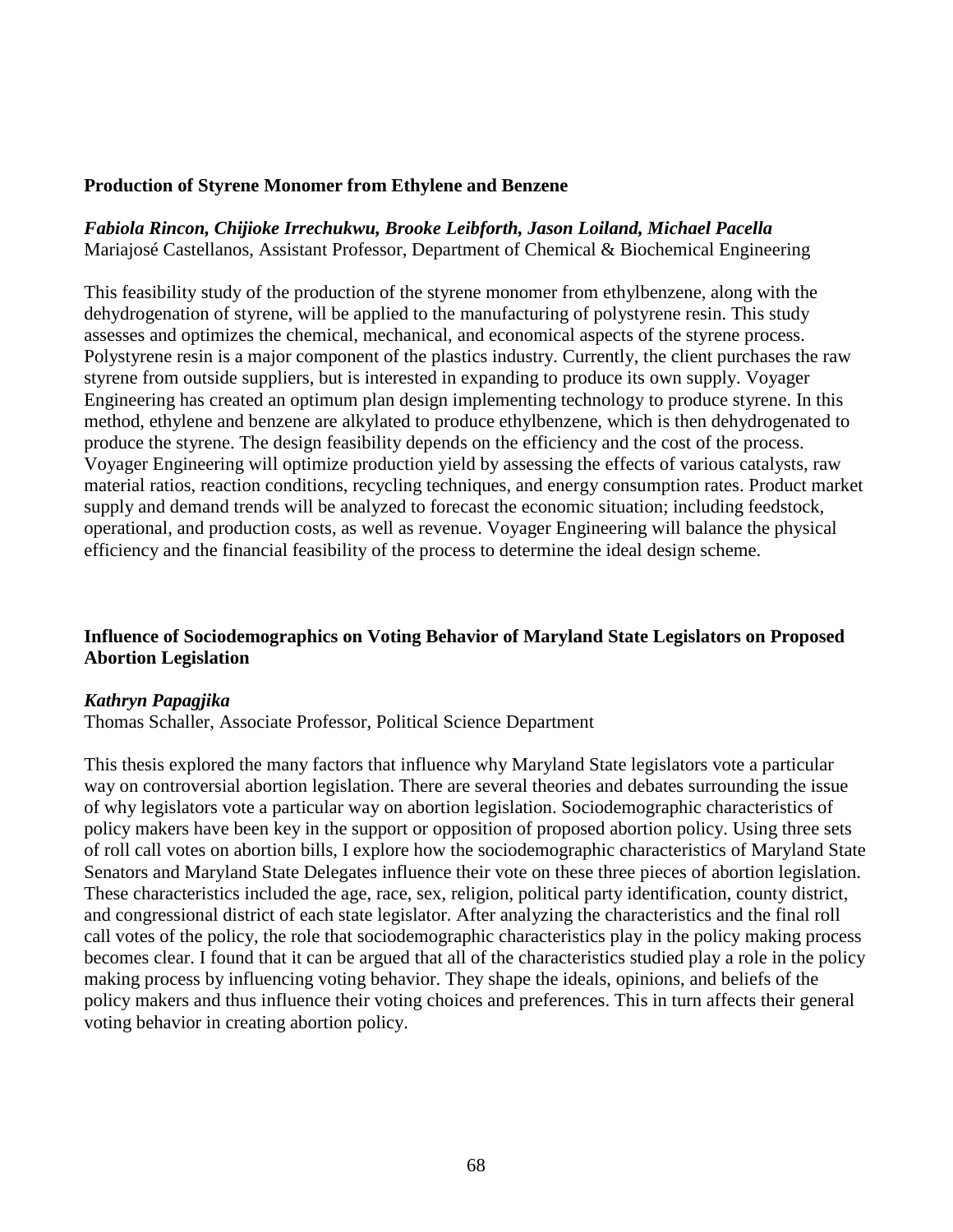# *Back to Bach***: A Historically-Informed Interpretation of a Gavotte**

### *Sarah M. Paquette*

Airi S. Yoshioka, Associate Professor, Department of Music

The stylistic features of the Romantic and Contemporary periods have influenced how modern violinists interpret music of the Baroque period. While these interpretative changes over the past 250 years are a natural course of development, they can interfere with authentic performance practice since violins and bows were constructed differently and musical aesthetics and styles have dramatically evolved. The constructional modifications (smaller violin, shorter and curved bow, lack of chin rest, etc.) have altered what types of ornamentations and articulations are possible. In Bach's Partita No. 3 Gavotte en Rondeau, many violinists and pedagogues have developed interpretations that stray from the periodinformed style. Contemporary performers overuse ornamentations such as trills and vibrato unlike Baroque players who use them sparingly for highlighting repeated passages. On a weekly basis, I presented an aspect of Baroque performance practice in MUSC112 (Violin Repertory) and shared my research with violin performance majors. On my personal journey with Gavotte en Rondeau, I developed historically-informed interpretations and performed the work multiple times at UMBC and in the outer-communities.

*This work was funded through an Undergraduate Research Award from the UMBC Office of Undergraduate Education.*

# **PKCI/HINT1 Involvement in Morphine Addiction Using Conditioned Place Preference Test**

**Nicole A. Parker**, *Elisabeth Barbier, Helen Xing, Jessica Kim, Yio Lee, Jia Bei Wang* Jia Bei Wang, Professor, School of Pharmacy, University of Maryland, Baltimore

Protein Kinase-C Interacting Protein/Histidine Triad Nucleotide Binding Protein 1 (PKCI/HINT1) is broadly expressed in various areas of the brain. Its function in the Central Nervous System remains unknown but PKCI/HINT1 was found to interact with the mu opioid receptor and modulate its function. Clinical and behavioral studies place it as a candidate molecule in the pathology of mental diseases. Indeed, its gene expression is down regulated in the cerebral cortex of schizophrenic and bipolar patients, and mice deficient for PKCI/HINT1 exhibit positive symptoms of animal models of schizophrenia as well as behavioral and endocrine features that might relate to the mania phase of bipolar disorder. As mental disorders are comorbid with drug addiction we assessed whether deficiency for PKCI/HINT1 will result in stronger addiction. PKCI/HINT1 knockout (KO) mice and their wild type (WT) littermate were tested in the morphine-induced conditioned place preference paradigm. Both WT and KO mice developed a place preference at a dose of 10mk/kg of morphine with no difference between the genotypes. Our results indicate that deficiency in PKCI/HINT1 protein does not affect morphine-induced place preference in mice.

*This investigation was supported, in part, by the HHMI Undergraduate Scholars Program at UMBC and the Howard Hughes Medical Institute and NIH/NIGMS MARC U\*STAR T34 08663 National Research Service Award to UMBC.*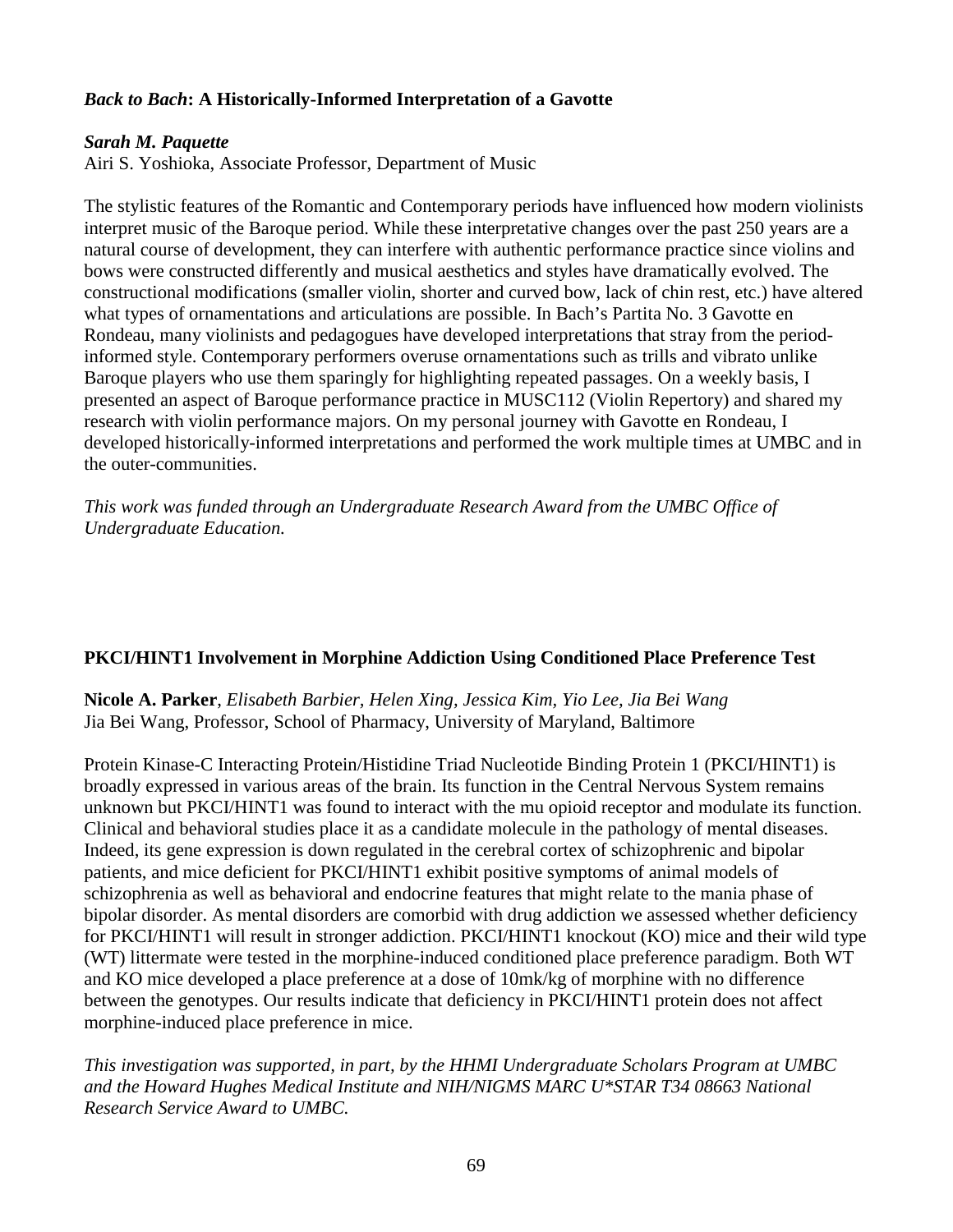# **A Thematic Analysis of Stephen Schwartz' "Children of Eden"**

#### *Shane M. Parks*

Anna Rubin, Associate Professor, Department of Music Susan McCully, Lecturer, Department of Theatre

While musical theatre is acknowledged as an American entertainment staple, the genre is still quite young. The most prominent composers of musical theatre are continually experimenting with different ways of composing, structuring, and presenting their art. One device used in musical theatre today is the leitmotif, a mechanism that attaches repeated events, moods, or characters to musical themes. Stephen Schwartz, known for his widely successful scores for "Pippin," "Godspell," and "Wicked," uses this tool in the show "Children of Eden." The work, despite having never been on Broadway, is consistently on Musical Theatre International's "Top 20 licensed works." My research explores the way in which Schwartz creates a cohesive dramatic and musical work through his use of leitmotifs. The artistry displayed in this piece helps the audience connect parallel plot lines and recall past action with relative ease. I will explain how the themes create layers of subtext that greatly enrich the show. "Children of Eden" is a work that can be appreciated both on a scholarly level and as a work of entertainment. Through the research of Schwartz' play, I hope to expand recognition of musical theatre as a subject that deserves scholarly attention and analysis.

*This work was funded through an Undergraduate Research Award from the UMBC Office of Undergraduate Education.*

### **New Perspectives on Old Views**

*Katherine Bentz, Catherine Pasqualoni, Christina Ross, Sarah Carney* Richard S. Mason, Lecturer, Department of Ancient Studies

Most research in the field of Ancient Studies focuses on the monument or artifact in question in specific context to the ancient world. While this is, of course, extremely important, there is so much more to be learned from the object. Our research explores five temples of ancient Athens, analyzing nineteenth century photographs of them, all of which are the property of UMBC Special Collections, and comparing them to modern photographs taken by Ancient Studies students and faculty during their travels. Central to our study were legal and ethical issues involved in the fields of curation and conservation, as well as a deep investigation into the reasons for which nineteenth century photographers, modern day tourists, and archaeologists and museum curators throughout history ever bothered to look at such monuments. By studying these monuments, we learn much about the people who built them, and the people who either destroyed or preserved them. Through a deeper understanding of them, we come to gain a deeper understanding of ourselves.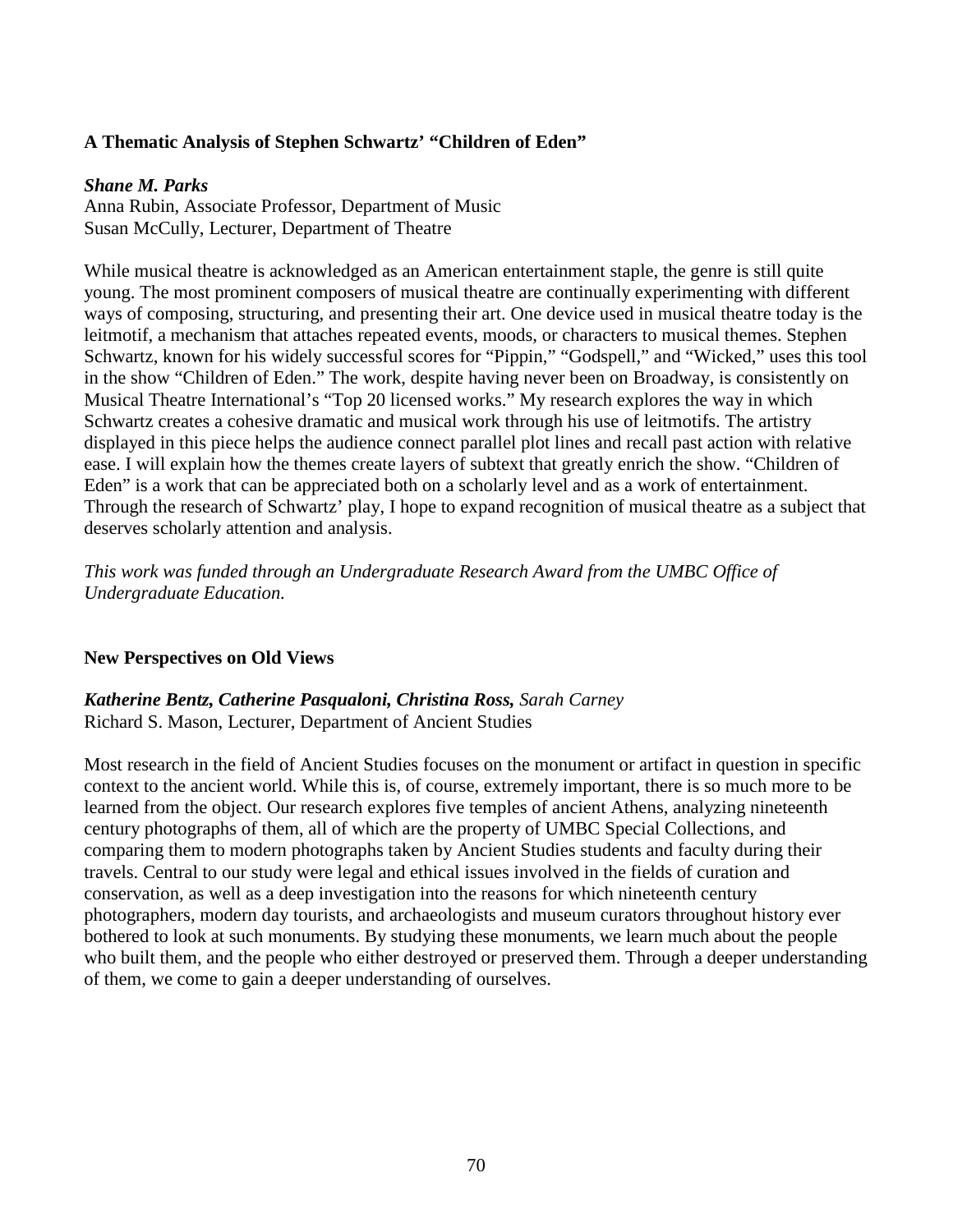# **Friction Testing of Materials Used in Artificial Joints**

#### *Anand M. Patel*

L. D. Timmie Topoleski, Professor, Department of Mechanical Engineering

Arthritis is a disease in which one or more damaged joints results in pain, swelling or limited movement. Implanting an artificial joint to replace the damaged one is one way of treating arthritis. Every year, more than 120,000 people undergo hip replacement surgery in the US. The wear in artificial joints is the prime factor for prosthesis loosening and initiating osteolysis – the destruction of bone surrounding the prosthesis. Examining the wear behavior of the surfaces can be a vital factor in developing breakthroughs leading to 'ideal' bio-materials and failure-free artificial joints. The purpose of this research was to study the wear behavior of materials used in artificial joints by designing a coefficient of friction (CoF) measuring device that would allow one to calculate the CoF values for these materials. Inclined plane friction determination concept was used to calculate the coefficient of friction. The hypothesis to be tested was that the use of modified micro-textured surfaces (carbide coated CoCrMo) on metal surface in artificial joints will result in less wear of the surfaces compared to the non-textured surfaces, or surfaces that have not been modified. Standard materials (example steel on aluminum) were tested to validate the testing system and the results obtained were analogous to those found in engineering journals. The micro-textured samples would be tested on metal surfaces and the results would be compared to the non-textured surfaces or surfaces that have not been modified.

*This work was funded by the Arthritis Foundation and through an Undergraduate Research Award from the UMBC Office of Undergraduate Education.*

### **Dead Fall**

### *John Perry*, *Alex Ehrensberger*

Neal McDonald, Assistant Professor, Department of Visual Arts

Dead Fall is a video game that focuses on fast-paced action, in which the player must fend off enemies running at him or her from both sides. Dead Fall's development focused heavily on complexity, with multiple levels and enemy types, forcing the player to alter tactics on the fly. This project was drawn and animated entirely in Adobe Flash CS4, and programming was done with Action Script 3.0. A tile-based system was created in Flash, as well as the collision detection used in the game. Work on the project was split into three distinct work types, so each group member could be effectively independent, and allow for integration of individual elements of the game as they were created. There were some concerns with keeping artistic style consistent, however they were remedied by using an original concept for templates that were tweaked for variation in the game. For now, Dead Fall will remain Flash-based, for wide availability, although we hope to port it to XBox.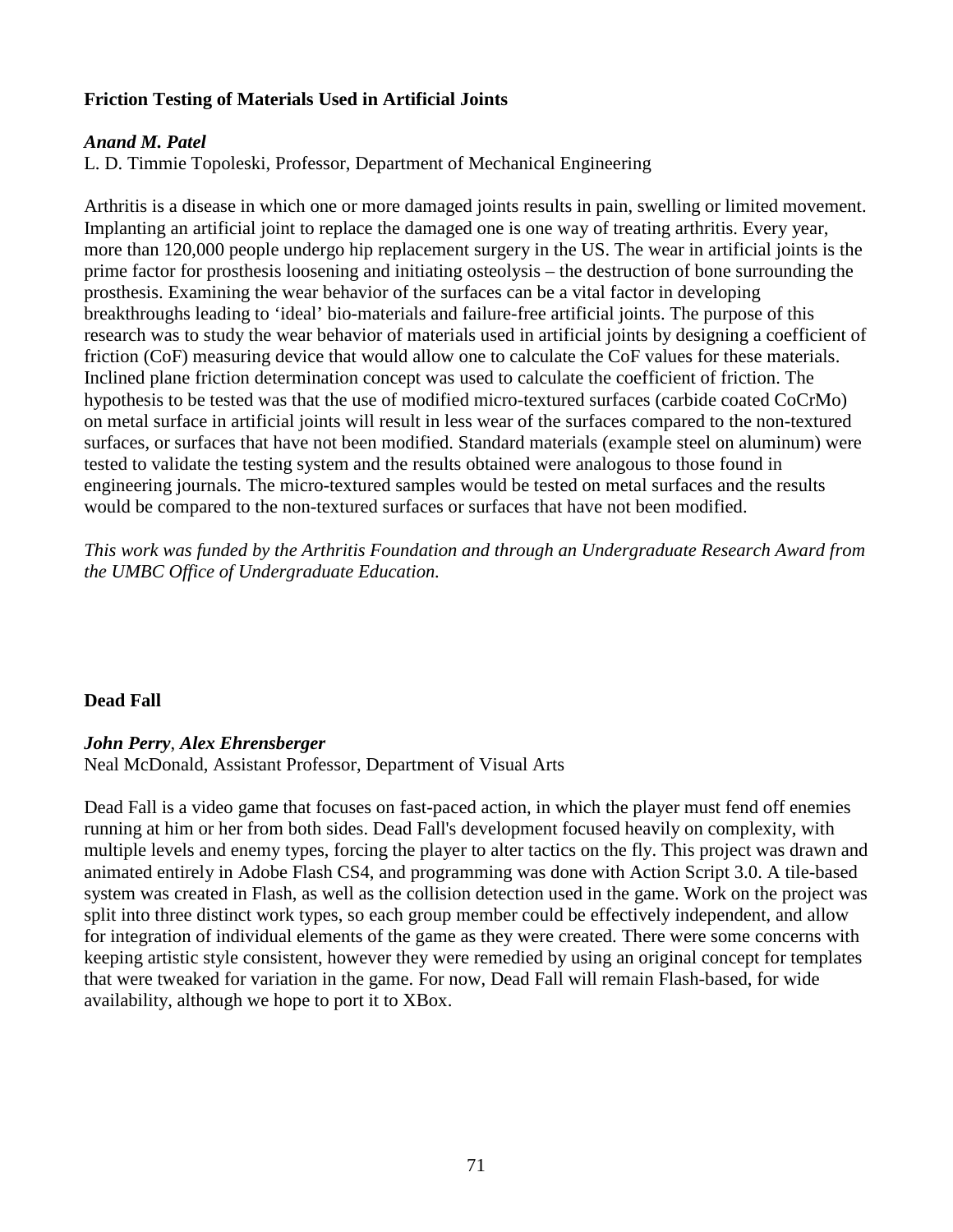# **Synthesis of Potential Inhibitors of Thymidylate Synthase Based on Quinazoline Structural Skeleton**

# *Nicholas K. Pinkin, Ravi Ujjinamatada, William Motel*

Ramachandra Hosmane, Professor, Department of Chemistry and Biochemistry

Cancer is a group of diseases that causes about 13 percent of all deaths in the world, estimated at 7.6 million in 2007 alone. My research aims to create a set of drugs to inhibit an enzyme in the body fundamental to the out-of-control growth that cancer cells exhibit. This enzyme, thymidylate synthase (TS), catalyzes the conversion of uracil-monophosphate to thymidine-monophosphate using  $N^5$ , $N^{10}$ methylenetetrahydrofolate (THF) as a methyl donor. Cancerous cells need thymidine to replicate, and therefore proliferate quickly in a TS rich environment. The compounds we propose are potential competitive inhibitor analogs of THF. Already, the necessary intermediate to the final THF analogue (d) has been synthesized using commercially available thiophene carboxaldehyde and ethylacetoacetate to give **UMR-150** in 51 percent yield. Subsequent dehydration and decarboxylation of **UMR-150 (a-f)**  with sodium ethoxide in ethanol formed the mono-ester product **NP-001** in 63 percent yield. Both compounds have been verified through the use of  ${}^{1}H$  and  ${}^{13}C$  nuclear magnetic resonance spectroscopy. A variety of approaches to ring closure of **NP-001** have been unsuccessful, but we suspect that benzyl protection could resolve the issue. Once the final analogues are synthesized, we plan to carry out enzyme assays to determine their inhibitory properties.

*This research was funded by the UMBC HHMI Undergraduate Scholars Program through the Howard Hughes Medical Institute.*

# **Aggregation of Potential Drug Delivery Vehicle**

### *Elizabeth G.M. Plum*

Richard Karpel, Professor, Department of Biochemistry

Rattlesnakes are well known for their poisonous bites but surprisingly, the venom of the South American rattlesnake *Crotalus durissus terricus* possesses a potentially valuable protein called crotamine. This 42 residue polypeptide is a cell penetrating protein (CPP) and also a transporter, able to carry molecules or even entire genes into cells. Crotamine specifically enters only actively proliferating (AP) cells through an interaction with heparin-glycosaminoglycans (GAG). It thus must form ternary complexes with these GAGs and DNA. Crotamine is able to bind to negatively charged DNA because it is highly basic. Crotamine-DNA complexes then enter the cell by endocytosis and localize in the nucleus. Past experiments have shown that heparin can break up these aggregates. Since crotamine carries DNA into the cell in aggregated form, these complexes have been characterized through dynamic light scattering (DLS). These complexes had a uniform size dependent on the type of DNA used. The size of this aggregate varied with time - the longer the crotamine was incubated with the DNA, the larger the hydrodynamic radius. In line with previous experiments, DLS and electrophoretic measurements showed that heparin breaks apart crotamine-DNA aggregates in a time-dependent manner.

*This work was funded through an Undergraduate Research Award from the UMBC Office of Undergraduate Education.*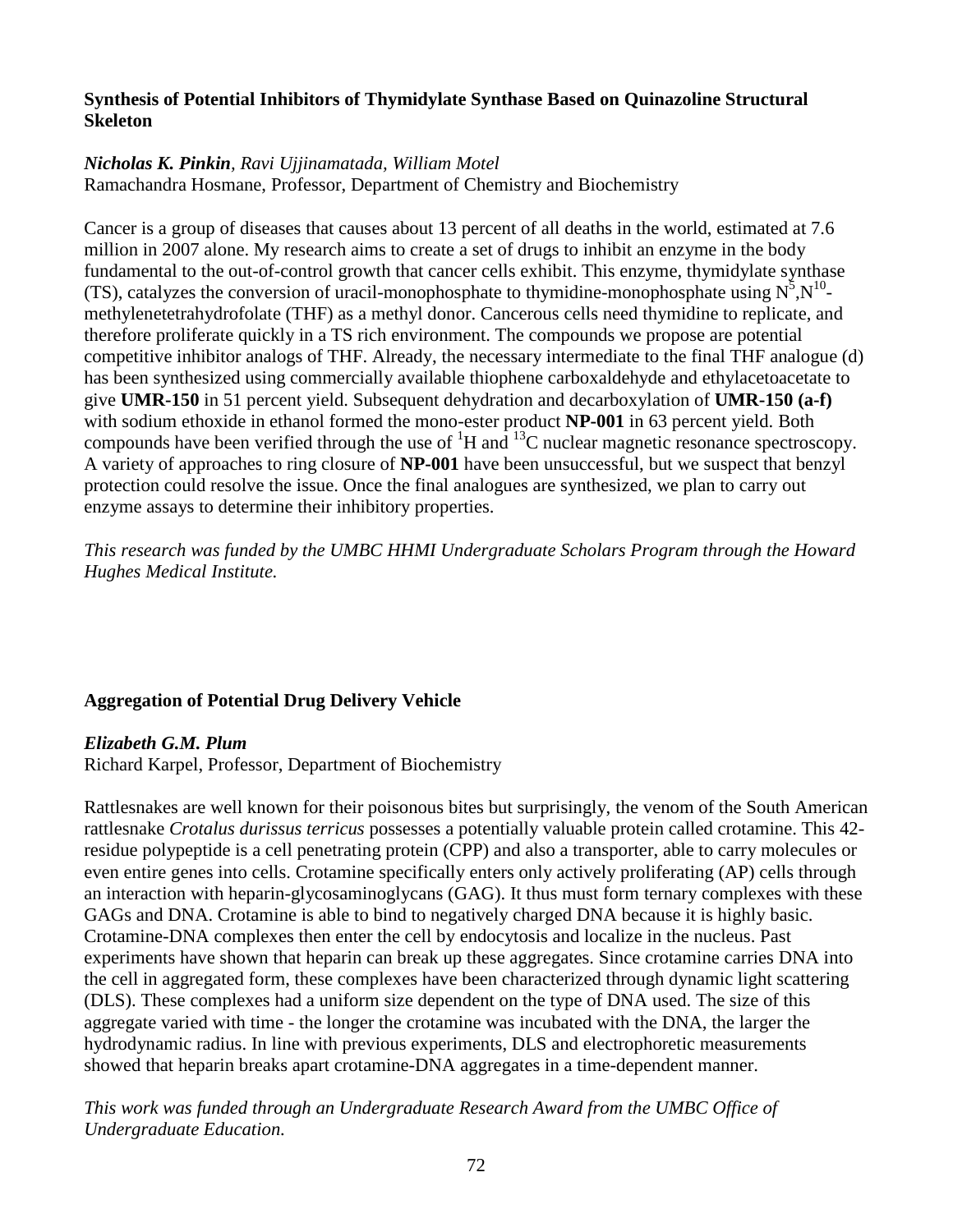# **TrkB Receptor Downregulation Contributes to Dendritic Spine Density Decrease due to Chronic Elevation of Corticosterone**

## *Dina V. Popovkina, Scott M. Thompson*

Scott M. Thompson, Professor, Department of Physiology, University of Maryland School of Medicine

What effect does stress have on our ability to process information? Chronic stress elevates the stress hormone corticosterone and leads to a number of anatomical changes in hippocampal neurons that could adversely affect cognition, including dendritic spine loss. How corticosterone affects neuronal structure remains unknown. Hippocampal neurons also express high levels of the neurotrophin receptor, trkB, which regulates their morphology. We hypothesized that stress hormones reduce the density of dendritic spines in hippocampal neurons by downregulating the trkB receptor. To test this hypothesis, organotypic hippocampal slice cultures were prepared from mutant mice whose neurons express green fluorescent protein, which we use to visualize spines, and pharmacologically blockable trkB receptors. Cultures were treated with corticosterone or an inhibitor of the mutant trkB receptor, 1NMPP1. Average spine densities were decreased by 22.3 percent by corticosterone, compared to untreated controls. This decrease was comparable to the 14.1 percent decrease produced by inactivating trkB receptors. Preliminary experiments using western blotting indicate that corticosterone treatment *in vitro* decreases trkB phosphorylation, thus presumably disrupting downstream signaling cascades initiated by neurotrophin binding. We conclude that corticosterone causes synapse loss by decreasing trkB – neurotrophin signaling, and thereby impairs cognitive function.

*This investigation was funded, in part, by the NIH/NIGMS MARC U\*STAR T34 08663 National Research Service Award to UMBC and the UMBC HHMI Undergraduate Scholars Program through the Howard Hughes Medical Institute to DVP as well as grants from the National Institute of Mental Health to SMT.*

**Justice Sotomayor and the Legitimacy of the Supreme Court**

# *David K. Pourshoushtari*

Tyson King-Meadows, Assistant Professor, Department of Political Science

This paper examines public perceptions of Supreme Court Justice Sonia Sotomayor after the first series of oral arguments of the 2009-2010 term, Citizens United v. Federal Election Commission. Using national survey data to examine public attitudes toward Justice Sotomayor, we examined affect, perception of her impact and attentiveness to her inaugural activities. It revealed that not only do conservative respondents generally hold unfavorable views of Sotomayor, but that they also had a tendency to believe she would likely have a more liberal impact on the Supreme Court. The study also revealed that conservative respondents paid less attention to Sotomayor's performance than did liberal respondents. These findings suggest that affect towards Sotomayor amongst conservatives remains relatively low, and that conservatives still believe Sotomayor will shift the court in a more liberal direction, despite her succeeding a liberal judge in David Souter. As a result, Justice Sotomayor may indeed weaken the otherwise consistent legitimacy the overall public affords the Supreme Court.

*This work was supported, in part, through a travel award from the UMBC Office of Undergraduate Education.*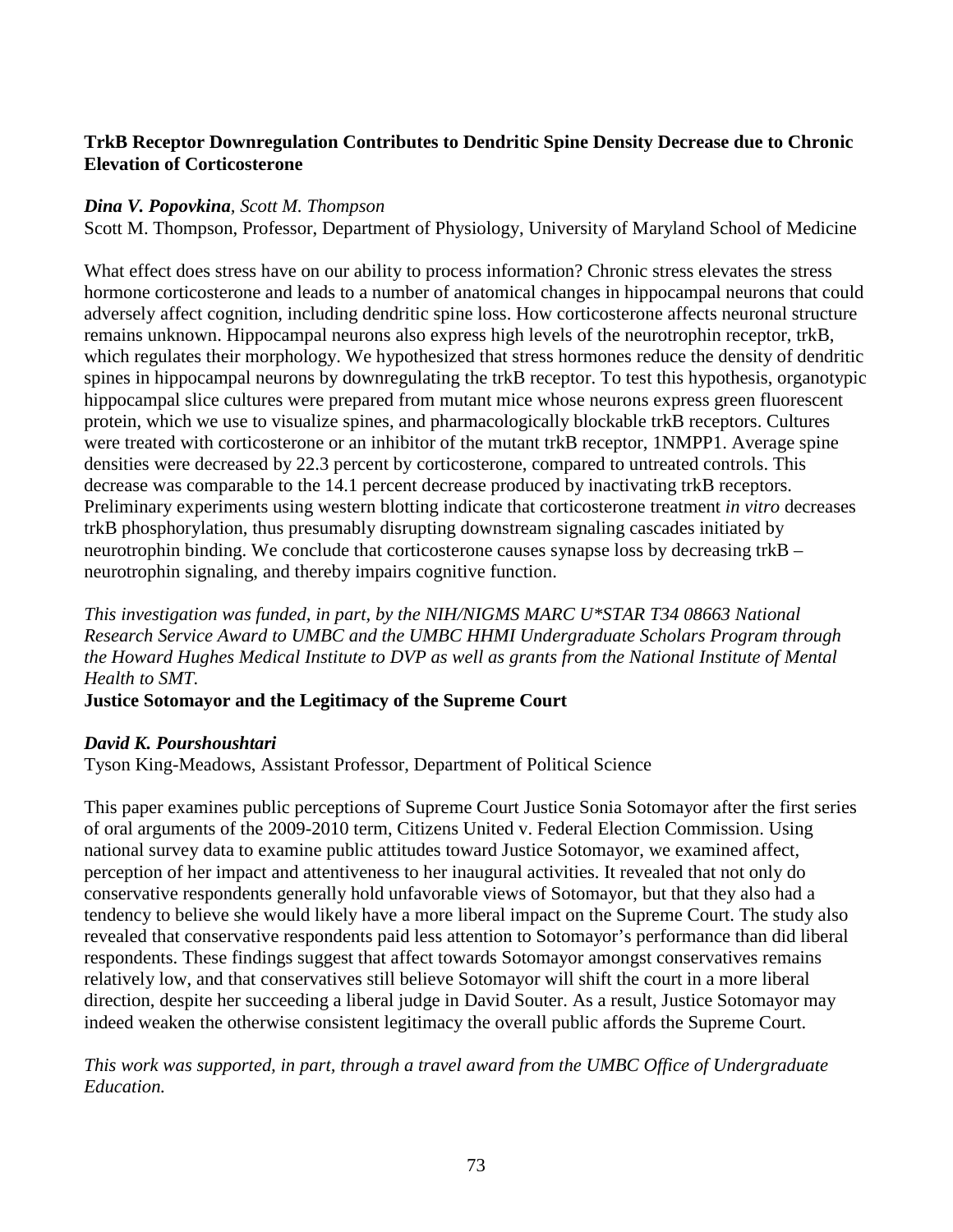## **Polyethylene glycol Hydrogels as an** *in-vitro* **Model for Neural Tissue Engineering**

#### *Stephanie Pubill, Silviya P. Zustiak*

Jennie B. Leach, Assistant Professor, Department of Chemical and Biochemical Engineering

The overall goal of this work is to contribute to a deeper understanding of the dynamic interactions between neuronal cells and their three-dimensional (3D) surroundings by implementing tissue engineering principles to study neuronal behaviors associated with regenerating nerve tissue. Specifically, my project involves the use of cross-linked degradable polyethylene-glycol (PEG) hydrogels as a 3D *in-vitro* model to test cell-matrix interactions. Towards that goal this study investigates the utility of PEG gels to be used as a 3D scaffold for neural stem cells, primary dorsal root ganglia neurons as well as PC12 cell culture. My work specifically involves characterization of the cell viability and morphology after seeding the cells in the 3D PEG gels. My work involved varing gel mechanical parameters such as porosity and stiffness represented by polymer molecular weight or density as well as biochemical parameters such as number of cell attachment sites represented by adhesive ligand concentration, in order to pinpoint the optimal conditions for cell growth and proliferation. The research indicates that neural cell viability and morphology were sensitive to both biochemical and mechanical stimuli. This knowledge allows us to propose gel properties that will yield optimal cell growth and proliferation, which is the focus of my ongoing research.

*Funding for this project was provided by the Henry Luce Foundation, UMBC and NIH-NINDS (R01NS065205) grant.*

# **Isolation and Characterization of Mutations in Ribosomal Proteins L4 and L22 that Confer Ketolide Resistance**

#### *Asmara Qamar*

Janice M. Zengel, Senior Research Scientist, Department of Biological Sciences

Extended domains of ribosomal proteins L4 and L22 penetrate into the core of the large ribosomal subunit and contribute to the narrowest region of the peptide exit tunnel. Several types of antibiotics, including macrolides and ketolides, interact with the tunnel, and mutations in L4 and L22 have been shown to confer resistance to these antibiotics. The novel ketolide antibiotic Cethromycin is currently undergoing development for the treatment of community-acquired pneumonia and biodefense pathogens, and is considered more potent than macrolides, possibly because it makes more contact points: in addition to 23S rRNA domain V, it also makes contacts with domains II and IV. This study aims to isolate and characterize *E. coli* strains with mutations in L4 and L22 by selecting for growth on Cethromycin. Currently, eight mutants have been isolated, six of which are novel; three of the latter display out-of-frame deletions that are predicted to eliminate a majority of the L22 protein. Additional mutants are also being generated through QuikChange mutagenesis. The growth rate and degree of antibiotic resistance of these mutants will be assayed, as well as the mutant ribosome's binding affinity to Cethromycin. By characterizing antibiotic resistant mutants, this project hopes to shed additional light on mechanisms of ribosomal protein-mediated antibiotic resistance.

*This work was funded by National Science Foundation Grant MCB 0920578.*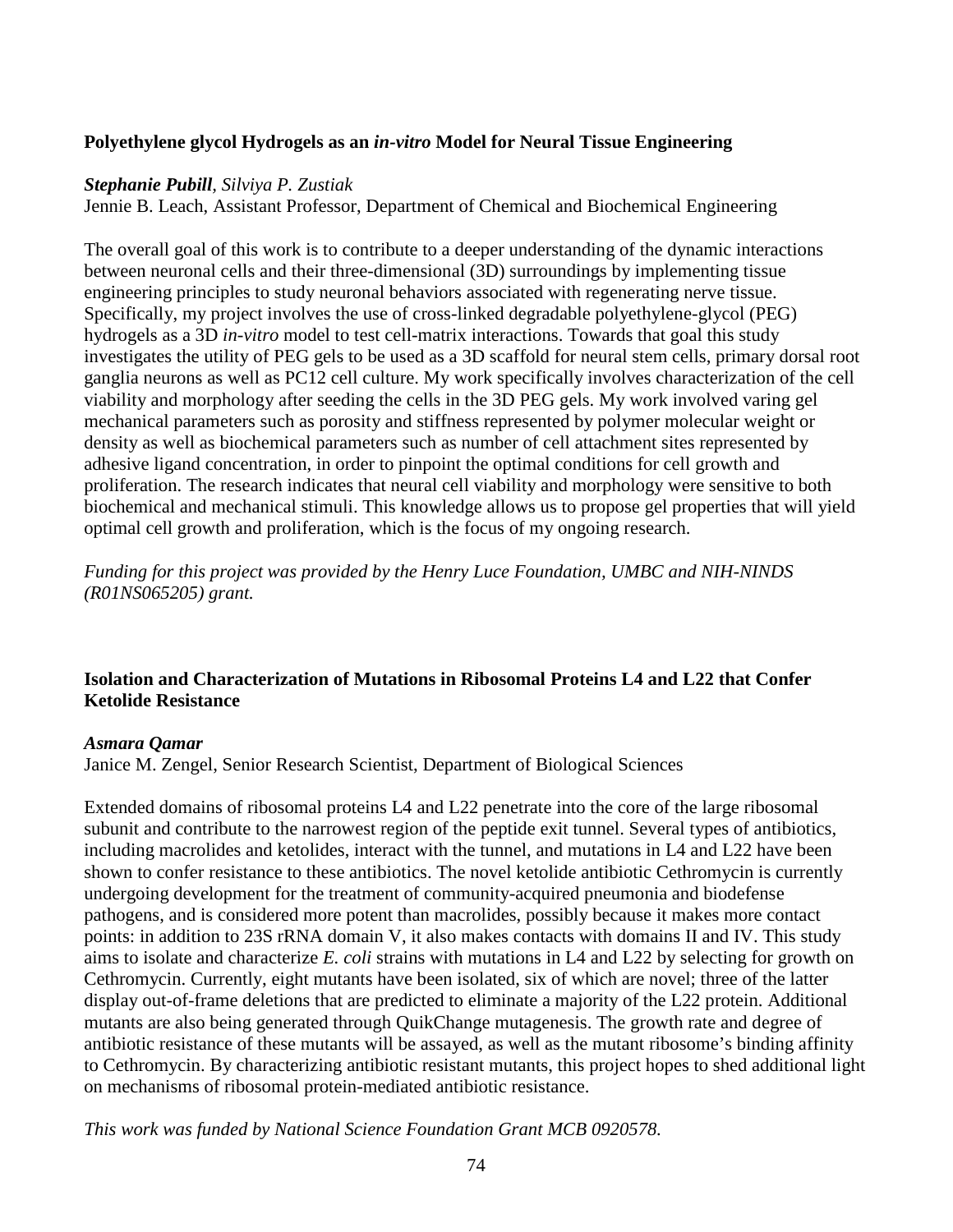# **Parental Depression in Toddlerhood and Child Growth from Two to Four Years of Age**

# *Anna L. Ramirez, Laura A. Scaletti 1 , Maureen M. Black1*

<sup>1</sup>University of Maryland School of Medicine, Department of Pediatrics: Growth and Nutrition Division Laura A. Scaletti, Lecturer, Department of Psychology

Past research has found that family dysfunction may affect a child's weight. This study investigated the relation between parental depression and a child's growth from 24 to 48 months of age. The data was part of a larger longitudinal study that examined prenatally drug exposed children from birth through adolescence (N=276). When children were 24, 36, and 48 months of age, parents filled out the Center for Epidemiological Study's self-report depression scale (CES-D); at these same time points, parents were asked to provide the height and weight of their child from his/her last well-visit. Participants were selected based on available data. Higher CES-D scores at 36 months of age were associated with a decrease in the child's weight percentile from 24 to 36 months, *r*(94)=-0.35, *p*<.001, and higher CES-D scores at 48 months of age were associated with a decrease in the child's weight percentile from 36 to 48 months of age,  $r(119)=0.25$ ,  $p<0.1$ . It is unclear whether these percentile changes were harmful or beneficial to the children (*e.g.*, in the case of an obese child). Additional analyses will be conducted in order to probe the nature of these associations.

# *This work was funded by a grant to the third author (NIDA RO1 DA021059).* **Spatial Dynamics of the Eastern Mud Turtle** *Kinosternon subrubrum* **in a Freshwater Tidal Marsh**

# *Rebecca* **A. Reeves**, *Christopher Swarth*<sup>1</sup>

*1 Christopher Swarth, Sanctuary Director, Jug Bay Wetlands Sanctuary* Christopher M. Swan, Associate Professor, Department of Environmental Science

The Eastern Mud Turtle (*Kinosternon subrubrum*) is a small, semi-aquatic turtle native to the Eastern United States. Relatively little is known about the movement patterns or home ranges of these turtles. Previous studies have focused on seasonal movements or have studied home ranges in space-limited environments, such as small farm ponds. This study examined Mud Turtle home ranges in a large, freshwater tidal marsh using radio telemetry data from two consecutive activity seasons to determine whether or not home range size is a function of habitat availability. Our findings, using the minimum convex polygon analysis, indicated that the average home range size for mud turtles in this environment was well over the previously published estimate of 0.05 hectares. Males have a larger average home range size than females, however there were no statistically significant differences in male and female home range size. Males also tended to disperse farther from their winter hibernacula, in riparian meadows and forests, than females did to reach their activity season home ranges. More study is necessary to clarify these trends and to reduce variation in the data since this information will be of value in future conservation and land-use decisions.

*This work was funded by the Friends of Jug Bay.*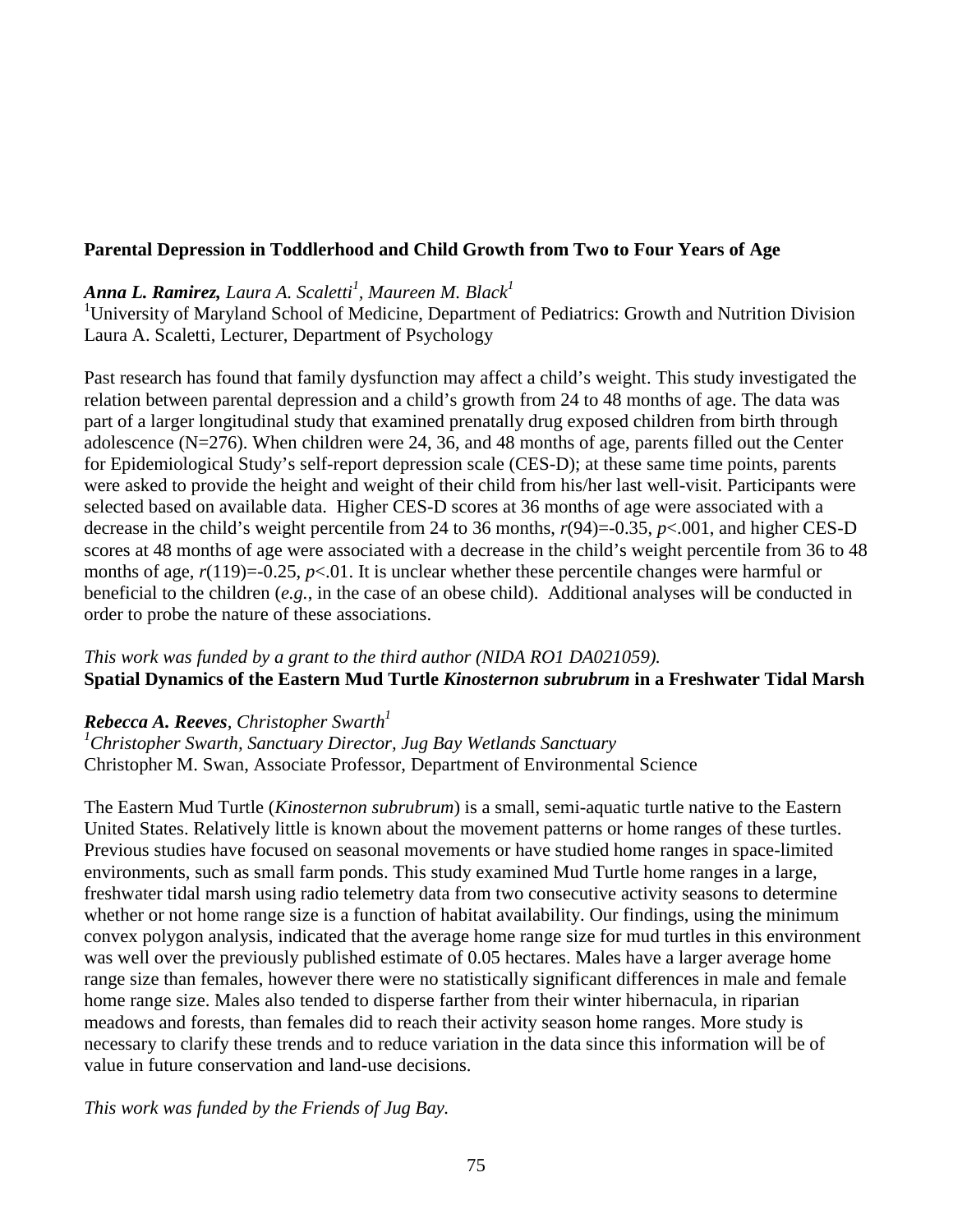### **The Cyclical Nature of Obsolescence**

## *Patrick K. Rife*

Steve Bradley, Associate Professor, Department of Visual Arts

Every day people are presented with new devices and mediums to improve and enhance their lives. The MP3 player that shoved the CD player aside is only the most recent evolution of obsolescence. As a worldwide collective culture we seek to always be on the verge of the next big thing but spend little time looking at the detritus that lies in our wake. This project focuses on what happens with materials, specifically vinyl records, after they have fallen from vogue. This research seeks to find the ways that old materials could be re-purposed for a second life. Although my initial intent was to build a sculpture created from vinyl records, that first concept flowered into a multitude of different aspects for me to investigate, bringing together my interests in visual and sound. Through this research I have been able to compose music, develop a series of boutique style releases to document the compositions, and use the audio materials for performance in addition to completing the sculpture. I also documented the work through a blog dedicated to the project, including several short video documentaries.

*This work was funded in part through Undergraduate Research Award from the UMBC Office of Undergraduate Education.*

# **Creation and Screening of Second-Generation Peptide Library Targeting HIV-1 Packaging Signal**

#### *Joseph D. Ring, Kevin B. Turner*

Daniele Fabris, Professor, Department of Chemistry

Human immunodeficiency virus (HIV) has killed over 25 million people worldwide since its discovery in 1981, with almost three million people being infected in 2007 alone. The goal of this project is to ultimately identify lead compounds, which can specifically target the packaging signal (Ψ-RNA) of HIV-1. This region plays vital roles in several steps of the viral life cycle and presents with a highly conserved sequence, making it an ideal antiviral target. Initially, we obtained a synthetic peptide library containing ~16,000 unique peptide sequences, which was designed to promote favorable interactions with Ψ-RNA. After initial library screening, we created a second generation library by chemically modifying the C- and N- termini of the peptides in order to increase affinity and specificity for the target substrates. Toward this direction, we first modified the C- terminal carboxylic acid moiety, which presents an unfavorable charge-charge interaction with the Ψ-RNA, by converting it to a charge neutral ester. Additionally, we added a large hydrophobic group to the N- terminus, which is capable of intercalating between the base pairs of the target substrate. Screening of the second-generation library indicated these two modifications combined promote more favorable interactions with the target.

*This work was funded through an Undergraduate Research Award from the UMBC Office of Undergraduate Education.*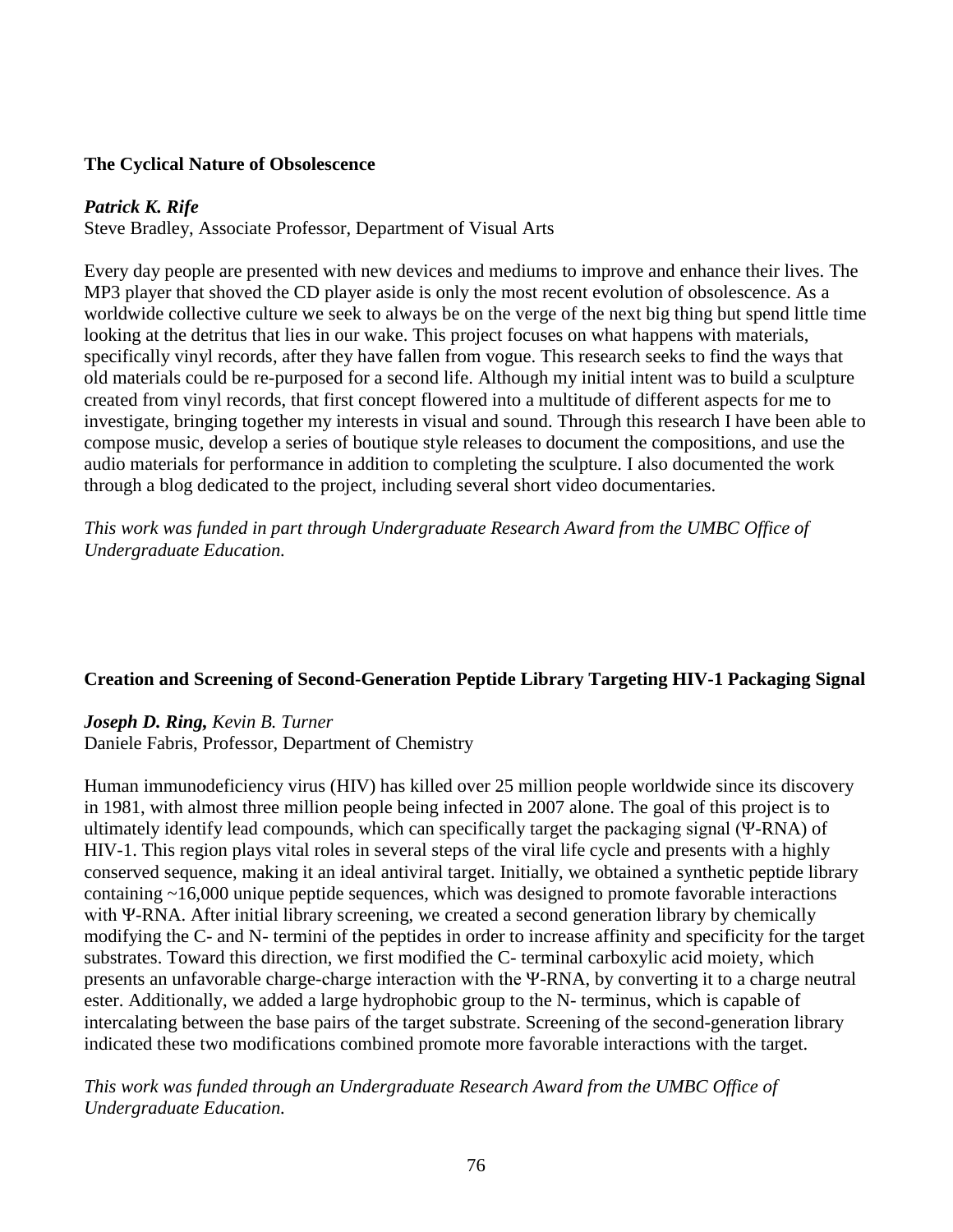#### **Akisakio**

#### *Juan Carlos Rivera, John Cservek, Derek Ragos, Teresa Oswals*

Neal McDonald, Assistant Professor, Department of Visual Arts

Akisakio is a platform video game set in a land of fairytale stories. Each level has a different artistic style. The goal of the game is to help the hero to save the fairytales from destruction by finding a sword and going through portals that take him to different parts of the fairytale. The team developed this game for the iPhone/iTouch platform. The controls for the game are based on the touch screen capabilities of the iPhone, which will allow the user to move the character left to right and back and forth and jump up and down.

# **An Isotachophoretic Method for the Separation and Concentration of DNA and RNA in Food Matrices**

# $\pmb{Kaitlyn}$   $\pmb{N}.$   $\pmb{Saddler},$   $\pmb{Charles}\text{ Young}^1,$   $\pmb{Emily}\text{ Seay}^1,$   $\pmb{Alex}\text{ Proescher}^1$

<sup>1</sup>Johns Hopkins University Applied Physics Laboratory Charles C. Young, Section Supervisor, Applied Biology Section, Johns Hopkins University Applied Physics Lab

In this study, we integrated a dual buffer separation approach with simultaneous size exclusion to purify and separate bacterial genomic DNA and viral RNA. 2-Hydroxy-N-(tris(hydroxymethyl)methyl)-3 aminopropanesulfonic acid (TAPSO) and 4-(2-hydroxyethyl)-1-piperazineethanesulfonic acid (HEPES) were evaluated as isotachophoresis anode buffers to separate and concentrate DNA and RNA. In combination with varying agarose concentrations, it was possible to further regulate the separation by size. These parameters were optimized to separate *Bacillus atrophaeus* DNA and murine norovirus RNA. Nucleic acids were extracted and evaluated by PCR. Simple, rapid sample preparation methods remain a critical need for current and future biological detection systems in order to remove interfering compounds found in many foods. This research provides an inexpensive method for concentrating and purifying PCR amplifiable microbial nucleic acids from foods while simultaneously separating bacterial and viral genomes for use with next generation molecular diagnostic systems. Through the use of a dual buffer isotachophoresis method, nucleic acids were separated and concentrated based on charge; varying cross-linking grouped nucleic acids by size. When combined, separation of genomic DNA and viral RNA was observed. The ultimate goal is to develop a modular, universal sample preparation device capable of simultaneously concentrating and purifying nucleic acids and proteins from food matrices.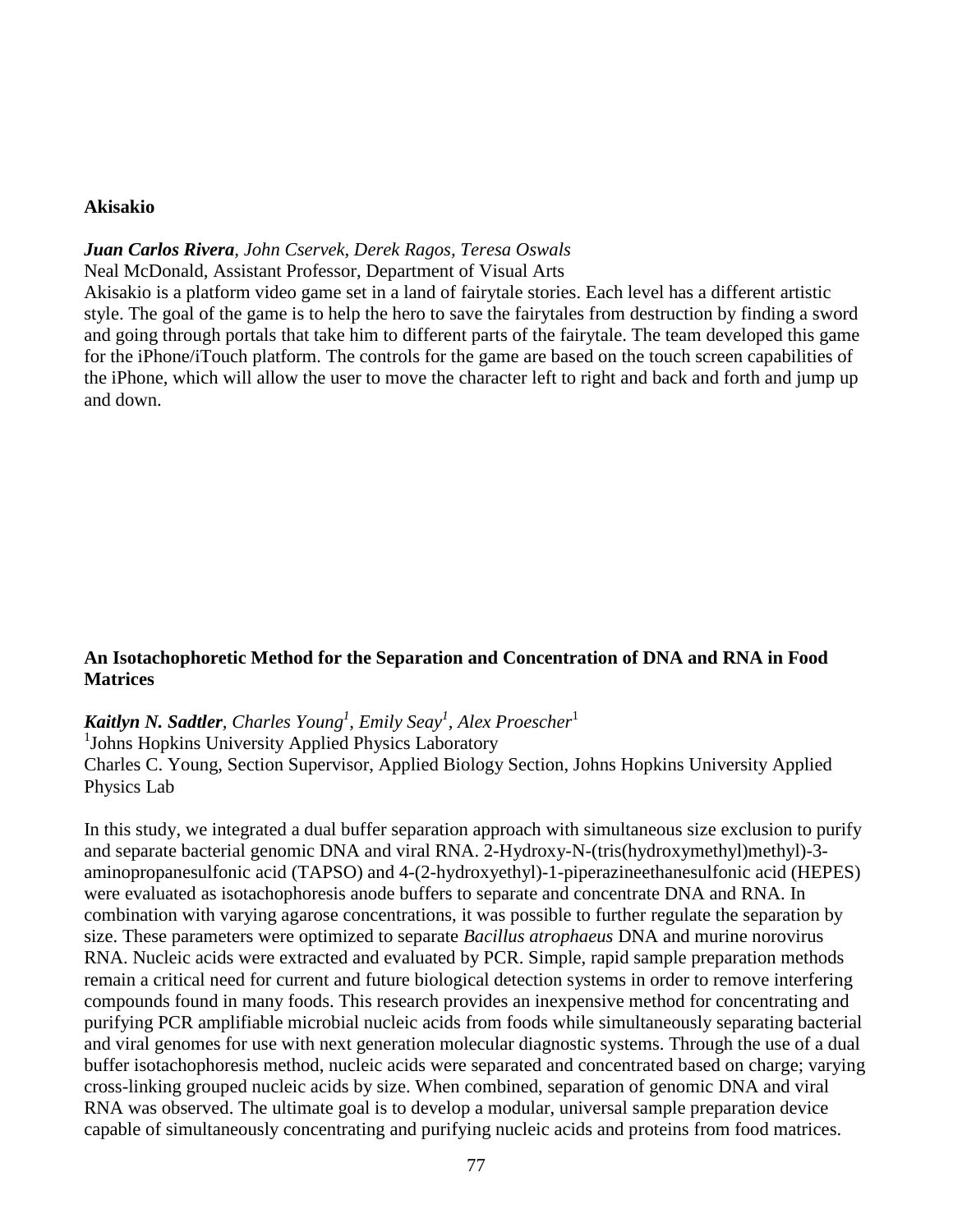# **IL-21/IL-21R Interactions on Host B Cells, not Donor CD4 Cells, Is Critical for Development of Autoimmune Features in cGVHD**

## *Christelle K. Samen, Violeta Rus*

Violeta Rus, Associate Professor of Medicine, Division of Rheumatology and Clinical Immunology, University of Maryland Baltimore, School of Medicine

Studies in murine models of lupus indicate increased production of IL-21 and attenuation of autoimmune features following IL-21 blockade. IL-21 exerts an autocrine effect on T follicular B helper cells (TFH), stimulates B cell proliferation, plasma cell (PC) differentiation and germinal center (GC) expansion. To determine whether IL-21 promotes systemic lupus through effects on TFH cells or B cells, we assessed the effect of IL-21/IL-21R signaling on B cells independent from the effect on CD4 T helper cells using IL-21R-/- or IL-21R+/+ mice as donor or hosts in the Bm12-into-B6 models of cGVHD. CGVHD induced by injection of IL-21R-/- CD4 cells from B6 mice into B6D2F1 hosts was characterized by a decrease in the expansion of donor CD4, TFH and GC cells. Other parameters of cGVHD did not differ between groups. Contrastingly, when cGVHD was induced by injecting Bm12 spleen cells into IL-21R-/- B6 mice, parameters of cGVHD were markedly attenuated compared to IL-21R+/+ hosts. Specifically, PC differentiation decreased by 66 percent, GC cells by 60 percent and antissDNA antibody levels by 81 percent. These results suggest that IL-21R signaling on host B cells, but not on Ag-specific CD4 T cells, is critical for the initiation and progression of systemic autoimmunity in cGVHD.

*This work was funded, in part, by NIH/NIGMS MARC U\*STAR T34 08663 National Research Service Award to UMBC.* **Identifying Differences in Murine TLR Stimulation between** *H. pylori* **and** *H. felis*

# *Lael C. Scarborough, Tom Blanchard*

Tom Blanchard, Associate Professor of Pediatrics, Division of Gastroenterology, University of Maryland School of Medicine

*Helicobacter pylori* (*H. pylori*) induces inflammation in the human stomach, but demonstrates this effect only slightly in mice. However, when a related bacterium , *H. felis*, infects mice, it induces significant inflammation. It has been found that bacteria stimulates inflammatory responses when macromolecules like flagellin, LPS, peptidoglycan, or other microbial products bind to Toll-like Receptors (TLR) on the surface of host cells. There are over eleven TLRs and six recognized bacterial products. Our goal was to determine differences in the TLRs activated by *H. pylori* and *H. felis* and see the sensitivity of the TLRS to bacterial products. This was tested by transfecting HEK-293 cells *in vitro* lacking TLRs. They were transfected with plasmids carrying genes for TLR2, TLR4, TLR5, TLR6, TLR9, TLR1 and combinations, and with a plasmid carrying a gene for a phosphatase under the influence of  $NF$   $\Box B$ promoter-inducible promoter. The cells were incubated with bacterial extracts from *H. pylori* or *H. felis*. The phophatase produced was measured by transferring cell culture supernatant to substrate solution that turned blue as the substrate was cleaved by the phosphatase. This was done to identify which TLRs were stimulated and how much bacterial product was required to stimulate them. Results will determine why *H. pylori* and *H. felis* induce different responses in mice.

*This work was funded, in part, by NIH grants AI055710 and DK046461.*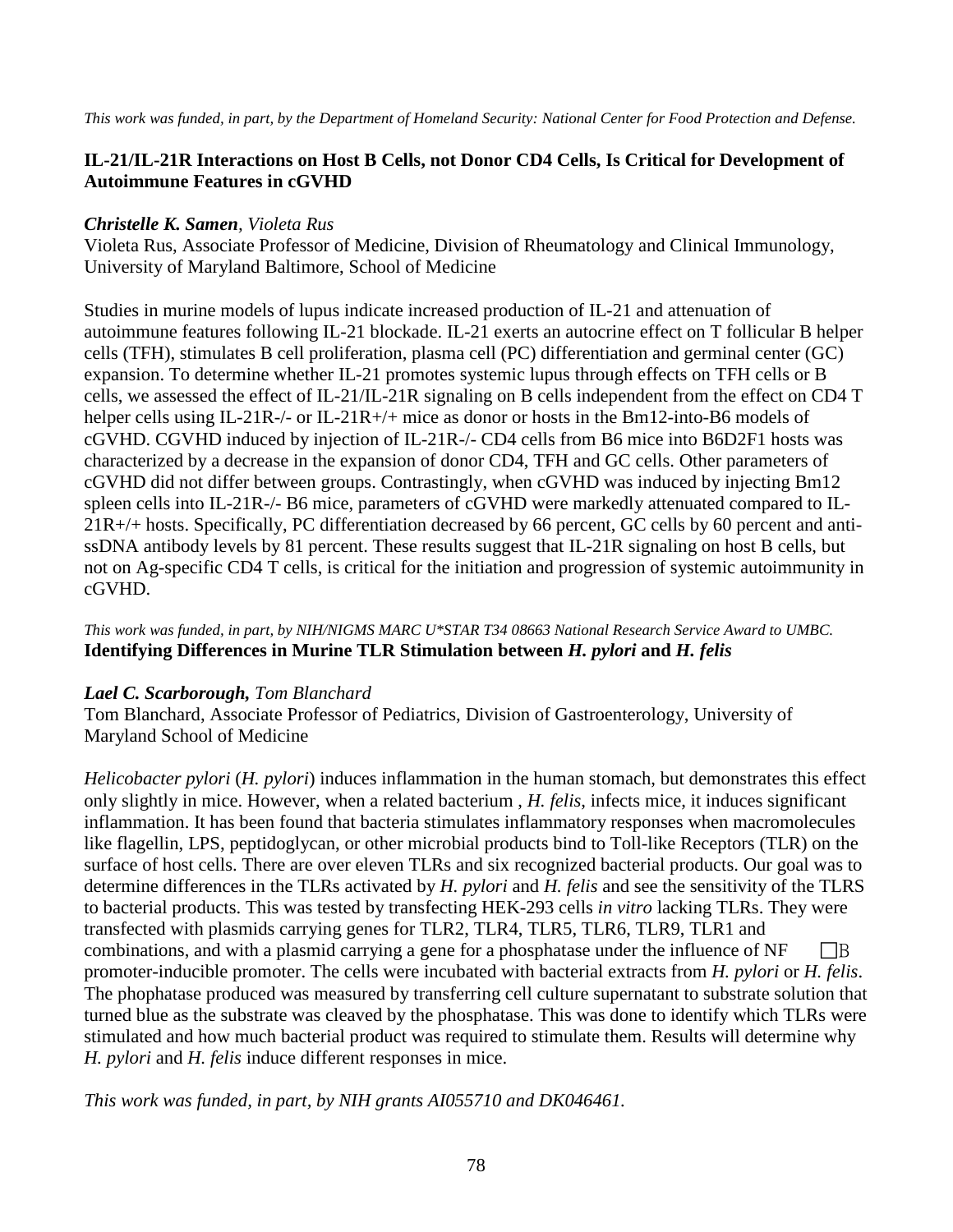### **The Effect of Nationalism on Czech Design**

#### *Elizabeth S. Scott*

Joseph Coates, Assistant Professor, Department of Visual Arts

Graphic design allows for an analysis of how a culture has been impacted by major events and shifts in leadership. I was able to gain more understanding of the Czech Republic by analyzing different designs from 1989 to the present. I looked for relationship between major Czech events, leadership changes, and changes in public art and corporate design. By analyzing and comparing Czech graphic design with the political upheavals and changes since the collapse of Communism and the later disintegration of Czechoslovakia, I gained a better understanding of the political and cultural mechanisms employed by contemporary Czech graphic design in both public and corporate design. I analyzed how the country's history and central geographical location in Europe further affected design work. By exploring Czech history through design, I have developed insights into how the Czech identity may be a model for understanding how nationalism figures into an increasing integrated Europe.

*This work was funded through an Undergraduate Research Award from the UMBC Office of Undergraduate Education.*

#### **Estimating Phylogentic Divergence Time between Populations of Western Cutthroat Trout**

#### *Alexandria C. Scott, Tamra Mendelson*

Tamra Mendelson, Assistant Professor, Department of Biological Sciences

We are estimating the phylogenetic divergence time between populations of Western Cutthroat Trout species, Oncorhycus clarki in relation to the spatial and temporal variation of two waterfalls which have been geographically separated through time due to geological processes. Several populations of Western Cutthroat trout occupy isolated areas both upstream and downstream of the waterfall region. We are primarily concerned with the genetic variation amongst the two populations residing at the head of the two waterfalls of interest. We expected the genetic variation existing amongst the two populations occupying the head of the waterfall to coincide with the data gathered from the rock dating of the waterfall. In order to estimate the phylogenic divergence between the various populations in the region, we used three genetic markers, Amplified Fragment Length Polymorphisms (AFLP's), Cytochrome B, and the Control Region. Our preliminary results show that mitochondrial DNA markers, cytochrome B and the control region, have not shown any significant phylogentic variation between the trout populations. Currently data gathered from the AFLP's illustrate the greatest amount of genetic variation between both populations of interest.

*This work was funded, in part, by NIH/NIGMS MARC U\*STAR T34 08663 National Research Service Award to UMBC.*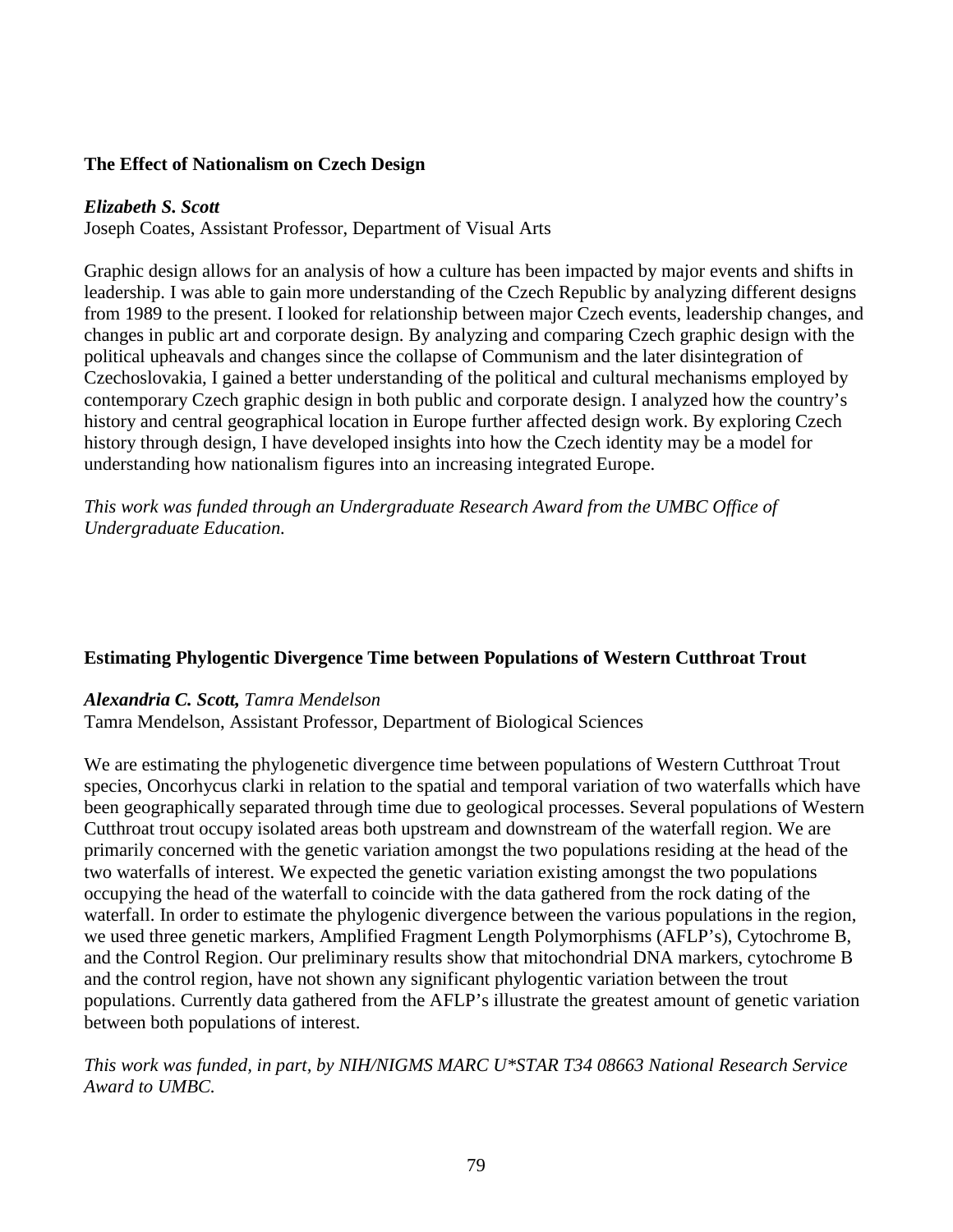## **Examining Parental Acculturation, Socialization Goals, and the Development of Korean Immigrant Children**

## *Annah Seo*

Charissa S. L. Cheah, Associate Professor, Department of Psychology

In 2000, there were 1,077,000 Koreans in the U.S.; they were the fifth largest Asian-American ethnic group. However, there is limited research on Korean-American parents and children. This project examined the associations among Korean immigrant mothers' acculturation, parenting socialization goals, and their children's social, emotional, and behavioral outcomes. Ninety-seven Korean immigrant mothers with three- to six-year-old children participated. Mothers were interviewed regarding their longterm socialization goals for their children and completed questionnaires regarding their behavioral and psychological acculturation levels. The children's teachers also rated their social, emotional, and behavioral development in the classroom. Results revealed that Korean-immigrant mothers valued selfmaximization, self-control, decency, lovingness, and proper demeanor goals, in that order. More behaviorally Americanized mothers reported less physical well-being and more personal-integrity childsocialization goals. Mothers who reported socialization goals focusing on personal and economic potential were less likely to have children with conduct and peer relationship problems, whereas children with mothers who reported socialization goals focusing on religious values were less likely to be pro-social. Korean families' immigration experiences, and these findings' potential to inform future research and policies to promote the successful adaptation of Korean immigrant children and their parents, will be discussed.

*This work was funded through an Undergraduate Research Award from the UMBC Office of Undergraduate Education, a grant from the Undergraduate Research Assistantship program, and the Foundation for Child Development.*

# **An Apical Sodium Bile Acid Transporter Targeted Prodrug Design for Sustained Release of Niacin**

# *Onajite Shemi, Xiaowan Zheng, James Polli*

James Polli, Professor, Department of Pharmaceutical Sciences, University of Maryland, Baltimore

The purpose of this study was to synthesize potential prodrug of niacin that targets the human apical sodium-dependent bile acid transporter (ASBT) to achieve sustained release. Niacin, a B vitamin that is indicated to lower cholesterol and treat atherosclerosis, is water-soluble and is rapidly eliminated from the body. A prodrug was designed via conjugation with the naturally occurring bile acid chenodeoxycholic acid (CDCA) using lysine as a linker. The prodrug was designed to be a substrate of ASBT. Our hypothesis is that niacin will be released slowly through enzymatic hydrolysis of the prodrug while the prodrug undergoes enterohepatic circulation cycles. For the synthesis of the prodrug, CDCA was activated with HBTU before introducing the lysine linker. CDCA-OBt was coupled with H-Lys(Z)-OBzl⋅HCl and then the benzyl and CBZ groups were removed through catalytic hydrogenation. The product was then coupled with nicotinoyl chloride hydrochloride (i.e. activated niacin) to produce the prodrug. Mass spectroscopy (MS) showed that conjugated prodrug CDCA-lysine-niacin was successfully synthesized. MS and TLC showed high level of purity. The potential prodrug will be evaluated in future *in vitro* and *in vivo* studies.

# *This work was funded, in part, by NIH/NIGMS MARC U\*STAR T34 08663 National Research Service Award to UMBC.*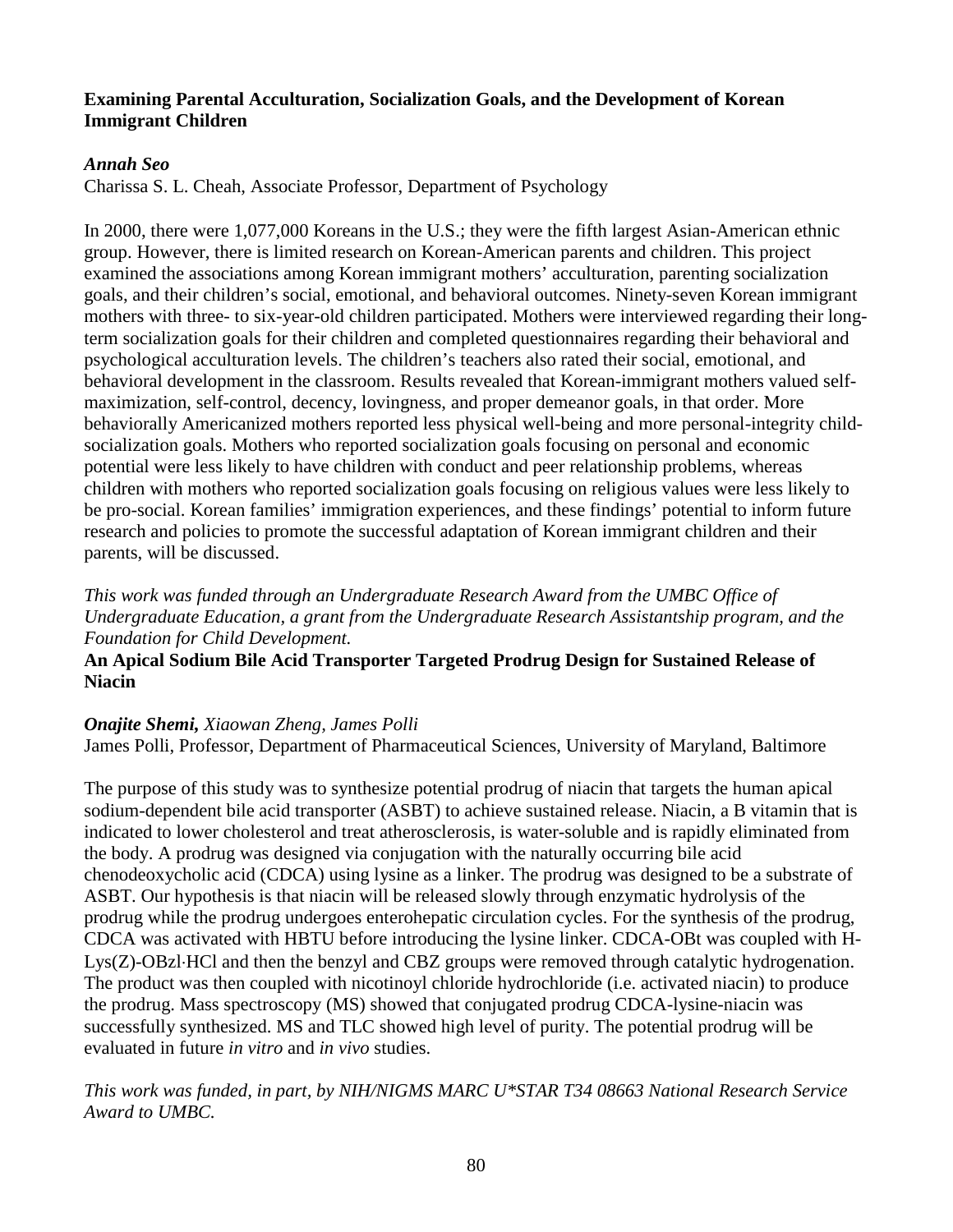# **Prefrontal Cortex Deficits in a Value-based Odor-discrimination Task in a Rat Model of Schizophrenia**

*Igor Shusterman, Gwendolyn Calhoon<sup>1</sup> , Aaron Gruber<sup>1</sup> , Matt Roesch1 , Geoffrey Schoenbaum1,2, Patricio O'Donnell1,2* <sup>1</sup>Department of Anatomy and Neurobiology, University of Maryland, Baltimore <sup>2</sup>Department of Psychiatry, University of Maryland, Baltimore Patricio O'Donnell, Professor, Department of Anatomy and Neurobiology and Psychiatry

Schizophrenia is a debilitating disorder affecting 1% of the US population. The disease is characterized by symptoms such as hallucinations, social withdrawal, and cognitive deficits. A lack of inhibition in the prefrontal cortex (PFC) is thought to underlie the cognitive deficits associated with schizophrenia. Through the use of a neonatal ventral hippocampal lesion (NVHL) model, we disrupted the maturation of GABA interneurons, a subpopulation of neurons responsible for inhibition in the PFC, so behavioral deficits that mimic symptoms of the disease emerge in late adolescence, a temporal course similar to the disease. In this experiment, animals were trained in a task previously shown to engage interneurons to make odor-cued reward choices to wells delivering different amounts of reward in forced and free choice trials. Using behavioral and electrophysiological recordings, we demonstrated that lesioned animals demonstrated lack of behavioral flexibility in adapting to reward size changes, and altered neuronal firing patterns suggested loss of inhibition observed in PFC neurons. We then tested our model using novel drugs (a glutamate 2/3 metabotropic mGlur 2/3 agonist) attempting to repair deficits in both behavior and neuronal firing patterns. Lesioned animals that recieved mGlur 2/3 agonist had fewer mistakes on forced choice trials and increased response to the larger rewarding well on free-choice trials.

*This work was funded, in part, by NIH MH57683, NIH/NIGMS MARC U\*STAR T34 08663 National Research Service Award to UMBC, and the HHMI Undergraduate Scholars Program at UMBC.* **The Tunisian Paradox: the Exceptional Case of Stability in the Middle East and North African Region**

# *Sonia S. Siddiqui*

Brigid Starkey, Lecturer, Department of Political Science

Tunisia is an island of apparent stability in a sea of political turmoil. It has an open economy, but restricted media; a repressive regime, but acquiescent civil society; restricted freedom of expression, but responsive social programs. I looked for variable that demonstrated the balance and stability that Zine El Abedine Ben Ali has been able to establish and sustain during his years in power. I explored Tunisia's economic success (relative to neighboring states), its social welfare infrastructure, and strict social policies. Data include GDP figures and other indicators of economic prosperity, and a breakdown of laws in Tunisia that govern society. A content analysis was conducted of Ben Ali's  $7<sup>th</sup>$  November (the day of Ben Ali's succession, a national holiday) speeches to allow analysis of his regime's mixture of repressive and responsive social policies. Contrary to many recent writings on Tunisia, notably the article by John Entelis "The Democratic Imperative vs. The Authoritarian Impulse", Tunisia does not possess a society that is ripe for mass mobilization towards demanding greater freedoms. The relative economic prosperity that the regime has achieved, combined with the population's acquiescence to the strict social policies, indicates stability being valued more than pluralism in contemporary Tunisia. This is a preliminary exploration of this Tunisian Model. Tunisia could be seen as an example for future progress; an alternative to the desire to establish democracies in the region.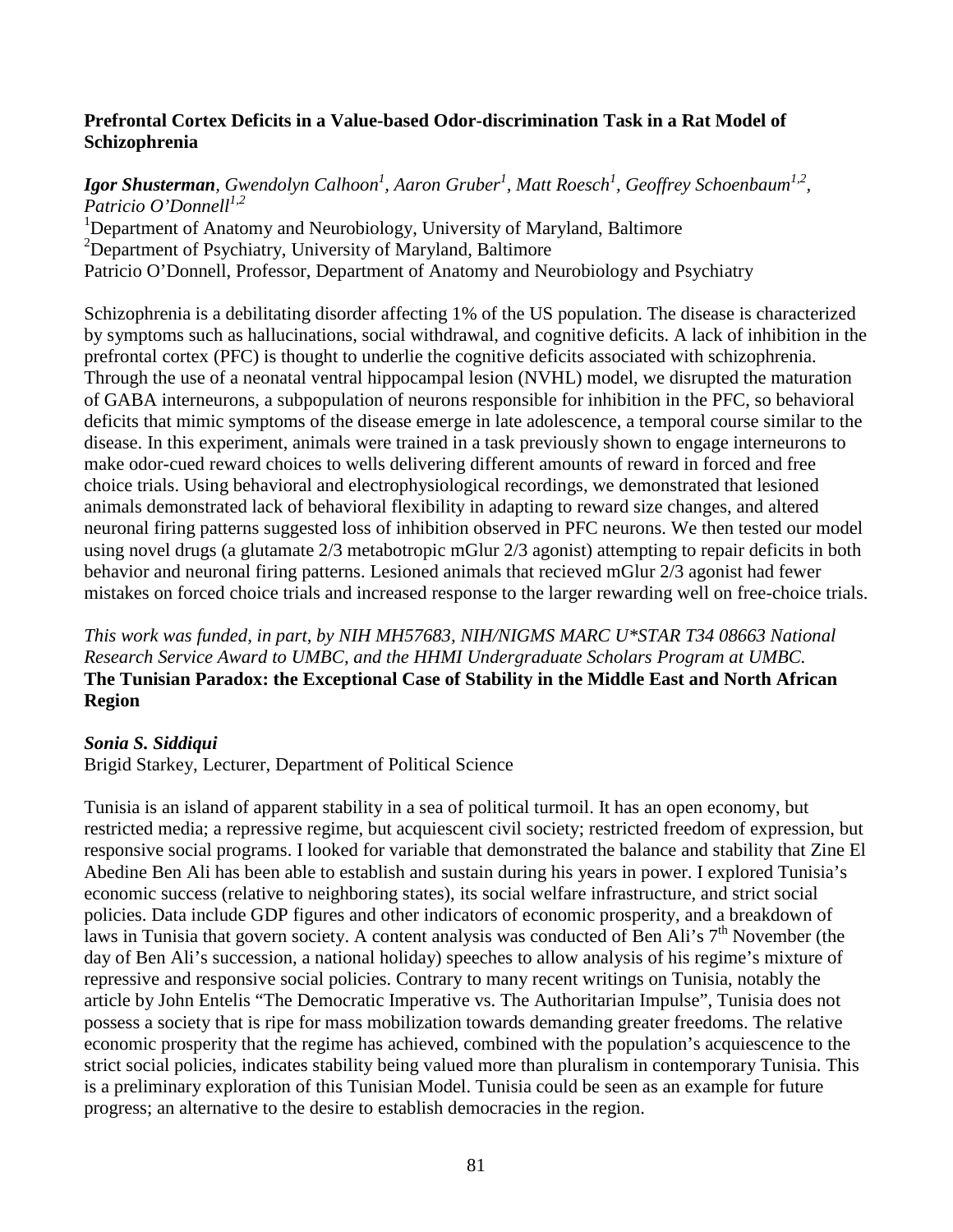## **Investigation of the Long-Range Interaction between the U5' and AUG Regions of the HIV-2 5'UTR**

*Rashmi P. Singh, Venkateswaran Ramakrishnan, Yuanyuan Liu, and Michael F. Summers* Michael F. Summers, Professor, Department of Chemistry and Biochemistry and Investigator, Howard Hughes Medical Institute

HIV-2, a lentivirus, is a less common strain of HIV with lower viral infectivity *in vivo* than HIV-1. The HIV-2 genome forms a dimer, composed of two single strands of RNA linked via intermolecular crosskissing interactions. HIV-2 utilizes the Gag polyprotein in genome packaging and virion budding. The two zinc fingers of the Nucleocapsid (NC) domain of Gag directly binds tightly to the unspliced, dimerized, RNA genome. Our project investigated the role of the long-range interaction between the U5' and AUG regions of the HIV-2 5' untranslated region (UTR) M15390. It has been proposed that a longrange interaction between the U5' and AUG regions sequesters the Dimerization Initiation Site (DIS) region and inhibits the dimerization of the two viral RNA strands. However, in HIV-1 this same longrange interaction exposes the DIS region and leads to HIV-1 dimerization. We plan to confirm the longrange interaction between AUG and U5' in HIV-2 by testing different RNA constructs for dimerization capability. We also plan to investigate the role of the NC protein of the Gag polyprotein complex in RNA dimerization through Isothermal Calorimetry (ITC) and Nuclear Magnetic Resonance (NMR).

*This work was funded, in part, by NIH/NIGMS grant 3R37AI30917-19, the Howard Hughes Medical Institute Undergraduate Scholars Program at UMBC and a grant from the HHMI Foundation.*

# **No Development without Girls: Gender, Development and Youth Associations in Mali**

#### *Sarah B. Solomon*

Gloria Chuku, Associate Professor, Department of Africana Studies

Feminist and development scholars have not adequately addressed the implications of youth activism in West Africa. Changing gender dynamics among Malian youth are generated and navigated in the context of youth associations. Girls in Mali are beginning to join and act as leaders in Malian youth associations. This phenomenon has multiple implications for gender dynamics in Mali, and it is contributing to increased numbers of women in leadership and income-generation activities. The study is an attempt to represent the experiences of girls who participate in Malian youth associations, and to extrapolate the significance of these experiences. Thirty-one interviews were conducted with members of ten youth associations. Interviewees were mostly young Malian women who are currently engaged in youth associations or had participated in the past. Youth associations in Mali are shaping future leaders, mobilizing youth to be active in public life, income-generation activities and in raising awareness about vital issues facing the country. Focusing attention on Malian youth associations reveals how gender and youth activism are both relevant within development discourse.

*This work was funded, in part, by the Sondheim Public Affairs Scholars Program and through an Undergraduate Research Award from the UMBC Office of Undergraduate Education.*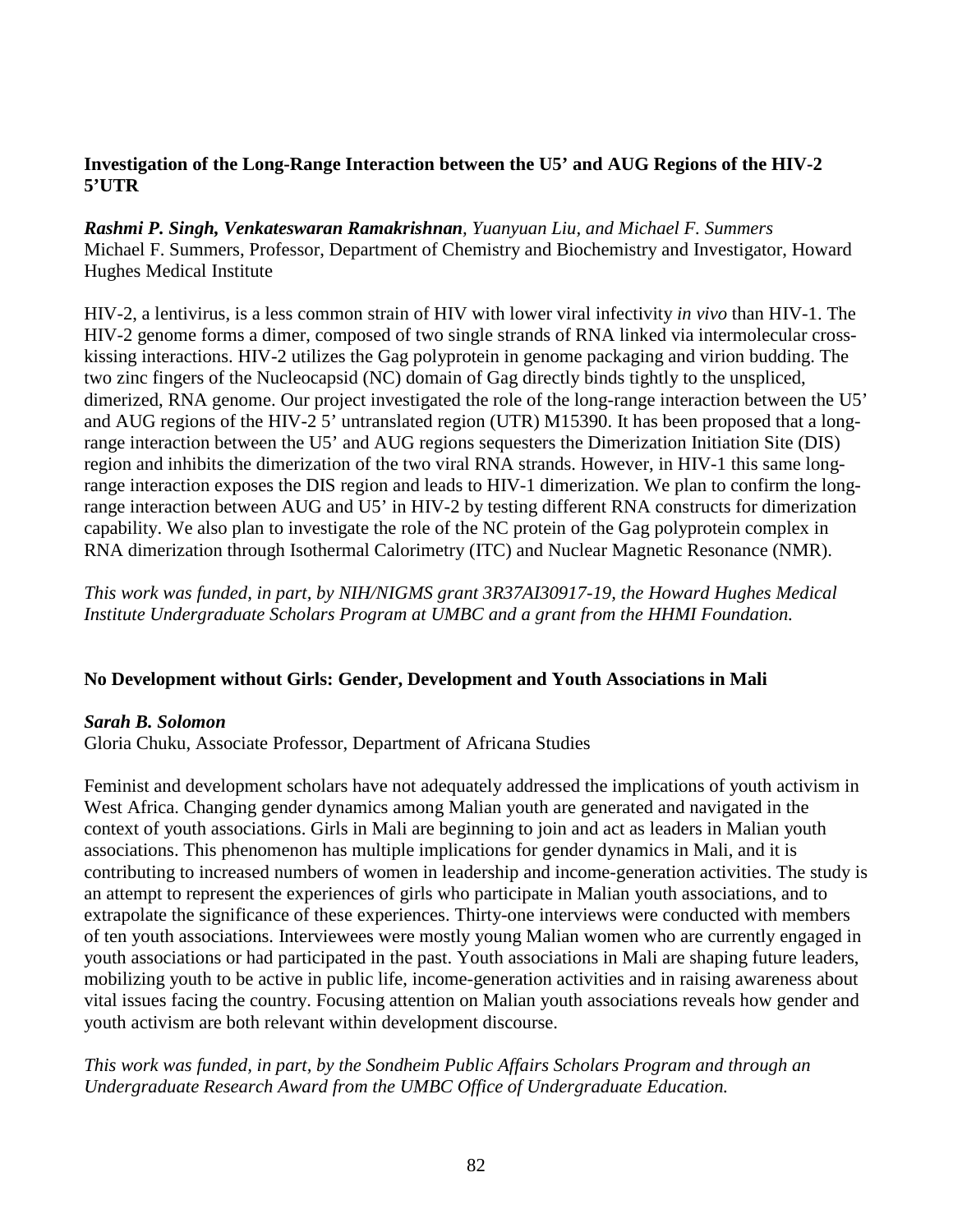# **Medieval and Renaissance Shawms: An Exploration of Embouchure**

# *Meghan Sommers*

Joseph Morin, Lecturer, Department of Music

Modern oboes trace their lineage back to shawms, double-reed instruments seen in Europe as far back as the twelfth century. Whereas present-day oboes are played with the double reed between the lips so that the lips can control reed placement, aperture, and a variety of other variables, for shawms the mechanism and degree of lip-control, called *embouchure,* is not clear. Despite prolific use during the thirteenth through seventeenth centuries, a lack of surviving instruments complete with reeds and pirouettes hampers our understanding of the European medieval and Renaissance shawm. As such, significant disagreement exists among scholars and performers as to the amount of lip control historically employed to play pirouette-bearing instruments. This study includes evaluation and critique of modern texts about shawm-playing in light of consultation with original historical documents, art work, and measurements of surviving original instruments. Consideration is also given to shawms from other parts of the world to see how their performance technique might provide clearer understanding of European shawms. Understanding the historical performance practices of music is essential to the very music itself, as well as the nuanced role that music and musicians played in their respective contemporary societies.

*This work was funded through an Undergraduate Research Award from the UMBC Office of Undergraduate Education.*

# **NMR Analysis of the Conserved Bulge in the Core Encapsidation Signal of Type-C Gammaretroviruses**

*Patrice S. Starck, Trevor Mathias, Sabrina Ngo, Yasuyuki Miyazaki, Michael F. Summers* Michael F. Summers, Professor, Department of Chemistry and Biochemistry and Investigator, Howard Hughes Medical Institute

All known Type-C gammaretroviruses have two stemloops (SL-C and SL-D) harboring a GACG tetraloop and a uni-stemloop bulge in the 5'-untranslated region. SL-C is of particular interest because it is know to promote dimerization, which is necessary for genome packaging. The consistency with which the buldge occurs implicates its structural importance. The Moloney Murine Leukemia Virus (MMLV) and the Mouse Endogenous Virus (MEV) have different bulges on SL-C: a GGAA bulge, and GUA respectively. Interestingly, the Gibbon Ape Leukemia Virus (GALV) does not have a significant bulge on SL-C. Instead, it has a GUA bulge on the 5' side of SL-D. Previous nuclear magnetic resonace (NMR) analysis revealed that the second and third bases (G339 and A340) of the Moloney Murine Leukemia Virus's bulge form a syn conformation. Current NMR analysis also suggests a syn conformation for the bulges of GALV and MEV, which has a significant effect on structure, as well as multiple conformations of the stemloops.

*This work is supported by NIH grant R01GM042561-19 (M.F.SUMMERS) and Howard Hughes Medical Institute at UMBC.*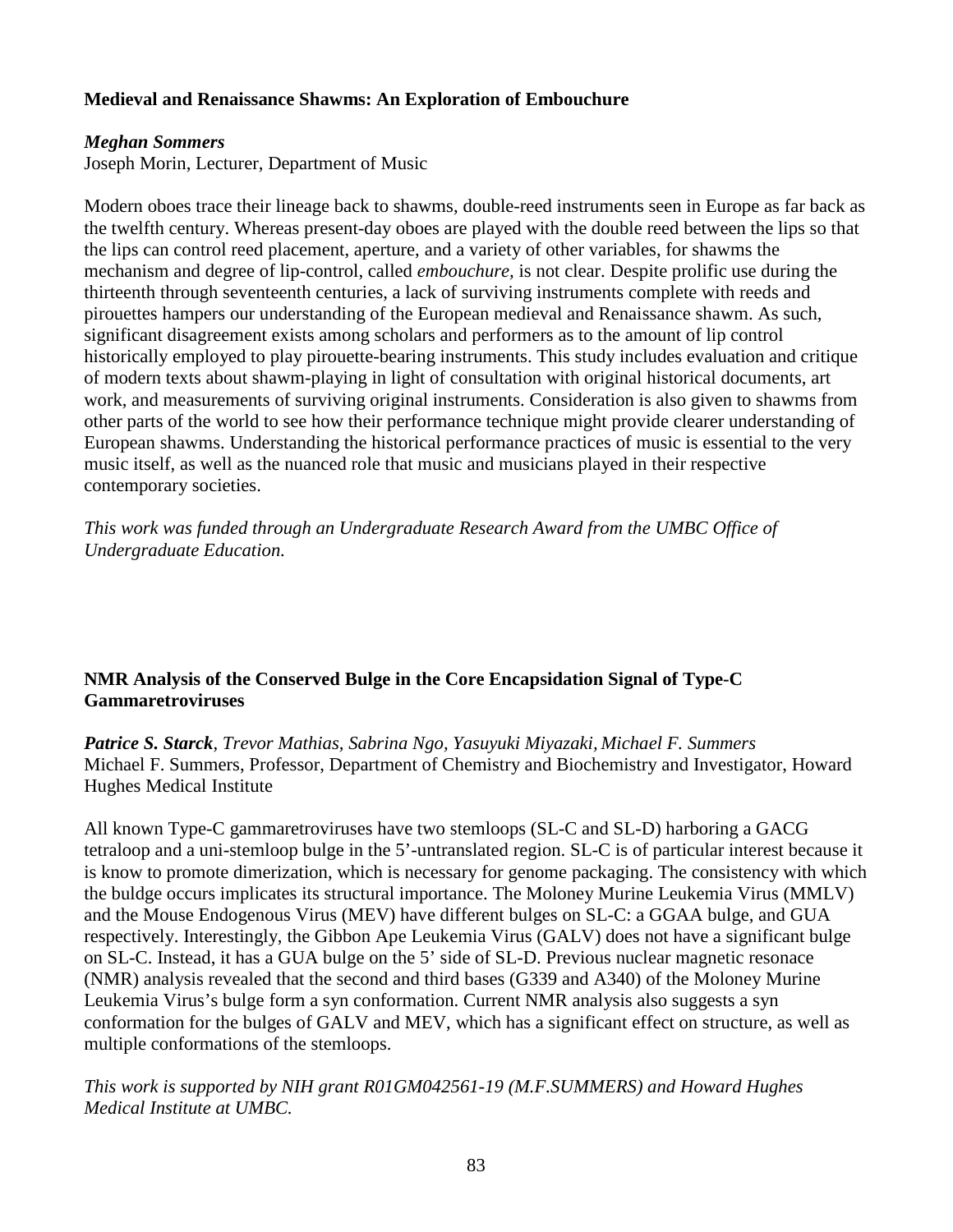## **Toddler Temperament and Parental Depression: Predictors of Poor Emotional functioning at Age Seven**

# *Carrie L. Strachan, Laura A. Scaletti 1 , Maureen M. Black 1*

<sup>1</sup>University of Maryland School of Medicine, Department of Pediatrics: Growth and Nutrition Division Laura A. Scaletti, Lecturer, Department of Psychology

This study investigated the relations between toddler temperament, parental depression, and child depression in a sample of prenatally drug exposed children. The participants for this study were 173 prenatally drug exposed children and their caregivers. When the children were 18 months of age, the caregivers' perceptions of their infants' temperament were assessed via the parent-report Infant Characteristics Questionnaire (ICQ). The caregivers' depression was assessed when the children were six and seven years of age using the Center for Epidemiologic Studies Depression Scale (CES-D). Lastly, the children filled out the Child Depression Inventory (CDI) when they were nine and 11 years of age. Preliminary analysis revealed a significant association between the children's *unstoppable*  temperament factor and their CDI scores,  $r(20)=.48$ ,  $p<.05$ . In addition, the children's depression at nine years of age was significantly related to parental depression at six,  $r(119)=.26$ ,  $p<.01$ , and seven,  $r(20)=0.29$ ,  $p<0.001$ , years of age. These findings could lead us to believe some of these temperament issues in toddlerhood are related to depression in late childhood. Additional analyses will investigate these relations further; multiple regression analyses will be used to test the ability of parental depression to moderate the relation between infant temperament factors and childhood depression.

*This work was funded by a grant to the third author (NIDA RO1 DA021059).*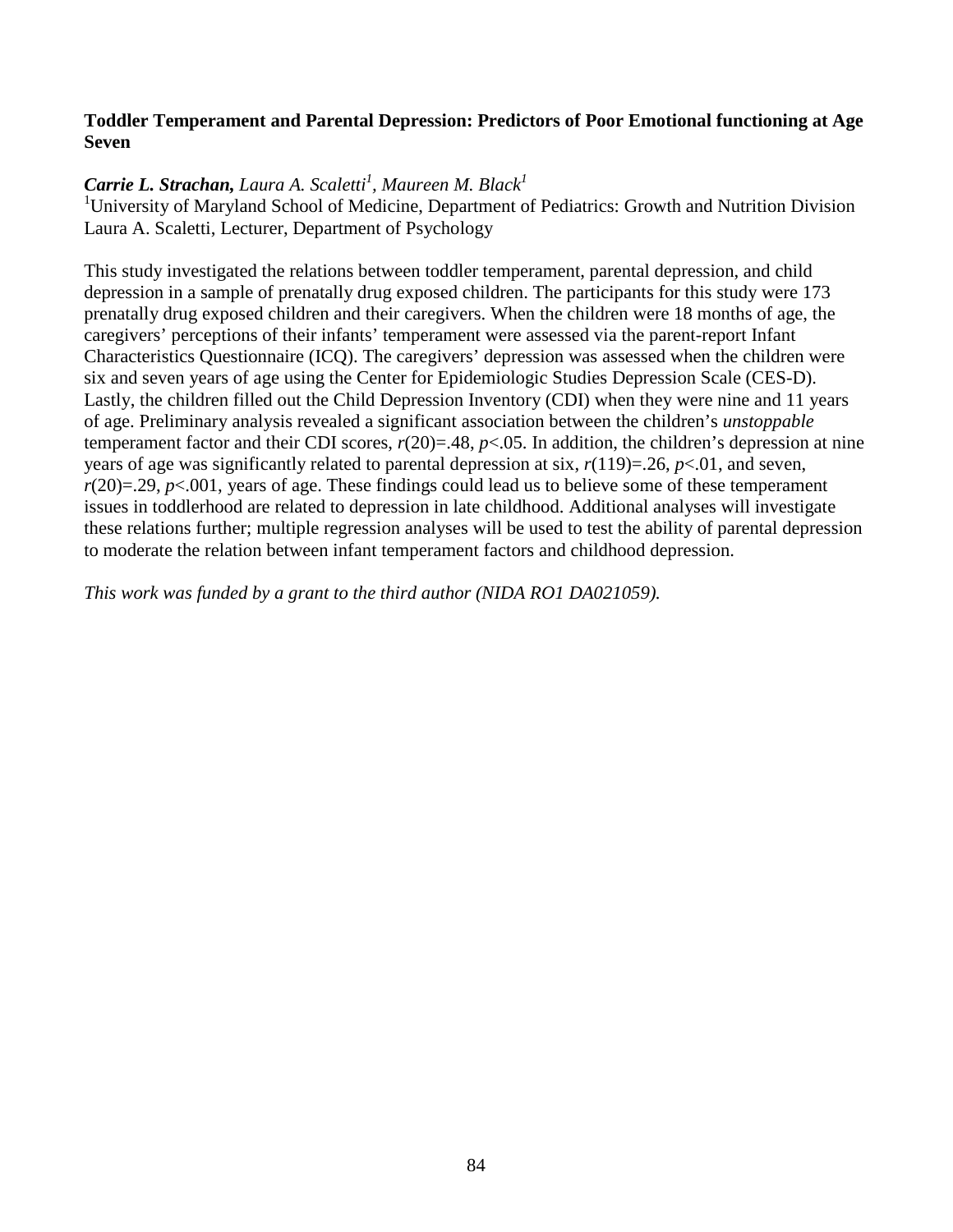### **Development of a Food Quality Indicating Sensor**

*Cristina R. Teixeira, Aristotle G. Kalivretenos, William R. LaCourse* William R. LaCourse, Professor, Department of Chemistry and Biochemistry Aristotle G. Kalivretenos, Adjunct Associate Professor, Department of Chemistry and Biochemistry

This project involved the production of an industry compatible food quality indicator. The consumption of fish that contains elevated levels of scrombotoxin (histamine) causes scromboid poisoning, a particularly severe form of food poisoning. The histamine is not removed or destroyed upon cooking, nor volatile, leaving no odor on the fish, and therefore, making it particularly difficult to detect accurately at actionable levels. A detecting dye has been developed to detect the presence of histamine and other amines in aqueous solutions. The primary mode of action is via reaction of amines generated during spoilage with a colored-reagent within the device to form stable dye/amine adducts. These adducts have visible color, and upon reaction diffuse to the outer surface of the device. Overall, the device acts as a dosimeter to determine the total amount of amines generated as a result of fish spoilage. When compared to a calibrated color gradient, the color change is indicative of amine levels, which shows when food is no longer safe for consumption. This dye has already been validated as a reliable reagent for primary and secondary amines. The various sensor layers of the indicator have been established through experimentation.

*This work was funded through an Undergraduate Research Award from the UMBC Office of Undergraduate Education.*

#### **Mouse Olfactory Bulb Activation Evoked by Ferret Odors**

*Christy Q. Thai, Wangmei Luo, Kurt Krosnowski* Weihong Lin, Assistant Professor, Department of Biology

Odors are essential for human-life; odors are able to act as warning signals for danger, or as a way to elicit behavior. The olfactory system is capable of detecting various odors to guide animal behaviors. These odors are detected by the olfactory sensory neurons located in the nasal cavity, which send sensory signals to the olfactory bulb. An olfactory bulb is responsible for identifying and discriminating numerous odors from the external environment. The olfactory bulb contains numerous glomeruli, which are functional units to process sensory input. We monitored glomerular activation in mice olfactory bulb induced by ferret odors. We exposed the mice to soiled bedding of ferret and used immunolabeling of olfactory bulb sections to visualize the activated glomeruli. We found that numerous glomeruli were activated. Future experiments will be needed to determine whether this activation would result in behavior indicative of fear.

*This work was funded through an Undergraduate Research Award from the UMBC Office of Undergraduate Education, and by the NIH Grant to Weihong Lin.*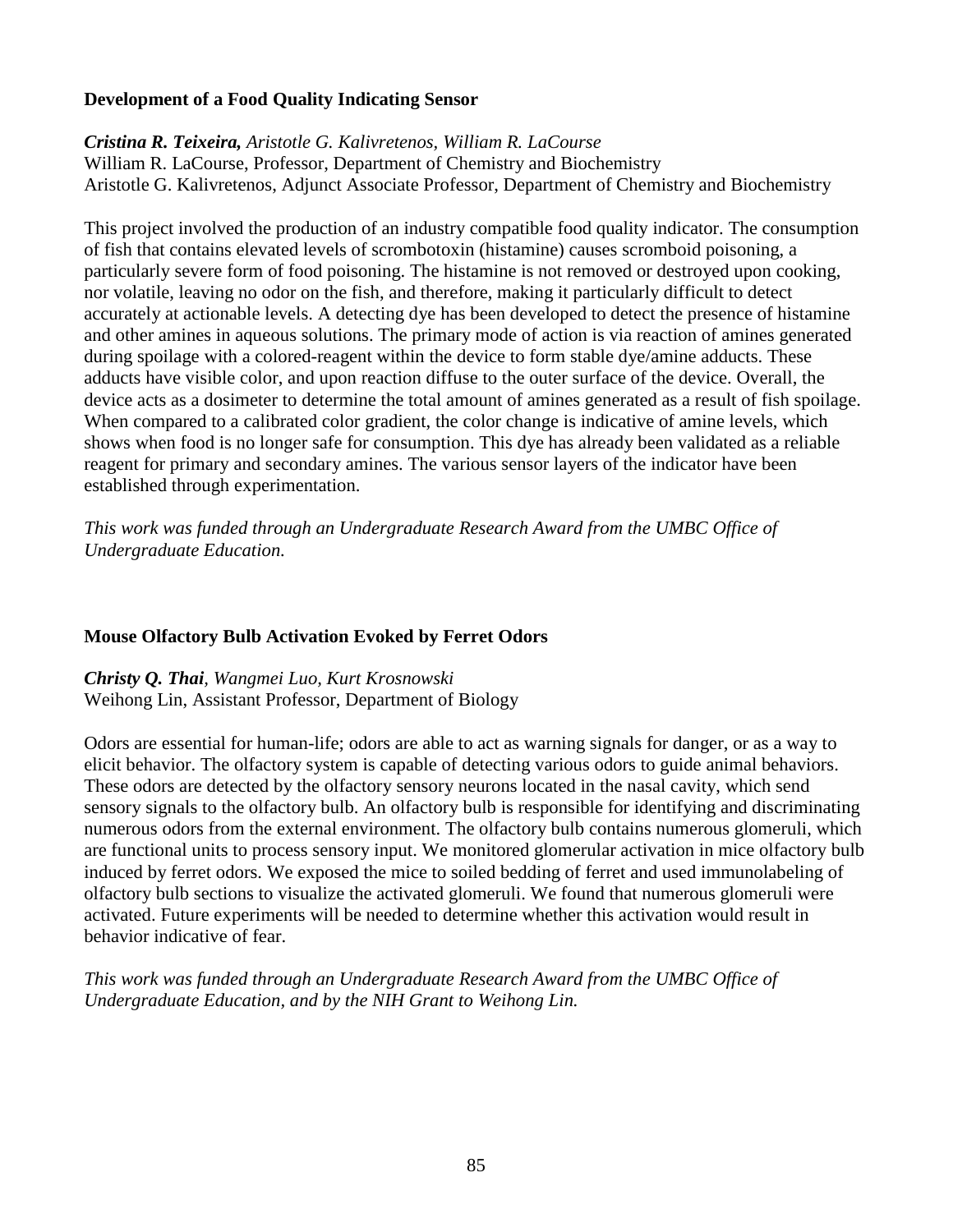## **An Improved Approach to Extracting Disease-Related Mutations from Biomedical Literature**

*Gary Thompson, Attila Kertesz-Farkas, Asa Adadey, Olivier Bodenreider<sup>1</sup> , Emily Doughty, Maricel G. Kann*

*<sup>1</sup>* National Library of Medicine

Maricel G. Kann, Associate Professor, Department of Biological Sciences

A major goal of biomedical research towards personalized medicine is to find relationships between mutations in the human genome and their corresponding disease phenotypes. Currently, there is no fully comprehensive database which records all of these mutations, requiring researchers to search the current literature each time a mutation is identified. The current baseline method for identifying mutations within abstracts is the text mining program Mutation Finder. However, Mutation Finder is not designed to identify disease associations or gene information. Our approach, called Extractor of MUtations (EMU), is a text-mining method developed to include gene and disease information with the mutation. When run on a manually curated gold standard of prostate cancer, EMU had comparable results of recall and precision to Mutation Finder when searching for any mutation. When adding the gene and disease identifiers, EMU had a precision of 65 percent, and reported 90 unique mutations, of which 57 were not documented in any current mutation databases. There are currently 94 mutations in existing databases related to prostate cancer. Our findings represent an increase in current mutation/phenotype association knowledge by 61 percent. Further research will be focused towards further improving the precision of the gene association.

*This work was supported by the National Institutes of Health (NIH) [1K22CA143148 to M.G.K (PI); R01LM009722 to M.G.K(collaborator)]; by an appointment to the Research Fellowship Program for the Centre for Devices and Radiological Health administrated by the Oak Ridge Associated Universities through a contact with the U.S. Food and Drug Administration; and in part by the Intramural Research Program of the NIH, National Library of Medicine.*

#### **Caregiver Negative Life Events and Coping with Stress in Children**

# *Monica Tith, Laura A. Scaletti<sup>1</sup> , Maureen M. Black1*

<sup>1</sup>University of Maryland School of Medicine, Department of Pediatrics: Growth and Nutrition Division Laura A. Scaletti, Lecturer, Department of Psychology

Past research has found that stress, life events, and anxiety in children and adolescents are interrelated. The goal of this study was to investigate whether or not stressful life events moderate the relation between a child's ability to handle stress at 6.5 and 13 years of age. The present study utilized an archival, longitudinal dataset of that examined the effects of prenatal drug exposure on child development. Participants were selected  $(N=58)$  based on available data; specifically, the Child Response to Stress Inventory at 6.5 years, and the Life Events Questionnaire and Child Behavior Checklist when the children were seven. Preliminary analyses revealed a significant association between a child's response to stress at 6.5 years and his/her ability to regulate his/her behaviors at 13 years of age,  $r(57)=0.54$ ,  $p<0.001$ ; *i.e.*, the more difficultly a child had responding to stress at 6.5 years, the more difficult it was for him/her to regulate his/her behaviors at 13 years. In addition, a child's response to stress at 6.5 years was significantly related to his/her working memory, *r*(57)=.40, *p*<.05, planning/organizing ability,  $r(57)=32$ ,  $p<0.05$ , and his/her emotional control,  $r(57)=52$ ,  $p<0.01$ , at 13 years of age. Additional analyses will be conducted in order investigate whether or not negative life events moderates these relations.

*This work was funded by a grant to the third author (NIDA RO1 DA021059).*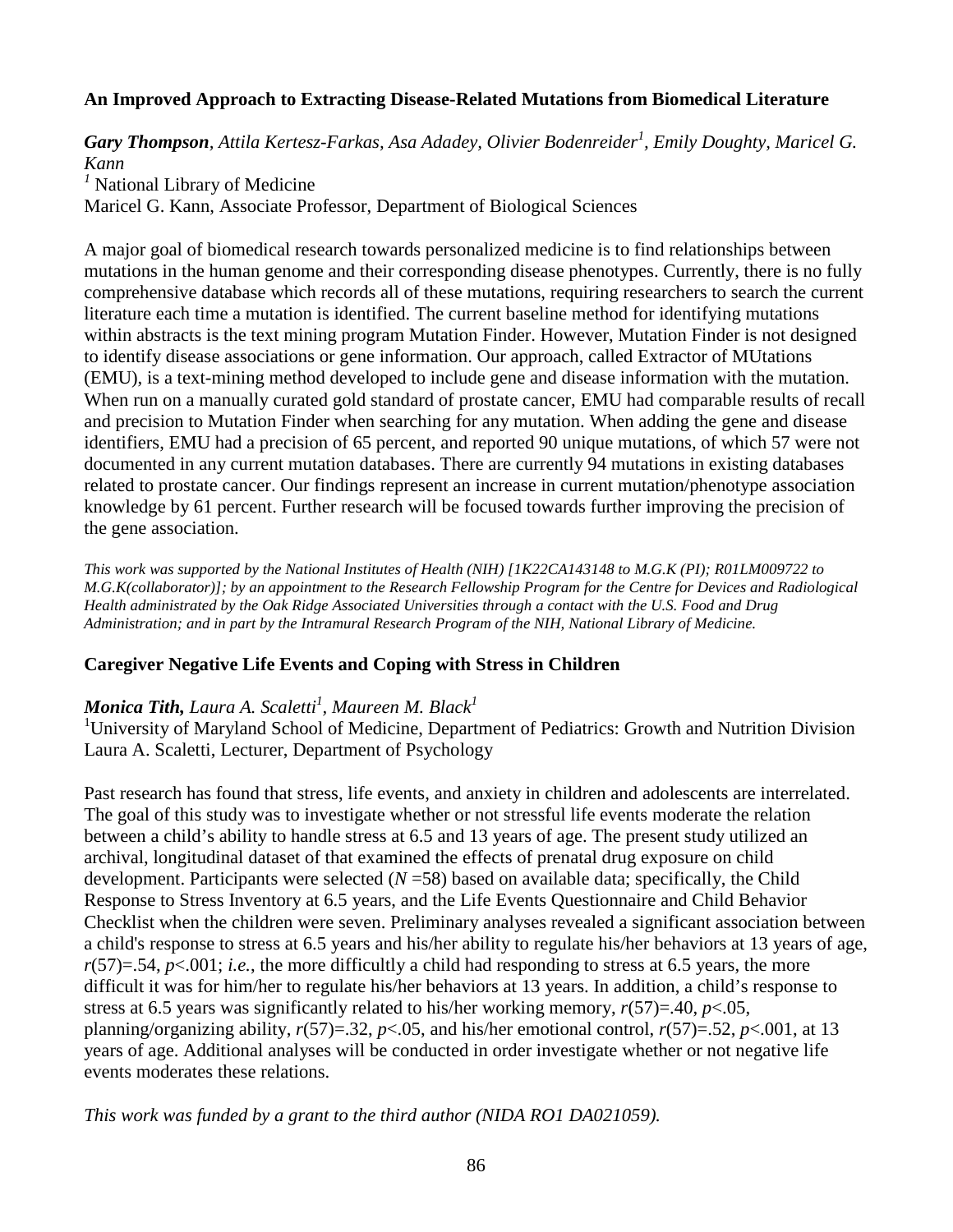# **Comparing Cognitive Writing Processes in the International Community**

#### *Stephanie E. Tkaczyk*

Lucille McCarthy, Professor, Department of English

The cognitive writing process is a procedure that is unique to every individual writer, and often varies depending on the type of composition the writer is performing. Whether a writer engages in a prewriting process or a revision process may depend on whether the writer is composing reflexively or extensively. To observe how cognitive writing processes vary according to the type of writing, as well as geographical and personal backgrounds, I observed 4 international students from 3 countries in a summer study program at Middlesex University in the United Kingdom. I had students respond to two prompts, one reflexive and one extensive, while composing their thinking processes aloud to me. Composing aloud while writing is a method set forth by researcher Janet Emig, and consists of participants writing as they would normally, while simultaneously explaining their writing process aloud, i.e. what they were thinking before, during, and after writing. I had my participants respond to the two prompts, and then engage in an interview with me, where they provided me with their writing backgrounds and learning styles. From my observations and interviews, I can conclude that learned writing styles carry over into both reflexive and extensive writing.

*This work was funded through an Undergraduate Research Award from the UMBC Office of Undergraduate Education.* 

#### **Virtual Museum: Life as a Dance**

*Franki L. Trout, Danielle Viens-Payne, Kelly-Lynne Russell* Preminda S. Jacob, Associate Professor, Department of Visual Arts May Chang, Head of IT Services, Albin O. Kuhn Library

The goal of this project was to apply the skills and techniques of a museum curator to create and install an art exhibition in a virtual space. We used the program *Active Worlds*, which allowed us to construct the museum we envisioned without being limited by materials or budget. Thus, the resulting exhibition shows the implementation of our complete vision. Our exhibition explores the idea that dance is something in which everyone participates every moment of every day and not just formal performance. The museum space is designed to resemble a dance studio with hardwood flooring, ballet barres, and floor length mirrors. Upon entering the vast room, visitors are placed in a space stereotypically reserved for only those individuals trained as "dancers." The lines between who is a dancer and who is not continue to blur as visitors must strain, bend, and stretch their bodies in different positions in order to view the various works of art placed throughout the exhibition. By placing this museum online, people from all over the world may visit our virtual exhibition and experience the concepts we present. Such virtual art museums make art and the artistic experience more globally accessible.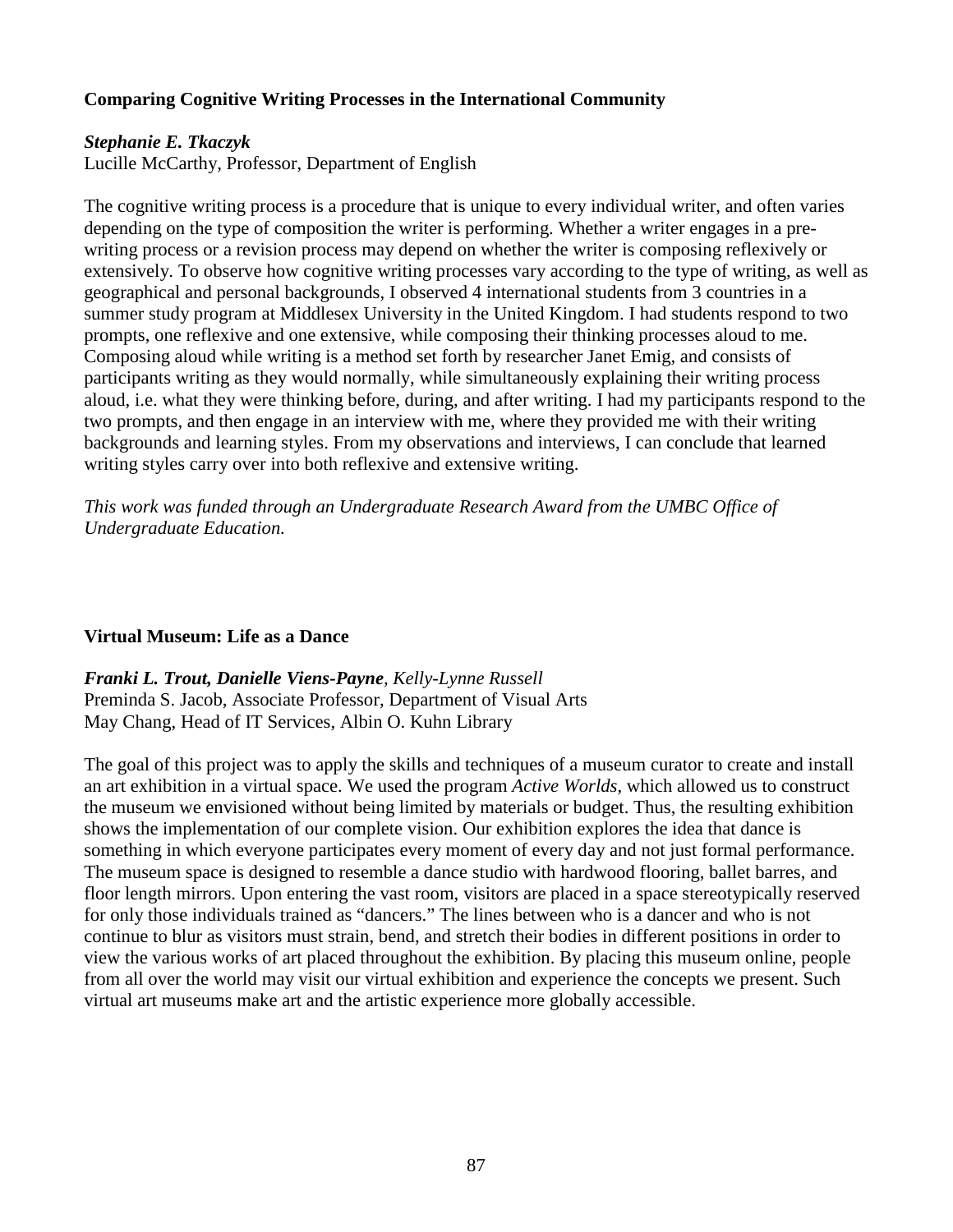# **Characterization of SUP3 Homologues in Arabidopsis Defense**

### *Margarita Tsionsky*

Hua Lu, Assistant Professor, Department of Biological Sciences

Plant diseases have devastating effects on world agriculture. Effective control of plant diseases depends on a thorough understanding of disease resistance mechanisms. It remains challenging to identify genes controlling plant defense and characterize the functions of these genes. The *acd6-1 SUPPRESSOR 3* (SUP3) gene was identified in a large genetic screen aimed to uncover novel defense genes. SUP3 belongs to a small protein family previously shown to have anion transporter (ANTR) activities. There are six members in the SUP3 family; however, functions of these members have not been well understood. We found that *SUP3*, previously designated as ANTR1, was a negative regulator acting in the key defense signaling pathway mediated by salicylic acid. To begin to understand functions of other members in the SUP3 family in plant defense, we used a reverse genetic approach to identify mutants for all five SUP3 homologues (designated ANTR2-5). We identified mutants in four of the five *antr* genes. Preliminary data indicated that some of the *ANTR* mutants were compromised to the infection of *Pseudomonas syringae*. We have created double mutants and will further assess the defense phenotypes conferred by these mutants. Our work will reveal if members of the *SUP3* family regulate plant innate immunity.

*This work was funded through an Undergraduate Research Award from the UMBC Office of Undergraduate Education.*

# **Public Understanding, Use and Support for Emergency Medical Services**

#### *Margarita Tsionsky*

Kurt Krumperman, Clinical Assistant Professor, Emergency Health Service Department

Accurate understanding, perceptions and expectations are critically important to generate the public support needed to expand and improve emergency medical services (EMS) systems. Data were taken from the 2007 Motor Vehicle Occupant Safety Survey (MVOSS), a national population-based telephone survey administered by the National Highway Traffic Safety Administration (NHTSA), which contained an EMS module and was administered to 6,010 people aged 16 years and older. Survey results indicate that 94 percent of respondents value EMS as or more highly than police and fire protection services. Sixty-six point eight percent of the total population are very confident and 29 percent are somewhat confident in EMS providers. Confidence in emergency workers remains high among respondents with personal experience with EMS and respondents who have called 911 are more confident in emergency workers than those how have not. However public understanding of the EMS is not nearly as strong: 57.9 percent don't know what the acronym EMS stands for. The public expectations of ambulance arrival times are unreasonable, based on industry recommendations. Nearly half of the respondents expected the ambulance to arrive within five minutes of the 911 call being placed. Expected arrival times do not become more accurate amongst people who have dealt with EMS before nor those with higher education.

*This work was funded through a travel award from the UMBC Office of Undergraduate Education.*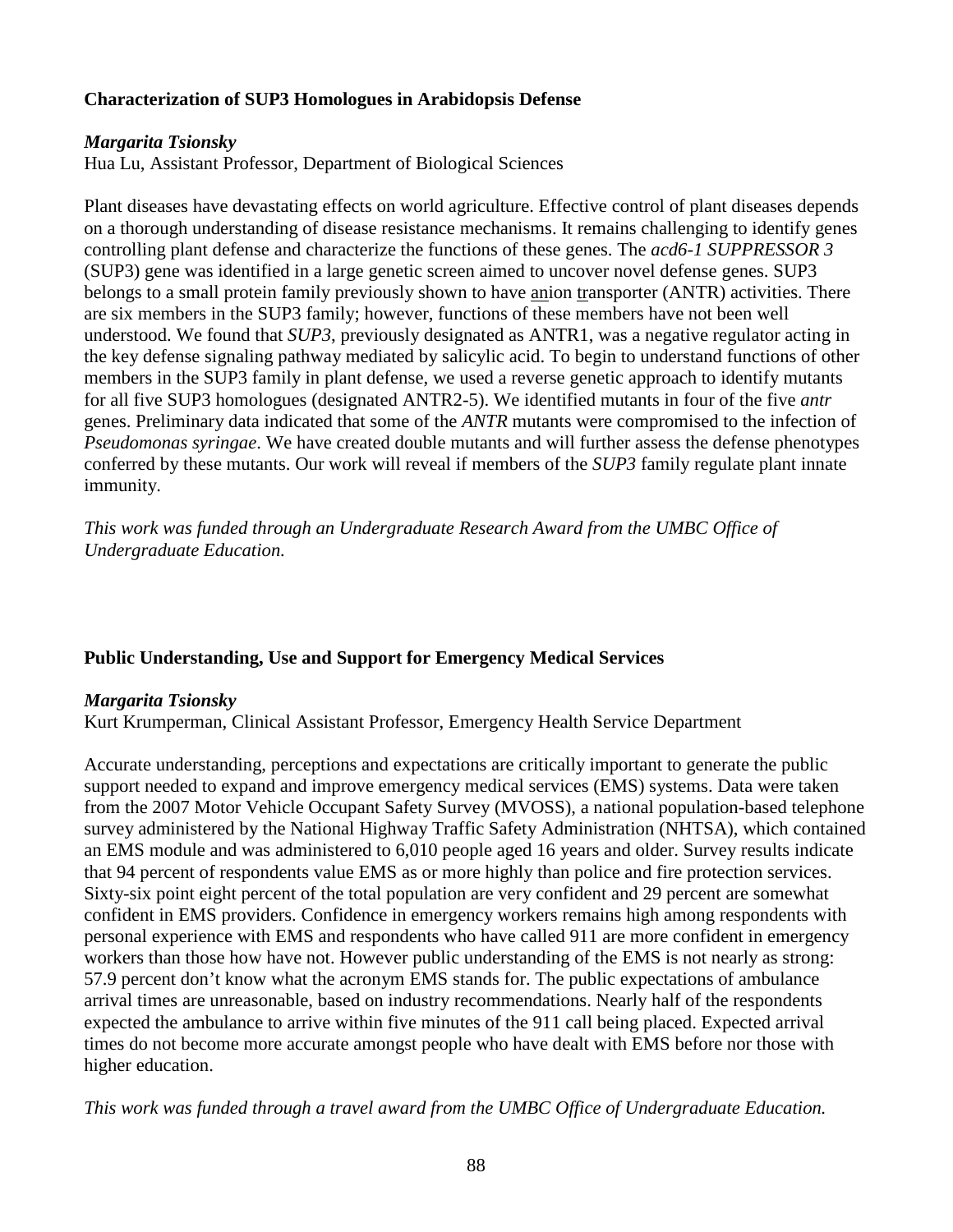# **The Development of a Phospho-null Melanopsin Mutant**

# *Devyani T. Ujla, Joseph Blasic*

Phyllis Robinson, Professor, Department of Biological Sciences

Our research focuses on the deactivation response of the vertebrate photopigment, melanopsin. Photopigments are specialized G-protein coupled receptors (GPCR) that mediate light responses. Specifically, melanopsin is located in a small subset of photosensitive retinal ganglion cells that regulate circadian rhythmicity, melatonin synthesis, sleep, and the pupillary light reflex. GPCR deactivation begins with a G-protein coupled receptor kinases phosphorylating the C-tail. This phosphorylation dampens receptor signaling and serves as a signal for arrestin binding. Once bound, arrestin inhibits signaling molecules from associating with the receptor, effectively terminating the response. We are studying the effect of a mutating all phosphorylatable sites in the C-tail on melanopsin's deactivation response. Our hypothesis is that the phospho-null mutant will show a delayed deactivation response because there should be no arrestin binding in the absence of phosphorylation. The phospho-null construct was created using site directed mutagenesis and PCR. It was then expressed in a mammalian heterologous expression system and its response to light was measured using kinetic calcium imaging. Our findings showed no deactivation response in the time course of the experiment. Therefore, this research provides insight into melanopsin's deactivation cascade and could give a better understanding of the processes it regulates.

*This work was funded in part by the 1RO1EY 19053 and NSF 615569.*

# **Optimizing Escherichia coli Expression and Solubility of Mammalian Soluble Guanylate Cyclase Constructs**

# *Regina Y. Ulis, Jane A. Macdonald*

Elsa D. Garcin, Assistant Professor, Department of Chemistry and Biochemistry

The enzyme soluble guanylate cyclase (sGC) is a heterodimeric hemoprotein which catalyzes the formation of cyclic guanosine-3'5'-monophosphate (cGMP) from guanosine-5'-triphosphate (GTP). A 200-fold increase in sGC activity is achieved through the binding of nitric oxide (NO) to the sGC heme moiety. Impaired NO bioavailability or reduced sGC activity lead to cardiovascular diseases and hypertension. Current therapies utilize NO-releasing compounds, but toxicity remains a negative side effect. An alternative therapy involves molecules known as sGC activators. However, their binding site is still a mystery. In order to elucidate details of the sGC catalysis and activation mechanism, we aim to determine the molecular structure of the enzyme active site. To facilitate our structural studies, we currently express and purify various truncated sGC constructs, encompassing different enzyme domains. One of these constructs is β385, which we have expressed in bacterial cells and purified. However, preliminary characterizations have revealed that this construct shows a tendency to aggregate, preventing further structural studies. To obtain high yield of non-aggregated protein, we are testing cell growth and induction conditions. Once the optimal conditions are determined, we will use crystallization and other techniques to elucidate the structure of the construct, coming closer to proposing an alternative therapy.

*This work was funded, in part, through a grant from the Undergraduate Research Assistantship program and UMBC DRIF.*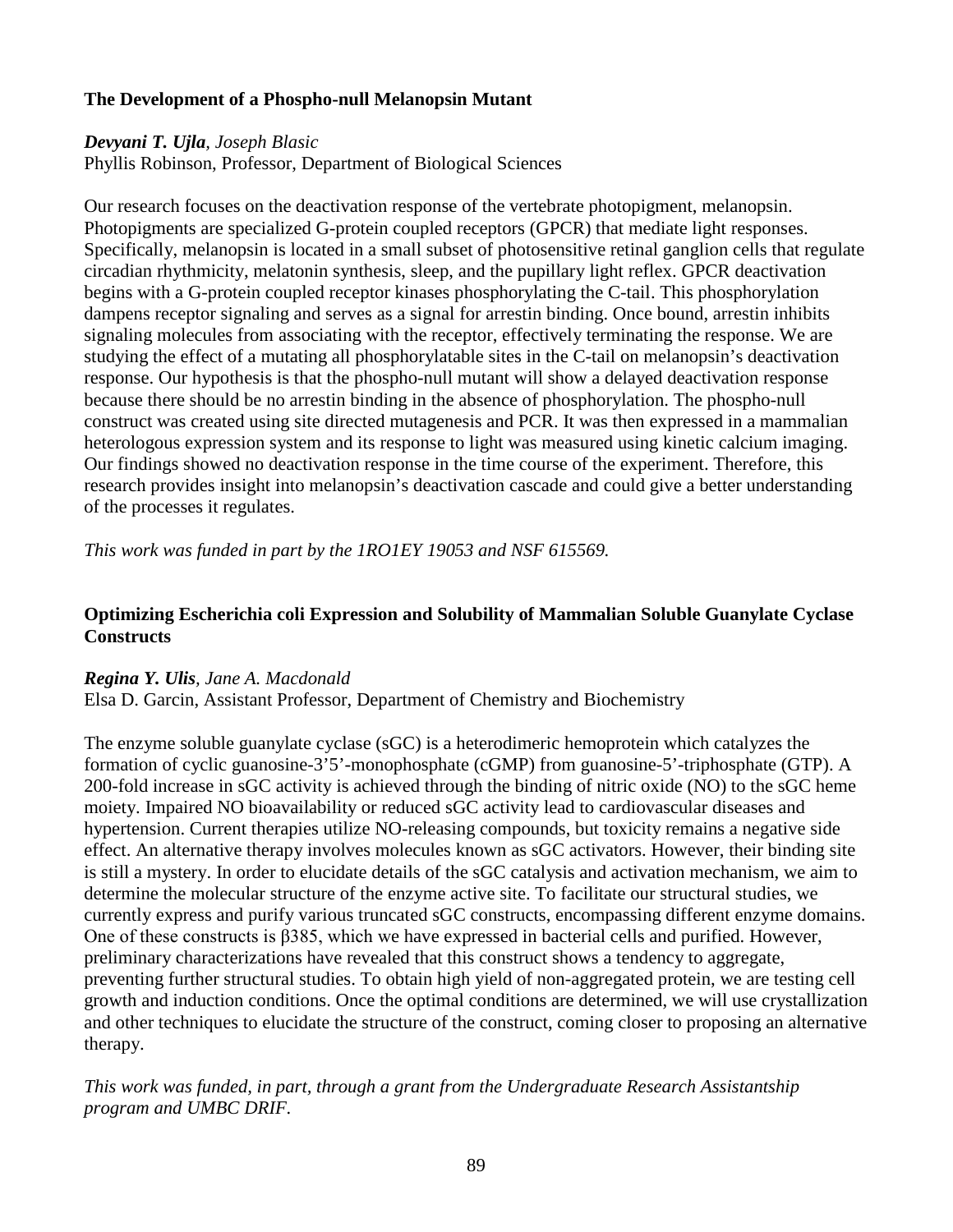### **An iKiosk System Using Windows7 and a Touch-screen Monitor**

#### *Amar H. Vadalia, Jon J. Schubbe*

May Chang, Head of Library IT Services, A.O.K. Library and Gallery

In today's fast-paced world, it is often essential to deliver information on time and in real time. An information kiosk (iKiosk) system enables this and is used in many public areas including bookstores and hotels. It can provide interactive features for consumers to access information beyond just viewing the display but a commercial system can be expensive. We have developed a prototype iKiosk system for the A.O.K. Library that is visually engaging and more cost effective. This is done using the Windows7 operating system, a touch screen monitor, and a Flash application for display and interactivity. Some knowledge of gaming technology and design were also applied in its development. The system will be located in the library atrium where users can walk up to the display and easily find information on computer availability, services and resources, and news and alerts. Such a system can also be modified and used at other campus locations to provide local building-specific information. Through our prototype, we have found that it is possible to develop a creative and cost-effective iKiosk system to deliver current information at point of need.

## **Effects of Environment Dimensionality on Sensory Neurons Process Outgrowth: 3D Better Mimics** *in vivo* **Features**

#### *Shelby L. Vargo***,** *Andreia Ribeiro*

Jennie B. Leach, Clare Boothe Luce Assistant Professor, Department of Chemical and Biochemical Engineering

The purpose of this study was to determine the effect of environment dimensionality (i.e., 2D culture substrates vs 3D "tissue-like" scaffolds) on neuronal development and process outgrowth. It is widely recognized that cells cultured in 3D scaffolds exhibit more physiological growth, gene expression, and differentiation; nevertheless biology studies focused on nerve regeneration still rely in the culture of neurons in rigid, 2D substrates. However, efforts focused on developing improved methods to repair nerves have been limited by the lack of knowledge of how neurons interact with their 3D environment. For this study we cultured sensory neurons on 2D and within 3D collagen substrates, stained the neurons for phenotypic markers using immunohistochemistry, and then used confocal microscopy and image analysis to quantify cell viability and morphology. We observed that dimensionality plays a major role in neuronal branching, growth cone morphology, and outgrowth mechanisms. Neurons sense the threedimensionality of their environment and respond by extending longer neurites, branching more, and adapting a morphology that better mimics neurons *in vivo* than those cultured in 2D environments. Our work challenges the use of traditional 2D culture substrates for understanding the *in vivo* structure of neurons and the mechanisms involved in neuronal behavior in 3D environments.

# *This work was funded, in part, by NIH-NINDS R01NS065205 (JBL), the Henry-Luce Foundation (JBL), and Wyeth Fellowship at UMBC (AR).*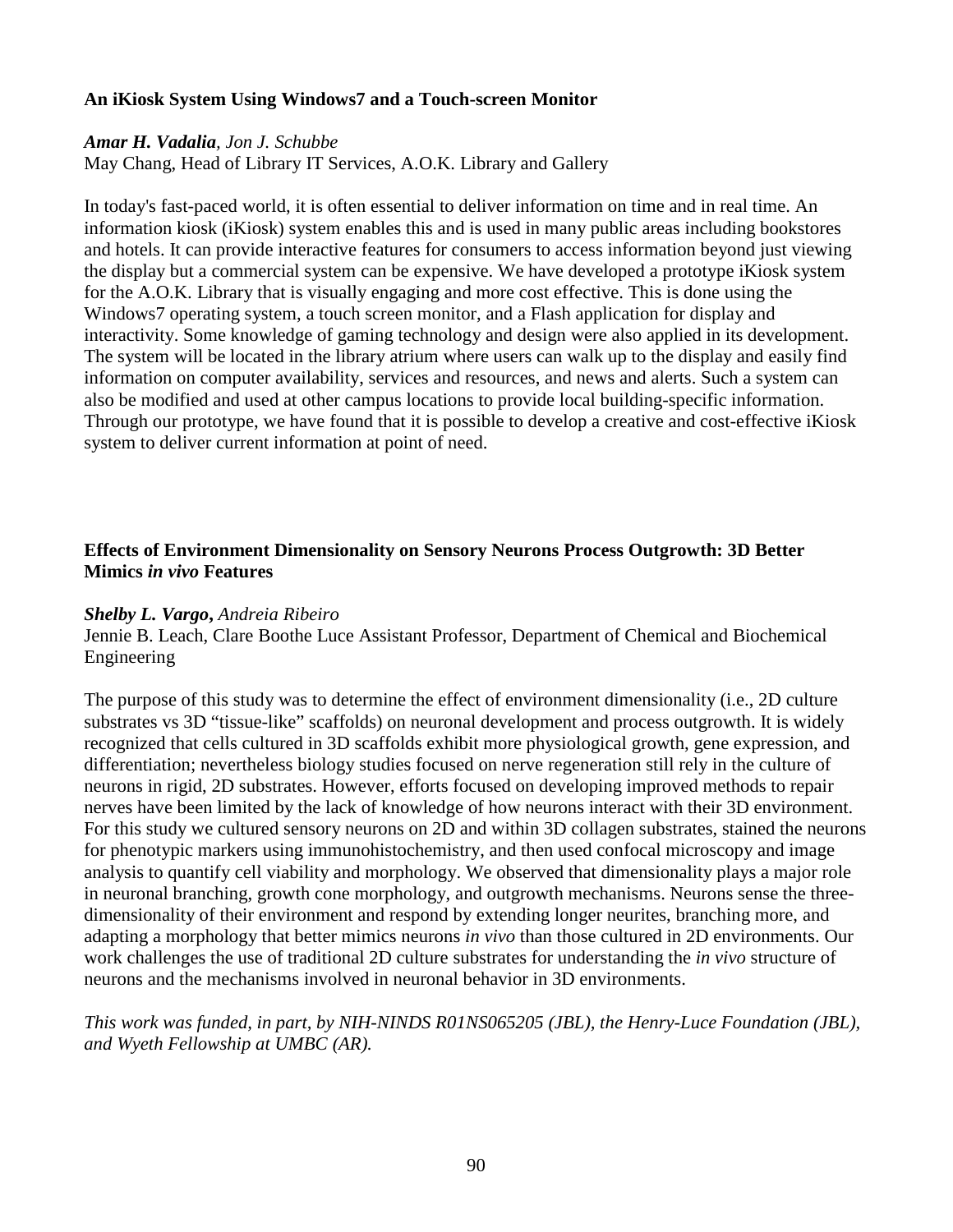## **Developing a New Class of Chemotherapeutic Drugs: 2`Deoxy Proximal Flexible Nucleosides**

*Melvin S. Velasquez, Orrette R. Wauchope, Katherine L. Seley-Radtke* Katherine L. Seley-Radtke, Associate Professor, Department of Chemistry and Biochemistry

The onset of resistance has limited the arsenal of chemotherapeutic agents available to combat bacterial, viral or parasitic infections as well as cancers. As a possible solution, we have designed a series of flexible nucleoside analogues, where the purine ring system has been split into its imidazole and pyrimidine components, remaining attached by a single bond between C4 and C5. This modification strategically endows the nucleoside with the ability to change conformation when confronted with a binding site mutation, without losing critical hydrogen bonding elements necessary for enzymatic recognition. Consequently, the possibility for circumventing mutations and the ability to sample better interactions increases, resulting in more powerful medicinal agents. Recent reports that Etravirine and Tenofovir, flexible HIV reverse transcriptase inhibitors could overcome mutations in viral HIV resistant strains have provided additional impetus for our approach. In that regard, the syntheses for several 2`deoxy proximal fleximer analogues (xanthosine, guanosine, adenosine, and inosine) are reported herein.

*This work has been funded by NIH/NIGMS MARC U\*STAR T34 08663 National Research Service Award to UMBC.*

### **Analysis of Oxygen Levels within** *S. aureus* **Biofilms using Fluorescent Microparticles**

#### *Melissa Velasquez*, *Miguel A. Acosta, Mutsa Kambarami*

Julia M. Ross, Professor, Department of Chemical and Biochemical Engineering; Jennie B. Leach, Assistant Professor, Department of Chemical and Biochemical Engineering

*Staphylococcus aureus* is a gram-positive pathogen known to cause nosocomial infections by attaching itself onto surfaces and aggregating in hydrated polymeric matrices known as biofilms. Since *S. aureus* biofilms have become increasingly resistant to antimicrobial agents, understanding these bacterial communities is necessary in order to devise new strategies to control such bacterial infections. Studies have shown that carbon and oxygen concentrations affect the process of biofilm removal; however, the presence of oxygen or oxygen gradients within the biofilms has not been fully studied. Oxygen plays an essential role in cell culture and tissue engineering, since it is vital for cell metabolism. Our objective is to evaluate non-cytotoxic fluorescent microparticles as versatile oxygen-sensing technology to study the oxygen levels within *S. aureus* biofilms. In this study, we created silica spheres that contained oxygensensitive luminophore and oxygen-insensitive fluorophore. *S. aureus* biofilms will be grown on collagen type I gels containing the microparticles for six hours. Image analysis will be performed using confocal microscopy, and oxygen content calibrated using an adapted version of the conventional Stern-Volmer model. Preliminary results will quantify fluorescence as a function of position in the biofilm, and thereby allow us to spatially assess oxygen levels in the 3D structure.

### *This work was funded, in part, by NIH/NIGMS MARC U\*STAR T34 08663 National Research Service Award to UMBC.*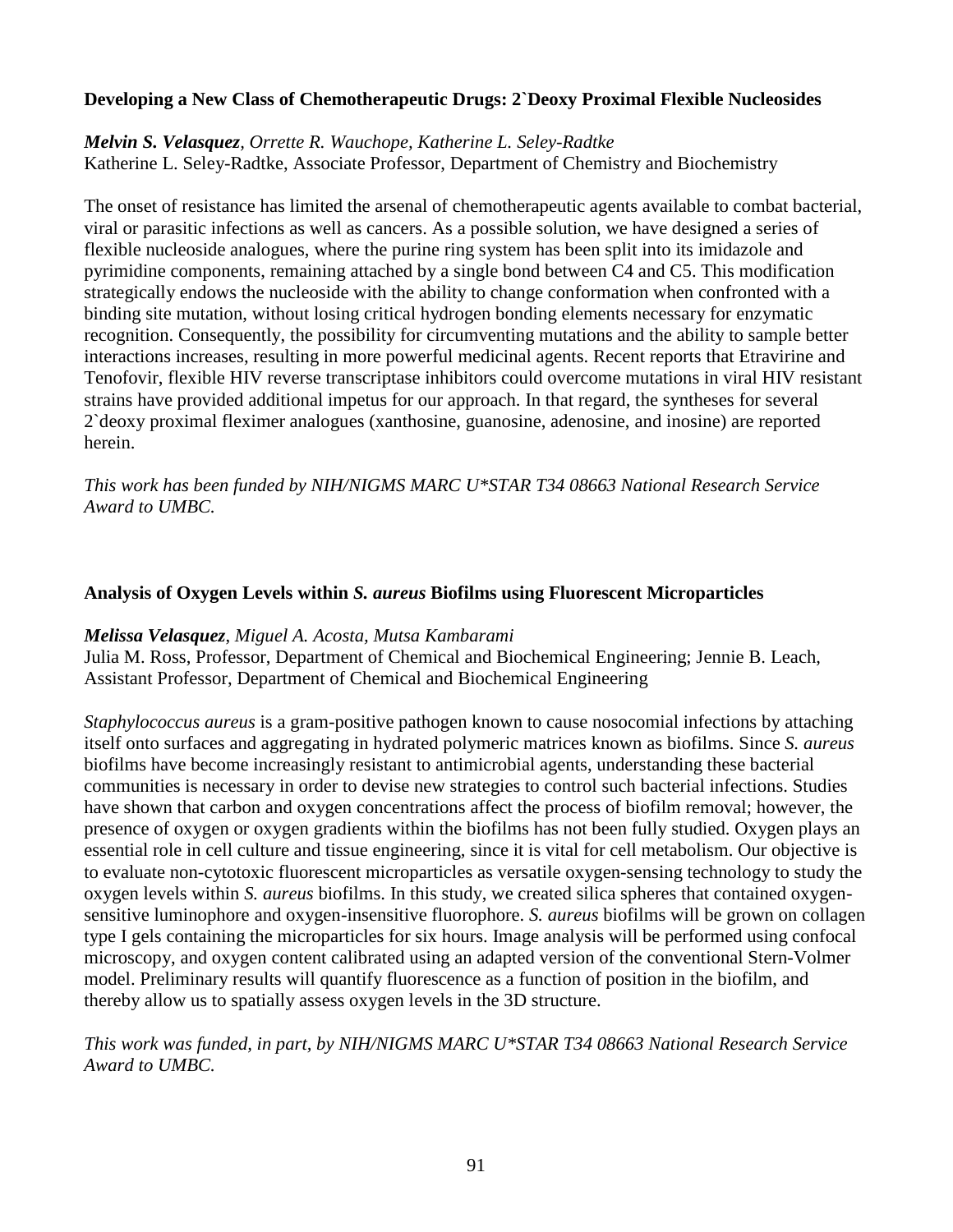### **Crossing Boundaries: Foreign Language Learning for Learning-Disabled Students**

### *Danielle N. Viens-Payne*

Thomas T. Field, Professor, Department of Modern Languages, Linguistics, and Intercultural Communication Ana R. Oskoz, Associate Professor, Department of Modern Languages, Linguistics, and Intercultural Communication

Foreign languages can be daunting for many people, especially for those who suffer from severe learning disabilities. For these students, who may have difficulties reading and/or writing in their native language, being required by their school to take foreign language classes may seem like a near impossible obstacle on their paths to graduation. Yet, what other option do they have besides muscling through the coursework? Since the level of severity of learning disabilities ranges so greatly from person to person, educational institutions have found it hard to implement a general rule or protocol for learning disabled students in the area of foreign language requirements. Unfortunately, there is little research published on this interdisciplinary topic. This study reviews U.S. laws, Maryland state laws, and local educational policies and requirements which address such concerns and juxtaposes them with the experiences of a range of teachers and learning specialists, whom I have interviewed. I have come to the conclusion that a wider array of options is necessary for these students, and I will propose innovative solutions which may balance the importance of foreign language requirements with the importance of helping these students succeed in school and in life.

# **Some Observations on Titan's Fluvial Networks and Channel/valley Delineation Using Cassini Radar Imagery**

# *Donna Viola, Devon M. Burr<sup>1</sup> , Cynthia B. Phillips<sup>2</sup>*

<sup>1</sup>Devon M. Burr, Department of Earth and Planetary Sciences, University of Tennessee Knoxville <sup>2</sup>Cynthia B. Phillips, SETI Institute

NASA's Cassini Titan Radar Mapper has revealed networks of fluvial features on Titan, the largest moon of Saturn. Titan is often viewed as an analog of the early Earth, and better understanding this world can help us gain perspective on the history of life on our own planet. Synthetic aperture radar (SAR) images have been used to study fluvial network patterns and the effect of the radar illumination direction on the interpretation of surface features. Fluvial networks were delineated on processed SAR images, and a network classification algorithm was used to determine whether the largest networks were dendritic, rectangular, parallel, or other. Each classification provides information about the processes and geology associated with the network's formation. Two network types were identified in different regions of Titan. We also compared the delineations of the same networks in overlapping SAR swaths which observed the features from different directions. The largest differences were noted, and attributed to human delineation error, poor effective resolution, or the direction of radar illumination. Though there were many localized instances of delineation differences, they did not affect the overall network classification.

*This work was funded in part by a National Science Foundation Research Experience for Undergraduates grant AST - 0852095 to the SETI Institute, the NASA Astrobiology Institute, and through a travel award from the UMBC Office of Undergraduate Education.*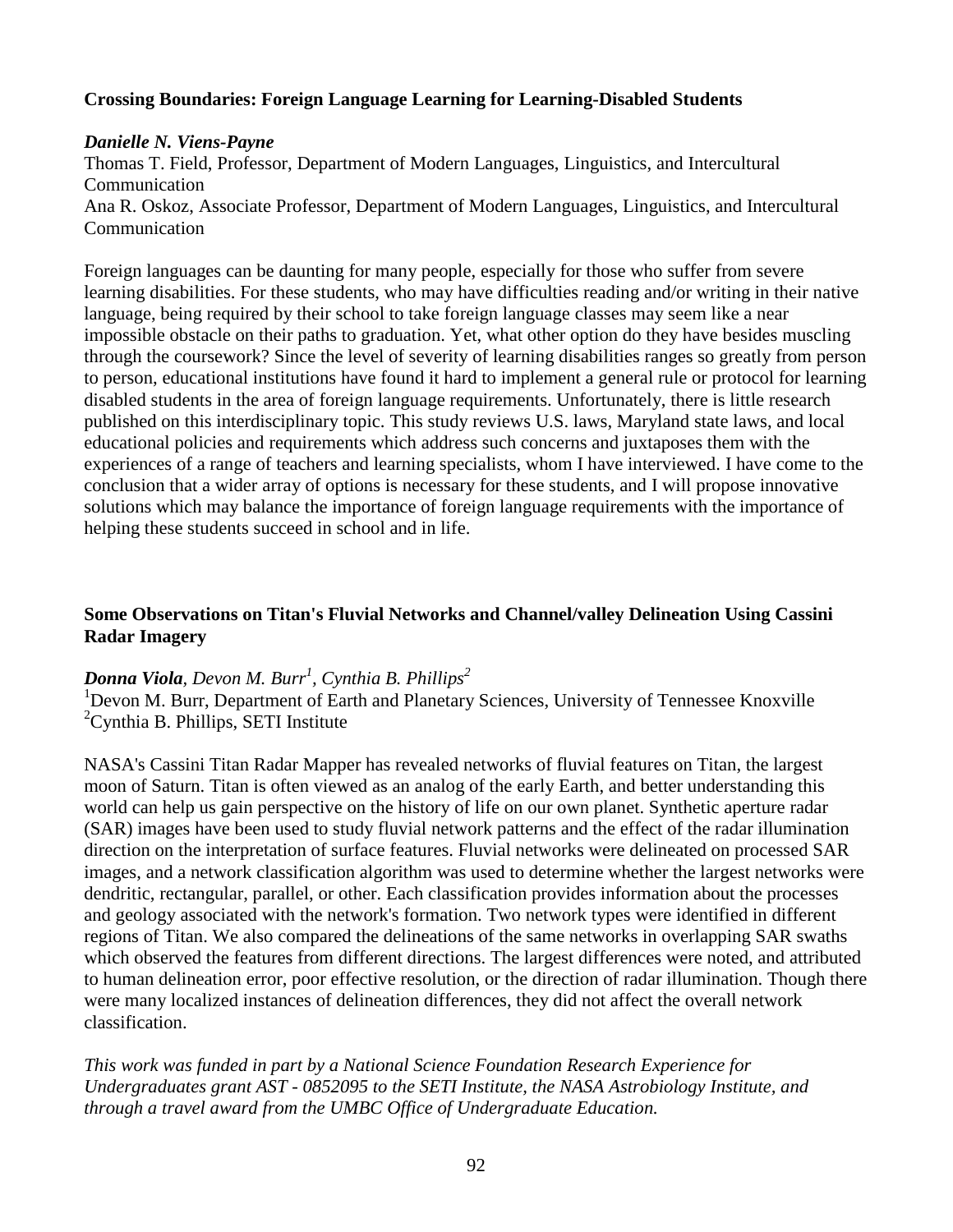# **A Mathematical Model of Vulnerable Plaque Growth and Rupture**

## *Alexandria V. Volkening*

Jonathan Bell, Professor, Department of Mathematics and Statistics

Atherosclerosis, the hardening and narrowing of one's arteries over time as a result of the accumulation of plaques within the blood vessels, is one of the leading causes of death in industrialized countries. Although many arterial plaques are completely harmless, a special subset of *atheromata*, generally referred to as *vulnerable plaques*, may grow to the point of rupture, resulting in thrombosis and myocardial infarction (heart attack). Thus, it is of considerable importance to the public that researchers obtain a better understanding of what makes a plaque vulnerable. In the hopes of contributing to this goal, our research made use of mathematical modeling and computational methods to create a set of equations describing the mechanical and biological processes leading up to plaque rupture. Our aim was to create a comprehensive mathematical picture that could be used to simulate the growth of a vulnerable plaque in relationship to the changes in its composition and cap thickness, which is implicated in the risk of rupture.

*This work was funded, in part, through a grant from the Undergraduate Research Assistantship program.*

# **Should I Take My Meds or Not?: Pregnant Women's Decision Making About the Use of Antidepressant Drugs**

# *Sana Waheed*

Andrea L. Kalfoglou, Assistant Professor, Department of Sociology and Anthropology

Eight to 20 percent of pregnant women experience depression, and the majority is sub-optimally treated or untreated. Women who discontinue antidepressant drugs at conception have a 68 to 75 percent risk of relapse. Anecdotal evidence suggests that women discontinue antidepressant therapy out of fears about risks to the fetus that are, in fact, unfounded. We conducted a pilot interview study with a convenience sample of 20 women who were taking antidepressants prior to planning or initiating a pregnancy to understand why women chose to discontinue treatment. Interviews were audio taped, transcribed and analyzed. Participants were mostly Caucasian, highly-educated women who were currently employed. All of the women who discontinued medication experienced a depressive relapse. Relapses ranged from unpleasant to incapacitating. Most believed that they needed to just deal with their depression in order to protect their baby from exposure to medication. Discontinuers who consulted medical professionals were encouraged to stop medication or felt their health-care providers were unwilling to participate in the decision. Women who continued taking their medication reported they had supportive health-care providers. Beliefs about the risks of antidepressants appear to be grounded in cultural expectations that women who are "good mothers" will keep their bodies "clean" during pregnancy.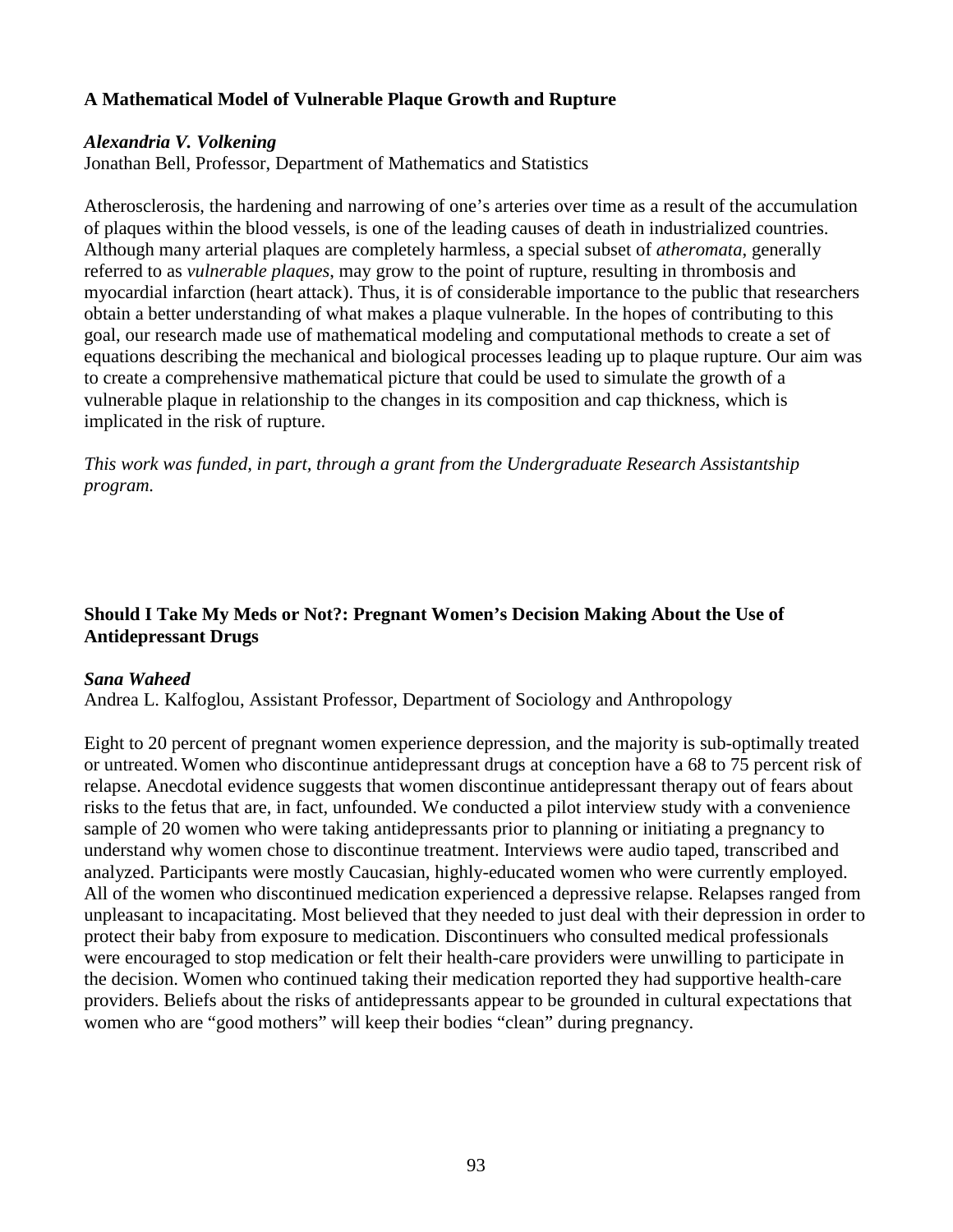## **Developing a System to Regulate Gene Expression in the Mouse Prostate**

#### *Aminah Wali, Varsha Rao, Charles Bieberich*

Charles Bieberich, Professor, Department of Biological Sciences

The prostate gland is prone to the development of several diseases. This includes prostate cancer, which kills 30,000 men in the United States each year. In ~85% of prostate cancer cases, levels of the NKX3.1 homeodomain protein are reduced. We hypothesize that restoring NKX3.1 expression in prostate cancer patients will reduce cancer progression. To study the effect of regulated NKX3.1 expression in the prostate, we propose to use the Reverse Tetracycline Transactivator (rtTA) system in transgenic mice. The rtTA hybrid protein binds to the Tet-operator (TetO) in the presence of tetracycline, or doxycycline, resulting in transcription of genes controlled by TetO. To drive the prostate-specific expression of rtTA and therefore the mouse Nkx3.1 gene, we will employ the Hoxb13 promoter, which demonstrates prostate- and colon-specific expression. We have generated mice with Hoxb13-driven rtTA expression and are building the TetO-Nkx3.1 construct. The completed construct will be introduced into mice, and the Hoxb13-rtTA mice will be crossed with mice containing the TetO-Nkx3.1 responder. Administration of doxycycline to double transgenic mice will induce Nkx3.1 expression in the prostate. This system will be used to evaluate the effects of restoring Nkx3.1 expression at various stages of prostate cancer progression.

*This work was funded, in part, by NIH/NIGMS MARC U\*STAR T34 08663 National Research Service Award to UMBC.*

## **Mesenchymal Stem Cells Provide Protection of Cardiac Ventricular Myocytes by Paracrine Mechanism**

# *Robert D. Wardlow II, Shirley Gaa*<sup>1</sup> *, Terry B. Rogers*<sup>1</sup>

<sup>1</sup>Department of Biochemistry and Molecular Biology, University of Maryland School of Medicine Terry B. Rogers, Professor, Department of Biochemistry and Molecular Biology, University of Maryland School of Medicine

Our research is seeking to determine a mechanism by which mesenchymal stem cells are able to protect ventricular myocytes from damage by a model for cardiac stress. We have used the bacterial endotoxin LPS and the proinflammatory cytokine IL-1B as agents to induce dysfunction in cardiac cells. To characterize the action of these stress-inducing factors we have performed experiments using neutralizing antibodies against substances that could mediate their effect. Using a transwell culture system, we have been able to show that mesenchymal stem cells are able to protect myocytes from damage by a paracrine mechanism. We are continuing to research this mechanism by attempting to determine what factors released from the mesenchymal stem cells could be causing this protection. Our current results suggest that the cytokine IL-18 may be responsible for mediating the stress response to LPS, and that the stem cells protect myocytes without the requirement of direct contact. The protective factor released by our stem cells may act by preventing IL-18 release but further studies must be conducted to prove this. A better understanding of how the stem cells act under these circumstances could lead to new treatments for cardiovascular diseases.

### *This work was funded, in part, by a grant from the HHMI Foundation, the HHMI Undergraduate Scholars Program at UMBC and by a grant from the Maryland Stem Cell Research Fund.*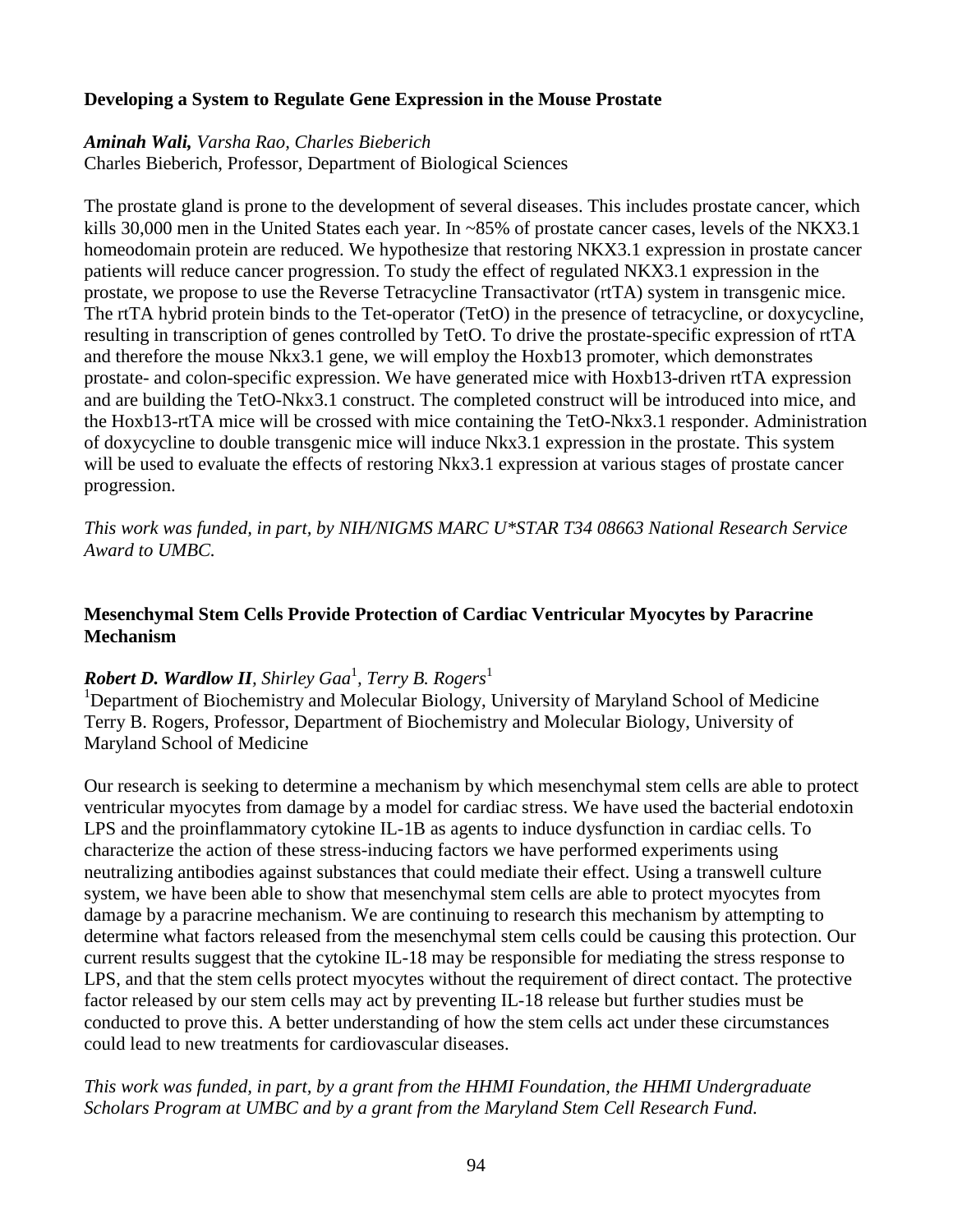### **An Ecological Examination of Psychological Control in Korean Immigrant Families**

*Momoka Watanabe, Sevgi Bayram Ozdemir, Charissa S. L. Cheah* Charissa S. L. Cheah, Associate Professor, Department of Psychology

Parental use of psychological control has been shown to be linked to adjustment problems in children (Olsen et al., 2002). However, relatively little research has examined the predictors of psychological control (Barber, 2002; Walling et al., 2007), especially in different cultural groups. The present study utilized Bronfenbrenners' (1979) ecological model to examine how Korean immigrant mothers' (1) subjective well-being; (2) marital relationship quality; (3) parenting-related stress; and (4) acculturation strategies were related to their use of psychological control. Ninety-five immigrant Korean mothers in the U.S. (*M*=35.81years, *SD*=3.73) with 2-6 year old children (*M*=4.26years, *SD*=1.10; 47% girls) participated in the study. Results revealed that mothers' well-being and marital relationship quality were negatively associated with psychological control, *r*=-.253 and *r*=-.215, *p's*<.05, respectively. Moreover, these associations were mediated by the intensity of parenting stress,  $t(93)=2.90$ ,  $p<.05$ ;  $t(93)=2.71$ , *p*<.05, respectively. Interestingly, mothers' acculturation style (i.e., assimilated, integrated, marginalized, separated) were not predictive of psychological control. Individual and family-related characteristics may be more critical than their acculturation in predicting Korean immigrant mothers' use of psychological control. Our findings illustrate the importance of understanding psychological control in light of the parents' personal psychological resources and social-cultural factors within the Korean immigration context.

*This work was funded by the Culture, Child and Adolescent Development Laboratory at UMBC*

#### **The Erosion of Control: The Effects of Duration of Conflict on a State's Human Rights Policy**

#### *Gavin D. Way*

Brian Grodsky, Assistant Professor, Department of Political Science

Since the collapse of the Soviet Union, the international system has been forced to confront the phenomenon of failed states. With international attention focused on this problem, awareness of repression and abuses has proliferated during the past decade. Small-scale wars, typified by insurgencies in this study, are just one means that can drive a state to the brink of failure. Using the Political Terror Scale (PTS), comprised of values reported by the State Department and Amnesty International, this study quantifies the change in a state's human rights conditions during times of small-scale wars. Based on data limitations, the study focused on states with insurgencies between 1973 and 2007. The original study was conducted with five year intervals, though the final study has used a variety of units of length in attempting to achieve the highest R-squared value. The results indicate that the duration of a conflict may act as a 'moment of crisis,' a phenomenon that current literature argues can dramatically weaken domestic human rights. As we better understand the variables and correlates of repression and how insurgencies can affect states, we may work to develop a better preemptive method to stifle future abuses.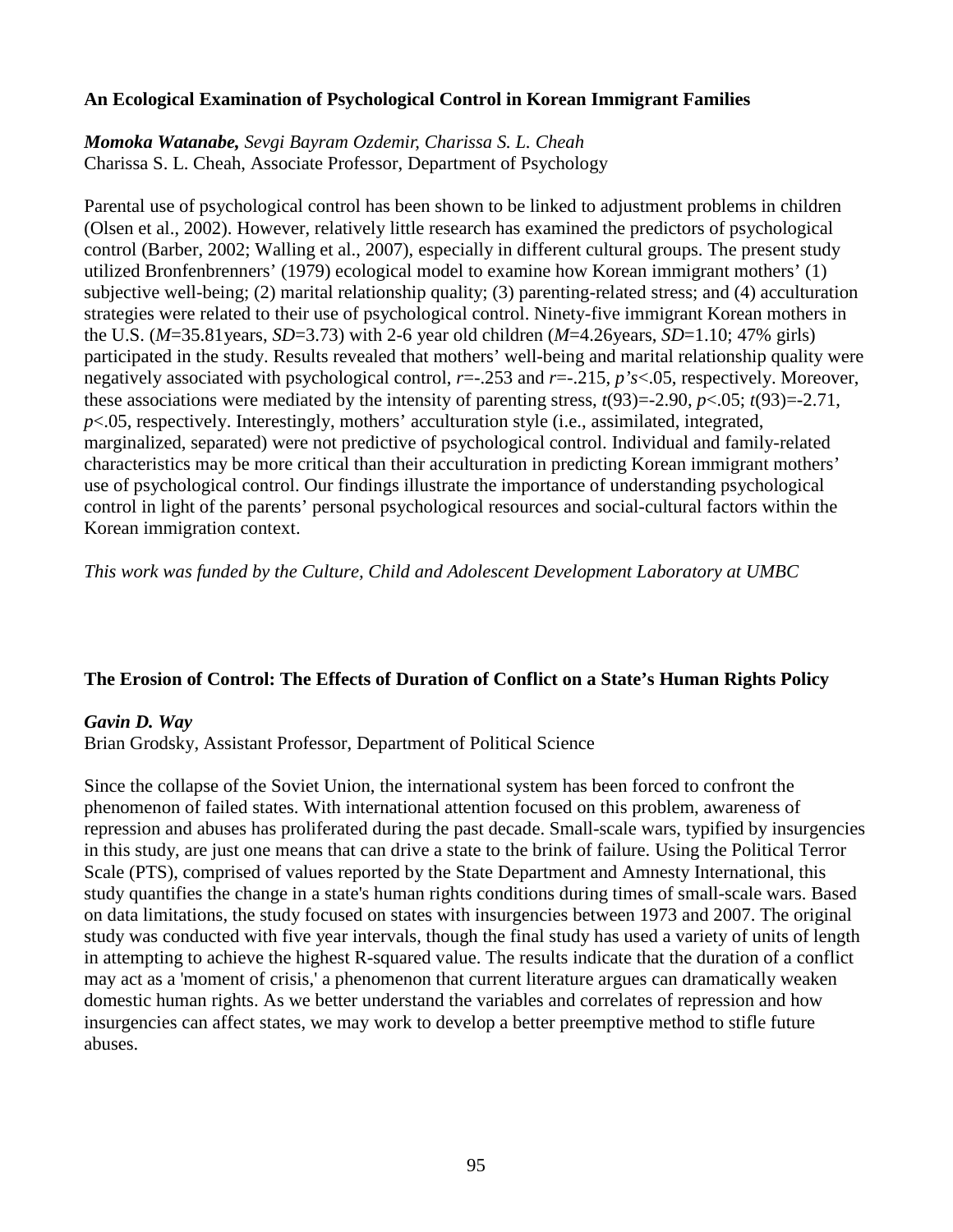## **Father Absence: A Risk Factor for Developing Behavior Problems in Childhood**

# *Crystal M. White, Laura A. Scaletti<sup>1</sup> , Maureen M. Black1*

<sup>1</sup>University of Maryland School of Medicine, Department of Pediatrics: Growth and Nutrition Division Laura A. Scaletti, Lecturer, Department of Psychology

Research that examines the effects of father-figure availability on child behavior is limited. However, a few studies suggest that father involvement is associated with lower incidences of child behavior problems. The present study hypothesized that father involvement is negatively associated with child behavior problems. Participants were selected from a study that examined the longitudinal effects of prenatal drug exposure on children development (*N* =200) based on available demographic and Child Behavior Checklist data when children were seven years of age. Preliminary analyses revealed no significant differences between the number of behavior problems displayed by the father and no-father groups; there were no differences in the type of behavior problems exhibited by males and females. Next, multiple regression analyses were conducted to test the effects of father involvement on behavior problems within the father figure group (*n*=181). After controlling for drug exposure, the amount of father involvement significantly predicted internalizing, *F*(2,178)=4.16, *p*<.05, externalizing, *F*(2,178)=9.41, *p*<.001, and total behavior problems, *F*(2,178)=10.39, *p*<.01; the less time spent with their father figure, the more behavior problems children displayed. The relations between specific types of father-involvement and behavior problems will be discussed.

*This work was funded by a grant to the third author (NIDA RO1 DA021059).*

# **Grizzled Opsins: A Study of the Photoreceptors of** *Ursus artos horribilis*

#### *Elliot R. White, Megan L. Porter, Phyllis R. Robinson* Phyllis Robinson, Biological Sciences

The goal of my research was to clone and express the visual opsins of the Grizzly Bear (*Ursus* artos *horribilis*). Opsins are heptahelical transmembrane g-protein coupled receptors found in the retina. In mammals, there are generally 3 different image forming photopigment genes: rhodopsin, a short wave sensitive opsin, and a long wave sensitive opsin. Determining the visual spectra of the grizzly bear photopigments would be significant in that it would be the first full length opsin sequences and the first absorbance spectra obtained for any species of bear. My goal is to characterize the opsin sequences and determine the absorption maxima of the grizzly bear's visual pigments in order to gain valuable perspective on the visual system of a vunerable species. PCR primers were created on basis of sequence homology with other mammalian opsins, and primer sets for melanopsin, rhodopsin, short wave sensitive opsin, and long wave sensitive opsin have yielded PCR products, and a partial sequence has been obtained for both short wave sensitive and long wave sensitive genes and placed in a P-GEM vector. I cloned and intended to express the grizzly opsin genes. The next step is to obtain full length copies of each gene, and successfully ligate them into an expression vector.

*This work was funded, in part, by NIH and NSF grants to PRR.*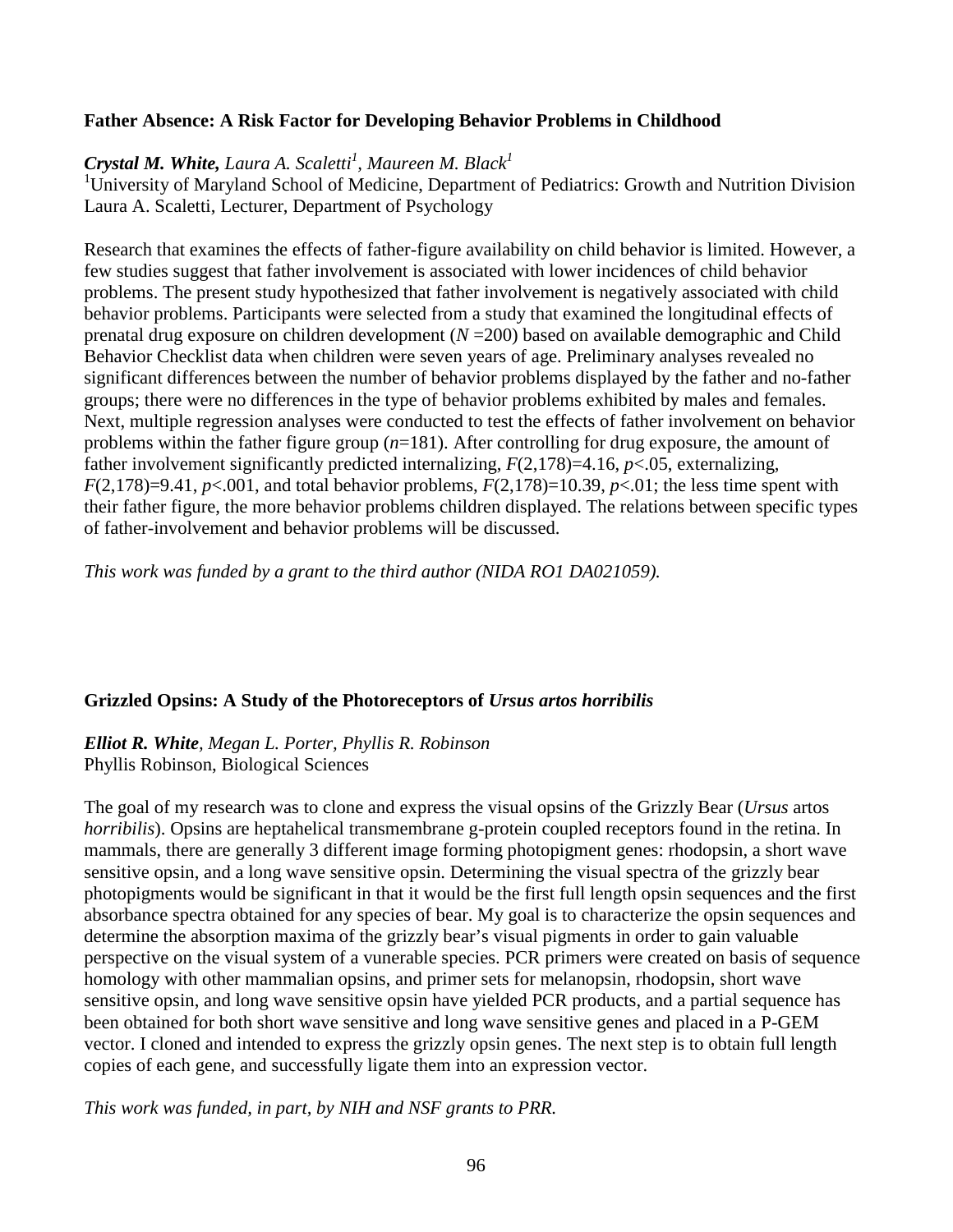### **The Role of Human Endogenous Retroviruses (HERVS) in the Pathogenesis of Acute Onset Schizophrenia**

# *Melanie G. Wiley*

Erik P. Lillehoj, Associate Professor, Department of Pediatrics, University of Maryland School of Medicine

Schizophrenia is a severe brain disorder that disturbs a person's reality, falling within the top ten of debilitating diseases and affecting one percent of the world population. We theorize that endogenous retroviruses are involved in the pathogenesis of schizophrenia. Previous studies indicated environmental factors like birth seasonality and urbanization contribute to schizophrenia. Based on this we propose that an infection could activate endogenous retroviruses that cause the symptoms during adolescence. We hypothesize that activation of proviral DNA during acute phase schizophrenia leads to an antibody response by the patient that can be detected with exogenous retroviruses. To test this hypothesis, serum of schizophrenic patients and match controls were used. Retroviruses underwent protein purification and were analyzed with Western blotting. Patient samples were tested against the retroviral proteins from each retrovirus using ELISA. The results demonstrated that 1) antibodies against unfractionated proteins were present in a greater percentage of schizophrenic patients than controls and 2) purified retroviral envelope gp70 was a better target antigen for identifying than other unfractionated protein fractions. In conclusion, this study supports the theory that retroviruses may contribute to the etiology of some cases of schizophrenia.

*This work was funded, in part, by a grant from the HHMI Foundation, the HHMI Undergraduate Scholars Program at UMBC and the Stanley Medical Research Institute (grant 07R-1665).*

# **An Approach to Lowering Gang Levels**

# *Immanuel Williams*

Jinglai Shen, Assistant Professor, Department of Mathematics and Statistics

Gang violence in America has been a problem for many years. Gangs are generally referred to as a group of individuals who share a common identity and close relations. However, in this project, the term gang describes a group of individuals working to unlawful or antisocial ends; for example, a band of antisocial adolescents. Gangs often participate in deviant activities for survival. The purpose of this project is to create a mathematical model that represents two gangs in a common region, explore the dynamics between the two gangs and investigate when the police are introduced into the model. There are two different approaches that the police can be used in order to lower the population of the gangs in a common region. The first model is based on the fact that the police do not have a preference for either gang. This means that when the police stop a gang member for a crime they will incarcerate them without being bias. The second model is based on the fact that the police do have a preference for one of the gangs. This means that when the police stop a gang member for a crime, the police will incarcerate more individuals from one gang then the other. This model is important because law enforcement agencies and other organizations could use this either model to lower gang population in a particular area.

*This work was funded in part, by NIH/NIGMS MARC U\*STAR T34 08663 National Research Service Award to UMBC.*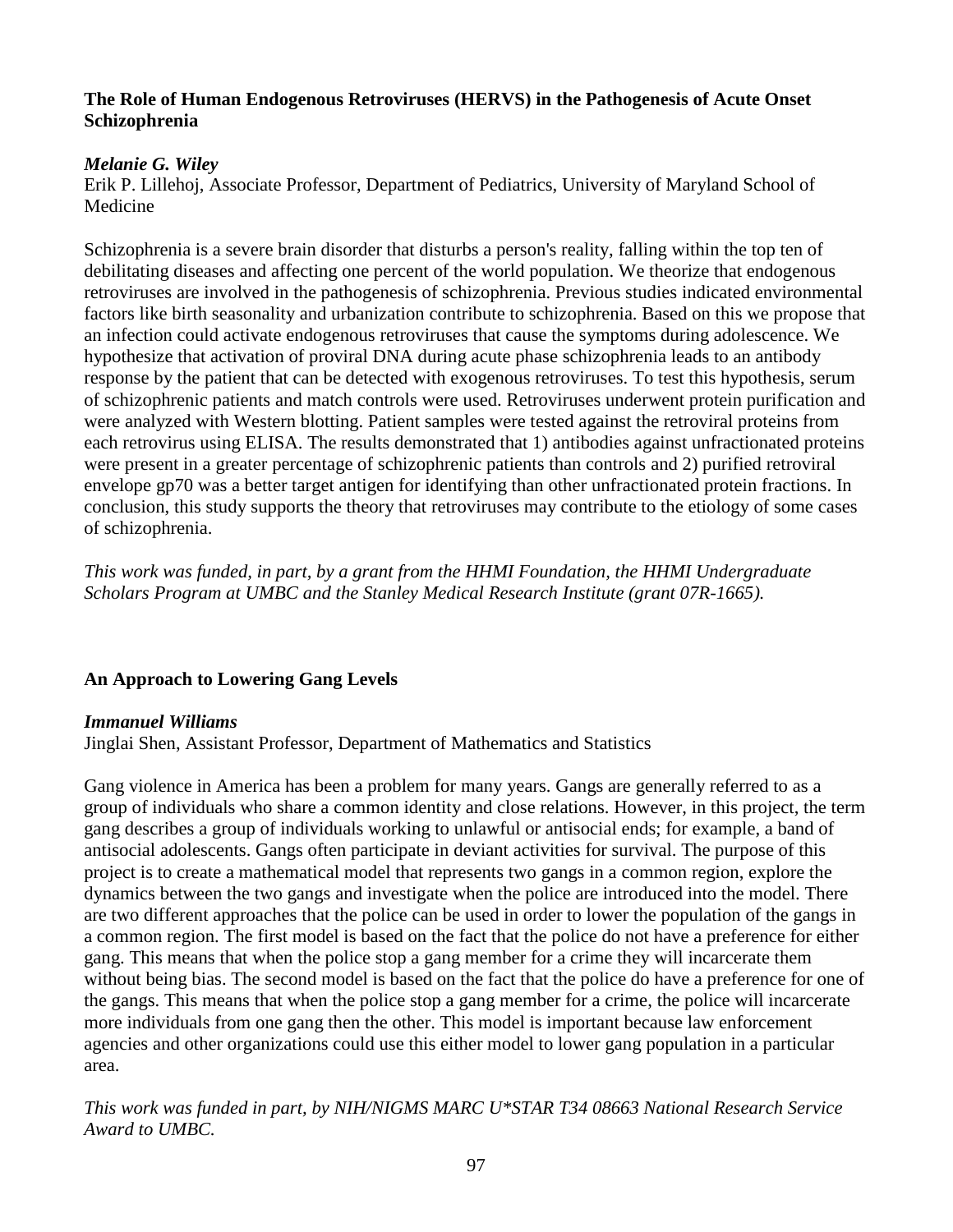# **Lemony Snicket as a Gateway to Children's Holocaust Literature**

# *Susan B. Wilmes*

Michele Osherow, Assistant Professor, Department of English

Literary critics contend that Holocaust literature for children must communicate the events of the Holocaust truthfully, not be too frightening, and incorporate some element of hope. I argue that in order for the genre to incorporate such drastically opposing requirements, it must be expanded to include works such as Lemony Snicket's *A Series of Unfortunate Events*, written pseudonymously by Daniel Handler. Though the series is fictitious, it explores common Holocaust themes in a safely removed setting, thus serving as a gateway to more historical and complicated literary depictions of the Holocaust. Understanding the ways Handler's books successfully navigate critics' requirements allows us to ensure that the genre will responsibly prepare children to understand the Holocaust. I surveyed a broad range of critical literature discussing core characteristics and concerns of both Holocaust and children's literature, as well as primary materials created to introduce children to the Holocaust. I also conducted a close reading of the thirteen texts in Handler's series, analyzing their contributions and relevance to the genre. Handler's books acknowledge the imperfect, dangerous nature of the world while affording the central characters opportunities for self-sufficiency and optimism within dire situations.

*This work was funded through an Undergraduate Research Award from the UMBC Office of Undergraduate Education.*

# **The Role of** *Staphylococcus aureus* **Soluble Biofilm Proteins in Inhibiting Neutrophil Migration**

# *Hannah K. Wilson*

Julia M. Ross, Professor, Department of Chemical and Biochemical Engineering

The formation of bacterial biofilms by organisms such as *Staphylococcus aureus* allows the bacteria to evade antibiotic treatment as well as the host immune response. *In vivo*, neutrophils have been shown to migrate to *S. aureus* biofilms and would be expected to phagocytose the bacteria. However, the persistence of biofilm-associated infections indicates that the neutrophils cannot eliminate the infection. It is hypothesized that the biofilm is interfering with the neutrophil's ability to sense the biofilm (known as "chemotactic ability"), thus inhibiting its response. This study aims to monitor the release of chemotaxis-inhibitory and chemoattractive substances from the biofilm. Fluorescently labeled neutrophils will be exposed to the supernatant of either biofilm or shakeflask-grown *S. aureus.* Chemotactic ability will be assessed by measuring the relative number of neutrophils that migrate through a polycarbonate, 3-micron pore-sized Transwell insert towards a known chemoattractant. If a chemotaxis-inhibitory substance is released by *S. aureus*, fewer supernatant-treated cells than untreated neutrophils will migrate through the filter, resulting in lower fluorescence. Understanding the effect of the biofilm phenotype on neutrophil function will help researchers develop treatments for biofilmrelated infections.

*This work was funded, in part, by NIH/NIGMS MARC U\*STAR T34 08663 National Research Service Award to UMBC and through an Undergraduate Research Award from the UMBC Office of Undergraduate Education.*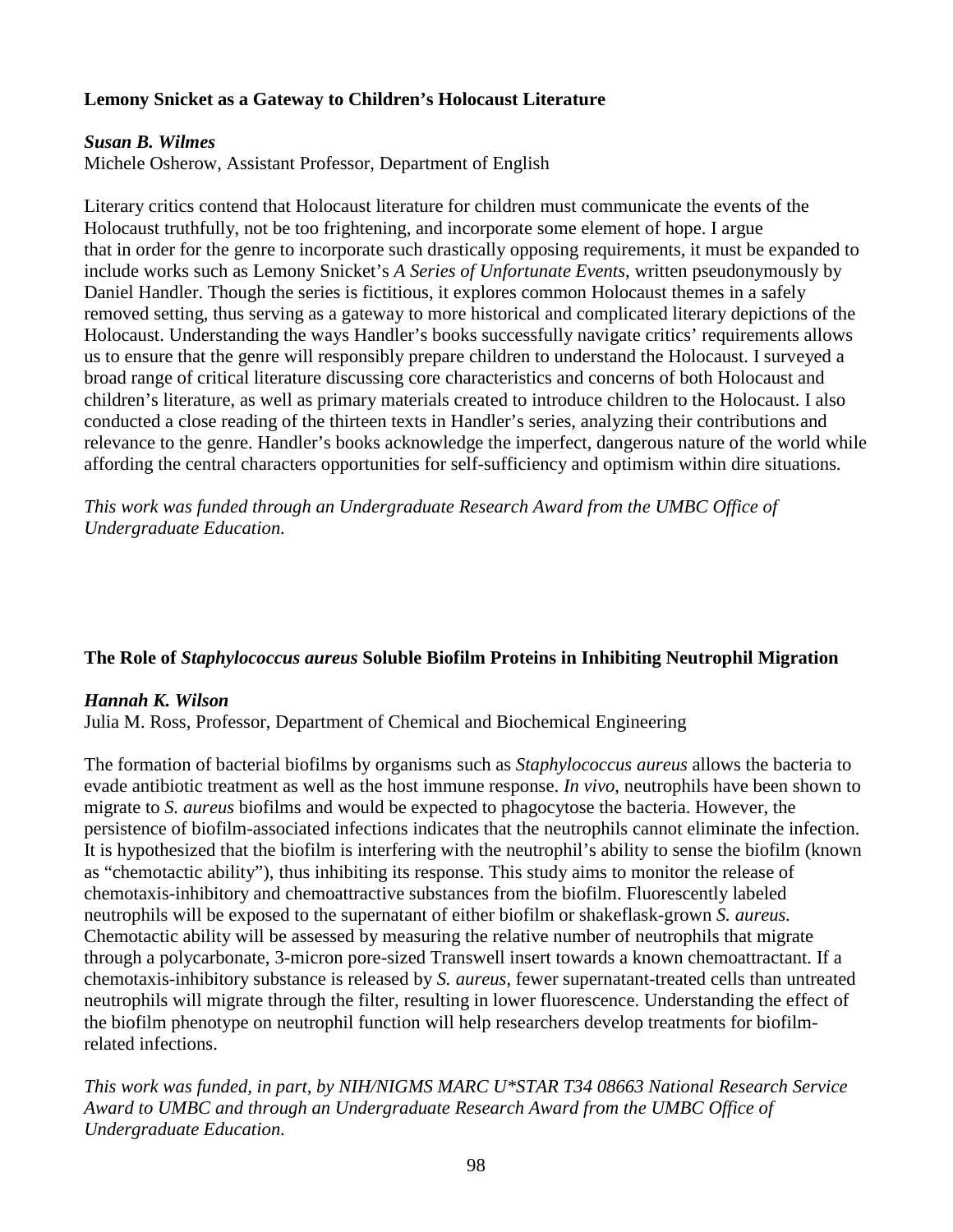### **Male Breast Cancer: Three Portraits**

#### *Michelle Renay Wilson*

Calla Thompson, Assistant Professor, Department of Visual Arts

My research combines documentary photographs of three male breast cancer survivors with their written narratives as a way to record the physical and psychological effects of male breast cancer. In 2009, according to the National Cancer Institute, men accounted for one percent, or 1,990, of all breast cancer cases in the United States. That same year the institute also reported 440 male breast cancer deaths. Because of the relative rarity of breast cancer in men, some men delay discussing changes in their bodies with a physician. My research with three survivors, Robert Kaitz, Brandon Greening, and Dale Allen Crowley, extends the current dialogue that represents breast cancer as a female disease. I produced postsurgery portraits of shirtless male breast cancer survivors as well as photographs of the subjects involved in their daily lives. In addition to acting as a record of three men's struggles and triumphs, the images combined with written testimonies convey the importance of awareness and early detection as critical to long term survival.

*This work was funded through an Undergraduate Research Award from the UMBC Office of Undergraduate Education.*

#### **Controlling Particle Swarm Optimization with Learned Parameters**

#### *Kevin A. Winner, Don Miner, Marie desJardins*

Marie desJardins, Associate Professor, Department of Computer Science

Particle swarm optimization (PSO) is an approximation technique that uses a collection of independent "particles" exploring a search space to find an optimal value for some function. PSO uses many parameters and is a randomized algorithm. These properties mean that controlling particle swarm optimization is an unintuitive task, involving a process of adjusting low-level parameters of the system that often do not have obvious correlations with the emergent properties of the optimization process. We propose a method for controlling particle swarm optimization with non-explicit control parameters: parameters that describe self-organizing systems at an abstract level. Effectively, this process converts intuitive control parameter values into explicit configurations that particle swarm optimization can directly apply. In this paper, we introduce the motivation, methodology, and implementation of our approach.

*This work was supported in part by NSF ITR #0325329 and through a travel award from the UMBC Office of Undergraduate Education.*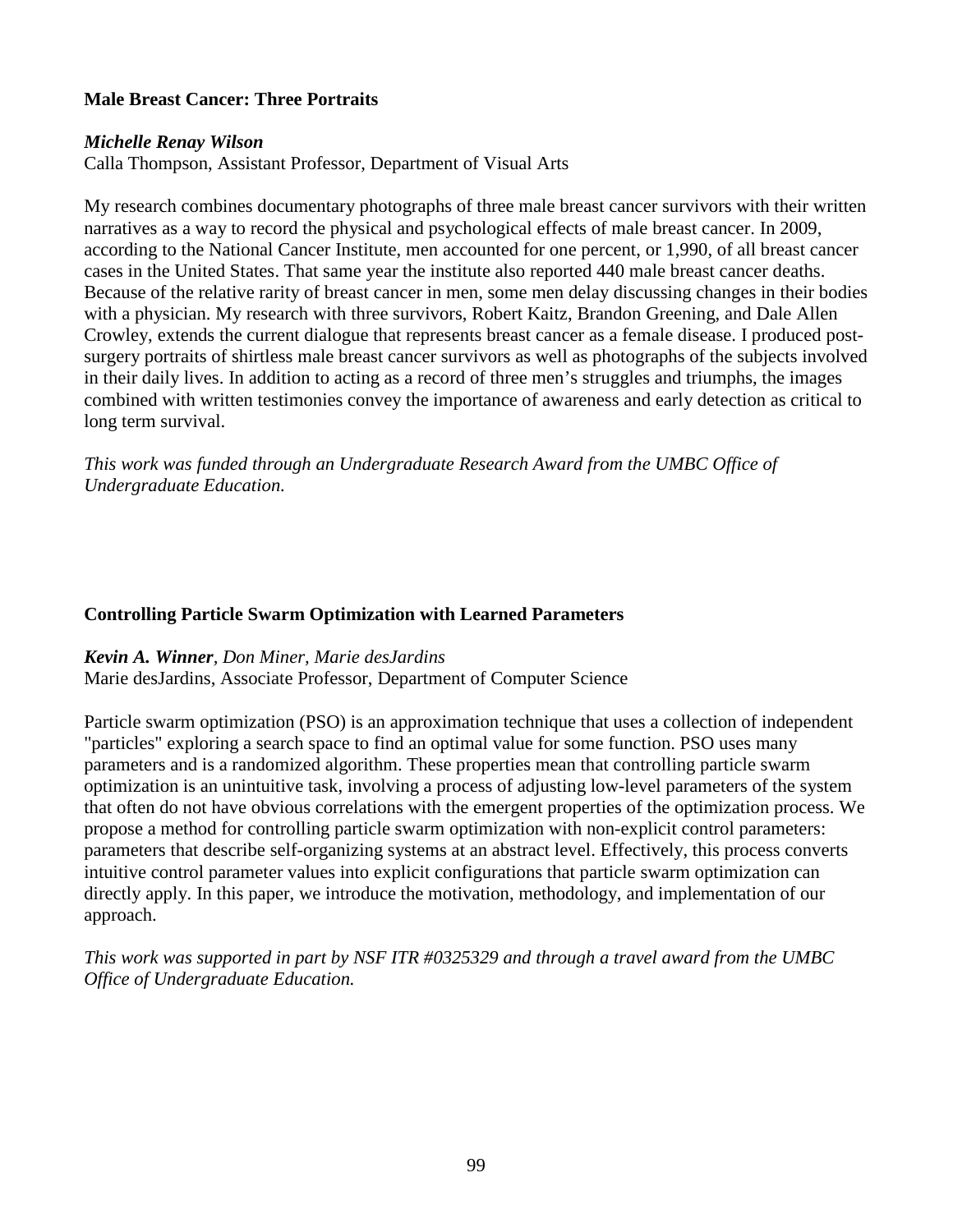# **Examining Cloud Microphysics and Thermodynamics in the Laboratory**

### *Naomi M. Wolford*

Manfredo Tabacniks, Goddard Visiting Fellow and Senior Research Scientist J. Vanderlei Martins, Associate Professor, Department of Physics

A gas calorimeter was constructed in order to measure the heat exchanges that take place as water droplets change from liquid to solid ice particles inside clouds. The goal in the construction of such a gas calorimeter is to study and measure the latent heat released by the freezing of super-cooled water droplets in similar conditions to those existing in real atmospheric clouds. The information obtained in this research will have applications in the study of clouds and the climate, and lead to improved weather and climate models. The importance of this work is that the freezing temperature and latent heat released by super-cooled water droplets may actually differ considerably from previously gathered data.

*This work was funded through an Undergraduate Research Award from the UMBC Office of Undergraduate Education, the UMBC Joint Center for Earth Systems and Technology (JCET), and NASA.*

# **Efficient Algorithms in Elliptic Curve Cryptography**

#### *Lauren J. Won*

Timothy Hall, Cryptographic Algorithm Validation Program, National Institute of Standards and Technology (NIST)

The goal of my research project was to improve the performance of the Elliptic Curve Cryptology (ECC) Digital Signature Algorithm in the Cryptographic Algorithm Validation System (CAVS) Program. The CAVP at NIST created and maintains this CAVS Program for use in checking the validity of cryptographic implementations. Every single implementation of cryptography used by the U.S. Federal Government for non-classified data must pass the tests generated by CAVS, including cryptologic functions of most major operating systems and web browsers, smart cards, and many other applications. ECC is a public key cryptography scheme with predefined constants. This project concentrated on curve parameters defined over binary finite fields for m bit integers with an irreducible polynomial,  $f(x)$ , two constants to define the elliptic curve, a, b, and a generator point G. These parameters are used to compute point multiplication and addition. Within ECC, the point multiplication is the most computationally costly operation. The CAVS program took about 10 seconds to compute a public-private key pair for the B-571 curve, the largest curve currently tested on the CAVS program. After we implemented fast operations over the binary finite field by the use of projective coordinates, precomputations, and the fixed-base comb method, we tested the results of point multiplication for the B-571 curves with results on the order of 10 milliseconds. We were able to validate our results by comparing with the pre-existing implementation in CAVS.

*This work was made possible through the Summer Undergraduate Research Fellowship at the National Institute of Standards and Technology.*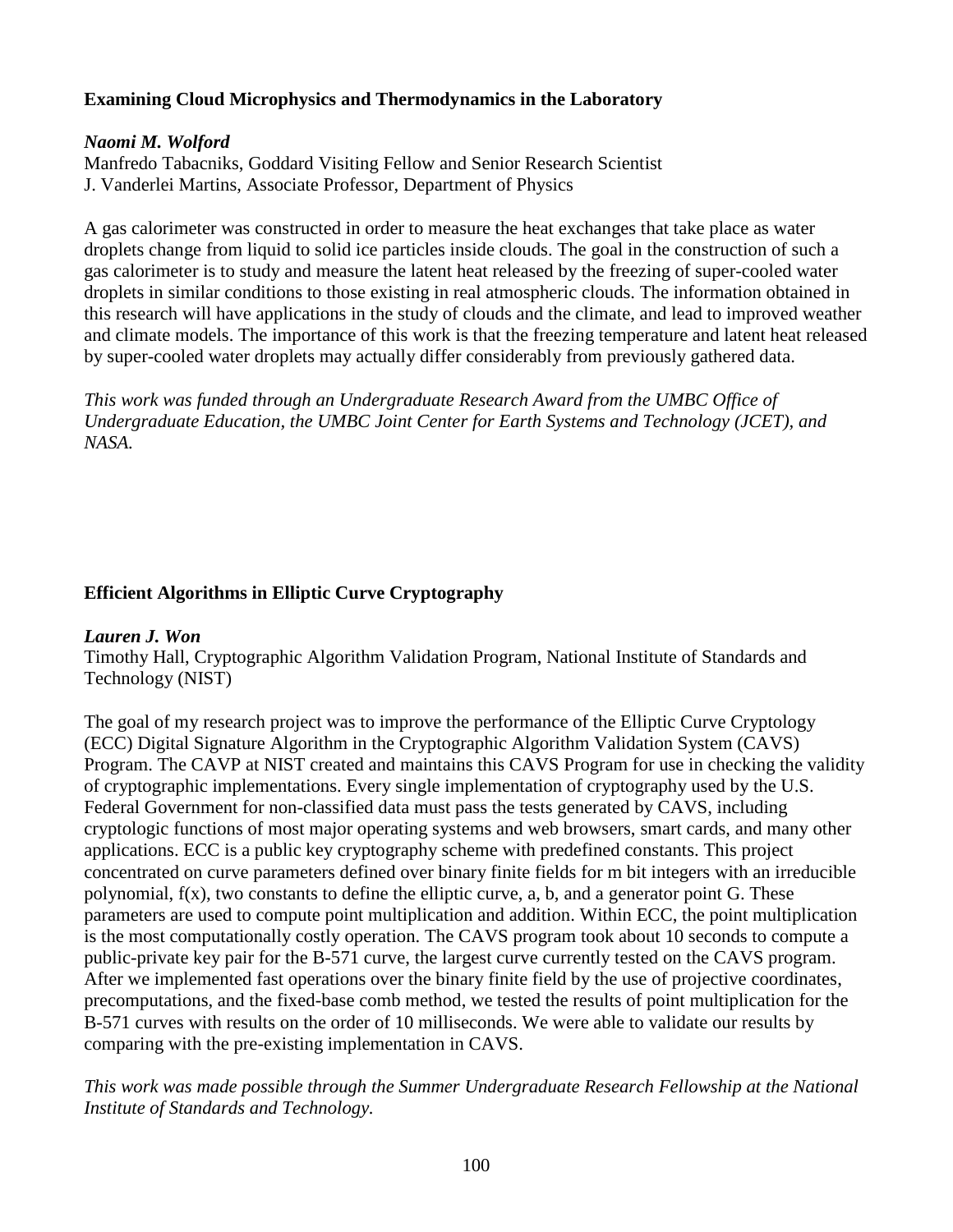# **The Effect of Transgenic Manipulation of the BK Channel (***Kcnma1***) on Circadian Rhythmicity**

# *Breanne N. Wright, Andrea Meredith*

<sup>1</sup>Department of Physiology, University of Maryland School of Medicine Andrea L. Meredith, Assistant Professor, Department of Physiology

The aim of our research is to understand how BK  $Ca^{2+}$  and voltage-activated K<sup>+</sup> channels expressed in the suprachiasmatic nucleus (SCN), the brain's clock, control circadian behavioral activity. Previous experimentation showed that when the function of the BK channel-encoding gene was knocked out (*Kcnma1-/-*), the expression of circadian time, mediated by the daily patterning of action potentials in the SCN, was disrupted in mice. Aiming to further understand how the BK channel regulates circadian rhythmicity, we created the transgene *Per:R207Q*, harboring a point mutation in the voltage-sensitive region of the channel. We hypothesized that expressing one or two copies of *Per:R207Q* on a wild-type background would disrupt circadian activity in mice. We used actograms of wheel-running rhythms to assess circadian behavioral rhythms, as measured by the circadian period and chi-squared amplitude. Our preliminary data has shown a detectable circadian rhythm in transgene-expressing mice. Further analysis is required to determine the degree of circadian disruption. Subsequent investigation involves analyzing the circadian patterns of *Kcnma1-/-* knock out mice with the addition of one or two copies of *Per:R207Q*. A better understanding of how these circadian patterns can be manipulated may impact the treatment of sleep disorders and other disruptions of circadian rhythmicity.

*This work was funded, in part, by seed funding to ALM from the University of Maryland School of Medicine.*

# **Homeless Children and the Foreclosure Crisis: Implications of the McKinney-Vento Act**

#### *Gabrielle Wyatt*

George La Noue, Professor, Department of Political Science and Public Policy

Since 1987, the McKinney-Vento Act has guaranteed homeless children the right to a free and appropriate public education. My research analyzes how Maryland public school districts are responding to an increasing homeless student population due to rising foreclosure rates. Primary research was conducted through semi-structured interviews with local Homeless Education Liaisons to understand how schools are identifying, enrolling, and providing services to housing-distressed students. Secondary research focused on how school districts have removed barriers to enrollment for homeless students. Analyzing school databases, policies, and communication regarding homeless student rights, I noted and compared references to the McKinney-Vento provisions. In exploring the relationship between rising foreclosure rates and homelessness, an invisible student population emerged that had never experienced homelessness and was reluctant to seek services. Schools are mandated to identify and address the needs of housing-distressed and homeless students; however, schools were hesitant to use factors beyond appearance and hygiene to determine homelessness, marginalizing students affected by foreclosure. In order to identify students early and target resources effectively, it is important to find better ways to describe and estimate the number of students affected by the foreclosure crisis.

*This work was funded through an Undergraduate Research Award from the UMBC Office of Undergraduate Education.*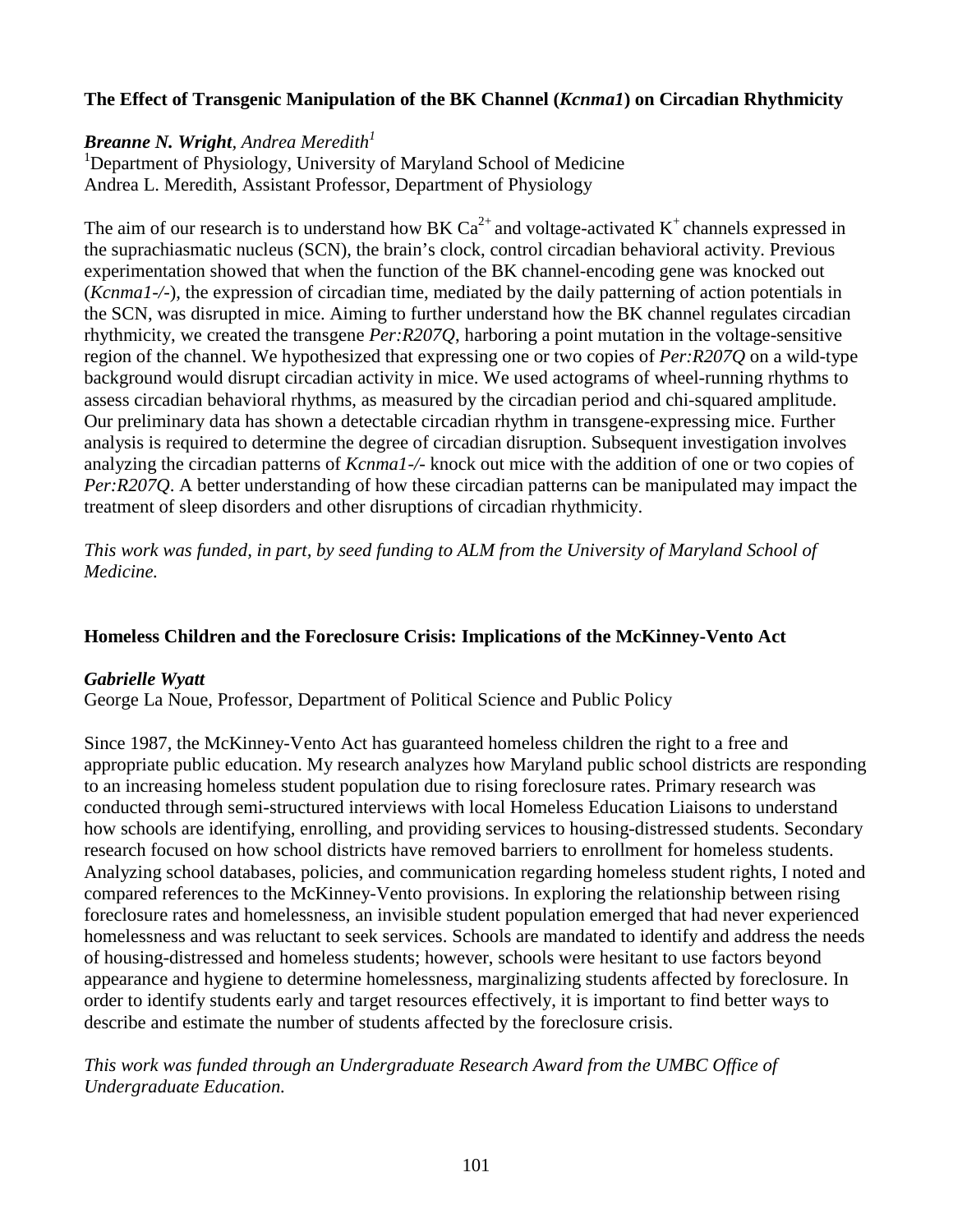### **Why Ethnic Diversity Matters and its Impact on Universal Health Care in the United States**

### *Gillian F. Yeadon*

Carolyn Forestiere, Associate Professor, Department of Political Science

This thesis explored why many countries in the Organization for Economic Co-operation and Development (OECD) have universal health care (UHC) programs while the United States does not. As the health care debate raged in Congress, the controversy surrounding its implementation continues to stir. Using three case studies, Germany, the United Kingdom and Japan, I explore how ethnic diversity within countries influences why and how foreign countries can provide UHC. Ethnic diversity matters because it has the ability to influence the social distance between people, which translates into their stances on policies that shape the country as a whole. Looking at the United Kingdom and Germany, two multiethnic societies, the role ethnic diversity plays in their UHC polices becomes clear. Using established primary and secondary sources, and measuring the percentage of different ethnic groups, I answered important questions about the feasibility of UHC in America and its degree of ethnic diversity compared to other OECD countries. I found that diversity in American stood in the way of its ability to move forward on this important political problem.

# **TRPM5 Expressed in SCCs is Important in Regulating Chemical Access to the Vomeronasal Organ**

#### *Lana Zhang, Kurt Krosnowski*

Weihong Lin, Assistant Professor, Department of Biological Sciences

The vomeronasal organ (VNO) is situated in the nasal cavity of many vertebrates, including mice. The VNO detects pheromones and odorants and is involved in regulating social and sexual behaviors. In the entry duct of the VNO, solitary chemosensory cells (SCCs) mediate sensory detection of incoming stimuli. We hypothesized that transient receptor potential channel M5 (TRPM5) expressing SCCs are involved in the chemical sensing of irritants and bitter compounds. We created a behavioral assay to determine the role of TRPM5 in SCCs in regulating chemical access to the VNO. In the assay, the odorant or irritant solutions were mixed with rhodamine fluorescent dye and were directly applied to the noses of awake mice. The fluorescent intensity values of the VNO were then measured to monitor chemical access, and these values were compared between wild-type and TRPM5 knockout mice. The VNO of wild-type mice showed less fluorescent intensity when exposed to bitter compounds compared to TRPM5 knockout mice. In addition, a pharmacological agent was used to block the TRPM5 channel, which resulted in significantly increased fluorescence intensity in wild-type mice, but not in knock-out mice. In conclusion, TRPM5 in SCCs plays an important role in regulating chemical access to the VNO. *This project is supported by UMBC and NIH Grants to Weihong Lin.*